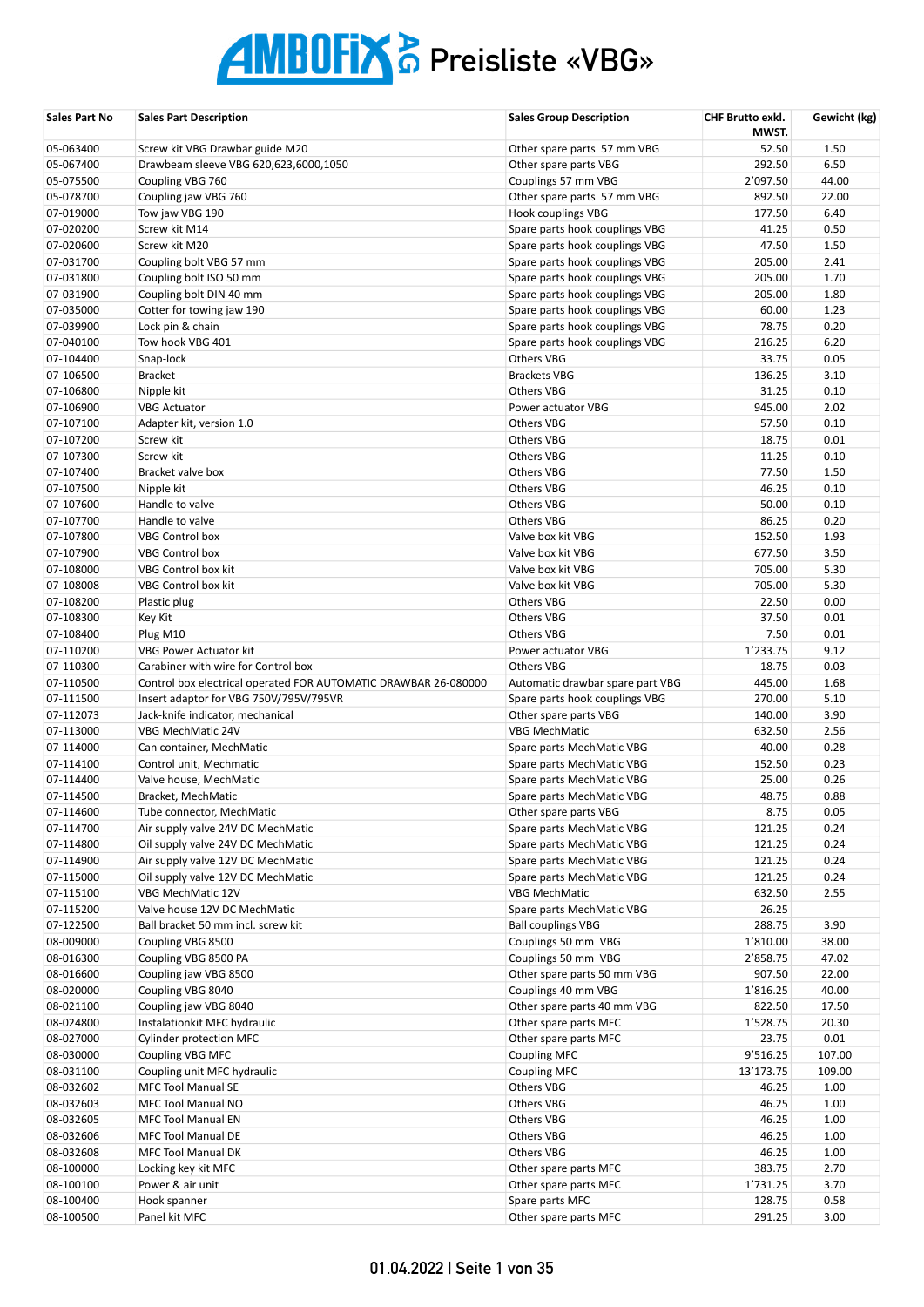| Sales Part No          | <b>Sales Part Description</b>                                           | <b>Sales Group Description</b>     | CHF Brutto exkl.<br>MWST. | Gewicht (kg)  |
|------------------------|-------------------------------------------------------------------------|------------------------------------|---------------------------|---------------|
| 08-100600              | Screw kit                                                               | Other spare parts MFC              | 176.25                    | 1.80          |
| 08-100700              | MFC Tow fork                                                            | Spare parts MFC                    | 1'213.75                  | 5.00          |
| 08-101000              | Air & electrical connection kit                                         | Spare parts MFC                    | 171.25                    | 0.12          |
| 08-101100              | Locking wedge cylinder MFC                                              | Other spare parts MFC              | 530.00                    | 2.90          |
| 08-101300              | Panel cylinder kit                                                      | Other spare parts MFC              | 463.75                    | 1.15          |
| 08-101400              | Locking cylinder kit                                                    | Other spare parts MFC              | 525.00                    | 0.50          |
| 08-101500              | Airbrake line kit                                                       | Other spare parts MFC              | 452.50                    | 0.58          |
| 08-101800              | USS kit trailer                                                         | Spare parts MFC                    | 1'237.50                  | 0.58          |
| 08-101900              | Power switch 22 kit truck                                               | Other spare parts MFC              | 730.00                    | 2.14          |
| 08-102000              | Connector 22 pin trailer                                                | Spare parts MFC                    | 377.50                    | 0.15          |
| 08-102100              | Inductive sensor for VBG MFC hydraulic                                  | Other spare parts MFC              | 308.75                    | 0.07          |
| 08-102300              | Control panel                                                           | Other spare parts MFC              | 2'671.25                  | 0.58          |
| 08-102400              | USS kit truck                                                           | Other spare parts MFC              | 1'027.50                  | 0.40          |
| 08-102500              | Inductive sensor MFC                                                    | Other spare parts MFC              | 243.75                    | 0.06          |
| 08-102600              | Magnetic sensor MFC                                                     | Other spare parts MFC              | 186.25                    | 0.05          |
| 08-102700              | Control box Power-Pneumatics MFC                                        | Other spare parts MFC              | 4'605.00                  | 6.60          |
| 08-102900              | Magnetic sensor for cover MFC                                           | Other spare parts MFC              | 186.25                    | 0.05          |
| 08-103100              | Hydraulic connector block for VBG MFC hudraulic                         | Other spare parts MFC              | 5'048.75                  | 8.64          |
| 08-103300              | Hydraulic connector 1 male for VBG MFC hydraulic                        | Other spare parts MFC              | 920.00                    | 0.77          |
| 08-103400              | Hydraulic connector 3/4 male for VBG MFC hydraulic                      | Other spare parts MFC              | 691.25                    | 0.53          |
| 08-103500              | Hydraulic cylinder for VBG MFC hydraulic                                | Other spare parts MFC              | 2'810.00                  | 2.11          |
| 08-103600              | Hydraulic connector 1 female                                            | Spare parts MFC                    | 1'388.75                  | 1.33          |
| 08-103700              | Hydraulic connector 3/4 female                                          | Spare parts MFC                    | 508.75                    | 1.50          |
| 08-103900              | Accumulator for VBG MFC hudraulic                                       | Other spare parts MFC              | 508.75                    | 1.50          |
| 08-104000              | Bellow for VBG MFC hydraulic                                            | Other spare parts MFC              | 226.25                    | 0.17          |
| 08-104100              | Cable for VBG MFC hydraulic                                             | Other spare parts MFC              | 821.25                    | 0.34          |
| 08-104200              | Male/female Stud connector 1 for VBG MFC hydraulic                      | Other spare parts MFC              | 247.50                    | 0.46          |
| 08-104300              | Male/female Stud connector 3/4 for VBG MFC hydraulic                    | Other spare parts MFC              | 247.50                    | 0.27          |
| 08-104500              | Gasket kit for VBG MFC hydraulic                                        | Other spare parts MFC              | 156.25                    | 0.01          |
| 08-104600              | Valve coil for VBG MFC hydraulic                                        | Other spare parts MFC              | 350.00                    | 0.21          |
| 08-104700              | Pressure gauge for VBG MFC hydraulic                                    | Other spare parts MFC              | 456.25                    | 0.10          |
| 08-104800              | VBG MFC hydraulic Valve SV1, SV2, SV4, SV5                              | Other spare parts MFC              | 260.00                    | 0.14          |
| 08-105000              | Wedge adaptor VBG MFC Towing adaptor VBG MFC                            | Spare parts MFC                    | 472.50                    | 22.00         |
| 08-105900              | Mounting plate kit Optimal Towing adaptor VBG MFC                       | Spare parts MFC                    | 81.25                     | 2.95          |
| 08-106000              | Mounting plate kit Multi XF Towing adaptor VBG MFC                      | Spare parts MFC                    | 146.25                    | 2.30          |
| 08-106100<br>08-106200 | Towing adaptor VBG MFC<br>Supply adaptor VBG MFC Towing adaptor VBG MFC | Spare parts MFC                    | 1'017.50                  | 57.00<br>3.85 |
| 08-108100              | Airbrake line C for VBG MFC                                             | Spare parts MFC<br>Spare parts MFC | 635.00<br>217.50          | 0.29          |
| 08-108200              | Airbrake line S for VBG MFC                                             | Spare parts MFC                    | 217.50                    | 0.29          |
| 08-108300              | Airbrake line C for VBG MFC hydraulic                                   | Spare parts MFC                    | 217.50                    | 0.30          |
| 08-108500              | Wedge Protection for VBG MFC                                            | Spare parts MFC                    | 111.25                    | 0.32          |
| 08-108700              | VBG MFC Drawbar wedge                                                   | Drawbar eye MFC                    | 3'150.00                  | 62.00         |
| 08-109000              | VBG MFC Drawbar wedge, hydraulic                                        | Drawbar eye MFC                    | 4'535.00                  | 73.00         |
| 08-110000              | <b>Ball Joint Complete MFC</b>                                          | Spare parts MFC                    | 1'082.50                  | 7.50          |
| 08-110100              | Plastic Wear Ring for MFC                                               | Spare parts MFC                    | 88.75                     | 0.15          |
| 08-110200              | <b>Ball for MFC</b>                                                     | Spare parts MFC                    | 405.00                    | 3.60          |
| 08-110300              | Ball joint protection for MFC                                           | Spare parts MFC                    | 272.50                    | 0.46          |
| 08-110400              | Ring Spanner for MFC                                                    | Spare parts MFC                    | 55.00                     | 1.35          |
| 08-110500              | Safety bolt kit ball joint MFC                                          | Spare parts MFC                    | 153.75                    | 1.00          |
| 08-110700              | Spare Part Kit Valve 5/2 24VDC                                          | Other spare parts MFC              | 215.00                    | 0.17          |
| 08-110800              | Spare Part Kit Valve 5/2 24/48VDC                                       | Other spare parts MFC              | 216.25                    | 0.17          |
| 08-110900              | Spare Part Kit Valve 3/2 48VDC                                          | Other spare parts MFC              | 145.00                    | 0.12          |
| 08-210000              | Crab ring MFC drawbar wedge                                             | Spare parts MFC                    | 81.25                     | 0.56          |
| 08-210100              | USS Sensor, angeled, truck, MFC                                         | Other spare parts MFC              | 277.50                    | 0.05          |
| 08-210200              | USS sensor, straight, truck and trailer, MFC                            | Other spare parts MFC              | 277.50                    | 0.08          |
| 08-210700              | Gasket Kit MFC drawbar wedge                                            | Other spare parts MFC              | 28.75                     | 0.10          |
| 08-212000              | VBG MFC flanged drawbar wedge                                           | Drawbar eye MFC                    | 3'130.00                  | 88.20         |
| 08-212100              | VBG MFC flanged drawbar wedge, hydraulic                                | Drawbar eye MFC                    | 4'535.00                  | 93.60         |
| 08-212300              | Bolt kit, MFC flanged drawbar wedge                                     | Spare parts MFC                    | 68.75                     | 0.81          |
| 08-212900              | MFC Flanged tow fork                                                    | Spare parts MFC                    | 1'213.75                  | 22.90         |
| 08-213000              | Cable for MFC drawbar wedge                                             | Spare parts MFC                    | 460.00                    | 4.20          |
| 08-213300              | VBG MFC hydraulic Valve SV3                                             | Other spare parts MFC              | 306.25                    | 0.16          |
| 08-213500              | VBG MFC hydraulic Valve SV6                                             | Other spare parts MFC              | 286.25                    | 0.16          |
| 08-213700              | VBG MFC system, complete                                                | <b>Coupling MFC</b>                | 13'790.00                 | 193.00        |
| 08-213800              | VBG MFC system hydraulic, complete                                      | <b>Coupling MFC</b>                | 17'185.00                 | 193.00        |
| 08-213900              | VBG MFC system, complete with EUS-MFC                                   | <b>Coupling MFC</b>                | 14'146.25                 | 208.00        |
| 08-214000              | VBG MFC system hydraulic, complete with EUS-MFC                         | <b>Coupling MFC</b>                | 17'532.50                 | 208.00        |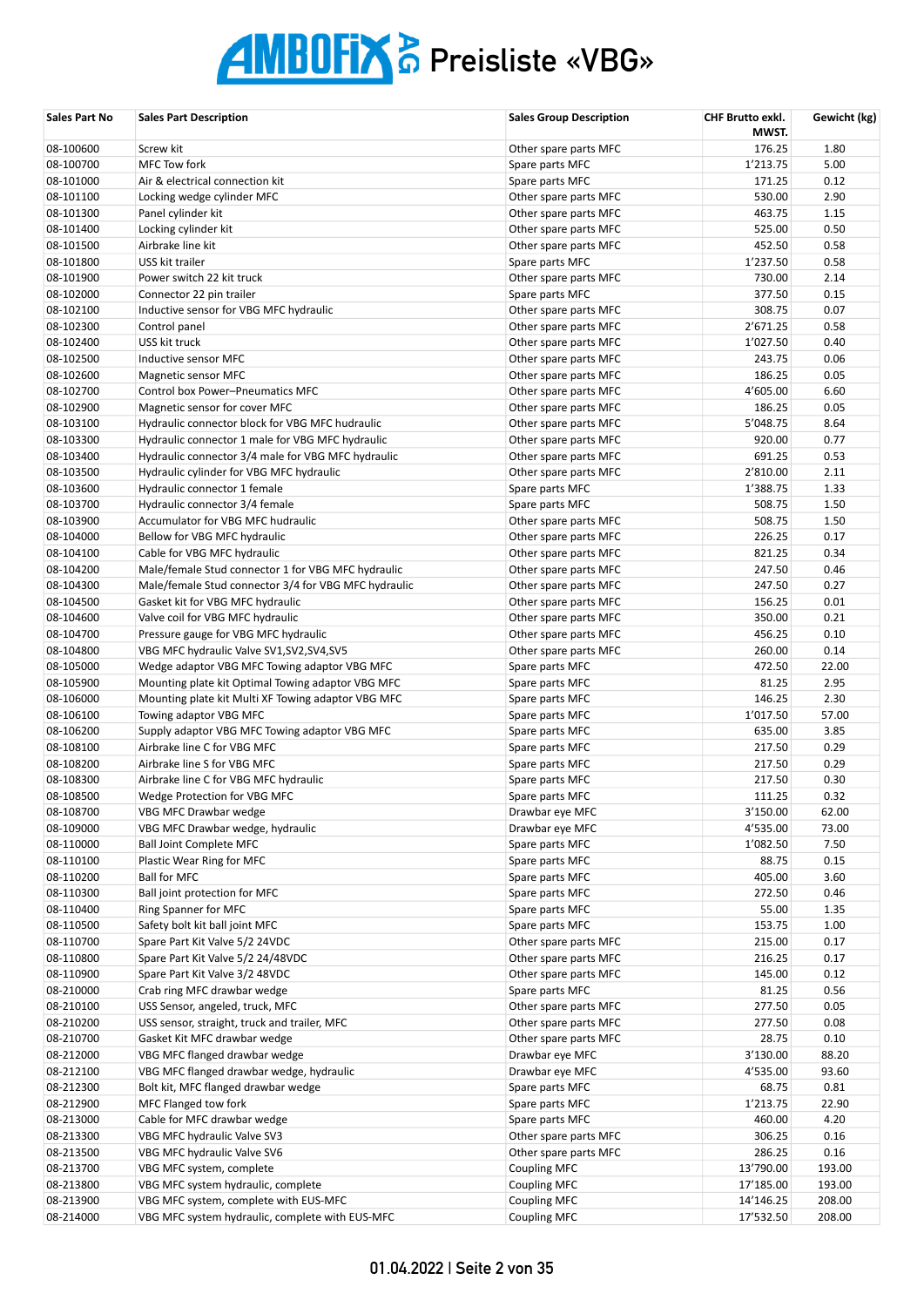| Sales Part No | <b>Sales Part Description</b>                                    | <b>Sales Group Description</b>   | CHF Brutto exkl.<br>MWST. | Gewicht (kg) |
|---------------|------------------------------------------------------------------|----------------------------------|---------------------------|--------------|
| 08-215100     | VBG MFC system hydraulic, complete with EUP 180-MFC H=140        | <b>Coupling MFC</b>              | 17'800.00                 |              |
| 08-215200     | VBG MFC system, complete with EUP 180-MFC H=140                  | <b>Coupling MFC</b>              | 14'412.50                 |              |
| 08-215300     | VBG MFC system hydraulic, complete with EUP 180-MFC H=190        | <b>Coupling MFC</b>              | 17'800.00                 |              |
| 08-215400     | VBG MFC system, complete with EUP 180-MFC H=190                  | <b>Coupling MFC</b>              | 14'412.50                 |              |
| 09-014500     | Protective insert VBG 750V, 795V-2/3, 795VR-2/3, 7310D-2/3       | Other spare parts 57 mm VBG      | 55.00                     | 1.00         |
| 09-017800     | Rubber bearing kit VBG 620,623,6000,1050                         | Other spare parts 57 mm VBG      | 111.25                    | 0.70         |
| 09-027500     | Rubber Bering Kit Reinforce VBG 620,623                          | Other spare parts 57 mm VBG      | 181.25                    | 0.70         |
| 09-030050     | Coupling VBG 750V AM                                             | Couplings 57 mm VBG              | 2'881.25                  | 59.00        |
| 09-031150     | Coupling VBG 8500 AM                                             | Couplings 50 mm VBG              | 2'412.50                  | 42.00        |
| 09-031450     | Coupling VBG 760 AM                                              | Couplings 57 mm VBG              | 2'700.00                  | 49.00        |
| 09-036500     | Jackknife alarm kit VBG 795V                                     | Other spare parts VBG            | 365.00                    | 0.50         |
| 09-052500     | Coupling VBG 750V                                                | Couplings 57 mm VBG              | 2'293.75                  | 58.00        |
| 09-054200     | Drawbeam sleeve VBG 575V                                         | Other spare parts VBG            | 437.50                    | 5.00         |
| 09-055700     | Cover AM                                                         | Other spare parts VBG            | 50.00                     | 0.40         |
| 09-058400     | Coupling mouth upper extender VBG 750V                           | Other spare parts 57 mm VBG      | 186.25                    | 2.50         |
| 09-061073     | Guiding funnel VBG 575V,590V,590VR                               | Other spare parts 50 mm VBG      | 351.25                    | 9.80         |
| 09-065400     | Nut cover VBG 750V,795xx,575V-2,590V                             | Other spare parts VBG            | 16.25                     | 0.50         |
| 09-065600     | Wear Plate Kit 575/590 V                                         | Other spare parts 50 mm VBG      | 76.25                     | 0.80         |
| 09-065800     | Cover 575/590 V                                                  | Other spare parts 50 mm VBG      | 56.25                     | 0.01         |
| 09-066100     | Wear plate VBG 750V, 795V-2/3, 795VR-2/3, 7310D-2/3              | Other spare parts 57 mm VBG      | 78.75                     | 1.00         |
| 09-066200     | 575V-2/3, Rubber bearing kit VBG 750V, 795V-2/3                  | Other spare parts 57 mm VBG      | 137.50                    | 1.00         |
| 09-067000     | Renovation kit coupling jaw VBG 750V                             | Other spare parts 57 mm VBG      | 985.00                    | 34.20        |
| 09-067100     | Coupling jaw VBG 795V-1,795VR-1                                  | Other spare parts 57 mm VBG      | 1'157.50                  | 38.00        |
| 09-067200     | Drawbeam sleeve VBG 750V                                         | Other spare parts VBG            | 415.00                    | 10.50        |
| 09-067300     | Drawbeam sleeve VBG 795V,795V2,575V-2,590V                       | Other spare parts VBG            | 663.75                    | 13.50        |
| 09-068300     | Diaphragm kit AM-unit                                            | Other spare parts 50 mm VBG      | 145.00                    | 0.10         |
| 09-068400     | Bush kit VBG 750V, 795V-2/3, 795VR-2/3, 7310D-2/3                | Other spare parts 57 mm VBG      | 207.50                    | 1.20         |
| 09-069700     | Guiding funnel VBG 795V,795VR,7310D                              | Other spare parts 57 mm VBG      | 423.75                    | 13.50        |
| 09-069800     | Guiding funnel VBG 750V                                          | Other spare parts 57 mm VBG      | 325.00                    | 13.50        |
| 09-069900     | Remote indicator kit version 2.0                                 | Other spare parts VBG            | 188.75                    | 0.50         |
| 09-070100     | Coupling VBG 575V-2                                              | Couplings 50 mm VBG              | 2'192.50                  | 66.70        |
| 09-072200     | Coupling VBG 575V-2 PA                                           | Couplings 50 mm VBG              | 3'470.00                  | 74.52        |
| 09-072300     | Coupling VBG 590VR-2                                             | Couplings 50 mm VBG              | 2'536.25                  | 67.30        |
| 09-072600     | Coupling VBG 575V-2 AM                                           | Couplings 50 mm VBG              | 2'798.75                  | 67.00        |
| 09-072700     | Coupling mouth extender VBG 575V-2/3, 590VR-2/3                  | Other spare parts 50 mm VBG      | 210.00                    | 2.60         |
| 09-073300     | Mechanism VBG 575V-2, 590VR-2                                    | Mechanisms 50 mm VBG             | 733.75                    | 12.60        |
| 09-073500     | Bushing kit VBG 575-2/3, 590VR-2/3                               | Other spare parts 50 mm VBG      | 231.25                    | 1.10         |
| 09-073600     | Coupling mouth VBG 575V-2/3, 590VR-2/3                           | Other spare parts 50 mm VBG      | 427.50                    | 15.10        |
| 09-073700     | Guiding plate VBG 575V-2/3, 590VR-2/3                            | Other spare parts 50 mm VBG      | 111.25                    | 1.28         |
| 09-073800     | Compresion element VBG 575V-2/3, 590VR-2/3                       | Other spare parts 50 mm VBG      | 102.50                    | 0.48         |
| 09-098000     | Spring bracket, left                                             | Other spare parts VBG            | 2.50                      | 0.13         |
| 09-098100     | Spring bracket, right                                            | Other spare parts VBG            | 2.50                      | 0.13         |
| 09-099200     | Indicating kit                                                   | Others VBG                       | 177.50                    | 0.30         |
| 09-099300     | Indicating panel                                                 | Others VBG                       | 66.25                     | 0.15         |
| 09-099400     | Electronic unit                                                  | Others VBG                       | 280.00                    | 0.12         |
| 09-099500     | Connector                                                        | Others VBG                       | 20.00                     | 0.10         |
| 09-099800     | <b>Buzzer</b>                                                    | Others VBG                       | 47.50                     | 0.10         |
| 09-101200     | Coupling mouth extender VBG 750V, 795V-2/3, 795VR-2/3, 7310D-2/3 | Other spare parts 57 mm VBG      | 207.50                    | 2.60         |
| 09-101700     | Coupling VBG 750 PA                                              | Couplings 57 mm VBG              | 3'611.25                  | 64.52        |
| 09-101800     | Coupling VBG 760 PA                                              | Couplings 57 mm VBG              | 3'413.75                  | 53.52        |
| 09-113573     | Bracket 3.0                                                      | <b>Brackets VBG</b>              | 136.25                    | 3.20         |
| 09-116800     | Locking wedge for sensor                                         | Others VBG                       | 11.25                     | 0.10         |
| 09-117500     | Mechanism                                                        | Automatic drawbar spare part VBG | 480.00                    | 10.40        |
| 09-119000     | Mechanism VBG 750V, 795xx, 7310xx                                | Mechanisms 57 mm VBG             | 793.75                    | 13.00        |
| 09-119100     | Repair kit VBG 795V-1, 795V-2                                    | Mechanisms 57 mm VBG             | 890.00                    | 13.56        |
| 09-119300     | Screw kit VBG 760,8500,5190D,575V-2,590VR-2,8040                 | Other spare parts VBG            | 21.25                     | 0.30         |
| 09-119400     | VBG Uppgrade bracket kit 3.0                                     | <b>Brackets VBG</b>              | 235.00                    | 3.89         |
| 09-119800     | Position sensor                                                  | Other spare parts VBG            | 308.75                    | 0.15         |
| 09-120200     | Mechanism VBG 760                                                | Mechanisms 57 mm VBG             | 632.50                    | 11.30        |
| 09-120800     | Screw kit VBG 750V, 795xx, 7310Dxx, 575V, 590V                   | Other spare parts VBG            | 25.00                     | 0.43         |
| 09-120900     | Cover kit VBG 575V-1/590V-1/590VR-1                              | Other spare parts 50 mm VBG      | 57.50                     | 0.14         |
| 09-121000     | Mechanism VBG 575V, 590V, 590VR                                  | Mechanisms 50 mm VBG             | 723.75                    | 12.55        |
| 09-121100     | Wear plate kit VBG 575V-1,590V-1,590VR-1                         | Other spare parts 50 mm VBG      | 112.50                    | 0.47         |
| 09-121200     | Wear plate holder VBG 575V-1,590V-1,590VR-1                      | Other spare parts 50 mm VBG      | 35.00                     | 0.14         |
| 09-121300     | Bush kit VBG 575V-1/590V-1/590VR-1                               | Other spare parts 50 mm VBG      | 227.50                    | 1.43         |
| 09-121500     | VBG Bracket kit 3.0 VBG 575V,590V,590VR                          | <b>Brackets VBG</b>              | 250.00                    | 5.10         |
| 09-121700     | Mechanism VBG 8500, 820                                          | Mechanisms 50 mm VBG             | 683.75                    | 11.00        |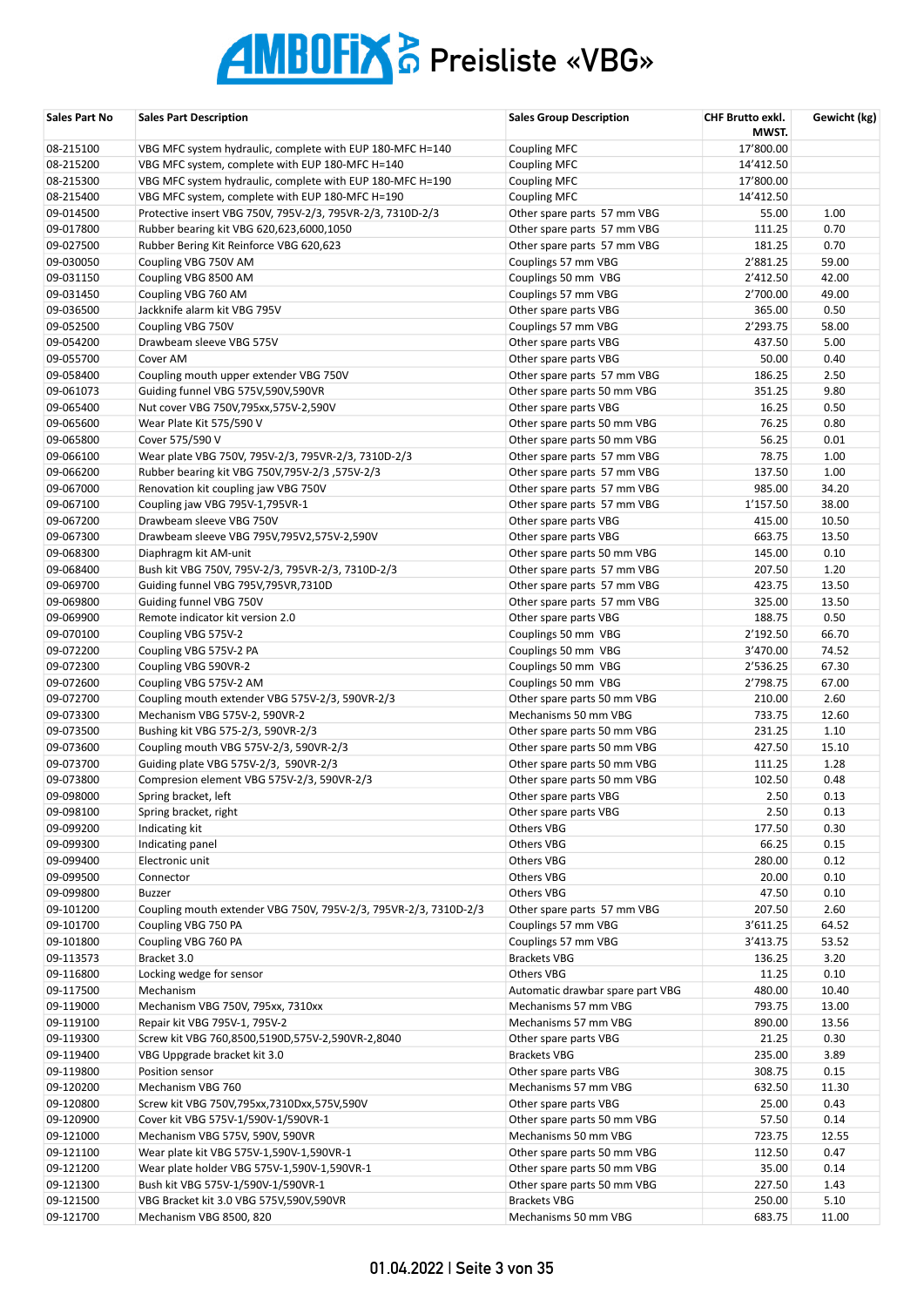| Sales Part No          | <b>Sales Part Description</b>                                                                       | <b>Sales Group Description</b>             | CHF Brutto exkl.<br>MWST. | Gewicht (kg)   |
|------------------------|-----------------------------------------------------------------------------------------------------|--------------------------------------------|---------------------------|----------------|
| 09-122000              | Mechanism VBG 8040                                                                                  | Mechanisms 40 mm VBG                       | 683.75                    | 10.80          |
| 09-122300              | Shaft AM-unit                                                                                       | <b>Others VBG</b>                          | 16.25                     | 0.10           |
| 09-122400              | Plastic plug 10-pack                                                                                | <b>Others VBG</b>                          | 10.00                     | 0.01           |
| 09-122500              | Screw kit bracket 09-113573 / mechanism                                                             | <b>Others VBG</b>                          | 25.00                     | 0.20           |
| 09-122600              | Bolt set bracket, version 3.0                                                                       | <b>Others VBG</b>                          | 23.75                     | 2.00           |
| 09-122700              | Adapter kit                                                                                         | <b>Others VBG</b>                          | 113.75                    | 0.40           |
| 09-123000              | Locking key, 10-pack                                                                                | Other spare parts VBG                      | 16.25                     | 0.06           |
| 09-123100              | Mechanism cover                                                                                     | Others VBG                                 | 57.50                     | 0.90           |
| 09-123300              | Handle right                                                                                        | Other spare parts VBG                      | 43.75                     | 0.60           |
| 09-123400              | Handle extended                                                                                     | Other spare parts VBG                      | 53.75                     | 1.10           |
| 09-123600              | Screw kit                                                                                           | Other spare parts VBG                      | 15.00                     | 0.10           |
| 09-123700              | Knop to handlever A                                                                                 | Other spare parts VBG                      | 11.25                     | 0.01           |
| 09-124000              | VBG AM unit                                                                                         | Power actuator VBG                         | 513.75                    | 3.00           |
| 09-124100              | Guiding funnel VBG 575V-1/590V-1/590VR-1                                                            | Other spare parts 50 mm VBG                | 367.50                    | 10.74          |
| 09-124350              | Coupling VBG 8040 AM                                                                                | Couplings 40 mm VBG                        | 2'330.00                  | 39.00          |
| 09-124773              | Protective bracket kit VBG 8040 AM                                                                  | <b>Brackets VBG</b>                        | 76.25                     | 2.40           |
| 09-124973              | Protective bracket AM                                                                               | <b>Brackets VBG</b>                        | 76.25                     | 2.40           |
| 09-125000              | Lock kit VBG 760,8500,5190D,8040                                                                    | Other spare parts VBG                      | 5.00                      | 0.05           |
| 09-125400              | Nut cover incl. split pin VBG 795VRxx, 590VRxx                                                      | Other spare parts VBG                      | 80.00                     | 0.14           |
| 09-125500              | Bearing plate kit VBG 795VRxx,590VRxx                                                               | Other spare parts VBG                      | 225.00                    | 2.50           |
| 09-125700              | Drawbeam sleeve VBG 795VR-1/2/3, 590VR-1/2/3                                                        | Other spare parts 50 mm VBG                | 778.75                    | 13.50          |
| 09-125800              | Bearing plate VBG 795VRxx,590VRxx                                                                   | Other spare parts VBG                      | 100.00                    | 2.50           |
| 09-125900              | Rubber bearing kit VBG 7310D-2/3                                                                    | Other spare parts 57 mm VBG                | 188.75                    | 0.54           |
| 09-126000              | Drawbeam sleeve VBG 7310D,7310D-2                                                                   | Other spare parts VBG                      | 892.50                    | 44.50          |
| 09-126100              | Screw kit VBG 7310D-2/3                                                                             | Other spare parts 57 mm VBG                | 96.25                     | 2.16           |
| 09-126200              | Cotter pin VBG 7310Dxx                                                                              | Other spare parts VBG                      | 68.75                     | 0.04           |
| 09-126300              | Signal pin kit                                                                                      | Other spare parts VBG                      | 36.25                     | 0.04           |
| 09-126400              | Sleeve kit 67 mm                                                                                    | Other spare parts VBG                      | 26.25                     | 0.13           |
| 09-126500              | Closing spring kit                                                                                  | Other spare parts VBG                      | 26.25                     | 0.10           |
| 09-127000              | Grease plug 3-pack                                                                                  | Other spare parts VBG                      | 25.00                     | 0.01           |
| 09-127100              | Plastic plug                                                                                        | Other spare parts VBG                      | 7.50                      | 0.00           |
| 09-127500              | Coupling VBG 5190D                                                                                  | Couplings 50 mm VBG                        | 1'783.75                  | 43.50          |
| 09-127700              | Coupling VBG 5190D PA                                                                               | Couplings 50 mm VBG                        | 3'111.25                  | 49.52          |
| 09-127973              | Protective bracket AM VBG 5190D                                                                     | Other spare parts 50 mm VBG                | 141.25                    | 3.15           |
| 09-128050              | Coupling VBG 5190D AM                                                                               | Couplings 50 mm VBG                        | 2'662.50                  | 43.00          |
| 09-129200              | Coupling jaw VBG 5190D                                                                              | Other spare parts 50 mm VBG                | 907.50                    | 22.00          |
| 09-129300              | Bush kit VBG 5190D                                                                                  | Other spare parts 50 mm VBG                | 112.50                    | 1.20           |
| 09-129400              | Mechanism VBG 5190D                                                                                 | Mechanisms 50 mm VBG                       | 673.75                    | 11.85          |
| 09-177500              | Grease plug 10-pack                                                                                 | Other spare parts VBG                      | 15.00                     | 0.01           |
| 09-177600              | Sealing kit                                                                                         | Other spare parts VBG                      | 41.25                     | 0.04           |
| 09-178400              | Rubber bearing kit VBG 795VRxx, 590VRxx                                                             | Other spare parts VBG                      | 183.75                    | 1.50           |
| 09-179173              | Coupling mouth extender Upper - VBG 5190D                                                           | Others VBG                                 | 145.00                    | 4.03           |
| 09-179700              | Bracket kit Incl. Mounting kit 3.0 VBG 575V, 590xx                                                  | Others VBG                                 | 132.50                    | 4.60           |
| 09-181300              | Indicator & locking device kit                                                                      | Other spare parts VBG                      | 101.25                    | 0.21           |
| 09-182500              | Cabling 16 m for in cab indication                                                                  | Others VBG                                 | 146.25                    | 0.80           |
| 09-182600              | Cabling 12 m for in cab indication                                                                  | Others VBG                                 | 136.25                    | 0.50           |
| 09-182700              | Handle left                                                                                         | Other spare parts VBG                      | 36.25                     | 0.50           |
| 09-183200              | AM operating kit, Palm                                                                              | Power actuator VBG                         | 157.50                    | 1.70           |
| 09-183300              | AM operating kit, Duomatic                                                                          | Power actuator VBG                         | 243.75                    | 1.70           |
| 09-183400              | AM operating kit, C-coupling                                                                        | Power actuator VBG                         | 208.75                    | 1.40           |
| 09-184300              | Holder, C-coupling                                                                                  | Others VBG                                 | 130.00                    | 0.48           |
| 09-184500              | Holder, Palm                                                                                        | Others VBG                                 | 70.00                     | 0.65           |
| 09-185200              | Holder, Duomatic                                                                                    | Others VBG                                 | 116.25                    | 0.60           |
| 09-185400              | Palm coupling                                                                                       | Others VBG                                 | 85.00                     | 0.28           |
| 09-185500              | Dumatic coupling                                                                                    | Others VBG                                 | 127.50                    | 0.27           |
| 09-185600              | C-Coupling                                                                                          | Others VBG                                 | 80.00                     | 0.21           |
| 09-185700              | Tube kit for AM operating system                                                                    | Others VBG                                 | 83.75                     | 0.70           |
| 09-255000              | Coupling VBG 795V-2                                                                                 | Couplings 57 mm VBG                        | 2'518.75                  | 58.00          |
| 09-255100              | Coupling VBG 795V-2 short/long guiding funnel                                                       | Couplings 57 mm VBG                        | 2'621.25                  | 62.00          |
| 09-255200              | Coupling VBG 795V-2 long/long guiding funnel                                                        | Couplings 57 mm VBG                        | 2'725.00                  | 63.00          |
| 09-255300              | Coupling VBG 795V-2 AM                                                                              | Couplings 57 mm VBG                        | 3'121.25                  | 62.00          |
| 09-255400              | Coupling VBG 795V-2 AM short/long guiding funnel                                                    | Couplings 57 mm VBG                        | 3'225.00                  | 62.00          |
| 09-255500              | Coupling VBG 795V-2 AM long/long guiding funnel                                                     | Couplings 57 mm VBG                        | 3'327.50                  | 65.00          |
| 09-255600              | Coupling VBG 795V-2 PA                                                                              | Couplings 57 mm VBG                        | 3'837.50                  | 65.52          |
| 09-255700<br>09-255800 | Coupling VBG 795V-2 PA short/long guiding funnel<br>Coupling VBG 795V-2 PA long/long guiding funnel | Couplings 57 mm VBG<br>Couplings 57 mm VBG | 3'940.00<br>4'043.75      | 67.52<br>68.52 |
| 09-256100              | Coupling VBG 795VR-2                                                                                | Couplings 57 mm VBG                        | 2'842.50                  | 62.00          |
|                        |                                                                                                     |                                            |                           |                |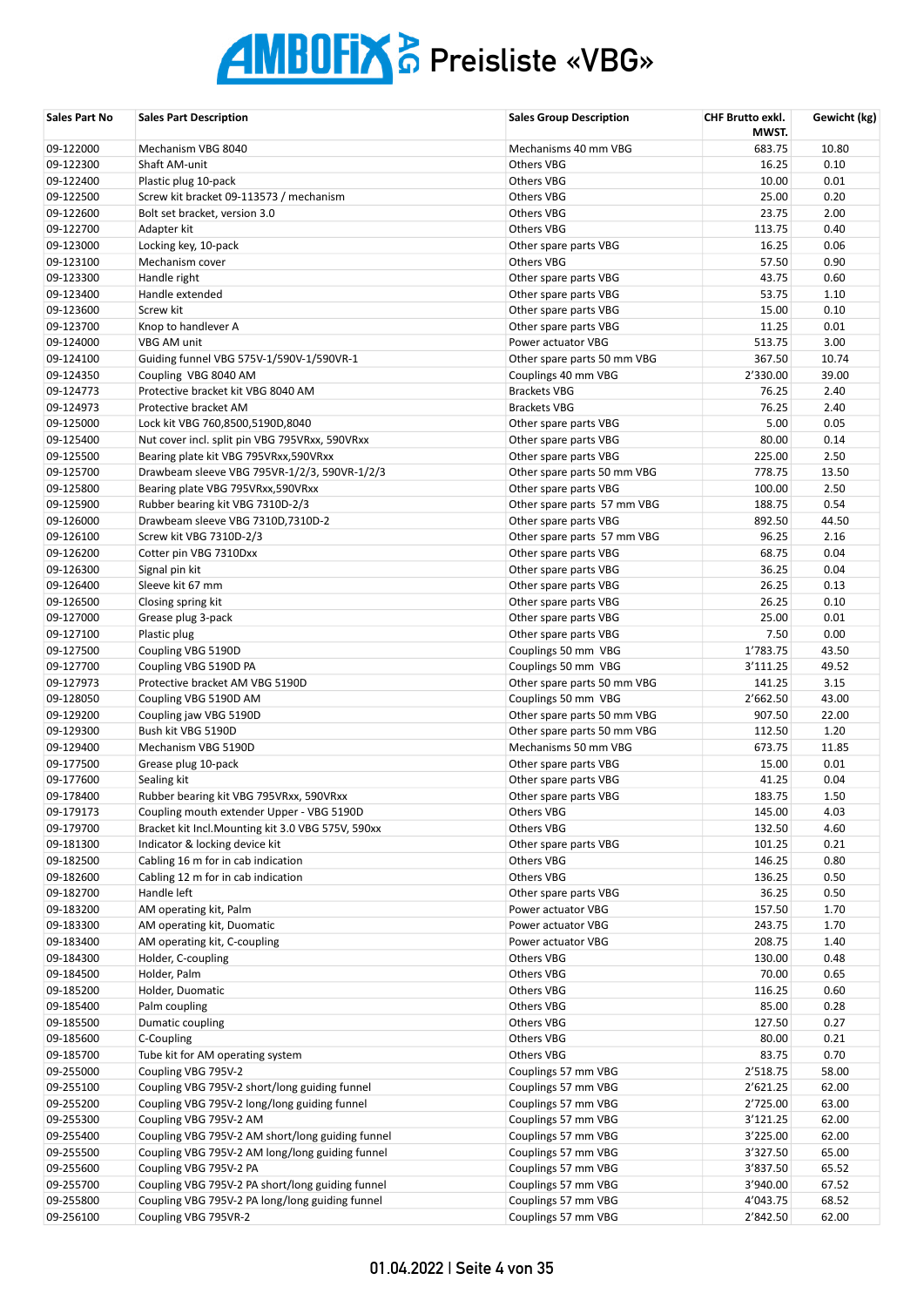| Sales Part No | <b>Sales Part Description</b>                                          | <b>Sales Group Description</b> | CHF Brutto exkl.<br>MWST. | Gewicht (kg) |
|---------------|------------------------------------------------------------------------|--------------------------------|---------------------------|--------------|
| 09-256200     | Coupling VBG 795VR-2 short/long guiding funnel                         | Couplings 57 mm VBG            | 2'946.25                  | 62.00        |
| 09-256300     | Coupling VBG 795VR-2 long/long guiding funnel                          | Couplings 57 mm VBG            | 3'050.00                  | 64.00        |
| 09-256400     | Coupling VBG 795VR-2 AM                                                | Couplings 57 mm VBG            | 3'445.00                  | 64.00        |
| 09-256500     | Coupling VBG 795VR-2 AM short/long guiding funnel                      | Couplings 57 mm VBG            | 3'548.75                  | 65.00        |
| 09-256600     | Coupling VBG 795VR-2 AM long/long guiding funnel                       | Couplings 57 mm VBG            | 3'652.50                  | 66.50        |
| 09-256700     | Coupling VBG 795VR-2 PA                                                | Couplings 57 mm VBG            | 4'163.75                  | 67.52        |
| 09-256800     |                                                                        |                                | 4'266.25                  | 68.52        |
|               | Coupling VBG 795VR-2 PA short/long guiding funnel                      | Couplings 57 mm VBG            |                           |              |
| 09-256900     | Coupling VBG 795VR-2 PA long/long guiding funnel                       | Couplings 57 mm VBG            | 4'368.75                  | 70.02        |
| 09-257000     | Coupling VBG 7310D-2                                                   | Couplings 57 mm VBG            | 4'988.75                  | 94.00        |
| 09-257500     | Guiding funnel VBG 795V-2/3, 795VR-2/3 short/short                     | Other spare parts 57 mm VBG    | 422.50                    | 13.00        |
| 09-257600     | Guiding funnel VBG 795V-2/3, 795VR-2/3 short/long                      | Other spare parts 57 mm VBG    | 526.25                    | 13.00        |
| 09-257700     | Guiding funnel VBG 795V-2/3, 795VR-2/3 long/long                       | Other spare parts 57 mm VBG    | 628.75                    | 13.00        |
| 09-300100     | Renovation kit VBG 575V-2, 575-2 AM                                    | Other spare parts 50 mm VBG    | 441.25                    | 4.60         |
| 09-300400     | Jackknife alarm kit VBG 795V-2                                         | Other spare parts VBG          | 365.00                    | 0.80         |
| 09-300500     | Jackknife alarm kit VBG 575V-2                                         | Other spare parts VBG          | 365.00                    | 0.80         |
| 09-300700     | Renovation kit VBG 8040                                                | Other spare parts 40 mm VBG    | 323.75                    | 2.50         |
| 09-301200     | Steel Wearplate kit VBG 575V-2/3, 590VR-2/3                            | Other spare parts 50 mm VBG    | 78.75                     | 0.60         |
| 09-301300     | Screw kit for guiding funnel, VBG 795V-2/AM/PA, 795VR-2/AM/PA,         | Other spare parts VBG          | 67.50                     | 0.30         |
|               | 7310D-2                                                                |                                |                           |              |
| 09-301400     | Renovation kit coupling jaw VBG 795V-2/3                               | Other spare parts 57 mm VBG    | 725.00                    | 21.00        |
| 09-301500     | Renovation kit coupling jaw VBG 795VR-2/3                              | Other spare parts 57 mm VBG    | 725.00                    | 21.00        |
| 09-301600     | Renovation kit coupling jaw VBG 7310D-2/3                              | Other spare parts 57 mm VBG    | 741.25                    | 23.50        |
| 09-302000     | Distance plate 15mm VBG 575V-2/590V-2                                  | Other spare parts VBG          | 35.00                     | 2.40         |
| 09-310100     | VBG 795V-3 Trailer coupling Power actuator Guiding funnel Short/Short  | Couplings 57 mm VBG            | 3'898.75                  | 64.50        |
| 09-310200     | VBG 575V-3 Trailer coupling Power Actuator Guiding funnel Short/Short  | Couplings 50 mm VBG            | 3'523.75                  | 69.80        |
| 09-310900     | VBG 795V-3 Trailer coupling Power actuator Guiding funnel Short/Long   | Couplings 57 mm VBG            | 4'003.75                  | 65.60        |
| 09-311000     | VBG 795V-3 Trailer coupling Power actuator Guiding funnel Long/Long    | Couplings 57 mm VBG            | 4'108.75                  | 68.50        |
| 09-311300     | Mechanism VBG 750V-3,795V-3,795VR-3,7310D-3                            | Mechanisms 57 mm VBG           | 806.25                    | 11.60        |
| 09-311400     | Mechanism VBG 575V-3,590VR-3,5310D-3                                   | Mechanisms 50 mm VBG           | 743.75                    | 11.30        |
| 09-312500     | VBG 575V-3 Trailer coupling Power actuator Guiding funnel Long/Short   | Couplings 50 mm VBG            | 3'628.75                  | 70.80        |
| 09-312700     | Coupling VBG 575V-2 PA long/short                                      | Couplings 50 mm VBG            | 3'575.00                  | 72.00        |
| 09-312800     | Coupling VBG 575V-2 AM long/short                                      | Couplings 50 mm VBG            | 2'898.75                  | 19.20        |
| 09-312900     | Guiding funnel VBG 575V-2/3,590VR-2/3 long/short                       | Other spare parts 50 mm VBG    | 526.25                    | 19.20        |
| 09-315100     | VBG 5310D-3 Trailer coupling Guiding funnel Short/Short                | Couplings 50 mm VBG            | 4'718.75                  | 94.20        |
| 09-315300     | VBG 575V-3 Trailer coupling AM Guiding funnel Short/Short              | Couplings 50 mm VBG            | 2'841.25                  | 67.80        |
| 09-315500     | VBG 795V-3 Trailer coupling AM Guiding funnel Short/Short              | Couplings 57 mm VBG            | 3'170.00                  | 60.70        |
| 09-315600     | VBG 795V-3 Trailer coupling Guiding funnel Short/Short                 | Couplings 57 mm VBG            | 2'560.00                  | 58.40        |
| 09-315700     | VBG 5200D-3 Trailer coupling Guiding funnel Short/Short                | Couplings 50 mm VBG            | 1'811.25                  | 42.20        |
| 09-316000     | VBG 5200D-3 Trailer coupling Power Actuator Guiding funnel Short/Short | Couplings 50 mm VBG            | 3'156.25                  | 47.80        |
| 09-316200     | VBG 795VR-3 Trailer coupling Guiding funnel Short/Short                | Couplings 57 mm VBG            | 2'887.50                  | 61.20        |
| 09-316500     | VBG 575V-3 Trailer coupling Guiding funnel Short/Short                 | Couplings 50 mm VBG            | 2'225.00                  | 63.50        |
| 09-316600     | VBG 760-3 Trailer coupling Guiding funnel Short/Short                  | Couplings 57 mm VBG            | 2'126.25                  | 41.00        |
| 09-316700     | VBG 750V-3 Trailer coupling Guiding funnel Short/Short                 | Couplings 57 mm VBG            | 2'330.00                  | 54.60        |
| 09-316800     | VBG 750V-3 Trailer coupling Power actuator Guiding funnel Short/Short  | Couplings 57 mm VBG            | 3'662.50                  | 60.50        |
| 09-317000     | VBG 750V-3 Trailer coupling AM Guiding funnel Short/Short              | Couplings 57 mm VBG            | 2'927.50                  | 56.80        |
| 09-317200     | VBG 760-3 Trailer coupling Power actuator Guiding funnel Short/Short   | Couplings 57 mm VBG            | 3'465.00                  | 47.20        |
|               |                                                                        |                                |                           |              |
| 09-317400     | VBG 760-3 Trailer coupling AM Guiding funnel Short/Short               | Couplings 57 mm VBG            | 2'743.75                  | 43.50        |
| 09-317600     | VBG 795V-3 Trailer coupling Guiding funnel Short/Long                  | Couplings 57 mm VBG            | 2'665.00                  | 59.50        |
| 09-317700     | VBG 795V-3 Trailer coupling Guiding funnel Long/Long                   | Couplings 57 mm VBG            | 2'762.50                  | 61.10        |
| 09-317800     | VBG 590VR-3 Trailer coupling Guiding funnel Short/Short                | Couplings 50 mm VBG            | 2'572.50                  | 65.00        |
| 09-317900     | VBG 795VR-3 Trailer coupling AM Guiding funnel Short/Short             | Couplings 57 mm VBG            | 4'810.00                  | 62.60        |
| 09-318000     | VBG 795VR-3 Trailer coupling Power actuator Guiding funnel Short/Short | Couplings 57 mm VBG            | 4'226.25                  | 67.20        |
| 09-318100     | VBG 795VR-3 Trailer coupling AM Guiding funnel Short/Long              | Couplings 57 mm VBG            | 3'602.50                  | 64.60        |
| 09-318200     | VBG 795VR-3 Trailer coupling AM Guiding funnel Long/Long               | Couplings 57 mm VBG            | 3'707.50                  | 66.20        |
| 09-318300     | VBG 795VR-3 Trailer coupling Power actuator Guiding funnel Short/Long  | Couplings 57 mm VBG            | 4'331.25                  | 68.20        |
| 09-318400     | VBG 795VR-3 Trailer coupling Power actuator Guiding funnel Long/Long   | Couplings 57 mm VBG            | 4'436.25                  | 69.60        |
| 09-318700     | VBG 7310D-3 Trailer coupling Guiding funnel Short/Short                | Couplings 57 mm VBG            | 5'066.25                  | 72.40        |
| 09-318800     | VBG 795V-3 Trailer coupling AM Guiding funnel Short/Long               | Couplings 57 mm VBG            | 3'275.00                  | 62.50        |
| 09-318900     | VBG 795V-3 Trailer coupling AM Guiding funnel Long/Long                | Couplings 57 mm VBG            | 3'380.00                  | 63.40        |
| 09-319100     | VBG 795VR-3 Trailer coupling Guiding funnel Short/Long                 | Couplings 57 mm VBG            | 2'992.50                  | 60.80        |
| 09-319200     | VBG 795VR-3 Trailer coupling Guiding funnel Long/Long                  | Couplings 57 mm VBG            | 3'097.50                  | 62.50        |
| 09-319400     | VBG 5200D-3 Trailer coupling AM Guiding funnel Short/Short             | Couplings 50 mm VBG            | 2'703.75                  | 43.80        |
| 09-319600     | VBG 575V-3 Trailer coupling AM Guiding funnel Long/Short               | Couplings 50 mm VBG            | 2'940.00                  | 67.40        |
| 09-320000     | Screw kit mechanism and PA                                             | Other spare parts VBG          | 21.25                     | 0.33         |
| 09-320200     | Mechanism VBG 760-3                                                    | Mechanisms 57 mm VBG           | 641.25                    | 9.90         |
| 09-320300     | Bushing Kit VBG 5200D-3                                                | Other spare parts 50 mm VBG    | 137.50                    | 1.20         |
| 09-320400     | Mechanism VBG 5200D-3                                                  | Mechanisms 50 mm VBG           | 693.75                    | 10.25        |
| 09-320600     | Mechanism VBG 575V-3 AM, 590VR-3 AM, 5310D-3 AM                        | Mechanisms 50 mm VBG           | 1'030.00                  | 13.60        |
|               |                                                                        |                                |                           |              |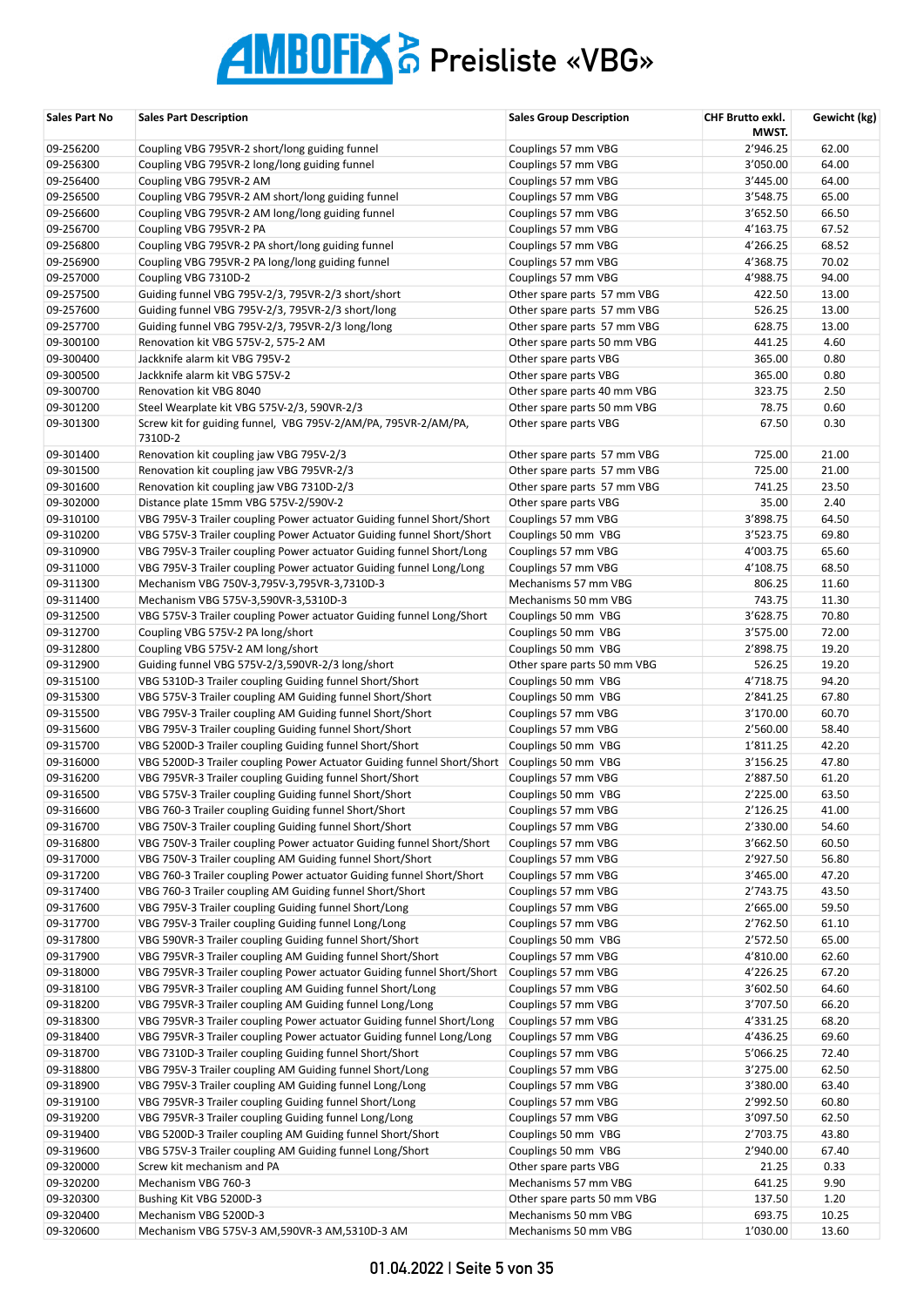| Sales Part No          | <b>Sales Part Description</b>                                              | <b>Sales Group Description</b>                   | CHF Brutto exkl.<br>MWST. | Gewicht (kg) |
|------------------------|----------------------------------------------------------------------------|--------------------------------------------------|---------------------------|--------------|
| 09-321100              | Mechanism VBG 750V-3 AM, 795V-3 AM, 795VR-3, 7310D-3 AM                    | Mechanisms 57 mm VBG                             | 1'090.00                  | 14.20        |
| 09-321200              | Mechanism VBG 760-3 AM                                                     | Mechanisms 57 mm VBG                             | 925.00                    | 12.20        |
| 09-321300              | Mechanism VBG 5200D-3 AM                                                   | Mechanisms 50 mm VBG                             | 977.50                    | 12.55        |
| 09-321400              | Cap sealing kit                                                            | Others VBG                                       | 42.50                     | 0.04         |
| 09-321500              | Mechanism cap kit                                                          | Other spare parts VBG                            | 58.75                     | 0.75         |
| 09-321800              | Lubrication plug kit, 10 pcs                                               | Other spare parts VBG                            | 15.00                     | 0.02         |
| 09-322200              | Mechanism VBG 5190D-3                                                      | Mechanisms 50 mm VBG                             | 693.75                    | 10.60        |
| 09-322400              | Mechanism VBG 5190D-3 AM                                                   | Mechanisms 50 mm VBG                             | 977.50                    | 12.90        |
| 09-322700              | VBG AM-3 unit                                                              | Power actuator VBG                               | 598.75                    | 3.35         |
| 09-322800              | Bushing Kit VBG 5190D-3                                                    | Other spare parts 50 mm VBG                      | 137.50                    | 1.30         |
| 09-322900              | VBG left handle                                                            | Other spare parts VBG                            | 36.25                     | 0.39         |
| 09-323000              | Second safety device                                                       | Other spare parts VBG                            | 102.50                    | 0.17         |
| 09-323100              | VBG power actuator G2                                                      | Power actuator VBG                               | 958.75                    | 3.34         |
| 09-323200              | Bushing Kit VBG 8500-3                                                     | Other spare parts 50 mm VBG                      | 137.50                    | 0.80         |
| 09-323300<br>09-323400 | Power actuator, adapter kit G2                                             | Others VBG                                       | 116.25<br>137.50          | 0.09<br>1.15 |
| 09-323600              | Bushing Kit VBG 575V-3/590VR-3                                             | Other spare parts 50 mm VBG<br><b>Others VBG</b> | 31.25                     | 0.10         |
| 09-323700              | Power actuator, air connector kit G2                                       | Other spare parts VBG                            | 281.25                    | 0.13         |
| 09-323900              | CSM, coupling sensor<br>Mechanism VBG 8500-3                               | Mechanisms 50 mm VBG                             | 693.75                    | 9.50         |
| 09-324000              | Mechanism VBG 8500-3 AM                                                    | Mechanisms 50 mm VBG                             | 977.50                    | 11.80        |
| 09-324100              | CSM, coupling sensor, DIN 72585                                            | Other spare parts VBG                            | 281.25                    | 0.22         |
| 09-324200              | AM renovation kit                                                          | Others VBG                                       | 198.75                    | 0.70         |
| 09-324300              | Mechanism conversion kit VBG 750V-3,795V-3,7310D-3 PA                      | Mechanisms 57 mm VBG                             | 912.50                    | 15.40        |
| 09-324600              | AM protection bracket                                                      | <b>Brackets VBG</b>                              | 77.50                     | 2.15         |
| 09-324700              | Mechanism conversion kit VBG 575V-3, 590VR-3 PA                            | Mechanisms 50 mm VBG                             | 846.25                    | 15.10        |
| 09-324900              | Mechanism conversion kit VBG 760-3 PA                                      | Mechanisms 57 mm VBG                             | 748.75                    | 13.70        |
| 09-325100              | Mechanism conversion kit VBG 8500-3 PA                                     | Mechanisms 50 mm VBG                             | 801.25                    | 13.30        |
| 09-325300              | Mechanism conversion kit VBG 5190D-3 PA                                    | Mechanisms 50 mm VBG                             | 801.25                    | 14.40        |
| 09-325500              | Mechanism conversion kit VBG 750V-3, 795V-3, 795VR-3, 7310D-3 AM           | Mechanisms 57 mm VBG                             | 1'152.50                  | 14.40        |
| 09-325700              | Mechanism conversion kit VBG 575V-3, 590VR-3 AM                            | Mechanisms 50 mm VBG                             | 1'093.75                  | 17.40        |
| 09-325900              | Mechanism conversion kit VBG 760-3 AM                                      | Mechanisms 57 mm VBG                             | 988.75                    | 16.00        |
| 09-326100              | Mechanism conversion kit VBG 8500-3 AM                                     | Mechanisms 50 mm VBG                             | 1'041.25                  | 12.00        |
| 09-326400              | Mechanism conversion kit VBG 5190D-3 AM                                    | Mechanisms 50 mm VBG                             | 1'041.25                  | 16.70        |
| 09-326500              | PA conversion kit                                                          | <b>Others VBG</b>                                | 370.00                    | 3.77         |
| 09-326800              | Renovation kit VBG 575V-3, 575-3 AM                                        | Other spare parts 50 mm VBG                      | 447.50                    | 4.65         |
| 09-327000              | VBG Vehicle side indication                                                | <b>Others VBG</b>                                | 276.25                    | 0.85         |
| 09-327100              | Coupling VBG 590VR-2 PA long/short                                         | Couplings 50 mm VBG                              | 3'920.00                  | 73.78        |
| 09-327200              | Protection bracket 760-3, 8500-3 PA                                        | <b>Brackets VBG</b>                              | 130.00                    | 2.80         |
| 09-327300              | Protection bracket 750V-3, 795V-3, 795VR-3, 575V-3, 590VR-3, 5200D-3<br>PA | <b>Brackets VBG</b>                              | 130.00                    | 3.00         |
| 09-327400              | VBG 590VR-3 Trailer coupling Power actuator Guiding funnel Long/Short      | Couplings 50 mm VBG                              | 3'977.50                  | 72.40        |
| 09-327700              | Holder for corrugated tube                                                 | Other spare parts VBG                            | 6.25                      | 0.00         |
| 09-328400              | VBG Power Actuator kit G2                                                  | Power actuator VBG                               | 1'486.25                  | 6.80         |
| 15-015300              | VBG Drawbar eye DBE 153                                                    | Drawbar eye 57 mm VBG                            | 900.00                    | 13.40        |
| 15-015700              | VBG Drawbar eye DBE 157                                                    | Drawbar eye 57 mm VBG                            | 631.25                    | 13.40        |
| 15-016000              | VBG Drawbar eye DBE 160                                                    | Drawbar eye 57 mm VBG                            | 548.75                    | 12.18        |
| 15-017300              | VBG Drawbar eye DBE 173                                                    | Drawbar eye 57 mm VBG                            | 302.50                    | 12.70        |
| 15-018500              | VBG Drawbar eye DBE 185                                                    | Drawbar eye 57 mm VBG                            | 517.50                    | 14.30        |
| 15-018800              | VBG Drawbar eye DBE 188                                                    | Drawbar eye 57 mm VBG                            | 688.75                    | 22.00        |
| 15-019000              | VBG Drawbar eye DBE 190                                                    | Drawbar eye 57 mm VBG                            | 712.50                    | 19.00        |
| 15-019200              | Screw kit VBG 190                                                          | Spare parts 57 mm VBG                            | 56.25                     | 0.80         |
| 15-019800              | Mounting plate welding support VBG 190                                     | Spare parts 57 mm VBG                            | 412.50                    | 22.50        |
| 15-020200              | Mounting plate VBG 190/917                                                 | Drawbar eye others VBG                           | 183.75                    | 9.86         |
| 15-020300              | Screw kit VBG 153                                                          | Spare parts 57 mm VBG                            | 105.00                    | 1.50         |
| 15-020400              | Screw kit VBG157                                                           | Spare parts 57 mm VBG                            | 61.25                     | 0.90         |
| 15-020500              | VBG Drawbar eye DBE 157                                                    | Drawbar eye 57 mm VBG                            | 1'217.50                  | 32.00        |
| 15-020600              | Screw kit VBG 917                                                          | Spare parts 50 mm VBG                            | 56.25                     | 1.00         |
| 15-023000              | VBG Drawbar eye DBE 230                                                    | Drawbar eye 57 mm VBG                            | 580.00                    | 19.80        |
| 16-088500              | VBG Drawbar eye DBE 885                                                    | Drawbar eye 50 mm VBG                            | 482.50                    | 12.21        |
| 16-089500              | VBG Drawbar eye DBE 895                                                    | Drawbar eye 50 mm VBG                            | 246.25                    | 10.30        |
| 16-091000              | Mounting plate                                                             | Spare parts 50 mm VBG                            | 230.00                    | 6.00         |
| 16-091700              | VBG Drawbar eye DBE 917                                                    | Drawbar eye 50 mm VBG                            | 503.75                    | 12.16        |
| 17-012900              | VBG Drawbar eye DBE 129                                                    | Drawbar eye 40 mm VBG                            | 166.25                    | 7.30         |
| 17-013000              | VBG Drawbar eye DBE 130                                                    | Drawbar eye 40 mm VBG                            | 462.50                    | 10.30        |
| 17-014400              | VBG Drawbar eye DBE132 Ø76                                                 | Drawbar eye others VBG                           | 268.75                    | 9.70         |
| 17-015500<br>17-015800 | Nut cover                                                                  | Spare parts 57 mm VBG<br>Drawbar eye others VBG  | 6.25<br>197.50            | 0.06<br>7.20 |
| 17-017200              | Socket<br>VBG Drawbar eye DBE172 Ø76                                       |                                                  | 492.50                    | 13.33        |
|                        |                                                                            | Drawbar eye others VBG                           |                           |              |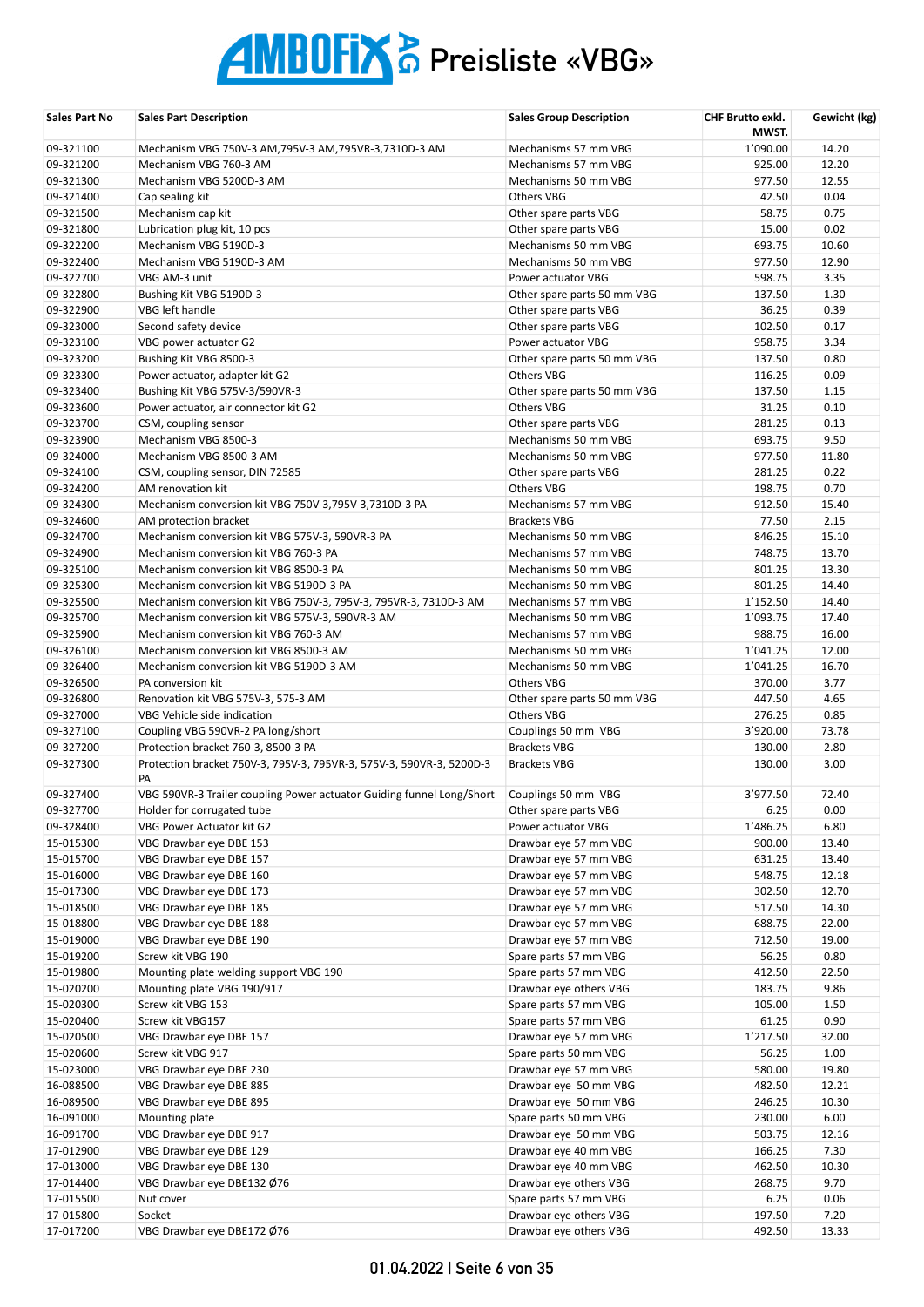| Sales Part No          | <b>Sales Part Description</b>                             | <b>Sales Group Description</b>      | <b>CHF Brutto exkl.</b><br>MWST. | Gewicht (kg) |
|------------------------|-----------------------------------------------------------|-------------------------------------|----------------------------------|--------------|
| 18-000200              | Bush kit VBG 620, 623, 3000                               | Other spare parts 57 mm VBG         | 205.00                           | 1.22         |
| 18-000300              | Castellated nut VBG 760,8500,5190D,8040,5200D             | Other spare parts 57 mm VBG         | 46.25                            | 0.90         |
| 18-000400              | Nut cover VBG 760,8500,5190D,8040,5200D                   | Other spare parts 57 mm VBG         | 18.75                            | 0.12         |
| 18-000500              | Bushing Kit VBG 575V/590V                                 | Other spare parts 50 mm VBG         | 218.75                           | 1.46         |
| 18-000800              | Bush kit VBG 760                                          | Other spare parts 57 mm VBG         | 115.00                           | 0.54         |
| 18-000900              | Jacknife alarm kit                                        | Other spare parts VBG               | 246.25                           | 0.27         |
| 18-001000              | Bearing plate VBG 620,623,6000,1050                       | Other spare parts VBG               | 72.50                            | 1.60         |
| 18-001100              | Bearing plate VBG 620,623,6000,1050                       | Other spare parts VBG               | 161.25                           | 2.10         |
| 18-001900              | Bushing Kit 820 40mm                                      | Other spare parts 50 mm VBG         | 101.25                           | 0.64         |
| 18-002200              | Screw kit VBG 8040                                        | Other spare parts 40 mm VBG         | 8.75                             | 0.18         |
| 18-002300              | Bush kit VBG 8040                                         | Other spare parts 40 mm VBG         | 141.25                           | 0.56         |
| 18-002500              | Bush kit Automatic drawbar                                | Automatic drawbar spare part VBG    | 157.50                           | 0.48         |
| 18-002600              | Locking bolt                                              | Automatic drawbar spare part VBG    | 280.00                           | 2.50         |
| 18-002800              | Castelled nut kit                                         | Drawbar eye others VBG              | 90.00                            | 1.06         |
| 18-002900              | Plastic Cap 10-pack                                       | Other spare parts 57 mm VBG         | 10.00                            | 0.02         |
| 18-003000              | Beam spacer kit 4 mm, 3-pack                              | Other spare parts VBG               | 28.75                            | 0.34         |
| 18-003100              | Plastic Plug 10-pack                                      | Other spare parts 57 mm VBG         | 10.00                            | 0.01         |
| 18-003200              | Rubber bumper kit VBG 620/623/6000                        | Other spare parts 57 mm VBG         | 41.25                            | 0.12         |
| 18-003500              | Rubber block kit VBG 760,8500,5190D,8040,5200D            | Other spare parts 57 mm VBG         | 162.50                           | 1.75         |
| 18-003800              | Bearing plate kit VBG 760,8040,8500,5190D                 | Other spare parts VBG               | 127.50                           | 4.70         |
| 18-004000              | Bush kit VBG 8500                                         | Other spare parts 50 mm VBG         | 103.75                           | 0.65         |
| 18-004100              | End stop kit UHAP-1                                       | Other VBG                           | 23.75                            | 0.16         |
| 18-004600              | Wear gauge 50/57 mm, steel                                | Other spare parts VBG               | 55.00                            | 0.10         |
| 18-004700              | Wear gauge 50/57 mm, plastic                              | Other spare parts VBG               | 11.25                            | 0.03         |
| 18-004800              | Wear gauge 40 mm, steel                                   | Other spare parts VBG               | 23.75                            | 0.08         |
| 18-004900              | Castelled nut M45x3 VBG 750V,795Vxx                       | Other spare parts VBG               | 45.00                            | 0.88         |
| 18-010400              | VBG Wear ring Ø57                                         | Spare parts 57 mm VBG               | 72.50                            | 0.90         |
| 18-010401              | VBG Wear ring Ø57 10-pack                                 | Spare parts 57 mm VBG               | 688.75                           | 8.80         |
| 18-013800              | Slotted bush 40 mm                                        | Spare parts 40 mm VBG               | 18.75                            | 0.30         |
| 18-014300<br>18-015700 | Ground cable                                              | Other spare parts 57 mm VBG         | 18.75<br>17.50                   | 0.45         |
| 18-029400              | Washer 6 mm VBG 760,8040,8500,5190D                       | Other spare parts VBG<br>Others VBG | 20.00                            | 0.16<br>0.45 |
| 18-029600              | Angled bracket<br>Straight bracket                        | Others VBG                          | 18.75                            | 0.32         |
| 18-029700              | Recessed mounting bracket                                 | Others VBG                          | 18.75                            | 0.54         |
| 18-030100              | Holder                                                    | <b>Others VBG</b>                   | 22.50                            | 0.25         |
| 18-031100              | Locking pin VBG 315                                       | Spare parts hook couplings VBG      | 56.25                            | 0.50         |
| 18-045100              | Contact                                                   | <b>Others VBG</b>                   | 86.25                            | 0.12         |
| 18-054700              | Bearing plate outer VBG 750V,795xx,575Vxx,590V            | Other spare parts VBG               | 73.75                            | 1.60         |
| 18-054900              | Bearing plate inner VBG 750V, 795xx, 7310xx, 575Vxx, 590V | Other spare parts VBG               | 86.25                            | 1.60         |
| 18-055100              | Weld bush 32 mm                                           | Drawbar rear brackets VBG           | 21.25                            | 0.50         |
| 18-055200              | Slotted weld bush 32 mm                                   | Drawbar rear brackets VBG           | 23.75                            | 0.50         |
| 18-055300              | Weld bush 34 mm                                           | Drawbar spare parts/accessories VBG | 56.25                            | 0.50         |
| 18-055400              | Slotted weld bush 34 mm                                   | Drawbar spare parts/accessories VBG | 43.75                            | 0.50         |
| 18-055600              | Assembly bolt 30 mm with nut                              | Drawbar spare parts/accessories VBG | 56.25                            | 1.30         |
| 18-055700              | Assembly bolt 35 mm with nut                              | Drawbar spare parts/accessories VBG | 55.00                            | 1.60         |
| 18-055800              | Assembly bolt 34 mm with nut                              | Drawbar spare parts/accessories VBG | 55.00                            | 1.57         |
| 18-057800              | Assembly bolt 32 mm with nut                              | Drawbar spare parts/accessories VBG | 40.00                            | 1.50         |
| 18-061400              | Torsion spring VBG 575V/590V/590VR                        | Other spare parts 50 mm VBG         | 35.00                            | 0.30         |
| 18-066400              | Beam spacer 10 mm                                         | Other spare parts VBG               | 18.75                            | 0.34         |
| 18-068500              | Jack-knifing stop VBG 620/623/6000                        | Other spare parts 57 mm VBG         | 211.25                           | 7.10         |
| 18-075300              | Beam plates VBG 760,8500,5190D,8040                       | Other spare parts VBG               | 211.25                           | 4.40         |
| 18-076600              | Nut washer VBG 760,8040,8500,5190D                        | Other spare parts VBG               | 43.75                            | 1.34         |
| 18-080900              | Top part                                                  | Drawbar spare parts/accessories VBG | 341.25                           | 1.30         |
| 18-081000              | Lower part                                                | Drawbar spare parts/accessories VBG | 263.75                           | 0.90         |
| 18-083000              | Front bush                                                | Drawbar spare parts/accessories VBG | 83.75                            | 0.28         |
| 18-087000              | Air Cylinder                                              | Drawbar spare parts/accessories VBG | 1'310.00                         | 5.60         |
| 18-088600              | Non-Slotted bush                                          | Spare parts 50 mm VBG               | 68.75                            | 0.30         |
| 18-088800              | Slotted bush 50 mm                                        | Spare parts 50 mm VBG               | 27.50                            | 0.30         |
| 18-088801              | Slotted bush 50 mm, 10-pack                               | Spare parts 50 mm VBG               | 263.75                           | 2.90         |
| 18-089800              | Wear plate                                                | Drawbar spare parts/accessories VBG | 11.25                            | 0.23         |
| 20-095570              | VBG Drawbeam DB 35V L-850                                 | CMS DB35V/C5                        | 778.75                           | 43.00        |
| 20-096500              | VBG Drawbeam DB 35V L-834                                 | CMS DB35V/C5                        | 778.75                           | 40.00        |
| 20-096570              | VBG Drawbeam DB 35V L-834                                 | CMS DB35V/C5                        | 778.75                           | 40.00        |
| 20-096670              | VBG Drawbeam DB 35V L-784                                 | CMS DB35V/C5                        | 778.75                           | 37.00        |
| 20-096778              | VBG Drawbeam DB 35V L-770                                 | CMS DB35V/C5                        | 778.75                           | 37.00        |
| 20-097078              | VBG Drawbeam DB 35V L-752                                 | CMS DB35V/C5                        | 778.75                           | 37.00        |
| 20-097178              | VBG Drawbeam DB 35V L-742                                 | CMS DB35V/C5                        | 778.75                           | 36.00        |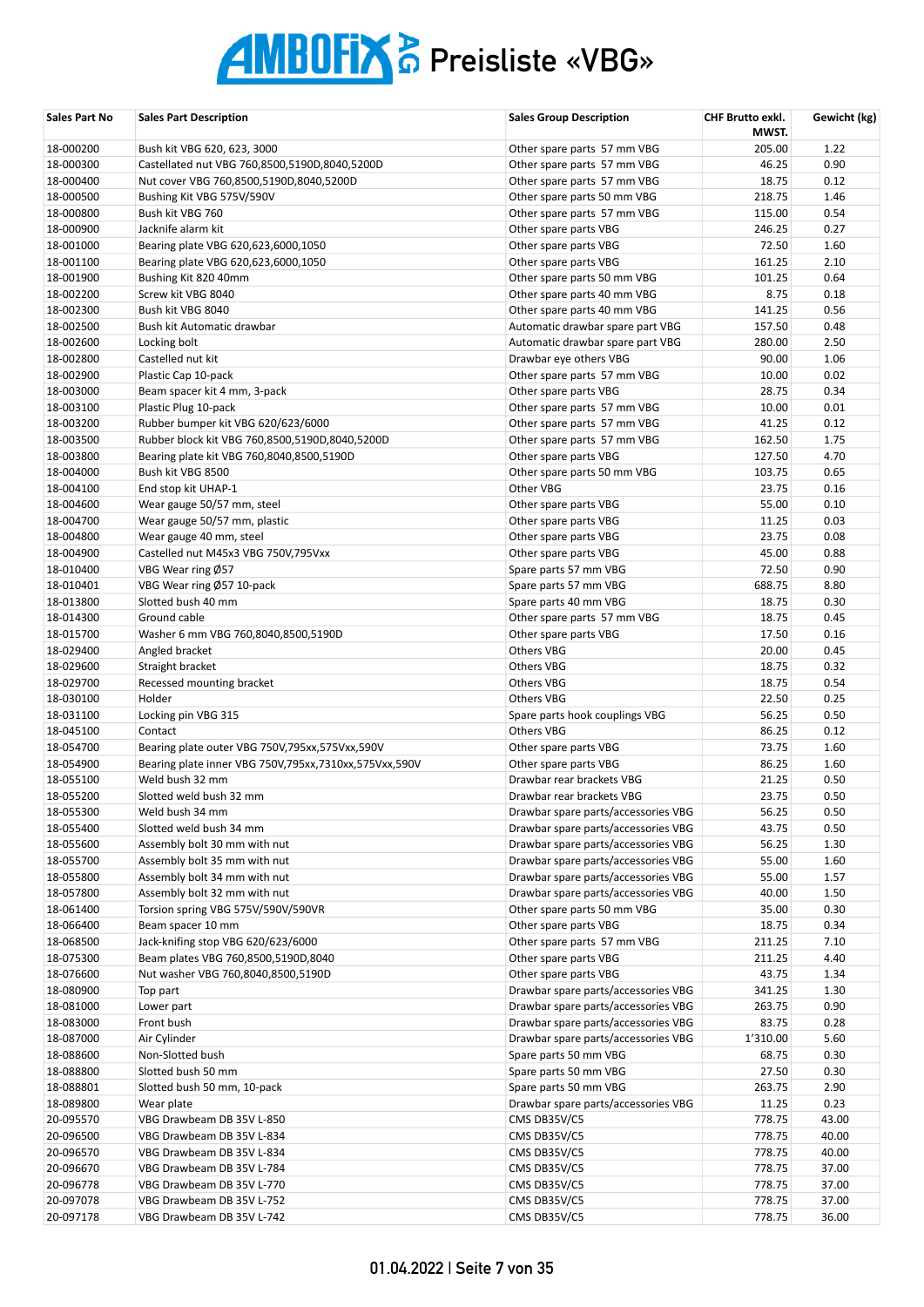| Sales Part No | <b>Sales Part Description</b>               | <b>Sales Group Description</b> | <b>CHF Brutto exkl.</b><br>MWST. | Gewicht (kg) |
|---------------|---------------------------------------------|--------------------------------|----------------------------------|--------------|
| 20-097278     | VBG Drawbeam DB 35V L-728                   | CMS DB35V/C5                   | 778.75                           | 35.00        |
| 20-097370     | VBG Drawbeam DB 75V L-850                   | CMS DB75V/DB75-2/C7            | 936.25                           | 48.00        |
| 20-097570     | VBG Drawbeam DB 75V L-784                   | CMS DB75V/DB75-2/C7            | 936.25                           | 39.00        |
| 20-097678     | VBG Drawbeam DB 75V L-770                   | CMS DB75V/DB75-2/C7            | 936.25                           | 43.00        |
| 20-097878     | Drawbeam DB 75V L-756                       | CMS DB75V/DB75-2/C7            | 936.25                           | 43.00        |
| 20-097978     | VBG Drawbeam DB 75V L-752                   | CMS DB75V/DB75-2/C7            | 936.25                           | 43.00        |
| 20-099470     | VBG Drawbeam DB 75V L-820 50                | CMS DB75V/DB75-2/C7            | 936.25                           | 46.00        |
| 20-099900     | VBG Drawbeam DB 260 L-834                   | <b>CMS Others</b>              | 1'198.75                         | 61.00        |
| 20-100300     | VBG Drawbeam DB 260 L-766                   | <b>CMS Others</b>              | 1'198.75                         | 59.00        |
| 20-102470     | VBG Drawbeam DB 260T L-1054 10 hole pattern | <b>CMS Others</b>              | 2'276.25                         | 68.00        |
| 20-102870     | VBG Drawbeam DB 260D L-825                  | <b>CMS Others</b>              | 1'198.75                         | 60.00        |
| 20-103178     | VBG Drawbeam DB 260D L-735                  | <b>CMS Others</b>              | 1'138.75                         | 58.00        |
| 20-103978     | VBG Drawbeam DB C7 Scania L=751             | CMS DB75V/DB75-2/C7            | 936.25                           | 43.50        |
| 20-104178     | VBG Drawbeam DB C7 Scania L=735             | CMS DB75V/DB75-2/C7            | 936.25                           | 42.50        |
| 20-104278     | VBG Drawbeam DB C7 Volvo/RVI L=826          | CMS DB75V/DB75-2/C7            | 936.25                           | 46.50        |
| 20-104378     | VBG Drawbeam DB C7 Volvo/RVI L=836          | CMS DB75V/DB75-2/C7            | 936.25                           | 47.00        |
| 20-104878     | VBG Drawbeam DB C7 MAN L=730                | CMS DB75V/DB75-2/C7            | 936.25                           | 43.50        |
| 20-104978     | VBG Drawbeam DB C7 MAN L=744                | CMS DB75V/DB75-2/C7            | 936.25                           | 44.00        |
| 20-105278     | VBG Drawbeam DB C7 DAF L=756                | CMS DB75V/DB75-2/C7            | 936.25                           | 45.50        |
| 20-105378     | VBG Drawbeam DB C7 DAF L=766                | CMS DB75V/DB75-2/C7            | 936.25                           | 46.00        |
| 20-105678     | VBG Drawbeam DB C7 Iveco L=742              | CMS DB75V/DB75-2/C7            | 936.25                           | 45.50        |
| 20-105878     | Endplate EDS Scania                         | End-plates VBG                 | 96.25                            | 5.50         |
| 20-105978     | Endplate EDS Volvo/RVI left                 | End-plates VBG                 | 96.25                            | 6.33         |
| 20-106078     | Endplate EDS Volvo/RVI right                | End-plates VBG                 | 96.25                            | 6.33         |
| 20-106178     | Endplate EDS MAN/MB 50x45 left              | End-plates VBG                 | 96.25                            | 5.73         |
| 20-106278     | Endplate EDS MAN/MB 50x45 right             | End-plates VBG                 | 96.25                            | 5.73         |
| 20-106378     | Endplate EDS DAF left                       | End-plates VBG                 | 96.25                            | 7.00         |
| 20-106478     | Endplate EDS DAF right                      | End-plates VBG                 | 96.25                            | 7.15         |
| 20-106578     | Endplate EDS Iveco left                     | End-plates VBG                 | 96.25                            | 6.45         |
| 20-106678     | Endplate EDS Iveco right                    | End-plates VBG                 | 96.25                            | 6.45         |
| 20-106700     | VBG Drawbeam DB 75V-2, L=885 mm             | CMS DB75V/DB75-2/C7            | 936.25                           | 49.00        |
| 20-106778     | VBG Drawbeam DB 75V-2, L=885                | CMS DB75V/DB75-2/C7            | 936.25                           | 49.00        |
| 20-106782     | VBG Drawbeam DB 75V-2, L=885                | CMS DB75V/DB75-2/C7            | 936.25                           | 49.00        |
| 20-106900     | VBG Drawbeam DB 75V-2 L=850                 | CMS DB75V/DB75-2/C7            | 936.25                           | 47.50        |
| 20-106978     | VBG Drawbeam DB 75V-2, L=850                | CMS DB75V/DB75-2/C7            | 936.25                           | 47.50        |
| 20-106982     | VBG Drawbeam DB 75V-2, L=850                | CMS DB75V/DB75-2/C7            | 936.25                           | 49.00        |
| 20-106983     | VBG Drawbeam DB 75V-2 L=850                 | CMS DB75V/DB75-2/C7            | 936.25                           | 47.50        |
| 20-107178     | VBG Drawbeam DB 75V-2, L=826                | CMS DB75V/DB75-2/C7            | 936.25                           | 46.50        |
| 20-107182     | VBG Drawbeam DB 75V-2, L=826                | CMS DB75V/DB75-2/C7            | 936.25                           | 49.00        |
| 20-107300     | VBG Drawbeam DB 75V-2 L=784                 | CMS DB75V/DB75-2/C7            | 936.25                           | 45.00        |
| 20-107500     | VBG Drawbeam DB 75V-2 L=770                 | CMS DB75V/DB75-2/C7            | 936.25                           | 44.50        |
| 20-107578     | VBG Drawbeam DB 75V-2, L=770                | CMS DB75V/DB75-2/C7            | 936.25                           | 44.50        |
| 20-107582     | VBG Drawbeam DB 75V-2, L=770                | CMS DB75V/DB75-2/C7            | 936.25                           | 49.00        |
| 20-107583     | VBG Drawbeam DB 75V-2 L=770                 | CMS DB75V/DB75-2/C7            | 936.25                           | 44.50        |
| 20-107700     | VBG Drawbeam DB 75V-2 L=762                 | CMS DB75V/DB75-2/C7            | 936.25                           | 44.00        |
| 20-107778     | VBG Drawbeam DB 75V-2, L=762                | CMS DB75V/DB75-2/C7            | 936.25                           | 44.00        |
| 20-107782     | VBG Drawbeam DB 75V-2, L=762                | CMS DB75V/DB75-2/C7            | 936.25                           | 49.00        |
| 20-107783     | VBG Drawbeam DB 75V-2 L=762                 | CMS DB75V/DB75-2/C7            | 936.25                           | 44.00        |
| 20-107900     | VBG Drawbeam DB 75V-2 L=752                 | CMS DB75V/DB75-2/C7            | 936.25                           | 44.00        |
| 20-107978     | VBG Drawbeam DB 75V-2, L=752                | CMS DB75V/DB75-2/C7            | 936.25                           | 44.00        |
| 20-107982     | VBG Drawbeam DB 75V-2, L=752                | CMS DB75V/DB75-2/C7            | 936.25                           | 49.00        |
| 20-108178     | VBG Drawbeam DB 75V-2, L=728                | CMS DB75V/DB75-2/C7            | 936.25                           | 43.00        |
| 20-108182     | VBG Drawbeam DB 75V-2, L=728                | CMS DB75V/DB75-2/C7            | 936.25                           | 49.00        |
| 20-108378     | VBG Drawbeam DB 75V-2, L=590                | CMS DB75V/DB75-2/C7            | 936.25                           | 38.00        |
| 20-108382     | VBG Drawbeam DB 75V-2, L=590                | CMS DB75V/DB75-2/C7            | 936.25                           | 49.00        |
| 20-108600     | Spacer 120x120 1 mm                         | Other VBG                      | 10.00                            | 0.14         |
| 20-108700     | Spacer 120x120 2 mm                         | Other VBG                      | 10.00                            | 0.27         |
| 20-108800     | Spacer 120x120 5 mm                         | Other VBG                      | 20.00                            | 0.66         |
| 20-108900     | Spacer 120x120 8mm                          | Other VBG                      | 26.25                            | 1.06         |
| 20-109000     | Spacer 120x120 10mm                         | Other VBG                      | 26.25                            | 1.32         |
| 20-109600     | Spacer 180 60/45 t=1 mm                     | Other VBG                      | 6.25                             | 0.06         |
| 20-109700     | Spacer 180 60/45 t=2 mm                     | Other VBG                      | 6.25                             | 0.12         |
| 20-109800     | Spacer 180 60/45 t=5 mm                     | Other VBG                      | 10.00                            | 0.28         |
| 20-109900     | Spacer 180 60/45 t=8 mm                     | Other VBG                      | 13.75                            | 0.44         |
| 20-110000     | Spacer 180 60/45 t=10 mm                    | Other VBG                      | 13.75                            | 0.55         |
| 20-110678     | VBG Drawbeam DB C7 Iveco L=756              | CMS DB75V/DB75-2/C7            | 936.25                           | 46.00        |
| 20-110878     | VBG Drawbeam DB 75V-2, L=756                | CMS DB75V/DB75-2/C7            | 936.25                           | 44.50        |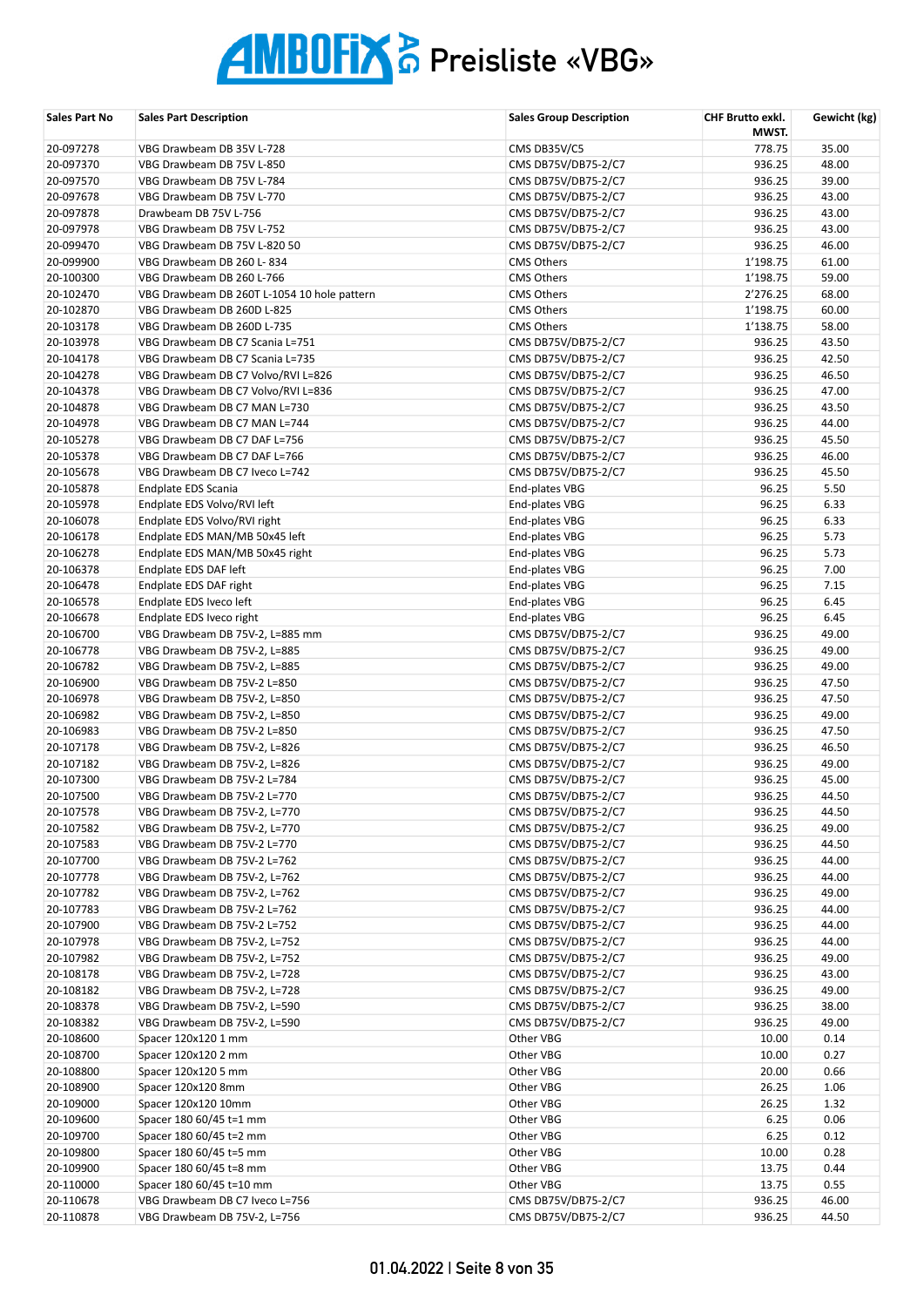| Sales Part No          | <b>Sales Part Description</b>                                          | <b>Sales Group Description</b>             | CHF Brutto exkl.<br>MWST. | Gewicht (kg)   |
|------------------------|------------------------------------------------------------------------|--------------------------------------------|---------------------------|----------------|
| 20-110882              | VBG Drawbeam DB 75V-2, L=756                                           | CMS DB75V/DB75-2/C7                        | 936.25                    | 49.00          |
| 20-111078              | VBG Drawbeam DB 75V-2, L=766                                           | CMS DB75V/DB75-2/C7                        | 936.25                    | 44.50          |
| 20-111082              | VBG Drawbeam DB 75V-2, L=766                                           | CMS DB75V/DB75-2/C7                        | 936.25                    | 44.50          |
| 20-111278              | VBG Drawbeam DB 75V-2, L=742                                           | CMS DB75V/DB75-2/C7                        | 936.25                    | 43.50          |
| 20-111282              | VBG Drawbeam DB 75V-2, L=742                                           | CMS DB75V/DB75-2/C7                        | 936.25                    | 44.50          |
| 20-111478              | VBG Drawbeam DB C7 MB 50x45 L=730                                      | CMS DB75V/DB75-2/C7                        | 936.25                    | 43.50          |
| 20-111578              | VBG Drawbeam DB C7 MB 50x45 L=744                                      | CMS DB75V/DB75-2/C7                        | 936.25                    | 44.00          |
| 20-111878              | VBG Endplate kit EDS Volvo/RVI                                         | End-plates VBG                             | 192.50                    | 13.00          |
| 20-111978              | VBG Endplate kit EDS MAN/MB 50x45                                      | End-plates VBG                             | 192.50                    | 12.00          |
| 20-112078              | VBG Endplate kit EDS DAF                                               | End-plates VBG                             | 192.50                    | 15.00          |
| 20-112178              | VBG Endplate kit EDS Iveco                                             | End-plates VBG                             | 192.50                    | 13.00          |
| 20-112278              | VBG Endplate kit EDS SCANIA                                            | End-plates VBG                             | 192.50                    | 11.00          |
| 20-112378              | VBG Drawbeam DB C7 MB 50x50 L=834                                      | CMS DB75V/DB75-2/C7                        | 936.25                    | 60.00          |
| 20-112400              | VBG Drawbeam DB C7 MB 50x50 L=822                                      | CMS DB75V/DB75-2/C7                        | 936.25                    | 55.00          |
| 20-112478<br>20-112578 | VBG Drawbeam DB C7 MB 50x50 L=822<br>VBG Drawbeam DB C7 MB 50x50 L=744 | CMS DB75V/DB75-2/C7                        | 936.25<br>936.25          | 55.00<br>52.00 |
| 20-112678              | VBG Drawbeam DB C7 MB 50x50 L=732                                      | CMS DB75V/DB75-2/C7<br>CMS DB75V/DB75-2/C7 | 936.25                    | 51.50          |
| 20-112878              | Endplate EDS MB 50x50 left                                             | End-plates VBG                             | 96.25                     | 6.50           |
| 20-112978              | Endplate EDS MB 50x50 right                                            | End-plates VBG                             | 96.25                     | 6.50           |
| 20-113078              | VBG Endplate kit EDS MB 50x50                                          | End-plates VBG                             | 192.50                    | 13.00          |
| 20-150000              | Spacer 150 t=1 mm                                                      | Other VBG                                  | 6.25                      | 0.06           |
| 20-150100              | Spacer 150 t=2 mm                                                      | Other VBG                                  | 6.25                      | 0.12           |
| 20-150200              | Spacer 150 t=5 mm                                                      | Other VBG                                  | 10.00                     | 0.30           |
| 20-150300              | Spacer 150 t=8mm                                                       | Other VBG                                  | 13.75                     | 0.48           |
| 20-150400              | Spacer 150 t=10 mm                                                     | Other VBG                                  | 13.75                     | 0.60           |
| 20-150500              | Spacer $50/40$ t=1 mm                                                  | Other VBG                                  | 6.25                      | 0.12           |
| 20-150600              | Spacer 180 50/40 t=2 mm                                                | Other VBG                                  | 6.25                      | 0.04           |
| 20-150700              | Spacer 180 50/40 t=5 mm                                                | Other VBG                                  | 10.00                     | 0.11           |
| 20-150800              | Spacer 180 50/40 t=8 mm                                                | Other VBG                                  | 13.75                     | 0.18           |
| 20-150900              | Spacer 180 50/40 t=10 mm                                               | Other VBG                                  | 13.75                     | 0.22           |
| 20-151200              | VBG Drawbeam DB 75V-2, L=790                                           | CMS DB75V/DB75-2/C7                        | 936.25                    | 19.00          |
| 20-151278              | VBG Drawbeam DB 75V-2, L=790                                           | CMS DB75V/DB75-2/C7                        | 936.25                    | 48.00          |
| 20-151282              | VBG Drawbeam DB 75V-2, L=790                                           | CMS DB75V/DB75-2/C7                        | 936.25                    | 44.50          |
| 20-151283              | VBG Drawbeam DB 75V-2, L=790                                           | CMS DB75V/DB75-2/C7                        | 936.25                    | 48.00          |
| 21-005278              | VBG Endplate kit EDL (300mm)                                           | End-plates VBG                             | 471.25                    | 40.00          |
| 21-006078              | VBG Endplate kit EUH                                                   | Other VBG                                  | 277.50                    | 14.50          |
| 21-006278              | VBG Endplate kit EDH                                                   | End-plates VBG                             | 182.50                    | 18.00          |
| 21-019500              | Spacer 2 mm                                                            | Other VBG                                  | 6.25                      | 0.20           |
| 21-019600              | Spacer 4 mm                                                            | Other VBG                                  | 10.00                     | 0.40           |
| 21-019700              | Spacer 6 mm                                                            | Other VBG                                  | 10.00                     | 0.50           |
| 21-020700              | Spacer 1 mm                                                            | Other VBG                                  | 6.25                      | 0.10           |
| 21-022100              | Spacer 3 mm                                                            | Other VBG                                  | 10.00                     | 0.25           |
| 21-022200              | Spacer 8 mm                                                            | Other VBG                                  | 13.75                     | 0.70           |
| 21-022300              | Spacer 10 mm                                                           | Other VBG                                  | 13.75                     | 1.00           |
| 21-083170              | VBG Endplate kit EUS 60                                                | Other VBG                                  | 163.75                    | 6.00           |
| 21-084070              | VBG Endplate kit EUS 50                                                | Other VBG                                  | 163.75                    | 6.60           |
| 21-086078              | VBG Endplate kit EUT                                                   | Other VBG                                  | 477.50                    | 24.00          |
| 21-092000              | End stop                                                               | Other VBG                                  | 11.25                     | 0.06           |
| 21-112378<br>21-112800 | VBG Endplate kit EDH-2TB<br>Locking pin kit for Underrun protection    | End-plates VBG<br>Other VBG                | 340.00<br>38.75           | 30.00<br>0.28  |
| 21-112900              | Handle kit Underrun Protection                                         | Other VBG                                  | 52.50                     | 0.37           |
| 21-125078              | Endplate EDU-2, left                                                   | End-plates VBG                             | 193.15                    | 12.90          |
| 21-125178              | Endplate EDU-2, right                                                  | End-plates VBG                             | 193.15                    | 12.90          |
| 21-131600              | VBG Endplate kit EDK                                                   | End-plates VBG                             | 543.75                    | 48.00          |
| 21-131700              | Endplate EDK 720 right                                                 | End-plates VBG                             | 271.90                    | 24.00          |
| 21-131800              | Endplate EDK 720 left                                                  | End-plates VBG                             | 271.90                    | 24.00          |
| 21-132700              | VBG Endplate kit EDK                                                   | End-plates VBG                             | 671.25                    | 39.10          |
| 21-132800              | Endplate EDK 600 right                                                 | End-plates VBG                             | 335.65                    | 19.60          |
| 21-132900              | Endplate EDK 600 left                                                  | End-plates VBG                             | 335.65                    | 19.60          |
| 21-133100              | Screw kit DBI 150                                                      | Other VBG                                  | 96.25                     | 5.20           |
| 21-133500              | Spacer 4 mm drawbeam DBI 150                                           | Other VBG                                  | 26.25                     | 2.00           |
| 21-134470              | VBG Endplate kit EDH 2V                                                | End-plates VBG                             | 215.00                    | 18.00          |
| 21-134578              | VBG Endplate kit EDH-2                                                 | End-plates VBG                             | 215.00                    | 16.60          |
| 21-134978              | VBG Endplate kit EDU-2                                                 | End-plates VBG                             | 386.25                    | 26.00          |
| 21-147400              | VBG Endplate kit EDC-1                                                 | End-plates VBG                             | 2'531.25                  | 122.00         |
| 21-147500              | VBG Endplate kit EDC-1                                                 | End-plates VBG                             | 2'531.25                  | 120.00         |
| 21-148600              | Stay kit standard                                                      | Other VBG                                  | 220.00                    | 0.30           |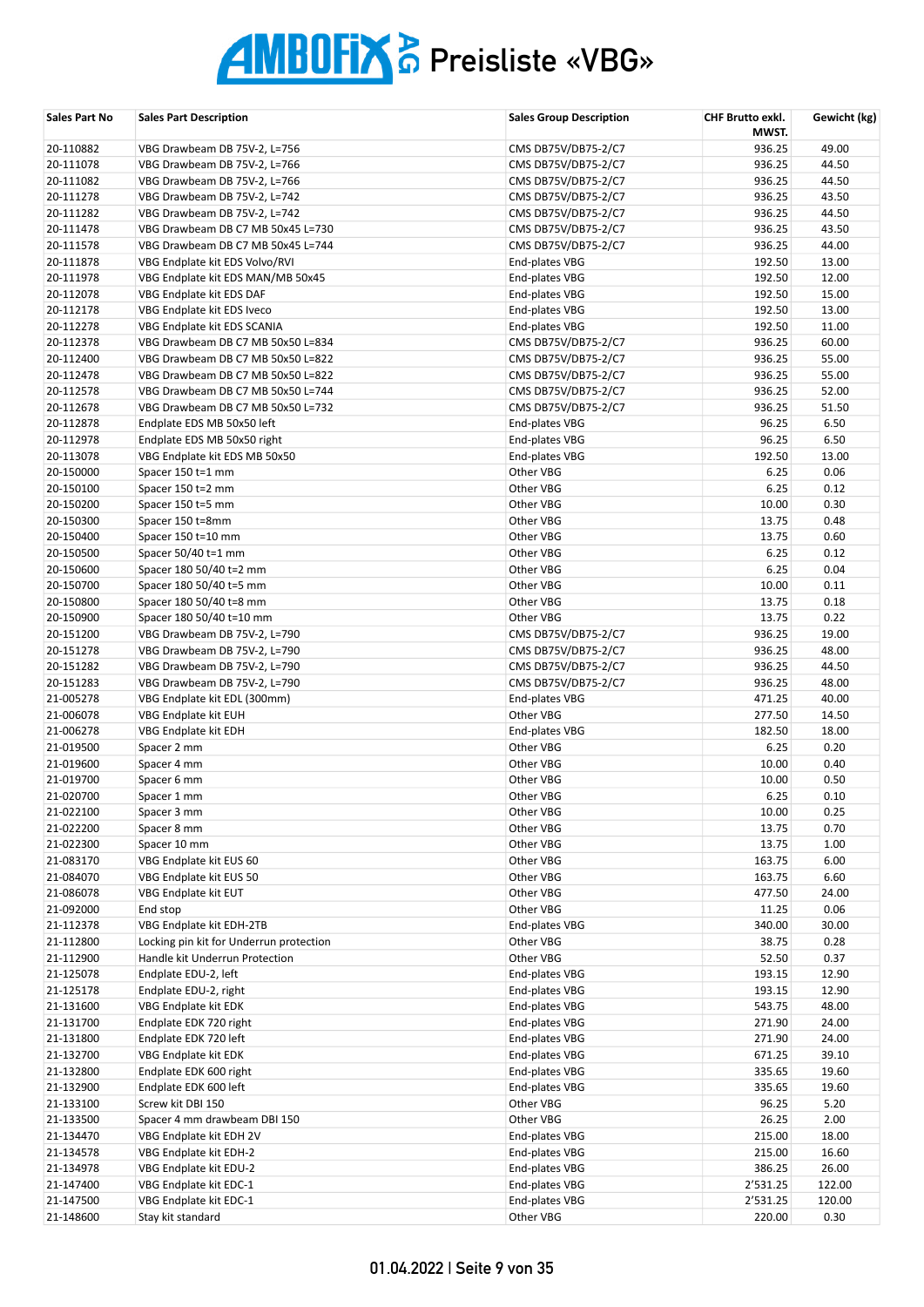| Sales Part No          | <b>Sales Part Description</b>                                       | <b>Sales Group Description</b>                                           | CHF Brutto exkl.<br>MWST. | Gewicht (kg)   |
|------------------------|---------------------------------------------------------------------|--------------------------------------------------------------------------|---------------------------|----------------|
| 21-148800              | Screw kit M16x50 16 pcs                                             | Other VBG                                                                | 83.75                     | 2.70           |
| 21-148900              | Screw kit M16x50 20 pcs                                             | Other VBG                                                                | 106.25                    | 3.50           |
| 21-149000              | Screw kit M16x50 24 pcs                                             | Other VBG                                                                | 127.50                    | 4.10           |
| 21-149100              | Screw kit M16x50 28 pcs                                             | Other VBG                                                                | 148.75                    | 4.80           |
| 21-149200              | Screw kit M16x60 16 pcs                                             | Other VBG                                                                | 92.50                     | 3.00           |
| 21-149300              | Screw kit EDS                                                       | Other VBG                                                                | 157.50                    | 6.80           |
| 21-149400              | Screw kit EDH-2V                                                    | Other VBG                                                                | 140.00                    | 2.40           |
| 21-149500              | Screw kit                                                           | Other VBG                                                                | 223.75                    | 3.77           |
| 21-149600              | Screw kit EDC-1                                                     | Other VBG                                                                | 172.50                    | 0.00           |
| 21-152500              | Endplate kit EDH-2SKV                                               | End-plates VBG                                                           | 295.00                    | 20.60          |
| 21-152600              | Endplate kit EDH-2 SKH long                                         | End-plates VBG                                                           | 295.00                    | 20.50          |
| 21-152700              | Endplate kit EDH-2 SKH short                                        | End-plates VBG                                                           | 295.00                    | 18.50          |
| 21-152800              | Screw kit EDH-2SKV                                                  | Other VBG                                                                | 142.50                    | 5.20           |
| 21-152900              | Screw kit EDH-2SKH                                                  | Other VBG                                                                | 128.75                    | 4.10           |
| 21-155800              | Side cover UCSP                                                     | Other VBG                                                                | 17.50                     | 0.05           |
| 21-160300              | Spacer 2 mm with 50 mm hole pattern                                 | Other VBG                                                                | 8.75<br>13.75             | 0.17<br>0.43   |
| 21-160400<br>21-160900 | Spacer 5 mm with 50 mm hole pattern<br>Screw kit EDS-V              | Other VBG<br>Other VBG                                                   | 213.75                    | 9.10           |
| 21-161000              | Spacer 5 mm drawbeam DBI 150                                        | Other VBG                                                                | 26.25                     | 2.20           |
| 21-161100              | Spacer 6 mm drawbeam DBI 150                                        | Other VBG                                                                | 26.25                     | 2.20           |
| 21-161200              | Spacer 8 mm drawbeam DBI 150                                        | Other VBG                                                                | 35.00                     | 3.00           |
| 21-164078              | Endplate EDMS-2 Volvo, left                                         | End-plates VBG                                                           | 327.50                    | 19.00          |
| 21-164178              | Endplate EDMS-2 Volvo, right                                        | End-plates VBG                                                           | 327.50                    | 19.00          |
| 21-164278              | VBG Endplate kit EDMS-2 Volvo                                       | End-plates VBG                                                           | 655.00                    | 38.00          |
| 21-165100              | Screw kit M16x50 8 pcs                                              | Other VBG                                                                | 43.75                     | 1.40           |
| 21-165278              | Drawbeam TB 30D L-850                                               | Other VBG                                                                | 490.00                    | 19.30          |
| 21-165500              | Reinforcement kit 90 mm                                             | Other VBG                                                                | 110.00                    | 5.25           |
| 21-165600              | Reinforcement kit 120x55 mm, 83x56 mm                               | Other VBG                                                                | 113.75                    | 5.43           |
| 21-165700              | Screw kit M16x60 8 pcs                                              | Other VBG                                                                | 46.25                     | 1.50           |
| 21-165878              | Drawbeam TB 30D L-834                                               | Other VBG                                                                | 490.00                    | 19.00          |
| 21-165978              | Drawbeam TB 30D L-770                                               | Other VBG                                                                | 490.00                    | 17.50          |
| 21-166078              | Drawbeam TB 30D L-752                                               | Other VBG                                                                | 490.00                    | 17.00          |
| 21-166100              | Spacer 2 mm drawbeam TB 30D                                         | Other VBG                                                                | 10.00                     | 0.20           |
| 21-166200              | Spacer 4 mm drawbeam TB 30D                                         | Other VBG                                                                | 13.75                     | 0.40           |
| 21-166800              | Screw kit M16x60 20 pcs                                             | Other VBG                                                                | 116.25                    | 3.80           |
| 21-166900              | Screw kit M14x60 30 pcs                                             | Other VBG                                                                | 150.00                    | 4.80           |
| 21-167000              | Screw kit M16x60 20 pcs                                             | Other VBG                                                                | 136.25                    | 4.80           |
| 21-167378              | VBG Endplate kit EDHZ                                               | End-plates VBG                                                           | 567.50                    | 26.00          |
| 21-167578              | VBG Endplate kit EUR-2                                              | Other VBG                                                                | 358.75                    | 10.50          |
| 21-167600              | Screw kit EUR-2/EUR-3                                               | Other VBG                                                                | 112.50                    | 2.20           |
| 21-173600              | Cover UHAP-2                                                        | Other VBG                                                                | 23.75                     | 0.10           |
| 21-175000              | Screw kit                                                           | Other VBG                                                                | 23.75                     | 0.96           |
| 21-175178              | Mounting kit                                                        | Other VBG                                                                | 183.75                    | 7.30           |
| 21-176578              | Foldable bracket EUF-2                                              | Other VBG                                                                | 807.50                    | 19.50          |
| 21-176678              | Foldable bracket EUF-2                                              | Other VBG                                                                | 807.50                    | 19.50          |
| 21-176978<br>21-177270 | <b>VBG Protection beam UOSP</b>                                     | Underrun protection beam steel VBG                                       | 581.25                    | 25.50          |
| 21-177278              | VBG Protection beam UCSP, L=2314<br>VBG Protection beam UCSP L=2314 | Underrun protection beam steel VBG<br>Underrun protection beam steel VBG | 408.75<br>453.75          | 18.30<br>18.30 |
| 21-177578              | <b>VBG Protection beam UCSP</b>                                     | Underrun protection beam steel VBG                                       | 542.50                    | 18.00          |
| 21-178300              | Mounting kit UOSP                                                   | Other VBG                                                                | 50.00                     | 3.00           |
| 21-178378              | Mounting kit UOSP                                                   | Other VBG                                                                | 65.00                     | 1.70           |
| 21-178478              | Mounting kit UCSP                                                   | Other VBG                                                                | 627.50                    | 10.60          |
| 21-179170              | Installation beam                                                   | Other VBG                                                                | 828.75                    | 87.00          |
| 21-179278              | Installation beam L=734 mm                                          | Other VBG                                                                | 828.75                    | 87.00          |
| 21-179378              | Bracket kit power plug                                              | Other VBG                                                                | 46.25                     | 0.33           |
| 21-179478              | Bracket kit duomatic                                                | Other VBG                                                                | 46.25                     | 0.42           |
| 21-179578              | Bracket kit hydraulic                                               | Other VBG                                                                | 46.25                     | 0.38           |
| 21-179678              | Bracket kit Covering plate                                          | Other VBG                                                                | 46.25                     | 0.44           |
| 21-179778              | Parallel bar kit                                                    | Other VBG                                                                | 360.00                    | 8.00           |
| 21-181278              | VBG Endplate kit EUR-3                                              | Other VBG                                                                | 517.50                    | 9.50           |
| 21-181300              | Side cover                                                          | Other VBG                                                                | 33.75                     | 0.10           |
| 21-182400              | Screw kit                                                           | Other VBG                                                                | 151.25                    | 3.52           |
| 21-183478              | Mounting kit UCSP                                                   | Other VBG                                                                | 205.00                    | 5.70           |
| 21-183870              | VBG Endplate kit EUS-2 60                                           | Other VBG                                                                | 148.75                    | 6.70           |
| 21-184170              | VBG Endplate kit EUS-2 50                                           | Other VBG                                                                | 148.75                    | 6.70           |
| 21-184678              | VBG Endplate kit EUS-MFC                                            | Other VBG                                                                | 341.25                    | 16.70          |
| 21-186978              | VBG Endplate kit EUL                                                | Other VBG                                                                | 325.00                    | 21.25          |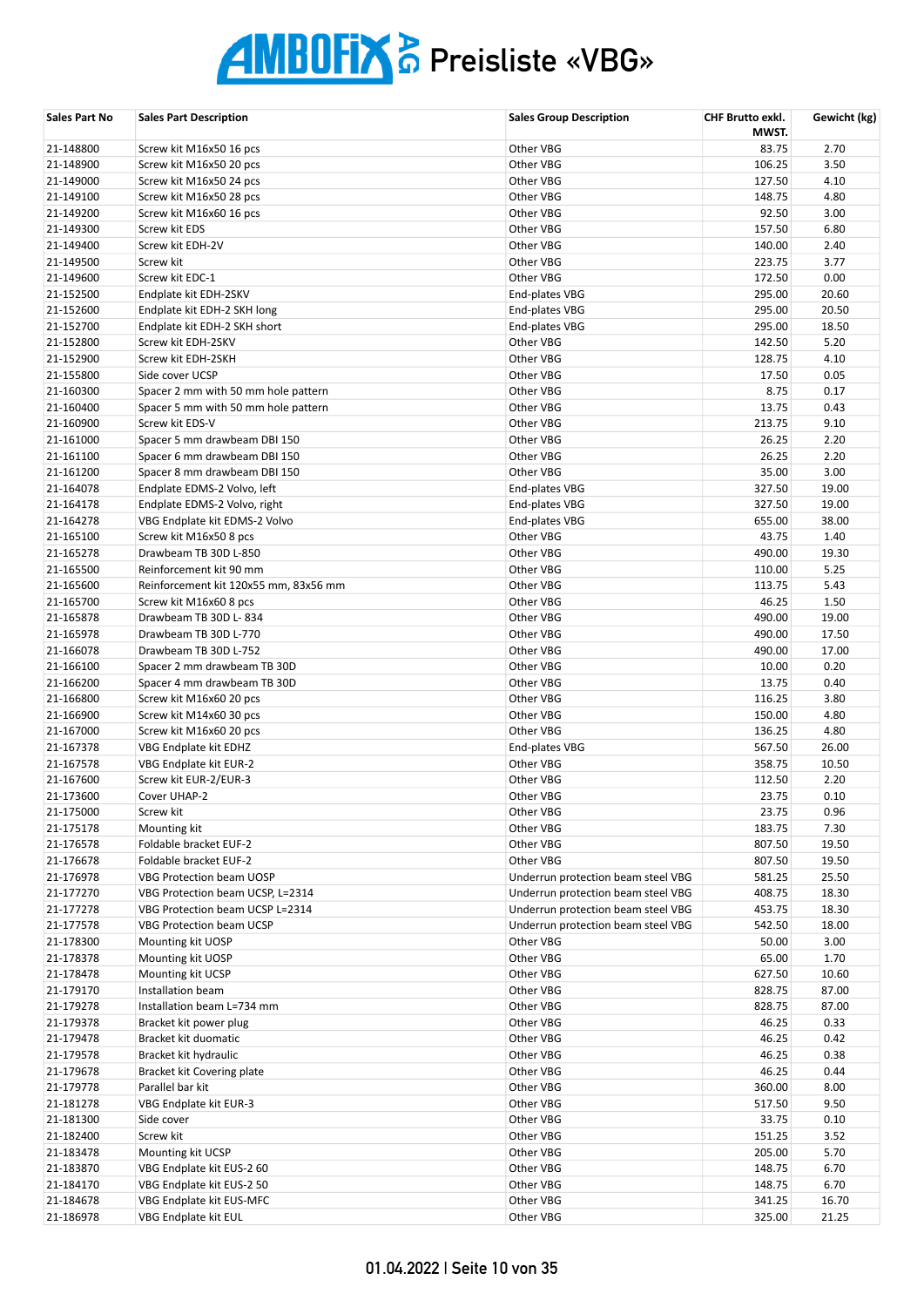| <b>Sales Part No</b> | <b>Sales Part Description</b>                            | <b>Sales Group Description</b>     | <b>CHF Brutto exkl.</b><br>MWST. | Gewicht (kg) |
|----------------------|----------------------------------------------------------|------------------------------------|----------------------------------|--------------|
| 21-187278            | Angle kit UPS                                            | Other VBG                          | 157.50                           | 5.60         |
| 21-187378            | Spacing profile kit UPS                                  | Other VBG                          | 228.75                           | 11.20        |
| 21-187778            | Arm stop kit EUF-2                                       | Other VBG                          | 71.25                            | 0.50         |
| 21-188370            | VBG CMS-MFC (450/418/826) Volvo/RVI                      | <b>CMS MFC</b>                     | 1'328.75                         | 92.50        |
| 21-189500            | Spacer CMS                                               | Other VBG                          | 12.50                            | 0.50         |
| 21-191100            | Screw kit                                                | Other VBG                          | 88.75                            | 2.20         |
| 21-191500            | Beam kit 1000                                            | Underrun protection beam steel VBG | 2'755.00                         | 70.00        |
| 21-191600            | Screw kit                                                | Other VBG                          | 153.75                           | 2.60         |
| 21-191700            | Hydraulic cylinder kit                                   | Other VBG                          | 1'406.25                         | 15.00        |
| 21-191900            | Mechanical Cylinder kit                                  | Other VBG                          | 470.00                           | 6.20         |
| 21-192100            | VBG URSP 1000 Manual without VBG sticker                 | Underrun protection beam steel VBG | 3'385.00                         | 83.00        |
| 21-192200            | VBG URSP 600 Hydraulics with VBG sticker                 | Underrun protection beam steel VBG | 4'593.75                         | 83.00        |
| 21-192300            | VBG URSP 1000 Hydraulics with VBG sticker                | Underrun protection beam steel VBG | 4'688.75                         | 101.00       |
| 21-192700            | Spacer kit 5mm                                           | Other VBG                          | 78.75                            | 1.47         |
| 21-192800            | Spacer kit 8 mm                                          | Other VBG                          | 78.75                            | 2.31         |
| 21-192970            | <b>Enclosing member Volvo</b>                            | Other VBG                          | 611.25                           | 17.00        |
| 21-193078            | <b>Enclosing member Scania</b>                           | Other VBG                          | 611.25                           | 17.00        |
| 21-193100            | VBG Drawbeam AMS-MFC, Scania (400/150/735)               | CMS MFC                            | 1'082.50                         | 41.00        |
| 21-193200            | VBG Drawbeam AMS-MFC, Volvo/RVI (400/180/826)            | CMS MFC                            | 1'082.50                         | 46.00        |
| 21-193300            | VBG Drawbeam AMS-MFC, Iveco (405/180/742)                | CMS MFC                            | 1'082.50                         | 38.10        |
| 21-193400            | VBG Drawbeam AMS-MFC, DAF (420/180/756)                  | CMS MFC                            | 1'082.50                         | 42.00        |
| 21-193500            | VBG Drawbeam AMS-MFC, MAN (400/180/730)                  | <b>CMS MFC</b>                     | 1'082.50                         | 40.00        |
| 21-195800            | Reinforcement washer                                     | Other VBG                          | 12.50                            | 1.00         |
| 21-196178            | CMS Trailer (600/290/1278)                               | CMS DBI/63V/Trailer                | 3'867.50                         | 193.00       |
| 21-196278            | CMS Trailer (600/290/1078)                               | CMS DBI/63V/Trailer                | 3'867.50                         | 175.00       |
| 21-196578            | CMS Trailer (800/450/1278)                               | CMS DBI/63V/Trailer                | 3'867.50                         | 213.00       |
| 21-196678            | CMS Trailer (800/450/1078)                               | CMS DBI/63V/Trailer                | 3'867.50                         | 195.00       |
| 21-196700            | Spacer 3 mm                                              | Other VBG                          | 13.75                            | 0.30         |
| 21-196900            | Screw kit beam                                           | Other VBG                          | 316.25                           | 4.00         |
| 21-198000            | Protection beam for URSP incl.screws with VBG sticker    | Other VBG                          | 1'427.50                         | 35.00        |
| 21-198100            | Arm kit 600 for URSP                                     | Other VBG                          | 1'271.25                         | 13.20        |
| 21-198200            | Arm kit 1000 for URSP                                    | Other VBG                          | 1'317.50                         | 17.80        |
| 21-199478            | VBG Drawbeam CMS-DBI, Scania                             | CMS DBI/63V/Trailer                | 2'793.75                         | 121.50       |
| 21-199578            | VBG Drawbeam CMS-DBI, Volvo / Renault                    | CMS DBI/63V/Trailer                | 2'793.75                         | 128.00       |
| 21-199678            | VBG Drawbeam CMS-DBI, MAN / Mercerdes excl. Actros gen.4 | CMS DBI/63V/Trailer                | 2'793.75                         | 122.00       |
| 21-199778            | VBG Drawbeam CMS-DBI, DAF                                | CMS DBI/63V/Trailer                | 2'793.75                         | 125.00       |
| 21-199878            | VBG Drawbeam CMS-DBI, Iveco                              | CMS DBI/63V/Trailer                | 2'793.75                         | 123.00       |
| 21-202400            | Screwkit M 14x60 10 pack                                 | Other VBG                          | 58.75                            | 1.60         |
| 21-202500            | <b>Chassie Beamkit URSP</b>                              | Other VBG                          | 1'072.50                         | 18.00        |
| 21-202878            | Endplate EUS-3 60, right                                 | Other VBG                          | 76.90                            | 3.80         |
| 21-202978            | Endplate EUS-3 60, left                                  | Other VBG                          | 76.90                            | 3.80         |
| 21-203078            | VBG Endplate kit EUS-3 60                                | Other VBG                          | 153.75                           | 7.70         |
| 21-203370            | VBG Endplate kit EUS-3 50                                | Other VBG                          | 153.75                           | 7.20         |
| 21-203700            | Locking pin kit for URSP                                 | Others VBG                         | 230.00                           | 0.75         |
| 21-203878            | Endplate EUP 45/60 H=195 LH/RH                           | Other VBG                          | 63.75                            | 3.00         |
| 21-203978            | Endplate EUP 50 H=195                                    | Other VBG                          | 63.75                            | 2.70         |
| 21-204078            | Endplate EUP 60 H=195 LH/RH                              | Other VBG                          | 63.75                            | 2.80         |
| 21-204600            | Screwkit M14x60 4 pack                                   | Other VBG                          | 26.25                            | 0.70         |
| 21-204700            | Screwkit M 16x50 10 pack                                 | Other VBG                          | 53.75                            | 1.76         |
| 21-204800            | Screwkit M16x50 4 pack                                   | Other VBG                          | 21.25                            | 0.71         |
| 21-204900            | Screwkit M16x60 10 pack                                  | Other VBG                          | 58.75                            | 1.94         |
| 21-205000            | Screwkit M16x60 4 pack                                   | Other VBG                          | 23.75                            | 0.78         |
| 21-205178            | Endplate EUP 45/60 H=135 LH/RH                           | Other VBG                          | 63.75                            | 2.50         |
| 21-205378            | Endplate EUP 60 H=135 LH/RH                              | Other VBG                          | 63.75                            | 2.20         |
| 21-205478            | VBG Drawbeam system CMS 63V Scania, H=175                | CMS DBI/63V/Trailer                | 2'141.25                         | 103.00       |
| 21-206278            | VBG Drawbeam system CMS 63V EU Scania, H=175             | CMS DBI/63V/Trailer                | 2'805.00                         | 141.00       |
| 21-207178            | VBG Drawbeam system CMS 63V Volvo, H=175                 | CMS DBI/63V/Trailer                | 2'141.25                         | 112.50       |
| 21-207278            | VBG Drawbeam system CMS 63V EU Volvo, H=175              | CMS DBI/63V/Trailer                | 2'805.00                         | 150.50       |
| 21-207300            | Spacer 100x100 t=8 Scania                                | Other VBG                          | 17.50                            | 0.90         |
| 21-207400            | Spacer 100x120 t=5 Volvo                                 | Other VBG                          | 13.75                            | 0.60         |
| 21-207578            | VBG Drawbeam system CMS 63V EU Scania, H=235             | CMS DBI/63V/Trailer                | 2'805.00                         | 150.00       |
| 21-207978            | Endplate EDH-2 MB left                                   | End-plates VBG                     | 155.65                           | 8.50         |
| 21-208078            | Endplate EDH2-MB right                                   | End-plates VBG                     | 155.65                           | 8.50         |
| 21-208178            | VBG Endplate kit EDH-2 MB                                | End-plates VBG                     | 311.25                           | 17.00        |
| 21-208478            | CMS Trailer (600/290/1178)                               | CMS DBI/63V/Trailer                | 3'867.50                         | 183.00       |
| 21-208578            | CMS Trailer (600/290/958)                                | CMS DBI/63V/Trailer                | 3'867.50                         | 162.00       |
| 21-208678            | CMS Trailer (800/450/1178)                               | CMS DBI/63V/Trailer                | 3'867.50                         | 203.00       |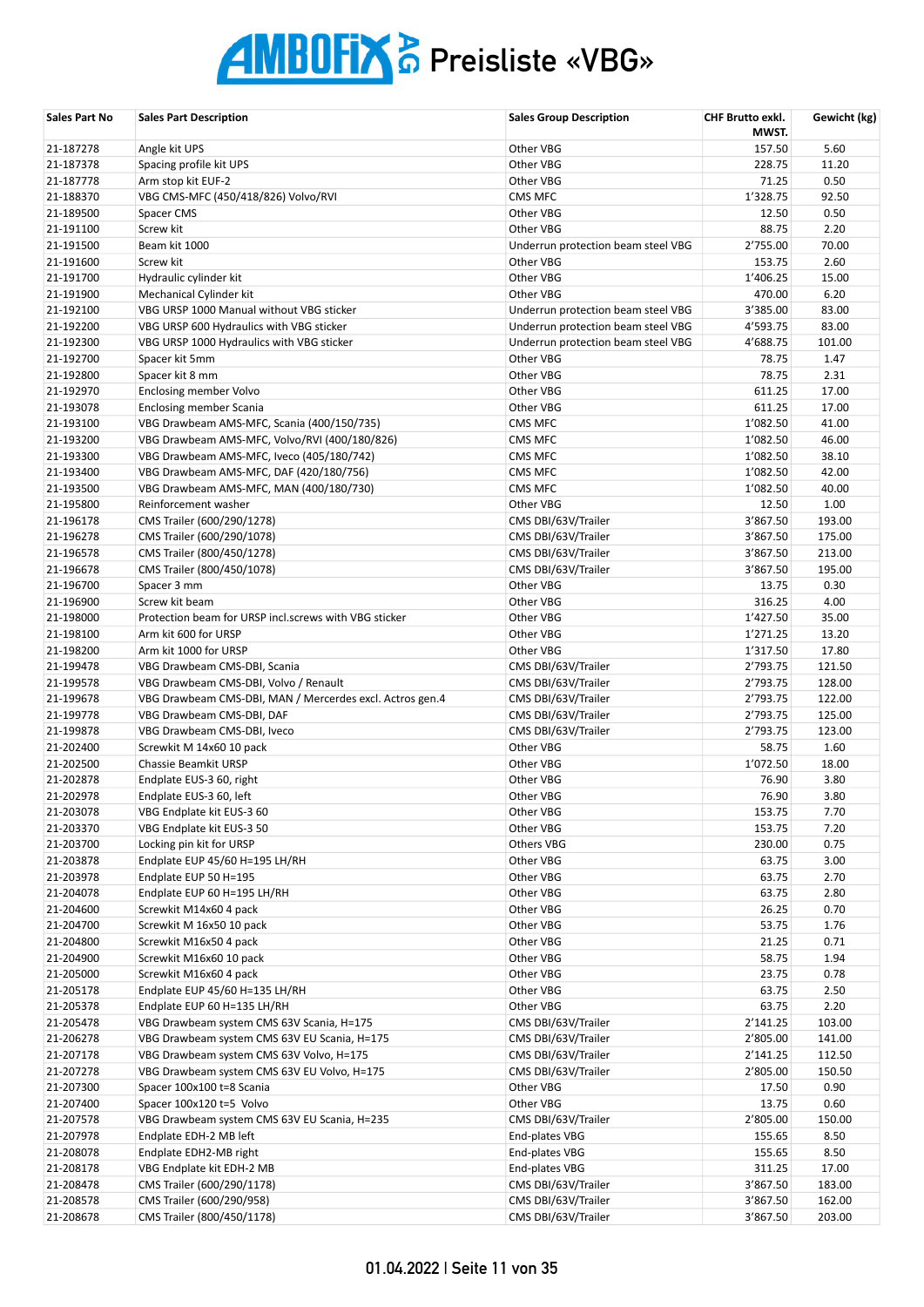| <b>Sales Part No</b>   | <b>Sales Part Description</b>                                      | <b>Sales Group Description</b>    | CHF Brutto exkl.<br>MWST. | Gewicht (kg) |
|------------------------|--------------------------------------------------------------------|-----------------------------------|---------------------------|--------------|
| 21-208778              | CMS Trailer (800/450/958)                                          | CMS DBI/63V/Trailer               | 3'867.50                  | 181.00       |
| 21-210000              | Spacer kit 8 mm for CMS Scania                                     | Other VBG                         | 35.00                     | 1.60         |
| 21-210100              | Spacer kit 5 mm for CMS Volvo / Renault                            | Other VBG                         | 27.50                     | 1.00         |
| 21-210200              | Spacer kit 4 mm for CMS MAN / Mercedes excl. Actros gen 4 / Iveco  | Other VBG                         | 27.50                     | 1.00         |
| 21-210300              | Spacerkit 3 mm for CMS MAN / Mercedes / Iveco                      | Other VBG                         | 27.50                     | 0.60         |
| 21-210400              | Spacer kit 5 mm for CMS DAF                                        | Other VBG                         | 27.50                     | 1.20         |
| 21-210600              | VBG Protection beam UHAP-2, L=2400, incl. screw kit                | Underrun prot. beam aluminium VBG | 395.00                    | 21.00        |
| 21-210700              | VBG Protection beam UHAP-2 with reflector, L=2400, incl. screw kit | Underrun prot. beam aluminium VBG | 453.75                    | 21.00        |
| 21-210800              | VBG Protection beam UHAP-2 with decal, L=2400, with screw kit      | Underrun prot. beam aluminium VBG | 407.50                    | 21.00        |
| 21-210900              | VBG Protection beam UHAP-2 with decal, L=1900, incl. screw kit     | Underrun prot. beam aluminium VBG | 407.50                    | 17.10        |
| 21-211000              | VBG Protection beam UHAP-2, L=2400                                 | Underrun prot. beam aluminium VBG | 370.00                    | 20.00        |
| 21-211100              | VBG Protection beam UHAP-2 with reflector, L=2400                  | Underrun prot. beam aluminium VBG | 426.25                    | 20.00        |
| 21-211200              | VBG Protection beam UHAP-2 with decal, L=2400                      | Underrun prot. beam aluminium VBG | 390.00                    | 20.00        |
| 21-211300              | VBG Protection beam UHAP-2 with decal, L=1900                      | Underrun prot. beam aluminium VBG | 382.50                    | 16.10        |
| 21-212278              | VBG Endplate kit EUP 45/60 H=195                                   | Other VBG                         | 127.50                    | 6.00         |
| 21-212478              | VBG Endplate kit EUP 60 H=195                                      | Other VBG                         | 127.50                    | 5.50         |
| 21-212578              | VBG Endplate kit EUP 45/60 H=135                                   | Other VBG                         | 127.50                    | 5.00         |
| 21-212778              | VBG Endplate kit EUP 60 H=135                                      | Other VBG                         | 127.50                    | 4.50         |
| 21-212800              | Endplate EDH-3 MAN Left                                            | End-plates VBG                    | 106.90                    | 8.30         |
| 21-212878              | Endplate EDH-3 MAN Left                                            | End-plates VBG                    | 106.90                    | 8.30         |
| 21-212900              | Endplate EDH-3 MAN Right                                           | End-plates VBG                    | 106.90                    | 8.30         |
| 21-212978              | Endplate EDH-3 MAN Right                                           | End-plates VBG                    | 106.90                    | 16.60        |
| 21-213000              | VBG Endplate kit EDH-3 MAN                                         | End-plates VBG                    | 213.75                    | 16.50        |
| 21-213078              | VBG Endplate kit EDH-3 MAN                                         | End-plates VBG                    | 213.75                    | 16.50        |
| 21-213100              | Endplate EDH-3 MB 50x45 Left                                       | End-plates VBG                    | 106.90                    | 8.20         |
| 21-213178              | Endplate EDH-3 MB 50x45 Left                                       | End-plates VBG                    | 106.90                    | 8.20         |
| 21-213200              | Endplate EDH-3 MB 50x45 Right                                      | End-plates VBG                    | 106.90                    | 8.20         |
| 21-213278              | Endplate EDH-3 MB 50x45 Right                                      | End-plates VBG                    | 106.90                    | 8.20         |
| 21-213300              | VBG Endplate kit EDH-3 50x45 MB                                    | End-plates VBG                    | 213.75                    | 16.40        |
| 21-213378              | VBG Endplate kit EDH-3 50x45 MB                                    | End-plates VBG                    | 213.75                    | 16.40        |
| 21-213400              | Endplate EDH-3 Scania left                                         | End-plates VBG                    | 106.90                    | 7.50         |
| 21-213478              | Endplate EDH-3 Scania left                                         | End-plates VBG                    | 106.90                    | 7.50         |
| 21-213500              | Endplate EDH-3 Scania right                                        | End-plates VBG                    | 106.90                    | 7.50         |
| 21-213578              | Endplate EDH-3 Scania right                                        | End-plates VBG                    | 106.90                    | 7.50         |
| 21-213600              | VBG Endplate kit EDH-3 Scania                                      | End-plates VBG                    | 213.75                    | 14.80        |
| 21-213678              | VBG Endplate kit EDH-3 Scania                                      | End-plates VBG                    | 213.75                    | 14.80        |
| 21-213700              | Endplate EDH-3 Volvo/RVI left                                      | End-plates VBG                    | 106.90                    | 8.00         |
| 21-213778              | Endplate EDH-3 Volvo/RVI left                                      | End-plates VBG                    | 106.90                    | 8.00         |
| 21-213800<br>21-213878 | Endplate EDH-3 Volvo/RVI right                                     | End-plates VBG                    | 106.90<br>106.90          | 8.00<br>7.70 |
|                        | Endplate EDH-3 Volvo/RVI right                                     | End-plates VBG                    | 213.75                    | 15.80        |
| 21-213900<br>21-213978 | VBG Endplate kit EDH-3 Volvo/RVI                                   | End-plates VBG                    | 213.75                    | 15.80        |
| 21-214000              | VBG Endplate kit EDH-3 Volvo/RVI<br>Endplate EDH-3 DAF left        | End-plates VBG<br>End-plates VBG  | 106.90                    | 8.40         |
| 21-214078              | Endplate EDH-3 DAF left                                            | End-plates VBG                    | 106.90                    | 8.40         |
| 21-214100              | Endplate EDH-3 DAF right                                           | End-plates VBG                    | 106.90                    | 8.40         |
| 21-214178              | Endplate EDH-3 DAF right                                           | End-plates VBG                    | 106.90                    | 8.40         |
| 21-214200              | VBG Endplate kit EDH-3 DAF                                         | End-plates VBG                    | 213.75                    | 16.70        |
| 21-214278              | VBG Endplate kit EDH-3 DAF                                         | End-plates VBG                    | 213.75                    | 16.70        |
| 21-214300              | Endplate EDH-3 Iveco left                                          | End-plates VBG                    | 106.90                    | 8.50         |
| 21-214378              | End plate EDH-3 Iveco, left                                        | End-plates VBG                    | 106.90                    | 8.50         |
| 21-214400              | Endplate EDH-3 Iveco right                                         | End-plates VBG                    | 106.90                    | 8.50         |
| 21-214478              | End plate EDH-3 Iveco, right                                       | End-plates VBG                    | 106.90                    | 8.50         |
| 21-214500              | VBG Endplate kit EDH-3 Iveco                                       | End-plates VBG                    | 213.75                    | 16.30        |
| 21-214578              | VBG Endplate kit EDH-3 Iveco                                       | End-plates VBG                    | 213.75                    | 16.30        |
| 21-214600              | Endplate EDH-3 50x50 MB left                                       | End-plates VBG                    | 106.90                    | 7.50         |
| 21-214678              | Endplate EDH-3 50x50 MB left                                       | End-plates VBG                    | 106.90                    | 7.50         |
| 21-214700              | Endplate EDH-3 50x50 MB right                                      | End-plates VBG                    | 106.90                    | 7.50         |
| 21-214778              | Endplate EDH-3 50x50 MB right                                      | End-plates VBG                    | 106.90                    | 7.50         |
| 21-214800              | VBG Endplate kit EDH-3 50x50 MB                                    | End-plates VBG                    | 213.75                    | 14.80        |
| 21-214878              | VBG Endplate kit EDH-3 50x50 MB                                    | End-plates VBG                    | 213.75                    | 14.80        |
| 21-215200              | Screw Kit EUR-4                                                    | Other VBG                         | 31.25                     | 0.74         |
| 21-215378              | VBG Endplate kit EUR-4 60                                          | Other VBG                         | 191.25                    | 6.60         |
| 21-219478              | Endplate EDM-2 Scania left                                         | End-plates VBG                    | 215.00                    | 10.50        |
| 21-219578              | Endplate EDM-2 Scania right                                        | End-plates VBG                    | 215.00                    | 10.50        |
| 21-219678              | VBG Endplate kit EDM-2 Scania                                      | End-plates VBG                    | 430.00                    | 21.00        |
| 21-219778              | Endplate EDM-2 Volvo RVI left                                      | End-plates VBG                    | 215.00                    | 11.10        |
| 21-219878              | Endplate EDM-2 Volvo RVI right                                     | End-plates VBG                    | 215.00                    | 11.10        |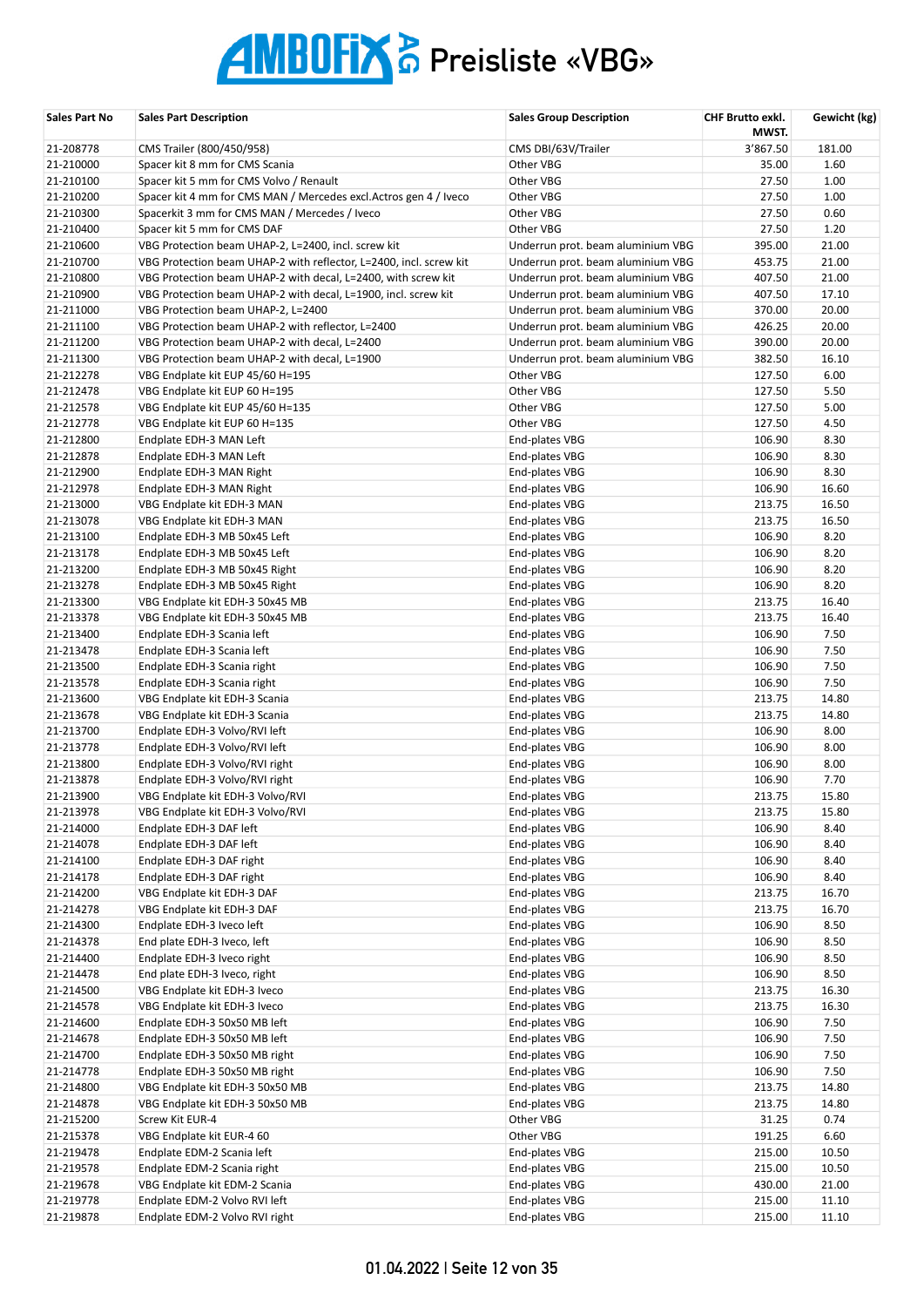| Sales Part No          | <b>Sales Part Description</b>                              | <b>Sales Group Description</b>     | CHF Brutto exkl.<br>MWST. | Gewicht (kg)  |
|------------------------|------------------------------------------------------------|------------------------------------|---------------------------|---------------|
| 21-219978              | VBG Endplate kit EDM-2 Volvo/RVI                           | End-plates VBG                     | 430.00                    | 22.20         |
| 21-220078              | Endplate EDM-2 MAN left                                    | End-plates VBG                     | 215.00                    | 12.70         |
| 21-220178              | Endplate EDM-2 MAN right                                   | End-plates VBG                     | 215.00                    | 12.70         |
| 21-220278              | VBG Endplate kit EDM-2 MAN                                 | End-plates VBG                     | 430.00                    | 15.40         |
| 21-220378              | Endplate EDM-2 MB 50x45 left                               | End-plates VBG                     | 215.00                    | 12.50         |
| 21-220478              | Endplate EDM-2 MB 50x45 right                              | End-plates VBG                     | 215.00                    | 12.50         |
| 21-220578              | VBG Endplate kit EDM-2 MB 50x45                            | End-plates VBG                     | 430.00                    | 15.00         |
| 21-220678              | Endplate EDM-2 MB 50x50 left                               | End-plates VBG                     | 215.00                    | 11.90         |
| 21-220778              | Endplate EDM-2 MB 50x50 right                              | End-plates VBG                     | 215.00                    | 11.90         |
| 21-220878              | VBG Endplate kit EDM-2 MB 50x50                            | End-plates VBG                     | 430.00                    | 23.90         |
| 21-220978              | Endplate EDM-2 DAF left                                    | End-plates VBG                     | 215.00                    | 11.80         |
| 21-221078              | Endplate EDM-2 DAF right                                   | End-plates VBG                     | 215.00                    | 11.80         |
| 21-221178              | VBG Endplate kit EDM-2 DAF                                 | End-plates VBG                     | 430.00                    | 23.60         |
| 21-221278              | Endplate EDM-2 Iveco left                                  | End-plates VBG                     | 215.00                    | 11.70         |
| 21-221378              | Endplate EDM-2 Iveco right                                 | End-plates VBG                     | 215.00                    | 11.70         |
| 21-221478              | VBG Endplate kit EDM-2 IVECO                               | End-plates VBG                     | 430.00                    | 23.40         |
| 21-221578              | Endplate EDL-2 Scania left                                 | End-plates VBG                     | 235.65                    | 14.80         |
| 21-221678              | Endplate EDL-2 Scania right                                | End-plates VBG                     | 235.65                    | 14.80         |
| 21-221778              | VBG Endplate kit EDL-2 Scania                              | End-plates VBG                     | 471.25                    | 29.60         |
| 21-221878              | Endplate EDL-2 Volvo RVI left                              | End-plates VBG                     | 235.65                    | 15.50         |
| 21-221978              | Endplate EDL-2 Volvo RVI right                             | End-plates VBG                     | 235.65                    | 15.50         |
| 21-222078              | VBG Endplate kit EDL-2 Volvo/RVI                           | End-plates VBG                     | 471.25                    | 31.00         |
| 21-222178              | Endplate EDL-2 MAN left                                    | End-plates VBG                     | 235.65                    | 17.30         |
| 21-222278              | Endplate EDL-2 MAN right                                   | End-plates VBG                     | 235.65                    | 17.30         |
| 21-222378              | VBG Endplate kit EDL-2 MAN                                 | End-plates VBG                     | 471.25                    | 34.60         |
| 21-222478              | Endplate EDL-2 MB 50x45 left                               | End-plates VBG                     | 235.65                    | 17.30         |
| 21-222578              | Endplate EDL-2 MB 50x45 right                              | End-plates VBG                     | 235.65                    | 17.30         |
| 21-222678              | VBG Endplate kit EDL-2 MB 50x45                            | End-plates VBG                     | 471.25                    | 34.60         |
| 21-222778              | Endplate EDL-2 MB 50x50 left                               | End-plates VBG                     | 235.65                    | 16.30         |
| 21-222878              | Endplate EDL-2 MB 50x50 right                              | End-plates VBG                     | 235.65                    | 16.30         |
| 21-222978              | VBG Endplate kit EDL-2 MB 50x50                            | End-plates VBG                     | 471.25                    | 32.60         |
| 21-223078              | Endplate EDL-2 DAF left                                    | End-plates VBG                     | 235.65                    | 15.50         |
| 21-223178              | Endplate EDL-2 DAF right                                   | End-plates VBG                     | 235.65                    | 15.50         |
| 21-223278              | VBG Endplate kit EDL-2 DAF                                 | End-plates VBG                     | 471.25                    | 31.00         |
| 21-223378              | Endplate EDL-2 Iveco left                                  | End-plates VBG                     | 235.65                    | 16.00         |
| 21-223478              | Endplate EDL-2 Iveco right                                 | End-plates VBG                     | 235.65                    | 16.00         |
| 21-223578              | VBG Endplate kit EDL-2 IVECO                               | End-plates VBG                     | 471.25                    | 32.00         |
| 21-223600              | Beam kit URSP 600 with VBG sticker                         | Underrun protection beam steel VBG | 2'671.25                  | 65.00         |
| 21-223700              | Beam kit URSP 1000 with VBG sticker                        | Underrun protection beam steel VBG | 2'753.75                  | 70.00         |
| 21-224378              | Endplate UPSO-2 60 left                                    | Other VBG                          | 606.25                    | 18.50         |
| 21-224478              | Endplate UPSO-2 60 right                                   | Other VBG                          | 606.25                    | 18.50         |
| 21-224600              | VBG URSP 600 mechanical with VBG sticker                   | Underrun protection beam steel VBG | 3'301.25                  | 80.00         |
| 21-224700              | VBG URSP 1000 mechanical with VBG sticker                  | Underrun protection beam steel VBG | 3'385.00                  | 83.00         |
| 21-224878              | Endplate EUS-4 50 left                                     | Other VBG                          | 87.50                     | 3.80          |
| 21-224978              | Endplate EUS-4 50 right                                    | Other VBG                          | 87.50                     | 3.80          |
| 21-225078              | VBG Endplate kit EUS-4 50                                  | Other VBG                          | 175.00                    | 7.60          |
| 21-225178              | Endplate EUS-4 60 left                                     | Other VBG                          | 87.50                     | 3.80          |
| 21-225278              | Endplate EUS-4 60 right                                    | Other VBG                          | 87.50                     | 3.80          |
| 21-225378              | VBG Endplate kit EUS-4 60                                  | Other VBG                          | 175.00                    | 7.60          |
| 21-225478<br>21-225578 | Endplate EUS-4 45/60 left<br>Endplate EUS-4 45/60 right    | Other VBG                          | 87.50                     | 3.80          |
|                        |                                                            | Other VBG                          | 87.50                     | 3.80          |
| 21-225678              | VBG Endplate kit EUS-4 45/60                               | Other VBG                          | 175.00                    | 7.60          |
| 21-225778              | VBG Endplate kit UPSO-2 60                                 | Other VBG                          | 1'212.50                  | 37.00         |
| 21-225878<br>21-225978 | Endplate EUH-2 Iveco left                                  | Other VBG<br>Other VBG             | 162.50<br>162.50          | 6.30<br>6.30  |
|                        | Endplate EUH-2 Iveco right                                 |                                    |                           |               |
| 21-226078<br>21-226178 | VBG Endplate kit EUH-2 Iveco<br>Endplate EUH-2 Scania left | Other VBG<br>Other VBG             | 325.00<br>162.50          | 12.60<br>6.60 |
| 21-226278              | Endplate EUH-2 Scania right                                | Other VBG                          | 162.50                    | 6.60          |
| 21-226378              | VBG Endplate kit EUH-2 Scania                              | Other VBG                          | 325.00                    | 12.60         |
| 21-226478              | Endplate EUH-2 MB 50x50 left                               | Other VBG                          | 162.50                    | 6.60          |
| 21-226578              | Endplate EUH-2 MB 50x50 right                              | Other VBG                          | 162.50                    | 6.60          |
| 21-226678              | VBG Endplate kit EUH-2 MB 50x50                            | Other VBG                          | 325.00                    | 12.60         |
| 21-226778              | Endplate EUH-2 MAN/MB 45x50 left                           | Other VBG                          | 162.50                    | 6.50          |
| 21-226878              | Endplate EUH-2 MAN/MB 45x50 right                          | Other VBG                          | 162.50                    | 6.50          |
| 21-226978              | VBG Endplate kit EUH-2 MAN/MB 45x50                        | Other VBG                          | 325.00                    | 12.60         |
| 21-227078              | Endplate EUH-2 Volvo/RVI left                              | Other VBG                          | 162.50                    | 6.80          |
| 21-227178              | Endplate EUH-2 Volvo/RVI right                             | Other VBG                          | 162.50                    | 6.80          |
|                        |                                                            |                                    |                           |               |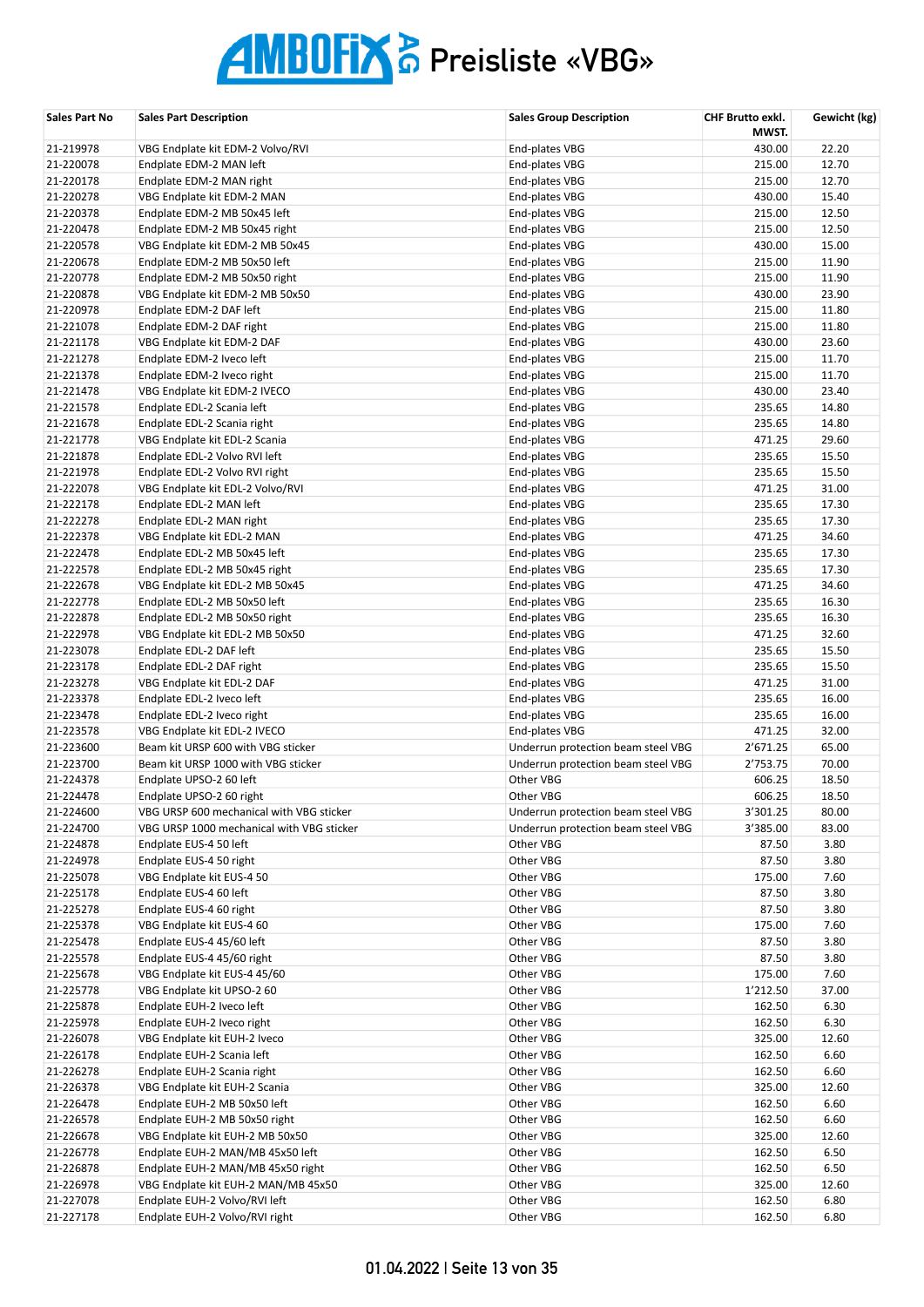| Sales Part No | <b>Sales Part Description</b>              | <b>Sales Group Description</b> | CHF Brutto exkl.<br>MWST. | Gewicht (kg) |
|---------------|--------------------------------------------|--------------------------------|---------------------------|--------------|
| 21-227278     | VBG Endplate kit EUH-2 Volvo/RVI           | Other VBG                      | 325.00                    | 12.60        |
| 21-227378     | Endplate EUH-2 DAF left                    | Other VBG                      | 162.50                    | 7.20         |
| 21-227478     | Endplate EUH-2 DAF right                   | Other VBG                      | 162.50                    | 7.20         |
| 21-227578     | VBG Endplate kit EUH-2 DAF                 | Other VBG                      | 325.00                    | 14.40        |
| 21-227678     | Endplate EUM-2 Iveco left                  | Other VBG                      | 211.25                    | 8.50         |
| 21-227778     | Endplate EUM-2 Iveco right                 | Other VBG                      | 211.25                    | 8.50         |
| 21-227878     | VBG Endplate kit EUM-2 Iveco               | Other VBG                      | 422.50                    | 17.00        |
| 21-227978     | Endplate EUM-2 Scania left                 | Other VBG                      | 211.25                    | 8.80         |
| 21-228078     | Endplate EUM-2 Scania right                | Other VBG                      | 211.25                    | 8.80         |
| 21-228178     | VBG Endplate kit EUM-2 Scania              | Other VBG                      | 422.50                    | 17.00        |
| 21-228278     | Endplate EUM-2 MB 50x50 left               | Other VBG                      | 211.25                    | 9.00         |
| 21-228378     | Endplate EUM-2 MB 50x50 right              | Other VBG                      | 211.25                    | 9.00         |
| 21-228478     | VBG Endplate kit EUM-2 MB 50x50            | Other VBG                      | 422.50                    | 17.00        |
| 21-228578     | Endplate EUM-2 MAN/MB 45x50 left           | Other VBG                      | 211.25                    | 8.80         |
| 21-228678     | Endplate EUM-2 MAN/MB 45x50 right          | Other VBG                      | 211.25                    | 8.80         |
| 21-228778     | VBG Endplate kit EUM-2 MAN/MB 45x50        | Other VBG                      | 422.50                    | 17.00        |
| 21-228878     | Endplate EUM-2 Volvo/RVI left              | Other VBG                      | 211.25                    | 9.30         |
| 21-228978     | Endplate EUM-2 Volvo/RVI right             | Other VBG                      | 211.25                    | 9.30         |
| 21-229078     | VBG Endplate kit EUM-2 Volvo/RVI           | Other VBG                      | 422.50                    | 18.60        |
| 21-229178     | Endplate EUM-2 DAF left                    | Other VBG                      | 211.25                    | 9.90         |
| 21-229278     | Endplate EUM-2 DAF right                   | Other VBG                      | 211.25                    | 9.90         |
| 21-229378     | VBG Endplate kit EUM-2 DAF                 | Other VBG                      | 422.50                    | 17.00        |
| 21-229478     | Endplate UPSO-2 45/60 left                 | Other VBG                      | 606.25                    | 18.50        |
| 21-229578     | Endplate UPSO-2 45/60 right                | Other VBG                      | 606.25                    | 18.50        |
| 21-229678     | VBG Endplate kit UPSO-2 45/60              | Other VBG                      | 1'212.50                  | 37.00        |
| 21-230578     | VBG Endplate kit EUR-4 45/60               | Other VBG                      | 191.25                    | 6.60         |
| 21-230678     | Mounting kit UPS-2 for UHAP-2              | Other VBG                      | 536.25                    | 15.50        |
| 21-230778     | Mounting kit UPS-2 for UCSP                | Other VBG                      | 368.75                    | 12.00        |
| 21-570378     | Endplate EUP 50 H=195 LH/RH                | Other VBG                      | 63.75                     | 2.60         |
| 21-570478     | VBG Endplate kit EUP 50 H=195              | Other VBG                      | 127.50                    | 5.50         |
| 21-570578     | VBG Endplate kit EUP 50 H=135              | Other VBG                      | 127.50                    | 4.20         |
| 21-570678     | Endplate EUP 50 H=135 LH/RH                | Other VBG                      | 63.75                     | 2.10         |
| 21-570778     | VBG Endplate kit EUS-4 50                  | Other VBG                      | 175.00                    | 7.80         |
| 21-570878     | Endplate EUS-4 50 left                     | Other VBG                      | 87.50                     | 3.90         |
| 21-570978     | Endplate EUS-4 50 right                    | Other VBG                      | 87.50                     | 3.90         |
| 21-571078     | VBG Endplate kit EUR-4 50                  | Other VBG                      | 191.25                    | 6.40         |
| 21-571278     | VBG Endplate kit UPSO-2 50                 | Other VBG                      | 1'212.50                  | 37.00        |
| 21-571378     | Endplate UPSO-2 50 left                    | Other VBG                      | 606.25                    | 18.50        |
| 21-571478     | Endplate UPSO-2 50 right                   | Other VBG                      | 606.25                    | 18.50        |
| 21-573978     | VBG Endplate kit EDF 250 350x500           | End-plates VBG                 | 482.50                    | 25.00        |
| 21-574000     | Set of EDF 250 350x580 undrilled           | End-plates VBG                 | 482.50                    | 48.00        |
| 21-574078     | VBG Endplate kit EDF 250 350x580           | End-plates VBG                 | 482.50                    | 25.00        |
| 21-574100     | Set of EDF 300 400x600 undrilled           | End-plates VBG                 | 627.50                    | 36.00        |
| 21-574178     | VBG Endplate kit EDF 300 400x600           | End-plates VBG                 | 532.50                    | 33.20        |
| 21-574278     | VBG Endplate kit EDF 300 400x630           | End-plates VBG                 | 532.50                    | 35.40        |
| 21-574300     | Set of EDF 300 400x670 undrilled           | End-plates VBG                 | 627.50                    | 36.00        |
| 21-574378     | VBG Endplate kit EDF 300 400x670           | End-plates VBG                 | 532.50                    | 38.20        |
| 21-574478     | VBG Endplate kit EDF 350 450x750           | End-plates VBG                 | 581.25                    | 42.00        |
| 21-574500     | Endplate kit EDF 350 450x730 undrilled     | End-plates VBG                 | 667.50                    | 50.00        |
| 21-574578     | VBG Endplate kit EDF 350 450x730           | End-plates VBG                 | 581.25                    | 44.60        |
| 21-574700     | VBG Endplate kit EDF 300 375x600 undrilled | End-plates VBG                 | 667.50                    | 48.00        |
| 21-574778     | VBG Endplate kit EDF 300 375x600           | End-plates VBG                 | 483.75                    | 30.20        |
| 21-574978     | VBG Endplate kit EDF 300 375x630           | End-plates VBG                 | 532.50                    | 34.20        |
| 21-575478     | VBG Endplate EDF 250 350x500 LH            | End-plates VBG                 | 241.25                    | 12.50        |
| 21-575578     | VBG Endplate EDF 250 350x500 RH            | End-plates VBG                 | 241.25                    | 12.50        |
| 21-575678     | VBG Endplate EDF 250 350x580 LH            | End-plates VBG                 | 241.25                    | 15.10        |
| 21-575778     | VBG Endplate EDF 250 350x580 RH            | End-plates VBG                 | 241.25                    | 15.10        |
| 21-575878     | VBG Endplate EDF 300 400x600 LH            | End-plates VBG                 | 266.25                    | 16.60        |
| 21-575978     | VBG Endplate EDF 300 400x600 RH            | End-plates VBG                 | 266.25                    | 16.60        |
| 21-576078     | VBG Endplate EDF 300 400x630 LH            | End-plates VBG                 | 266.25                    | 17.70        |
| 21-576178     | VBG Endplate EDF 300 400x630 RH            | End-plates VBG                 | 266.25                    | 17.70        |
| 21-576278     | VBG Endplate EDF 300 400x670 LH            | End-plates VBG                 | 266.25                    | 19.10        |
| 21-576378     | VBG Endplate EDF 300 400x670 RH            | End-plates VBG                 | 266.25                    | 19.10        |
| 21-576478     | VBG Endplate EDF 350 450x750 LH            | End-plates VBG                 | 291.25                    | 21.30        |
| 21-576578     | VBG Endplate EDF 350 450x750 RH            | End-plates VBG                 | 291.25                    | 23.00        |
| 21-576678     | VBG Endplate EDF 350 450x730 LH            | End-plates VBG                 | 291.25                    | 22.30        |
| 21-576778     | VBG Endplate EDF 350 450x730 RH            | End-plates VBG                 | 291.25                    | 22.30        |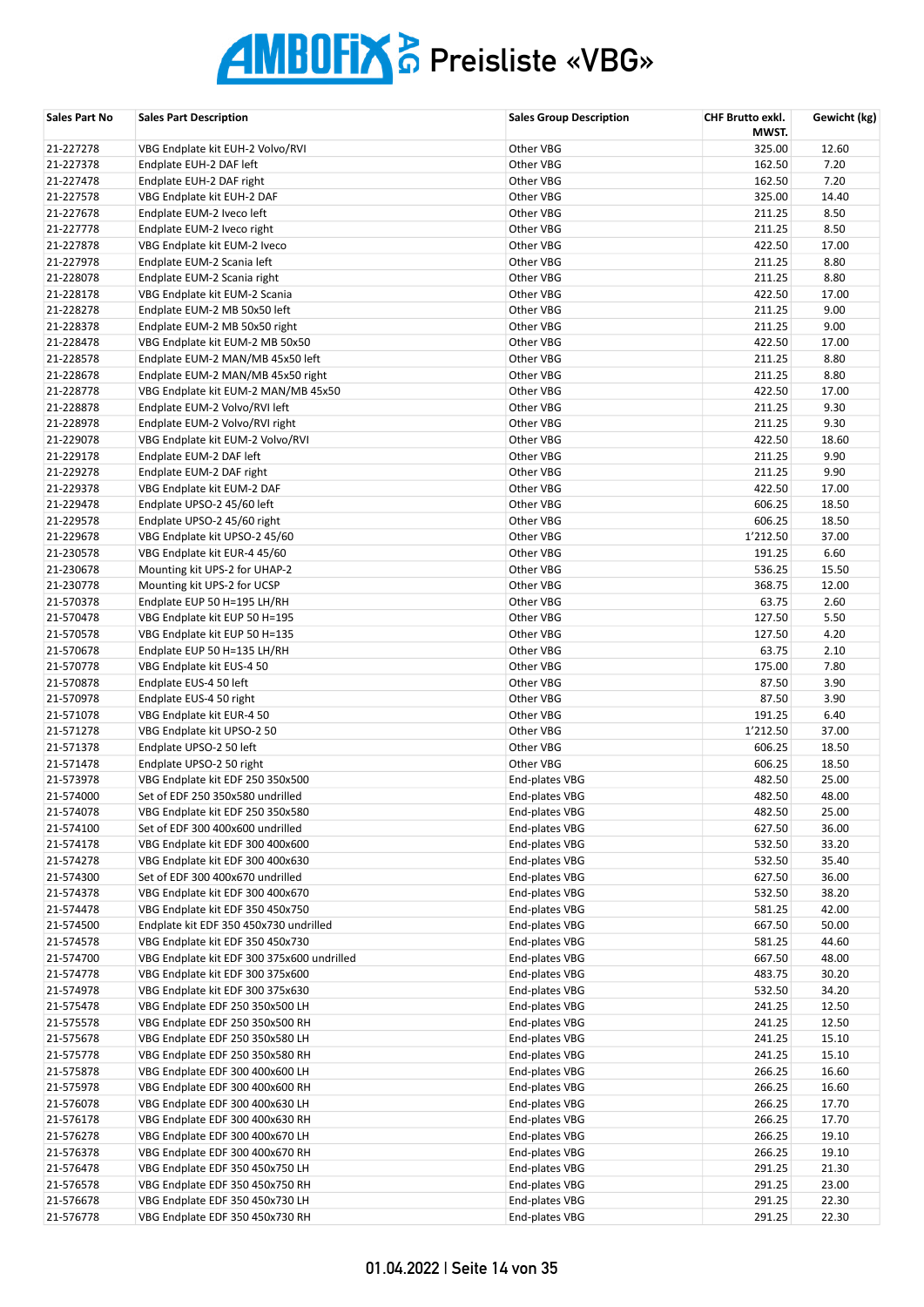| Sales Part No          | <b>Sales Part Description</b>                                                                                | <b>Sales Group Description</b>                                         | CHF Brutto exkl.<br>MWST. | Gewicht (kg)   |
|------------------------|--------------------------------------------------------------------------------------------------------------|------------------------------------------------------------------------|---------------------------|----------------|
| 21-576878              | VBG Endplate EDF 300 375x600 LH                                                                              | End-plates VBG                                                         | 241.90                    | 15.90          |
| 21-576978              | VBG Endplate EDF 300 375x600 RH                                                                              | End-plates VBG                                                         | 241.90                    | 15.90          |
| 21-577078              | VBG Endplate EDF 300 375x630 LH                                                                              | End-plates VBG                                                         | 266.25                    | 17.10          |
| 21-577178              | VBG Endplate EDF 300 375x630 RH                                                                              | End-plates VBG                                                         | 266.25                    | 17.10          |
| 21-580678              | VBG Underride protection UDSP                                                                                | Underrun protection beam steel VBG                                     | 653.75                    | 59.20          |
| 21-580700              | End cover UDSP                                                                                               | Other VBG                                                              | 11.25                     | 0.13           |
| 21-583678              | Mounting plate kit 45x45 for EUFA                                                                            | Other VBG                                                              | 316.25                    | 10.21          |
| 21-583878              | Armkit for EUFA, L=695-555 mm                                                                                | Other VBG                                                              | 520.00                    | 18.00          |
| 21-584200              | Spacer kit 10 mm                                                                                             | Other VBG                                                              | 21.25                     | 0.60           |
| 21-584300              | Spacer kit 14 mm                                                                                             | Other VBG                                                              | 30.00                     | 0.85           |
| 21-584400              | Spacer kit 16 mm                                                                                             | Other VBG                                                              | 31.25                     | 1.00           |
| 21-584600              | Spacer kit 8 mm                                                                                              | Other VBG                                                              | 20.00                     | 0.50           |
| 21-584700              | Spacer kit 6 mm                                                                                              | Other VBG                                                              | 17.50                     | 0.40           |
| 21-584978              | VBG Drawbeam system CMS 63V Volvo, H=255                                                                     | CMS DBI/63V/Trailer                                                    | 2'143.75                  | 127.00         |
| 21-585578              | VBG Drawbeam system CMS 63V EU Volvo, H=255                                                                  | CMS DBI/63V/Trailer                                                    | 2'805.00                  | 166.00         |
| 21-586578              | Bracket kit UPB 150                                                                                          | Other VBG                                                              | 182.50                    | 11.00          |
| 21-587578              | Spring Kit for EUFA                                                                                          | Other VBG                                                              | 225.00                    | 1.45           |
| 21-587878              | Bracket kit UPB 100                                                                                          | Other VBG                                                              | 182.50                    | 9.00           |
| 21-588278              | VBG Endplate kit EDF150 with mounting instruction                                                            | End-plates VBG                                                         | 225.00                    | 25.20          |
| 21-588378              | Endplate EDF150 with mounting instruction                                                                    | End-plates VBG                                                         | 112.50                    | 12.60          |
| 21-588478<br>21-588578 | Endplate EDF150                                                                                              | End-plates VBG                                                         | 112.50<br>217.50          | 12.60<br>25.20 |
| 21-588678              | VBG Endplate kit EDF150 tipper with mounting instruction<br>Endplate EDF150 tipper with mounting instruction | End-plates VBG<br>End-plates VBG                                       | 108.75                    | 12.60          |
| 21-588778              | Endplate EDF150 tipper                                                                                       | End-plates VBG                                                         | 108.75                    | 12.60          |
| 21-589000              | Screw kit to mounting plate EUFA                                                                             | Other VBG                                                              | 53.75                     | 1.10           |
| 21-589100              | Screw kit for Arm EUFA L=695-555 mm                                                                          | Other VBG                                                              | 37.50                     | 0.97           |
| 21-589878              | Mounting Plate kit 50x50 for EUFA                                                                            | Other VBG                                                              | 316.25                    | 10.64          |
| 21-589978              | Mounting Plate kit 50x60 for EUFA                                                                            | Other VBG                                                              | 316.25                    | 11.20          |
| 21-590078              | Mounting plate kit undrilled for EUFA                                                                        | Other VBG                                                              | 316.25                    | 11.39          |
| 21-590178              | Tube Beam UCSP-2 for EUFA                                                                                    | Underrun protection beam steel VBG                                     | 455.00                    | 19.00          |
| 21-590278              | VBG Retractable Underrun protection EUFA 45x45 Iveco, L=695-555                                              | Underrun protection beam steel VBG                                     | 2'127.50                  | 75.00          |
| 21-590378              | VBG Retractable Underrun protection EUFA 50x60 Volvo/RVI, L=695-555                                          | Underrun protection beam steel VBG                                     | 2'127.50                  | 77.00          |
| 21-590478              | VBG Retractable Underrun Protection EUFA 50x50 Scania/MB, L=695-555                                          | Underrun protection beam steel VBG                                     | 2'127.50                  | 76.00          |
| 21-590578              | VBG Retractable Underrun Protection EUFA undrilled, L=695-555                                                | Underrun protection beam steel VBG                                     | 2'127.50                  | 77.00          |
| 21-592278              | Endplate EUH-3 undrilled, right                                                                              | Other VBG                                                              | 162.50                    | 7.50           |
| 21-592378              | VBG Endplate kit EUH-3 undrilled                                                                             | Other VBG                                                              | 325.00                    | 15.00          |
| 21-592578              | Endplate EUM-3 undrilled, right                                                                              | Other VBG                                                              | 211.25                    | 11.20          |
| 21-592678              | VBG Endplate kit EUM-3 undrilled                                                                             | Other VBG                                                              | 422.50                    | 22.40          |
| 21-593078              | Endplate EUH-3 undrilled, left                                                                               | Other VBG                                                              | 162.50                    | 7.50           |
| 21-593178              | Endplate EUM-3 undrilled, left                                                                               | Other VBG                                                              | 211.25                    | 11.20          |
| 21-593600              | Screw Kit M16x70 - 4 pack                                                                                    | Other VBG                                                              | 41.25                     | 0.90           |
| 21-593700              | Screw Kit M16x70 - 10 pack                                                                                   | Other VBG                                                              | 97.50                     | 2.50           |
| 21-593800              | Screw Kit M14x70 - 4 pack                                                                                    | Other VBG                                                              | 61.25                     | 0.58           |
| 21-593900              | Screw Kit M14x70 - 10 pack                                                                                   | Other VBG                                                              | 106.25                    | 1.45           |
| 21-594278              | Endplate EDF 250 Volvo left                                                                                  | End-plates VBG                                                         | 215.00                    | 10.80          |
| 21-594378              | Endplate EDF 250 Volvo right                                                                                 | End-plates VBG                                                         | 215.00                    | 10.70          |
| 21-594478              | VBG Endplate kit EDF 250 Volvo                                                                               | End-plates VBG                                                         | 430.00                    | 21.60          |
| 21-594500              | VBG Protection beam UHAP-2 with VBG decal, L=2400                                                            | Underrun prot. beam aluminium VBG<br>Underrun prot. beam aluminium VBG | 370.00                    | 20.70          |
| 21-595000<br>21-597378 | VBG Protection beam UHAP-2 with VBG decal, L=2400, with screw kit<br>Armkit for EUFA, L=525-385 mm           | Other VBG                                                              | 407.50<br>520.00          | 21.00<br>15.00 |
| 21-597500              | Screw kit for Arm EUFA L=525-385 mm                                                                          | Other VBG                                                              | 30.00                     | 0.80           |
| 21-597678              | VBG Retractable Underrun protection EUFA 45x45 Iveco, L=525-385                                              | Underrun protection beam steel VBG                                     | 2'127.50                  | 69.00          |
| 21-597778              | VBG Retractable Underrun protection EUFA 50x60 Volvo/RVI, L=525-385                                          | Underrun protection beam steel VBG                                     | 2'127.50                  | 71.00          |
| 21-597878              | VBG Retractable Underrun Protection EUFA 50x50 Scania/MB, L=525-385                                          | Underrun protection beam steel VBG                                     | 2'127.50                  | 70.00          |
| 21-597978              | VBG Retractable Underrun Protection EUFA undrilled, L=525-385                                                | Underrun protection beam steel VBG                                     | 2'127.50                  | 72.00          |
| 21-600478              | VBG Drawbeam CMS-MFC 75V-3, DAF (420/175/756)                                                                | CMS MFC                                                                | 2'870.00                  | 84.00          |
| 21-600578              | VBG Drawbeam CMS-MFC 75V-3, DAF (600/305/756)                                                                | CMS MFC                                                                | 2'870.00                  | 110.00         |
| 21-600678              | VBG Drawbeam CMS-MFC 75V-3, Iveco (405/175/742)                                                              | CMS MFC                                                                | 2'870.00                  | 81.00          |
| 21-600778              | VBG Drawbeam CMS-MFC 75V-3, Iveco (585/305/742)                                                              | CMS MFC                                                                | 2'870.00                  | 107.00         |
| 21-600878              | VBG Drawbeam CMS-MFC 75V-3, MAN (400/175/730)                                                                | CMS MFC                                                                | 2'870.00                  | 80.00          |
| 21-600978              | VBG Drawbeam CMS-MFC 75V-3, MAN (550/305/730)                                                                | CMS MFC                                                                | 2'870.00                  | 104.00         |
| 21-601078              | VBG Drawbeam CMS-MFC 75V-3, MB (400/175/732)                                                                 | CMS MFC                                                                | 2'870.00                  | 77.00          |
| 21-601178              | VBG Drawbeam CMS-MFC 75V-3, MB (550/305/732)                                                                 | CMS MFC                                                                | 2'870.00                  | 100.00         |
| 21-601278              | VBG Drawbeam CMS-MFC 75V-3, MB (400/175/822)                                                                 | CMS MFC                                                                | 2'870.00                  | 85.00          |
| 21-601378              | VBG Drawbeam CMS-MFC 75V-3, MB (550/305/822)                                                                 | CMS MFC                                                                | 2'870.00                  | 110.00         |
| 21-601478              | VBG Drawbeam CMS-MFC 75V-3, Scania (400/175/735)                                                             | CMS MFC                                                                | 2'870.00                  | 78.00          |
| 21-601578              | VBG Drawbeam CMS-MFC 75V-3, Scania (550/305/735)                                                             | CMS MFC                                                                | 2'870.00                  |                |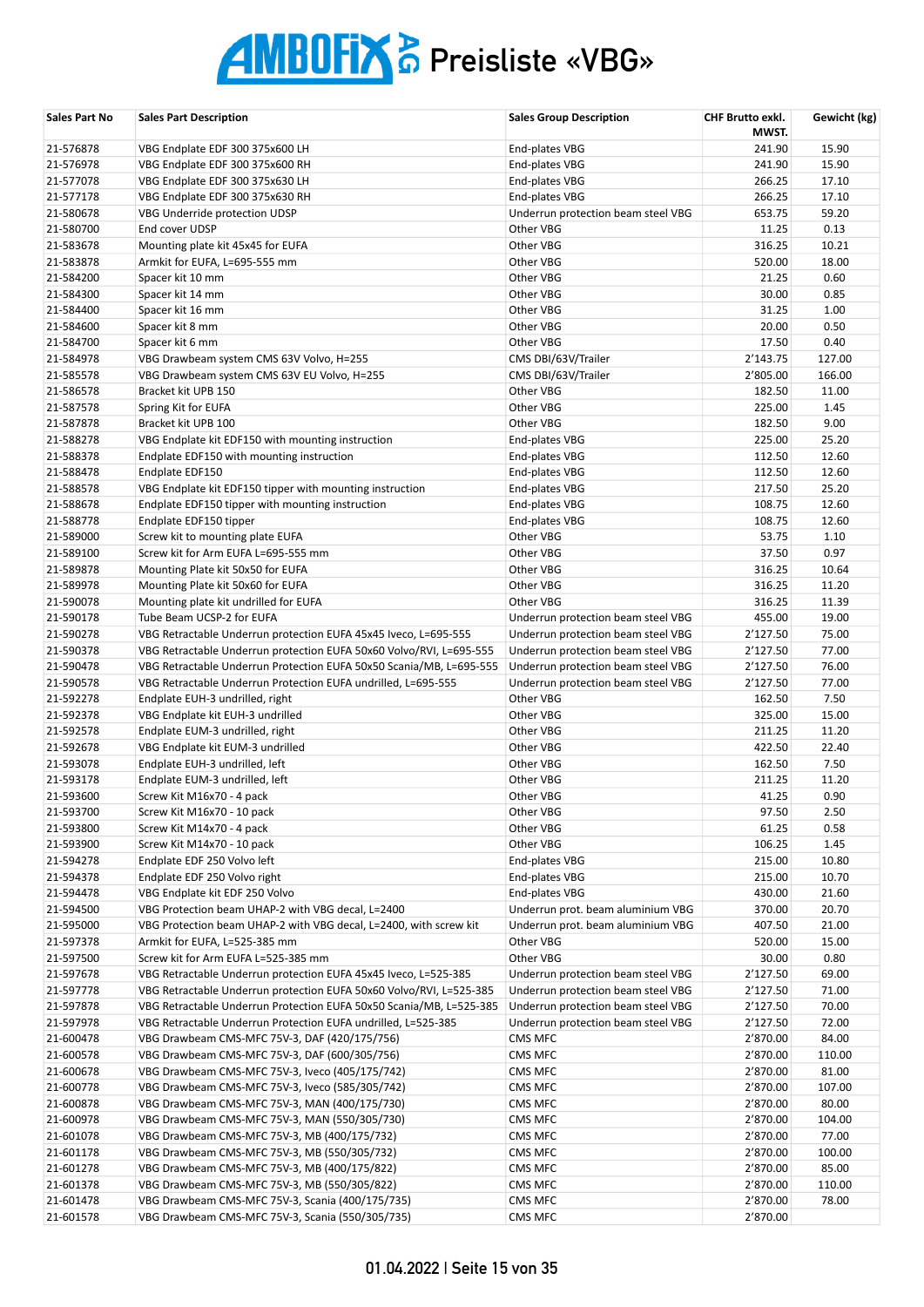| Sales Part No | <b>Sales Part Description</b>                                           | <b>Sales Group Description</b>     | CHF Brutto exkl.<br>MWST. | Gewicht (kg) |
|---------------|-------------------------------------------------------------------------|------------------------------------|---------------------------|--------------|
| 21-601678     | VBG Drawbeam CMS-MFC 75V-3, Volvo (400/175/826)                         | CMS MFC                            | 2'870.00                  | 88.00        |
| 21-601778     | VBG Drawbeam CMS-MFC 75V-3, Volvo (550/305/826)                         | CMS MFC                            | 2'870.00                  | 112.00       |
| 21-607100     | Screwkit MFC                                                            | Other VBG                          | 77.50                     | 2.57         |
| 21-609000     | VBG Drawbeam AMS-MFC Mercedes 50x50 (400/150/732)                       | CMS MFC                            | 1'072.50                  | 36.20        |
| 21-615378     | Endplate EUS-RES, right                                                 | Other VBG                          | 112.50                    | 5.94         |
| 21-615678     | Endplate EUS-RES DAF, right                                             | Other VBG                          | 117.50                    | 6.80         |
| 21-616078     | VBG Endplate kit EUS-RES                                                | Other VBG                          | 225.00                    | 14.00        |
| 21-616178     | VBG Endplate kit EUP-RES                                                | Other VBG                          | 165.00                    | 9.80         |
| 21-616278     | VBG Endplate kit EUS-RES, DAF                                           | Other VBG                          | 235.00                    | 14.00        |
| 21-616378     | VBG Endplate kit EUP-RES, DAF                                           | Other VBG                          | 175.00                    | 11.50        |
| 21-617578     | Endplate EUS-RES, Left with mounting instruction                        | Other VBG                          | 112.50                    | 6.85         |
| 21-617678     | Endplate EUP-RES with mounting instruction                              | Other VBG                          | 82.50                     | 4.90         |
| 21-617778     | Endplate EUS-RES DAF, Left with mounting instruction                    | Other VBG                          | 117.50                    | 6.85         |
| 21-618278     | Endplate EUP-RES DAF with mounting instruction                          | Other VBG                          | 87.50                     | 5.75         |
| 21-618778     | Mounting angel kit EUP-RES                                              | Other VBG                          | 183.75                    | 11.50        |
| 21-621178     | VBG Endplate kit EDH-4 DAF                                              | End-plates VBG                     | 322.50                    | 24.20        |
| 21-621278     | Endplate EDH-4 DAF left                                                 | End-plates VBG                     | 161.25                    | 12.10        |
| 21-621378     | Endplate EDH-4 DAF right                                                | End-plates VBG                     | 161.25                    | 12.09        |
| 21-621478     | VBG Endplate kit EDH-4 Iveco                                            | End-plates VBG                     | 322.50                    | 24.10        |
| 21-621578     | End plate EDH-4 Iveco, left                                             | End-plates VBG                     | 161.25                    | 12.10        |
| 21-621678     | End plate EDH-4 Iveco, right                                            | End-plates VBG                     | 161.25                    | 12.10        |
| 21-621778     | VBG Endplate kit EDH-4 MAN                                              | End-plates VBG                     | 322.50                    | 24.00        |
| 21-621878     | Endplate EDH-4 MAN Left                                                 | End-plates VBG                     | 161.25                    | 12.00        |
| 21-621978     | Endplate EDH-4 MAN Right                                                | End-plates VBG                     | 161.25                    | 12.00        |
| 21-622078     | VBG Endplate kit EDH-4 Mercedes-Benz 50x50                              | End-plates VBG                     | 322.50                    | 21.10        |
| 21-622178     | Endplate EDH-4 Mercedes-Benz 50x50 left                                 | End-plates VBG                     | 161.25                    | 10.60        |
| 21-622278     | Endplate EDH-4 Mercedes-Benz 50x50 right                                | End-plates VBG                     | 161.25                    | 10.60        |
| 21-622378     | VBG Endplate kit EDH-4 Scania                                           | End-plates VBG                     | 322.50                    | 21.40        |
| 21-622478     | Endplate EDH-4 Customized left                                          | End-plates VBG                     | 161.25                    | 10.70        |
| 21-622578     | Endplate EDH-4 Scania right                                             | End-plates VBG                     | 161.25                    | 10.68        |
| 21-622670     | VBG Endplate kit EDH-4 Volvo/Renault                                    | End-plates VBG                     | 322.50                    | 22.80        |
| 21-622770     | Endplate EDH-4 Volvo/RVI left                                           | End-plates VBG                     | 161.25                    | 11.36        |
| 21-622870     | Endplate EDH-4 Volvo/RVI right                                          | End-plates VBG                     | 161.25                    | 11.36        |
| 21-622978     | VBG Endplate kit EDH-4 Customized                                       | End-plates VBG                     | 352.50                    | 22.80        |
| 21-623078     | Endplate EDH-4 Customized left                                          | End-plates VBG                     | 176.25                    | 11.40        |
| 21-623178     | Endplate EDH-4 Customized right                                         | End-plates VBG                     | 176.25                    | 11.40        |
| 21-623778     | VBG Drawbeam DB 75V-3, L=852                                            | CMS DB75V/DB75-2/C7                | 1'037.50                  | 45.00        |
| 21-623978     | VBG Drawbeam DB 75V-3, L=790                                            | CMS DB75V/DB75-2/C7                | 1'037.50                  | 46.81        |
| 21-624178     | VBG Drawbeam DB 75V-3, L=770                                            | CMS DB75V/DB75-2/C7                | 1'037.50                  | 45.50        |
| 21-624378     | VBG Drawbeam DB 75V-3, L=762                                            | CMS DB75V/DB75-2/C7                | 1'037.50                  | 45.75        |
| 21-624578     | VBG Drawbeam DB 75V-3, Customized length                                | CMS DB75V/DB75-2/C7                | 1'112.50                  | 47.00        |
| 21-625500     | Spare part Parallel bar EUF-2 SAXAS/DAF                                 | Other VBG                          | 48.75                     | 0.50         |
| 21-625600     | Spare part Parallel bar EUF-2                                           | Other VBG                          | 48.75                     | 0.50         |
| 21-626478     | VBG Drawbeam CMS-DBI, Scania, L=751                                     | CMS DBI/63V/Trailer                | 2'923.75                  | 131.00       |
| 21-627178     | VBG EUF-3 arm left 550, MAN/Scania                                      | Other VBG                          | 1'050.00                  | 17.40        |
| 21-627278     | VBG EUF-3 arm right 550, MAN/Scania                                     | Other VBG                          | 1'050.00                  | 19.00        |
| 21-627378     | Retractable Underride protection EUF-3 550, MAN/Scania                  | Underrun protection beam steel VBG | 2'027.50                  | 56.10        |
| 21-628278     | Retractable Underride protection EUF-3 550, Volvo                       | Underrun protection beam steel VBG | 2'027.50                  | 58.10        |
| 21-628678     | VBG EUF-3 arm left 650, DAF                                             | Other VBG                          | 1'050.00                  | 22.70        |
| 21-628778     | VBG EUF-3 arm right 650, DAF                                            | Other VBG                          | 1'050.00                  | 22.70        |
| 21-628878     | Retractable Underride protection EUF-3 650, DAF                         | Underrun protection beam steel VBG | 2'027.50                  | 58.10        |
| 21-628978     | VBG EUF-3 arm left 550, DAF                                             | Other VBG                          | 1'050.00                  | 21.20        |
| 21-629078     | VBG EUF-3 arm right 550, DAF                                            | Other VBG                          | 1'050.00                  | 21.20        |
| 21-629178     | Retractable Underride protection EUF-3 550, DAF                         | Underrun protection beam steel VBG | 2'027.50                  | 58.10        |
| 21-631300     | Spacer 100x150 t=8 Scania                                               | Other VBG                          | 17.50                     |              |
| 21-632578     | VBG Drawbeam system CMS 63V Scania, H=235                               | CMS DBI/63V/Trailer                | 2'141.25                  | 117.00       |
| 21-633978     | VBG foldable vertical extension for UCSP 180 - left - 500 - Scania/MAN  | Other VBG                          | 780.00                    | 24.60        |
| 21-634600     | 12mm Spacer CMS-DBI                                                     | Other VBG                          | 31.25                     | 1.03         |
| 21-637678     | VBG foldable vertical extension for UCSP 180 - right - 500 - Scania/MAN | Other VBG                          | 780.00                    | 24.60        |
| 21-638178     | Endplate EDF 250 Scania left                                            | End-plates VBG                     | 215.00                    | 10.05        |
| 21-638278     | Endplate EDF 250 Scania right                                           | End-plates VBG                     | 215.00                    | 10.05        |
| 21-638378     | VBG Endplate kit EDF 250 Scania                                         | End-plates VBG                     | 430.00                    | 20.10        |
| 21-640578     | Mounting plate kit 60x60 for EUFA                                       | Other VBG                          | 316.25                    | 11.70        |
| 21-643978     | VBG Steel beam UOSP 180 L=2360 - Grey                                   | Underrun protection beam steel VBG | 780.00                    | 41.70        |
| 21-643982     | VBG Steel beam UOSP 180 L=2360 - Silver                                 | Underrun protection beam steel VBG | 780.00                    | 41.70        |
| 21-650078     | VBG Retractable Underrun protection EUFA 60x60 DAF, L=525-385           | Underrun protection beam steel VBG | 2'127.50                  | 72.00        |
| 21-650278     | VBG Retractable Underrun protection EUFA 60x60 DAF, L=695-555           | Underrun protection beam steel VBG | 2'127.50                  | 78.00        |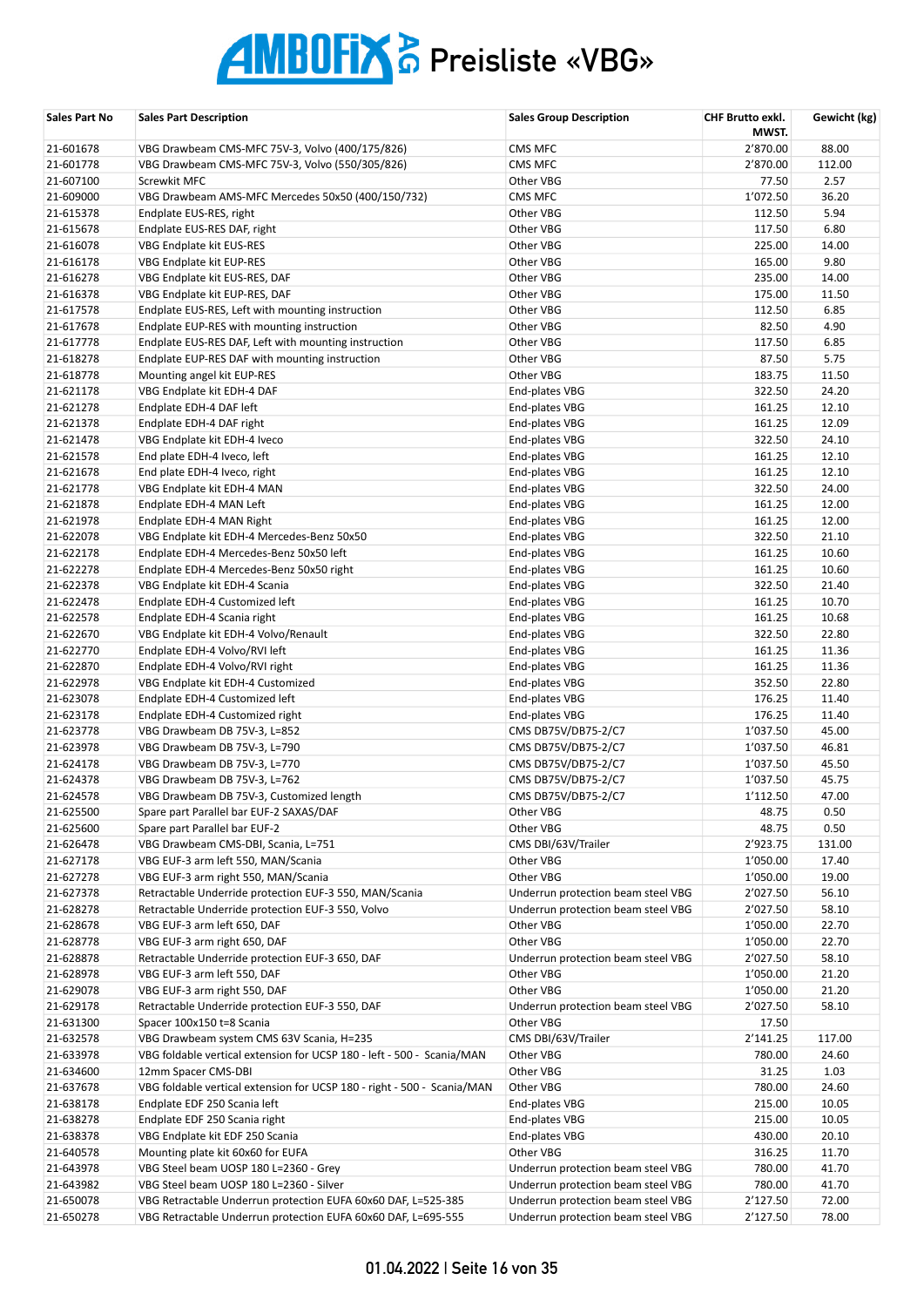| Sales Part No | <b>Sales Part Description</b>                                                             | <b>Sales Group Description</b>     | CHF Brutto exkl.<br>MWST. | Gewicht (kg) |
|---------------|-------------------------------------------------------------------------------------------|------------------------------------|---------------------------|--------------|
| 21-651878     | VBG End plate EDUS 180 Scania Left                                                        | End-plates VBG                     | 256.90                    | 10.60        |
| 21-651978     | VBG End plate EDUS 180 Scania Right                                                       | End-plates VBG                     | 256.90                    | 10.60        |
| 21-652078     | VBG End plate kit EDUS 180 Scania                                                         | End-plates VBG                     | 513.75                    | 24.00        |
| 21-652478     | VBG End plate EDUS 180 Volvo/RVI Left                                                     | End-plates VBG                     | 256.90                    |              |
| 21-652578     | VBG End plate EDUS 180 Volvo/RVI Right                                                    | End-plates VBG                     | 256.90                    |              |
| 21-652678     | VBG End plate kit EDUS 180 Volvo/RVI                                                      | End-plates VBG                     | 513.75                    | 25.00        |
| 21-652778     | VBG End plate EDUS 180 MAN Left                                                           | End-plates VBG                     | 256.90                    |              |
| 21-652878     | VBG End plate EDUS 180 MAN Right                                                          | End-plates VBG                     | 256.90                    |              |
| 21-652978     | VBG End plate kit EDUS 180 MAN                                                            | End-plates VBG                     | 513.75                    | 26.00        |
| 21-653278     | VBG foldable vertical extension for UCSP 180 - left - 585 - Scania/MAN                    | Other VBG                          | 780.00                    | 25.80        |
| 21-653378     | VBG foldable vertical extension for UCSP 180 - right - 585 - Scania/MAN                   | Other VBG                          | 780.00                    | 25.80        |
| 21-653878     | VBG foldable vertical extension for UOSP 180 - left - 321 - Scania/MAN                    | Other VBG                          | 1'030.00                  | 32.50        |
| 21-654378     | VBG foldable vertical extension for UHAP 180 - left - 321 - Scania/MAN                    | Other VBG                          | 780.00                    | 26.80        |
| 21-654578     | VBG foldable vertical extension for UHAP 180 - right - 321 - Scania/MAN                   | Other VBG                          | 780.00                    | 26.70        |
| 21-655478     | VBG foldable vertical extension for UOSP 180 - right - 321 - Scania/MAN                   | Other VBG                          | 1'030.00                  | 32.50        |
| 21-656000     | VBG Protection Beam UHAP 180 with red outline marker L=2400, with                         | Underrun prot. beam aluminium VBG  | 681.25                    | 32.00        |
|               | nut washer                                                                                |                                    |                           |              |
| 21-656100     | VBG Protection Beam UHAP 180 with red outline marker and decal<br>L=2400, with nut washer | Underrun prot. beam aluminium VBG  | 681.25                    | 32.00        |
| 21-656200     | VBG Protection Beam UHAP 180 with red outline marker and decal                            | Underrun prot. beam aluminium VBG  | 681.25                    | 32.00        |
|               | L=1900, with nut washer                                                                   |                                    |                           |              |
| 21-656900     | VBG Mounting kit UOSP 180                                                                 | Other VBG                          | 307.50                    | 8.96         |
| 21-657678     | VBG Foldable - Underrun Protection EUF 180 with UCSP 180 - 500 -<br>Scania/MAN            | Underrun protection beam steel VBG | 1'787.50                  | 100.00       |
| 21-657778     | VBG Foldable - Underrun Protection EUF 180 with UCSP 180 - 585 -<br>Scania/MAN            | Underrun protection beam steel VBG | 1'787.50                  | 102.00       |
| 21-657878     | VBG Foldable - Underrun Protection EUF 180 with UCSP 180 - 500 - DAF                      | Underrun protection beam steel VBG | 1'787.50                  | 104.00       |
| 21-657978     | VBG Foldable - Underrun Protection EUF 180 with UCSP 180 - 585 - DAF                      | Underrun protection beam steel VBG | 1'787.50                  | 106.00       |
| 21-658078     | VBG Foldable - Underrun Protection EUF 180 with UCSP 180 - 500 -<br>Volvo/RVI             | Underrun protection beam steel VBG | 1'787.50                  | 102.00       |
| 21-658178     | VBG Foldable - Underrun Protection EUF 180 with UCSP 180 - 585 -<br>Volvo/RVI             | Underrun protection beam steel VBG | 1'787.50                  | 104.00       |
| 21-658278     | VBG Foldable - Underrun Protection EUF 180 with UCSP 180 - 500 - Iveco                    | Underrun protection beam steel VBG | 1'787.50                  | 101.00       |
| 21-658378     | VBG Foldable - Underrun Protection EUF 180 with UCSP 180 - 585 - Iveco                    | Underrun protection beam steel VBG | 1'787.50                  | 104.00       |
| 21-658478     | VBG Foldable - Underrun Protection EUF 180 with UCSP 180 - 500 -                          | Underrun protection beam steel VBG | 1'787.50                  | 99.00        |
| 21-658578     | Mercedes<br>VBG Foldable - Underrun Protection EUF 180 with UCSP 180 - 585 -              |                                    | 1'787.50                  | 102.00       |
|               | Mercedes                                                                                  | Underrun protection beam steel VBG |                           |              |
| 21-658900     | VBG Mounting kit UHAP 180                                                                 | Other VBG                          | 180.00                    | 5.10         |
| 21-659378     | VBG foldable vertical extension for UCSP 180 - left - 500 - Mercedes                      | Other VBG                          | 780.00                    | 25.70        |
| 21-659478     | VBG foldable vertical extension for UCSP 180 - right - 500 - Mercedes                     | Other VBG                          | 780.00                    | 24.40        |
| 21-659578     | VBG foldable vertical extension for UCSP 180 - left - 585 - Mercedes                      | Other VBG                          | 780.00                    | 25.90        |
| 21-659678     | VBG foldable vertical extension for UCSP 180 - right - 585 - Mercedes                     | Other VBG                          | 780.00                    | 25.90        |
| 21-660478     | VBG End plate EDUS 180 MB Left                                                            | End-plates VBG                     | 256.90                    |              |
| 21-660578     | VBG End plate EDUS 180 MB Right                                                           | End-plates VBG                     | 256.90                    |              |
| 21-660978     | VBG End plate kit EDUS 180 MB                                                             | End-plates VBG                     | 513.75                    | 24.00        |
| 21-661078     | VBG End plate EDUS 180 Iveco Left                                                         | End-plates VBG                     | 256.90                    |              |
| 21-661178     | VBG End plate EDUS 180 Iveco Right                                                        | End-plates VBG                     | 256.90                    |              |
| 21-661278     | VBG End plate kit EDUS 180 Iveco                                                          | End-plates VBG                     | 513.75                    | 26.00        |
| 21-661478     | VBG End plate EDUS 180 DAF Left                                                           | End-plates VBG                     | 256.90                    |              |
| 21-661578     | VBG End plate EDUS 180 DAF Right                                                          | End-plates VBG                     | 256.90                    |              |
| 21-661678     | VBG End plate kit EDUS 180 DAF                                                            | End-plates VBG                     | 513.75                    | 26.00        |
| 21-662978     | VBG foldable vertical extension for UCSP 180 - left - 500 - DAF                           | Other VBG                          | 780.00                    | 27.00        |
| 21-663078     | VBG foldable vertical extension for UCSP 180 - right - 500 - DAF                          | Other VBG                          | 780.00                    | 27.00        |
| 21-663178     | VBG foldable vertical extension for UCSP 180 - left - 585 - DAF                           | Other VBG                          | 780.00                    | 29.20        |
| 21-663278     | VBG foldable vertical extension for UCSP 180 - right - 585 - DAF                          | Other VBG                          | 780.00                    | 29.20        |
| 21-663378     | VBG foldable vertical extension for UCSP 180 - left - 500 - Volvo/RVI                     | Other VBG                          | 780.00                    | 25.40        |
| 21-663478     | VBG foldable vertical extension for UCSP 180 - right - 500 - Volvo/RVI                    | Other VBG                          | 780.00                    | 25.40        |
| 21-663578     | VBG foldable vertical extension for UCSP 180 - left - 585 - Volvo/RVI                     | Other VBG                          | 780.00                    | 26.70        |
| 21-663678     | VBG foldable vertical extension for UCSP 180 - right - 585 - Volvo/RVI                    | Other VBG                          | 780.00                    | 26.70        |
| 21-663778     | VBG foldable vertical extension for UCSP 180 - left - 500 - Iveco                         | Other VBG                          | 780.00                    | 25.50        |
| 21-663878     | VBG foldable vertical extension for UCSP 180 - right - 500 - Iveco                        | Other VBG                          | 780.00                    | 25.50        |
| 21-663978     | VBG foldable vertical extension for UCSP 180 - left - 585 - Iveco                         | Other VBG                          | 780.00                    | 26.80        |
| 21-664078     | VBG foldable vertical extension for UCSP 180 - right - 585 - Iveco                        | Other VBG                          | 780.00                    | 26.80        |
| 21-664178     | VBG Foldable - Underrun Protection EUF 180 with UHAP 180 - 321 - DAF                      | Underrun prot. beam aluminium VBG  | 1'787.50                  | 93.00        |
| 21-664278     | VBG Foldable - Underrun Protection EUF 180 with UHAP 180 - 321 -<br>Scania/MAN            | Underrun prot. beam aluminium VBG  | 1'787.50                  | 93.00        |
| 21-664378     | VBG Foldable - Underrun Protection EUF 180 with UHAP 180 - 321 -<br>Volvo/RVI             | Underrun prot. beam aluminium VBG  | 1'787.50                  | 93.00        |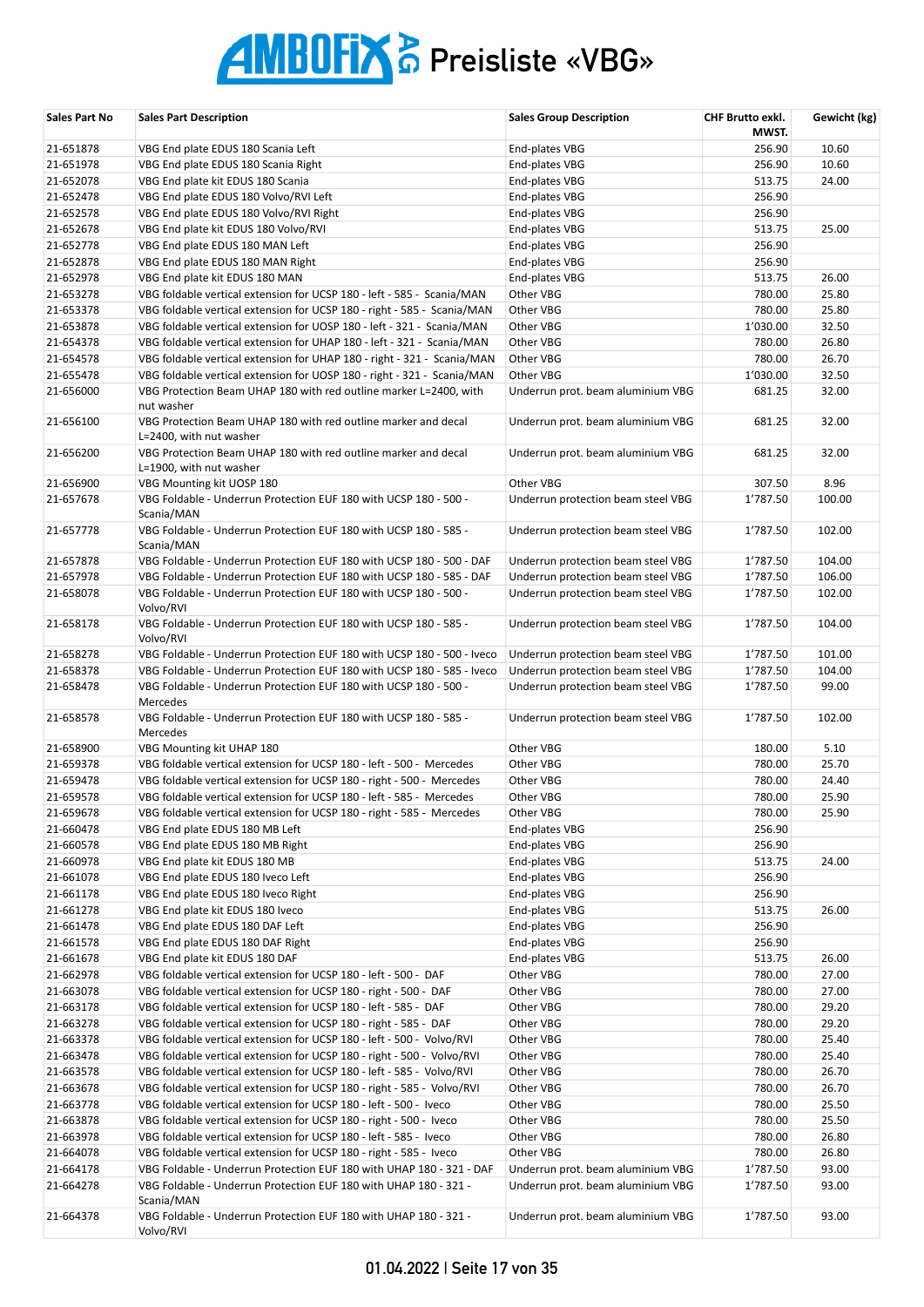| 21-664478<br>1'787.50<br>93.00<br>VBG Foldable - Underrun Protection EUF 180 with UHAP 180 - 321 - Iveco<br>Underrun prot. beam aluminium VBG<br>1'787.50<br>93.00<br>21-664578<br>VBG Foldable - Underrun Protection EUF 180 with UHAP 180 - 321 -<br>Underrun prot. beam aluminium VBG<br>Mercedes<br>21-664678<br>Other VBG<br>VBG foldable vertical extension for UHAP 180- left - 321 - DAF<br>780.00<br>28.80<br>28.80<br>21-664778<br>VBG foldable vertical extension for UHAP 180 - right - 321 - DAF<br>Other VBG<br>780.00<br>780.00<br>27.50<br>21-664878<br>VBG foldable vertical extension for UHAP 180- left - 321 - Volvo/RVI<br>Other VBG<br>780.00<br>27.50<br>21-664978<br>VBG foldable vertical extension UHAP 180 - right - 321 - Volvo/RVI<br>Other VBG<br>780.00<br>27.80<br>21-665078<br>VBG foldable vertical extension for UHAP 180- left - 321 - Iveco<br>Other VBG<br>780.00<br>27.80<br>21-665178<br>VBG foldable vertical extension for UHAP 180 - right - 321 - Iveco<br>Other VBG<br>780.00<br>26.80<br>21-665278<br>VBG foldable vertical extension for UHAP 180- left - 321 - Mercedes<br>Other VBG<br>780.00<br>26.80<br>21-665378<br>VBG foldable vertical extension for UHAP 180 - right - 321 - Mercedes<br>Other VBG<br>1'787.50<br>100.00<br>21-665482<br>VBG Foldable - Underrun Protection EUF 180 with UCSP 180 - 500 -<br>Underrun protection beam steel VBG<br>Scania/MAN<br>102.00<br>21-665582<br>VBG Foldable - Underrun Protection EUF 180 with UCSP 180 - 585 -<br>Underrun protection beam steel VBG<br>1'787.50<br>Scania/MAN<br>104.00<br>21-665682<br>VBG Foldable - Underrun Protection EUF 180 with UCSP 180 - 500 - DAF<br>Underrun protection beam steel VBG<br>1'787.50<br>106.00<br>21-665782<br>VBG Foldable - Underrun Protection EUF 180 with UCSP 180 - 585 - DAF<br>1'787.50<br>Underrun protection beam steel VBG<br>21-665882<br>VBG Foldable - Underrun Protection EUF 180 with UCSP 180 - 500 -<br>Underrun protection beam steel VBG<br>1'787.50<br>102.00<br>Volvo/RVI<br>104.00<br>21-665982<br>VBG Foldable - Underrun Protection EUF 180 with UCSP 180 - 585 -<br>Underrun protection beam steel VBG<br>1'787.50<br>Volvo/RVI<br>21-666082<br>101.00<br>VBG Foldable - Underrun Protection EUF 180 with UCSP 180 - 500 - Iveco<br>Underrun protection beam steel VBG<br>1'787.50<br>21-666182<br>VBG Foldable - Underrun Protection EUF 180 with UCSP 180 - 585 - Iveco<br>Underrun protection beam steel VBG<br>1'787.50<br>104.00<br>21-666282<br>VBG Foldable - Underrun Protection EUF 180 with UCSP 180 - 500 -<br>Underrun protection beam steel VBG<br>1'787.50<br>99.00<br>Mercedes<br>21-666382<br>VBG Foldable - Underrun Protection EUF 180 with UCSP 180 - 585 -<br>Underrun protection beam steel VBG<br>1'787.50<br>102.00<br>Mercedes<br>34.50<br>21-667078<br>VBG foldable vertical extension for UOSP 180- left - 321 - DAF<br>Other VBG<br>1'030.00<br>34.50<br>21-667178<br>VBG foldable vertical extension for UOSP 180 - right - 321 - DAF<br>Other VBG<br>1'030.00<br>1'030.00<br>33.20<br>21-667278<br>VBG foldable vertical extension for UOSP 180- left - 321 - Iveco<br>Other VBG<br>1'030.00<br>33.20<br>21-667378<br>VBG foldable vertical extension for UOSP 180 - right - 321 - Iveco<br>Other VBG<br>32.34<br>21-667478<br>VBG foldable vertical extension for UOSP 180- left - 321 - Mercedes<br>Other VBG<br>1'030.00<br>32.34<br>21-667578<br>VBG foldable vertical extension for UOSP 180 - right - 321 - Mercedes<br>Underrun protection beam steel VBG<br>1'030.00<br>21-667678<br>VBG Foldable - Underrun Protection EUF 180 with UOSP 180 - 305 - DAF<br>2'013.75<br>93.00<br>Underrun prot. beam aluminium VBG<br>21-667778<br>VBG Foldable - Underrun Protection EUF 180 with UOSP 180 - 305 - Iveco<br>Underrun prot. beam aluminium VBG<br>2'013.75<br>109.00<br>21-667878<br>VBG Foldable - Underrun Protection EUF 180 with UOSP 180 - 305 -<br>Underrun prot. beam aluminium VBG<br>2'013.75<br>109.00<br>Mercedes<br>VBG foldable vertical extension for UOSP 180- left - 321 - Volvo/RVI<br>Other VBG<br>1'030.00<br>33.30<br>21-667978<br>21-668078<br>VBG foldable vertical extension UOSP 180 - right - 321 - Volvo/RVI<br>Other VBG<br>33.30<br>1'030.00<br>93.00<br>21-668178<br>VBG Foldable - Underrun Protection EUF 180 with UOSP 180 - 305 -<br>Underrun prot. beam aluminium VBG<br>2'013.75<br>Scania/MAN<br>2'013.75<br>109.00<br>21-668278<br>VBG Foldable - Underrun Protection EUF 180 with UOSP 180 - 305 -<br>Underrun prot. beam aluminium VBG<br>Volvo/RVI<br>21-668382<br>VBG Foldable - Underrun Protection EUF 180 with UOSP 180 - 305 -<br>2'013.75<br>109.00<br>Underrun prot. beam aluminium VBG<br>Volvo/RVI<br>21-668482<br>2'013.75<br>107.00<br>VBG Foldable - Underrun Protection EUF 180 with UOSP 180 - 305 -<br>Underrun prot. beam aluminium VBG<br>Mercedes<br>21-668582<br>109.00<br>VBG Foldable - Underrun Protection EUF 180 with UOSP 180 - 305 - Iveco<br>Underrun prot. beam aluminium VBG<br>2'013.75<br>21-668682<br>VBG Foldable - Underrun Protection EUF 180 with UOSP 180 - 305 - DAF<br>Underrun prot. beam aluminium VBG<br>2'013.75<br>93.00<br>21-668782<br>VBG Foldable - Underrun Protection EUF 180 with UOSP 180 - 305 -<br>2'013.75<br>93.00<br>Underrun prot. beam aluminium VBG<br>Scania/MAN<br>21-670082<br>VBG Protection Beam UCSP 180 L=2362 - for Foldable<br>Underrun protection beam steel VBG<br>42.50<br>607.50<br>21-670178<br>607.50<br>41.60<br>VBG Protection Beam UCSP 180 L=2362 - for Foldable<br>Underrun protection beam steel VBG<br>0.70<br>21-671500<br>VBG Screw kit Foaldble UOSP 180 - U-profile Protection beam<br>Other VBG<br>97.50<br>Other VBG<br>21-671600<br>Screwkit M14x80 10 pack<br>147.50<br>1.60<br>77.50<br>0.64<br>21-671700<br>Screwkit M14x80 4 pack<br>Other VBG<br>128.75<br>2.30<br>21-671800<br>Screwkit M16x80 10 pack<br>Other VBG<br>Other VBG<br>70.00<br>2.30<br>21-671900<br>Screwkit M16x80 4 pack<br>381.25<br>0.00<br>21-673378<br>VBG Endplate kit EDHU 180 MB 50x50 H=190<br>End-plates VBG<br>190.65<br>10.21<br>21-673478<br>VBG End plate EDHU 180 MB 50x50 H=190 Right<br>End-plates VBG<br>VBG End plate EDHU 180 MB 50x50 H=190 Left<br>190.65<br>10.21<br>21-673578<br>End-plates VBG<br>21-673678<br>VBG Endplate kit EDHU 180 MB 50x50 H=140<br>End-plates VBG<br>381.25<br>0.00<br>21-673778<br>End-plates VBG<br>190.65<br>9.24<br>VBG End plate EDHU 180 MB 50x50 H=140 Right<br>190.65<br>9.24<br>21-673878<br>VBG End plate EDHU 180 MB 50x50 H=140 Left<br>End-plates VBG<br>381.25<br>0.00<br>21-673978<br>VBG Endplate kit EDHU 180 DAF H=190<br>End-plates VBG<br>190.65<br>11.12<br>21-674078<br>VBG End plate EDHU 180 DAF H=190 Right<br>End-plates VBG<br>190.65<br>11.12<br>21-674178<br>VBG End plate EDHU 180 DAF H=190 Left<br>End-plates VBG<br>21-674278<br>381.25<br>0.00<br>VBG Endplate kit EDHU 180 DAF H=140<br>End-plates VBG<br>21-674378<br>End-plates VBG<br>190.65<br>10.25<br>VBG End plate EDHU 180 DAF H=140 Right | Sales Part No | <b>Sales Part Description</b> | <b>Sales Group Description</b> | <b>CHF Brutto exkl.</b><br>MWST. | Gewicht (kg) |
|-----------------------------------------------------------------------------------------------------------------------------------------------------------------------------------------------------------------------------------------------------------------------------------------------------------------------------------------------------------------------------------------------------------------------------------------------------------------------------------------------------------------------------------------------------------------------------------------------------------------------------------------------------------------------------------------------------------------------------------------------------------------------------------------------------------------------------------------------------------------------------------------------------------------------------------------------------------------------------------------------------------------------------------------------------------------------------------------------------------------------------------------------------------------------------------------------------------------------------------------------------------------------------------------------------------------------------------------------------------------------------------------------------------------------------------------------------------------------------------------------------------------------------------------------------------------------------------------------------------------------------------------------------------------------------------------------------------------------------------------------------------------------------------------------------------------------------------------------------------------------------------------------------------------------------------------------------------------------------------------------------------------------------------------------------------------------------------------------------------------------------------------------------------------------------------------------------------------------------------------------------------------------------------------------------------------------------------------------------------------------------------------------------------------------------------------------------------------------------------------------------------------------------------------------------------------------------------------------------------------------------------------------------------------------------------------------------------------------------------------------------------------------------------------------------------------------------------------------------------------------------------------------------------------------------------------------------------------------------------------------------------------------------------------------------------------------------------------------------------------------------------------------------------------------------------------------------------------------------------------------------------------------------------------------------------------------------------------------------------------------------------------------------------------------------------------------------------------------------------------------------------------------------------------------------------------------------------------------------------------------------------------------------------------------------------------------------------------------------------------------------------------------------------------------------------------------------------------------------------------------------------------------------------------------------------------------------------------------------------------------------------------------------------------------------------------------------------------------------------------------------------------------------------------------------------------------------------------------------------------------------------------------------------------------------------------------------------------------------------------------------------------------------------------------------------------------------------------------------------------------------------------------------------------------------------------------------------------------------------------------------------------------------------------------------------------------------------------------------------------------------------------------------------------------------------------------------------------------------------------------------------------------------------------------------------------------------------------------------------------------------------------------------------------------------------------------------------------------------------------------------------------------------------------------------------------------------------------------------------------------------------------------------------------------------------------------------------------------------------------------------------------------------------------------------------------------------------------------------------------------------------------------------------------------------------------------------------------------------------------------------------------------------------------------------------------------------------------------------------------------------------------------------------------------------------------------------------------------------------------------------------------------------------------------------------------------------------------------------------------------------------------------------------------------------------------------------------------------------------------------------------------------------------------------------------------------------------------------------------------------------------------------------------------------------------------------------------------------------------------------------------------------------------------------------------------------------------------------------------------------------------------------------------------------------------------------------------------------------------------------------------------------------------------------------------------------------------------------------------------------------------------------------------------------------------------------------------------------------------------------------------------------------------------------------------------------------------------------------------------------------------------------------------------------------------------------------------------------------------|---------------|-------------------------------|--------------------------------|----------------------------------|--------------|
|                                                                                                                                                                                                                                                                                                                                                                                                                                                                                                                                                                                                                                                                                                                                                                                                                                                                                                                                                                                                                                                                                                                                                                                                                                                                                                                                                                                                                                                                                                                                                                                                                                                                                                                                                                                                                                                                                                                                                                                                                                                                                                                                                                                                                                                                                                                                                                                                                                                                                                                                                                                                                                                                                                                                                                                                                                                                                                                                                                                                                                                                                                                                                                                                                                                                                                                                                                                                                                                                                                                                                                                                                                                                                                                                                                                                                                                                                                                                                                                                                                                                                                                                                                                                                                                                                                                                                                                                                                                                                                                                                                                                                                                                                                                                                                                                                                                                                                                                                                                                                                                                                                                                                                                                                                                                                                                                                                                                                                                                                                                                                                                                                                                                                                                                                                                                                                                                                                                                                                                                                                                                                                                                                                                                                                                                                                                                                                                                                                                                                                                                                                                                                                                                                                                                                                                                                                                                                                                                                                                                                                                                                                           |               |                               |                                |                                  |              |
|                                                                                                                                                                                                                                                                                                                                                                                                                                                                                                                                                                                                                                                                                                                                                                                                                                                                                                                                                                                                                                                                                                                                                                                                                                                                                                                                                                                                                                                                                                                                                                                                                                                                                                                                                                                                                                                                                                                                                                                                                                                                                                                                                                                                                                                                                                                                                                                                                                                                                                                                                                                                                                                                                                                                                                                                                                                                                                                                                                                                                                                                                                                                                                                                                                                                                                                                                                                                                                                                                                                                                                                                                                                                                                                                                                                                                                                                                                                                                                                                                                                                                                                                                                                                                                                                                                                                                                                                                                                                                                                                                                                                                                                                                                                                                                                                                                                                                                                                                                                                                                                                                                                                                                                                                                                                                                                                                                                                                                                                                                                                                                                                                                                                                                                                                                                                                                                                                                                                                                                                                                                                                                                                                                                                                                                                                                                                                                                                                                                                                                                                                                                                                                                                                                                                                                                                                                                                                                                                                                                                                                                                                                           |               |                               |                                |                                  |              |
|                                                                                                                                                                                                                                                                                                                                                                                                                                                                                                                                                                                                                                                                                                                                                                                                                                                                                                                                                                                                                                                                                                                                                                                                                                                                                                                                                                                                                                                                                                                                                                                                                                                                                                                                                                                                                                                                                                                                                                                                                                                                                                                                                                                                                                                                                                                                                                                                                                                                                                                                                                                                                                                                                                                                                                                                                                                                                                                                                                                                                                                                                                                                                                                                                                                                                                                                                                                                                                                                                                                                                                                                                                                                                                                                                                                                                                                                                                                                                                                                                                                                                                                                                                                                                                                                                                                                                                                                                                                                                                                                                                                                                                                                                                                                                                                                                                                                                                                                                                                                                                                                                                                                                                                                                                                                                                                                                                                                                                                                                                                                                                                                                                                                                                                                                                                                                                                                                                                                                                                                                                                                                                                                                                                                                                                                                                                                                                                                                                                                                                                                                                                                                                                                                                                                                                                                                                                                                                                                                                                                                                                                                                           |               |                               |                                |                                  |              |
|                                                                                                                                                                                                                                                                                                                                                                                                                                                                                                                                                                                                                                                                                                                                                                                                                                                                                                                                                                                                                                                                                                                                                                                                                                                                                                                                                                                                                                                                                                                                                                                                                                                                                                                                                                                                                                                                                                                                                                                                                                                                                                                                                                                                                                                                                                                                                                                                                                                                                                                                                                                                                                                                                                                                                                                                                                                                                                                                                                                                                                                                                                                                                                                                                                                                                                                                                                                                                                                                                                                                                                                                                                                                                                                                                                                                                                                                                                                                                                                                                                                                                                                                                                                                                                                                                                                                                                                                                                                                                                                                                                                                                                                                                                                                                                                                                                                                                                                                                                                                                                                                                                                                                                                                                                                                                                                                                                                                                                                                                                                                                                                                                                                                                                                                                                                                                                                                                                                                                                                                                                                                                                                                                                                                                                                                                                                                                                                                                                                                                                                                                                                                                                                                                                                                                                                                                                                                                                                                                                                                                                                                                                           |               |                               |                                |                                  |              |
|                                                                                                                                                                                                                                                                                                                                                                                                                                                                                                                                                                                                                                                                                                                                                                                                                                                                                                                                                                                                                                                                                                                                                                                                                                                                                                                                                                                                                                                                                                                                                                                                                                                                                                                                                                                                                                                                                                                                                                                                                                                                                                                                                                                                                                                                                                                                                                                                                                                                                                                                                                                                                                                                                                                                                                                                                                                                                                                                                                                                                                                                                                                                                                                                                                                                                                                                                                                                                                                                                                                                                                                                                                                                                                                                                                                                                                                                                                                                                                                                                                                                                                                                                                                                                                                                                                                                                                                                                                                                                                                                                                                                                                                                                                                                                                                                                                                                                                                                                                                                                                                                                                                                                                                                                                                                                                                                                                                                                                                                                                                                                                                                                                                                                                                                                                                                                                                                                                                                                                                                                                                                                                                                                                                                                                                                                                                                                                                                                                                                                                                                                                                                                                                                                                                                                                                                                                                                                                                                                                                                                                                                                                           |               |                               |                                |                                  |              |
|                                                                                                                                                                                                                                                                                                                                                                                                                                                                                                                                                                                                                                                                                                                                                                                                                                                                                                                                                                                                                                                                                                                                                                                                                                                                                                                                                                                                                                                                                                                                                                                                                                                                                                                                                                                                                                                                                                                                                                                                                                                                                                                                                                                                                                                                                                                                                                                                                                                                                                                                                                                                                                                                                                                                                                                                                                                                                                                                                                                                                                                                                                                                                                                                                                                                                                                                                                                                                                                                                                                                                                                                                                                                                                                                                                                                                                                                                                                                                                                                                                                                                                                                                                                                                                                                                                                                                                                                                                                                                                                                                                                                                                                                                                                                                                                                                                                                                                                                                                                                                                                                                                                                                                                                                                                                                                                                                                                                                                                                                                                                                                                                                                                                                                                                                                                                                                                                                                                                                                                                                                                                                                                                                                                                                                                                                                                                                                                                                                                                                                                                                                                                                                                                                                                                                                                                                                                                                                                                                                                                                                                                                                           |               |                               |                                |                                  |              |
|                                                                                                                                                                                                                                                                                                                                                                                                                                                                                                                                                                                                                                                                                                                                                                                                                                                                                                                                                                                                                                                                                                                                                                                                                                                                                                                                                                                                                                                                                                                                                                                                                                                                                                                                                                                                                                                                                                                                                                                                                                                                                                                                                                                                                                                                                                                                                                                                                                                                                                                                                                                                                                                                                                                                                                                                                                                                                                                                                                                                                                                                                                                                                                                                                                                                                                                                                                                                                                                                                                                                                                                                                                                                                                                                                                                                                                                                                                                                                                                                                                                                                                                                                                                                                                                                                                                                                                                                                                                                                                                                                                                                                                                                                                                                                                                                                                                                                                                                                                                                                                                                                                                                                                                                                                                                                                                                                                                                                                                                                                                                                                                                                                                                                                                                                                                                                                                                                                                                                                                                                                                                                                                                                                                                                                                                                                                                                                                                                                                                                                                                                                                                                                                                                                                                                                                                                                                                                                                                                                                                                                                                                                           |               |                               |                                |                                  |              |
|                                                                                                                                                                                                                                                                                                                                                                                                                                                                                                                                                                                                                                                                                                                                                                                                                                                                                                                                                                                                                                                                                                                                                                                                                                                                                                                                                                                                                                                                                                                                                                                                                                                                                                                                                                                                                                                                                                                                                                                                                                                                                                                                                                                                                                                                                                                                                                                                                                                                                                                                                                                                                                                                                                                                                                                                                                                                                                                                                                                                                                                                                                                                                                                                                                                                                                                                                                                                                                                                                                                                                                                                                                                                                                                                                                                                                                                                                                                                                                                                                                                                                                                                                                                                                                                                                                                                                                                                                                                                                                                                                                                                                                                                                                                                                                                                                                                                                                                                                                                                                                                                                                                                                                                                                                                                                                                                                                                                                                                                                                                                                                                                                                                                                                                                                                                                                                                                                                                                                                                                                                                                                                                                                                                                                                                                                                                                                                                                                                                                                                                                                                                                                                                                                                                                                                                                                                                                                                                                                                                                                                                                                                           |               |                               |                                |                                  |              |
|                                                                                                                                                                                                                                                                                                                                                                                                                                                                                                                                                                                                                                                                                                                                                                                                                                                                                                                                                                                                                                                                                                                                                                                                                                                                                                                                                                                                                                                                                                                                                                                                                                                                                                                                                                                                                                                                                                                                                                                                                                                                                                                                                                                                                                                                                                                                                                                                                                                                                                                                                                                                                                                                                                                                                                                                                                                                                                                                                                                                                                                                                                                                                                                                                                                                                                                                                                                                                                                                                                                                                                                                                                                                                                                                                                                                                                                                                                                                                                                                                                                                                                                                                                                                                                                                                                                                                                                                                                                                                                                                                                                                                                                                                                                                                                                                                                                                                                                                                                                                                                                                                                                                                                                                                                                                                                                                                                                                                                                                                                                                                                                                                                                                                                                                                                                                                                                                                                                                                                                                                                                                                                                                                                                                                                                                                                                                                                                                                                                                                                                                                                                                                                                                                                                                                                                                                                                                                                                                                                                                                                                                                                           |               |                               |                                |                                  |              |
|                                                                                                                                                                                                                                                                                                                                                                                                                                                                                                                                                                                                                                                                                                                                                                                                                                                                                                                                                                                                                                                                                                                                                                                                                                                                                                                                                                                                                                                                                                                                                                                                                                                                                                                                                                                                                                                                                                                                                                                                                                                                                                                                                                                                                                                                                                                                                                                                                                                                                                                                                                                                                                                                                                                                                                                                                                                                                                                                                                                                                                                                                                                                                                                                                                                                                                                                                                                                                                                                                                                                                                                                                                                                                                                                                                                                                                                                                                                                                                                                                                                                                                                                                                                                                                                                                                                                                                                                                                                                                                                                                                                                                                                                                                                                                                                                                                                                                                                                                                                                                                                                                                                                                                                                                                                                                                                                                                                                                                                                                                                                                                                                                                                                                                                                                                                                                                                                                                                                                                                                                                                                                                                                                                                                                                                                                                                                                                                                                                                                                                                                                                                                                                                                                                                                                                                                                                                                                                                                                                                                                                                                                                           |               |                               |                                |                                  |              |
|                                                                                                                                                                                                                                                                                                                                                                                                                                                                                                                                                                                                                                                                                                                                                                                                                                                                                                                                                                                                                                                                                                                                                                                                                                                                                                                                                                                                                                                                                                                                                                                                                                                                                                                                                                                                                                                                                                                                                                                                                                                                                                                                                                                                                                                                                                                                                                                                                                                                                                                                                                                                                                                                                                                                                                                                                                                                                                                                                                                                                                                                                                                                                                                                                                                                                                                                                                                                                                                                                                                                                                                                                                                                                                                                                                                                                                                                                                                                                                                                                                                                                                                                                                                                                                                                                                                                                                                                                                                                                                                                                                                                                                                                                                                                                                                                                                                                                                                                                                                                                                                                                                                                                                                                                                                                                                                                                                                                                                                                                                                                                                                                                                                                                                                                                                                                                                                                                                                                                                                                                                                                                                                                                                                                                                                                                                                                                                                                                                                                                                                                                                                                                                                                                                                                                                                                                                                                                                                                                                                                                                                                                                           |               |                               |                                |                                  |              |
|                                                                                                                                                                                                                                                                                                                                                                                                                                                                                                                                                                                                                                                                                                                                                                                                                                                                                                                                                                                                                                                                                                                                                                                                                                                                                                                                                                                                                                                                                                                                                                                                                                                                                                                                                                                                                                                                                                                                                                                                                                                                                                                                                                                                                                                                                                                                                                                                                                                                                                                                                                                                                                                                                                                                                                                                                                                                                                                                                                                                                                                                                                                                                                                                                                                                                                                                                                                                                                                                                                                                                                                                                                                                                                                                                                                                                                                                                                                                                                                                                                                                                                                                                                                                                                                                                                                                                                                                                                                                                                                                                                                                                                                                                                                                                                                                                                                                                                                                                                                                                                                                                                                                                                                                                                                                                                                                                                                                                                                                                                                                                                                                                                                                                                                                                                                                                                                                                                                                                                                                                                                                                                                                                                                                                                                                                                                                                                                                                                                                                                                                                                                                                                                                                                                                                                                                                                                                                                                                                                                                                                                                                                           |               |                               |                                |                                  |              |
|                                                                                                                                                                                                                                                                                                                                                                                                                                                                                                                                                                                                                                                                                                                                                                                                                                                                                                                                                                                                                                                                                                                                                                                                                                                                                                                                                                                                                                                                                                                                                                                                                                                                                                                                                                                                                                                                                                                                                                                                                                                                                                                                                                                                                                                                                                                                                                                                                                                                                                                                                                                                                                                                                                                                                                                                                                                                                                                                                                                                                                                                                                                                                                                                                                                                                                                                                                                                                                                                                                                                                                                                                                                                                                                                                                                                                                                                                                                                                                                                                                                                                                                                                                                                                                                                                                                                                                                                                                                                                                                                                                                                                                                                                                                                                                                                                                                                                                                                                                                                                                                                                                                                                                                                                                                                                                                                                                                                                                                                                                                                                                                                                                                                                                                                                                                                                                                                                                                                                                                                                                                                                                                                                                                                                                                                                                                                                                                                                                                                                                                                                                                                                                                                                                                                                                                                                                                                                                                                                                                                                                                                                                           |               |                               |                                |                                  |              |
|                                                                                                                                                                                                                                                                                                                                                                                                                                                                                                                                                                                                                                                                                                                                                                                                                                                                                                                                                                                                                                                                                                                                                                                                                                                                                                                                                                                                                                                                                                                                                                                                                                                                                                                                                                                                                                                                                                                                                                                                                                                                                                                                                                                                                                                                                                                                                                                                                                                                                                                                                                                                                                                                                                                                                                                                                                                                                                                                                                                                                                                                                                                                                                                                                                                                                                                                                                                                                                                                                                                                                                                                                                                                                                                                                                                                                                                                                                                                                                                                                                                                                                                                                                                                                                                                                                                                                                                                                                                                                                                                                                                                                                                                                                                                                                                                                                                                                                                                                                                                                                                                                                                                                                                                                                                                                                                                                                                                                                                                                                                                                                                                                                                                                                                                                                                                                                                                                                                                                                                                                                                                                                                                                                                                                                                                                                                                                                                                                                                                                                                                                                                                                                                                                                                                                                                                                                                                                                                                                                                                                                                                                                           |               |                               |                                |                                  |              |
|                                                                                                                                                                                                                                                                                                                                                                                                                                                                                                                                                                                                                                                                                                                                                                                                                                                                                                                                                                                                                                                                                                                                                                                                                                                                                                                                                                                                                                                                                                                                                                                                                                                                                                                                                                                                                                                                                                                                                                                                                                                                                                                                                                                                                                                                                                                                                                                                                                                                                                                                                                                                                                                                                                                                                                                                                                                                                                                                                                                                                                                                                                                                                                                                                                                                                                                                                                                                                                                                                                                                                                                                                                                                                                                                                                                                                                                                                                                                                                                                                                                                                                                                                                                                                                                                                                                                                                                                                                                                                                                                                                                                                                                                                                                                                                                                                                                                                                                                                                                                                                                                                                                                                                                                                                                                                                                                                                                                                                                                                                                                                                                                                                                                                                                                                                                                                                                                                                                                                                                                                                                                                                                                                                                                                                                                                                                                                                                                                                                                                                                                                                                                                                                                                                                                                                                                                                                                                                                                                                                                                                                                                                           |               |                               |                                |                                  |              |
|                                                                                                                                                                                                                                                                                                                                                                                                                                                                                                                                                                                                                                                                                                                                                                                                                                                                                                                                                                                                                                                                                                                                                                                                                                                                                                                                                                                                                                                                                                                                                                                                                                                                                                                                                                                                                                                                                                                                                                                                                                                                                                                                                                                                                                                                                                                                                                                                                                                                                                                                                                                                                                                                                                                                                                                                                                                                                                                                                                                                                                                                                                                                                                                                                                                                                                                                                                                                                                                                                                                                                                                                                                                                                                                                                                                                                                                                                                                                                                                                                                                                                                                                                                                                                                                                                                                                                                                                                                                                                                                                                                                                                                                                                                                                                                                                                                                                                                                                                                                                                                                                                                                                                                                                                                                                                                                                                                                                                                                                                                                                                                                                                                                                                                                                                                                                                                                                                                                                                                                                                                                                                                                                                                                                                                                                                                                                                                                                                                                                                                                                                                                                                                                                                                                                                                                                                                                                                                                                                                                                                                                                                                           |               |                               |                                |                                  |              |
|                                                                                                                                                                                                                                                                                                                                                                                                                                                                                                                                                                                                                                                                                                                                                                                                                                                                                                                                                                                                                                                                                                                                                                                                                                                                                                                                                                                                                                                                                                                                                                                                                                                                                                                                                                                                                                                                                                                                                                                                                                                                                                                                                                                                                                                                                                                                                                                                                                                                                                                                                                                                                                                                                                                                                                                                                                                                                                                                                                                                                                                                                                                                                                                                                                                                                                                                                                                                                                                                                                                                                                                                                                                                                                                                                                                                                                                                                                                                                                                                                                                                                                                                                                                                                                                                                                                                                                                                                                                                                                                                                                                                                                                                                                                                                                                                                                                                                                                                                                                                                                                                                                                                                                                                                                                                                                                                                                                                                                                                                                                                                                                                                                                                                                                                                                                                                                                                                                                                                                                                                                                                                                                                                                                                                                                                                                                                                                                                                                                                                                                                                                                                                                                                                                                                                                                                                                                                                                                                                                                                                                                                                                           |               |                               |                                |                                  |              |
|                                                                                                                                                                                                                                                                                                                                                                                                                                                                                                                                                                                                                                                                                                                                                                                                                                                                                                                                                                                                                                                                                                                                                                                                                                                                                                                                                                                                                                                                                                                                                                                                                                                                                                                                                                                                                                                                                                                                                                                                                                                                                                                                                                                                                                                                                                                                                                                                                                                                                                                                                                                                                                                                                                                                                                                                                                                                                                                                                                                                                                                                                                                                                                                                                                                                                                                                                                                                                                                                                                                                                                                                                                                                                                                                                                                                                                                                                                                                                                                                                                                                                                                                                                                                                                                                                                                                                                                                                                                                                                                                                                                                                                                                                                                                                                                                                                                                                                                                                                                                                                                                                                                                                                                                                                                                                                                                                                                                                                                                                                                                                                                                                                                                                                                                                                                                                                                                                                                                                                                                                                                                                                                                                                                                                                                                                                                                                                                                                                                                                                                                                                                                                                                                                                                                                                                                                                                                                                                                                                                                                                                                                                           |               |                               |                                |                                  |              |
|                                                                                                                                                                                                                                                                                                                                                                                                                                                                                                                                                                                                                                                                                                                                                                                                                                                                                                                                                                                                                                                                                                                                                                                                                                                                                                                                                                                                                                                                                                                                                                                                                                                                                                                                                                                                                                                                                                                                                                                                                                                                                                                                                                                                                                                                                                                                                                                                                                                                                                                                                                                                                                                                                                                                                                                                                                                                                                                                                                                                                                                                                                                                                                                                                                                                                                                                                                                                                                                                                                                                                                                                                                                                                                                                                                                                                                                                                                                                                                                                                                                                                                                                                                                                                                                                                                                                                                                                                                                                                                                                                                                                                                                                                                                                                                                                                                                                                                                                                                                                                                                                                                                                                                                                                                                                                                                                                                                                                                                                                                                                                                                                                                                                                                                                                                                                                                                                                                                                                                                                                                                                                                                                                                                                                                                                                                                                                                                                                                                                                                                                                                                                                                                                                                                                                                                                                                                                                                                                                                                                                                                                                                           |               |                               |                                |                                  |              |
|                                                                                                                                                                                                                                                                                                                                                                                                                                                                                                                                                                                                                                                                                                                                                                                                                                                                                                                                                                                                                                                                                                                                                                                                                                                                                                                                                                                                                                                                                                                                                                                                                                                                                                                                                                                                                                                                                                                                                                                                                                                                                                                                                                                                                                                                                                                                                                                                                                                                                                                                                                                                                                                                                                                                                                                                                                                                                                                                                                                                                                                                                                                                                                                                                                                                                                                                                                                                                                                                                                                                                                                                                                                                                                                                                                                                                                                                                                                                                                                                                                                                                                                                                                                                                                                                                                                                                                                                                                                                                                                                                                                                                                                                                                                                                                                                                                                                                                                                                                                                                                                                                                                                                                                                                                                                                                                                                                                                                                                                                                                                                                                                                                                                                                                                                                                                                                                                                                                                                                                                                                                                                                                                                                                                                                                                                                                                                                                                                                                                                                                                                                                                                                                                                                                                                                                                                                                                                                                                                                                                                                                                                                           |               |                               |                                |                                  |              |
|                                                                                                                                                                                                                                                                                                                                                                                                                                                                                                                                                                                                                                                                                                                                                                                                                                                                                                                                                                                                                                                                                                                                                                                                                                                                                                                                                                                                                                                                                                                                                                                                                                                                                                                                                                                                                                                                                                                                                                                                                                                                                                                                                                                                                                                                                                                                                                                                                                                                                                                                                                                                                                                                                                                                                                                                                                                                                                                                                                                                                                                                                                                                                                                                                                                                                                                                                                                                                                                                                                                                                                                                                                                                                                                                                                                                                                                                                                                                                                                                                                                                                                                                                                                                                                                                                                                                                                                                                                                                                                                                                                                                                                                                                                                                                                                                                                                                                                                                                                                                                                                                                                                                                                                                                                                                                                                                                                                                                                                                                                                                                                                                                                                                                                                                                                                                                                                                                                                                                                                                                                                                                                                                                                                                                                                                                                                                                                                                                                                                                                                                                                                                                                                                                                                                                                                                                                                                                                                                                                                                                                                                                                           |               |                               |                                |                                  |              |
|                                                                                                                                                                                                                                                                                                                                                                                                                                                                                                                                                                                                                                                                                                                                                                                                                                                                                                                                                                                                                                                                                                                                                                                                                                                                                                                                                                                                                                                                                                                                                                                                                                                                                                                                                                                                                                                                                                                                                                                                                                                                                                                                                                                                                                                                                                                                                                                                                                                                                                                                                                                                                                                                                                                                                                                                                                                                                                                                                                                                                                                                                                                                                                                                                                                                                                                                                                                                                                                                                                                                                                                                                                                                                                                                                                                                                                                                                                                                                                                                                                                                                                                                                                                                                                                                                                                                                                                                                                                                                                                                                                                                                                                                                                                                                                                                                                                                                                                                                                                                                                                                                                                                                                                                                                                                                                                                                                                                                                                                                                                                                                                                                                                                                                                                                                                                                                                                                                                                                                                                                                                                                                                                                                                                                                                                                                                                                                                                                                                                                                                                                                                                                                                                                                                                                                                                                                                                                                                                                                                                                                                                                                           |               |                               |                                |                                  |              |
|                                                                                                                                                                                                                                                                                                                                                                                                                                                                                                                                                                                                                                                                                                                                                                                                                                                                                                                                                                                                                                                                                                                                                                                                                                                                                                                                                                                                                                                                                                                                                                                                                                                                                                                                                                                                                                                                                                                                                                                                                                                                                                                                                                                                                                                                                                                                                                                                                                                                                                                                                                                                                                                                                                                                                                                                                                                                                                                                                                                                                                                                                                                                                                                                                                                                                                                                                                                                                                                                                                                                                                                                                                                                                                                                                                                                                                                                                                                                                                                                                                                                                                                                                                                                                                                                                                                                                                                                                                                                                                                                                                                                                                                                                                                                                                                                                                                                                                                                                                                                                                                                                                                                                                                                                                                                                                                                                                                                                                                                                                                                                                                                                                                                                                                                                                                                                                                                                                                                                                                                                                                                                                                                                                                                                                                                                                                                                                                                                                                                                                                                                                                                                                                                                                                                                                                                                                                                                                                                                                                                                                                                                                           |               |                               |                                |                                  |              |
|                                                                                                                                                                                                                                                                                                                                                                                                                                                                                                                                                                                                                                                                                                                                                                                                                                                                                                                                                                                                                                                                                                                                                                                                                                                                                                                                                                                                                                                                                                                                                                                                                                                                                                                                                                                                                                                                                                                                                                                                                                                                                                                                                                                                                                                                                                                                                                                                                                                                                                                                                                                                                                                                                                                                                                                                                                                                                                                                                                                                                                                                                                                                                                                                                                                                                                                                                                                                                                                                                                                                                                                                                                                                                                                                                                                                                                                                                                                                                                                                                                                                                                                                                                                                                                                                                                                                                                                                                                                                                                                                                                                                                                                                                                                                                                                                                                                                                                                                                                                                                                                                                                                                                                                                                                                                                                                                                                                                                                                                                                                                                                                                                                                                                                                                                                                                                                                                                                                                                                                                                                                                                                                                                                                                                                                                                                                                                                                                                                                                                                                                                                                                                                                                                                                                                                                                                                                                                                                                                                                                                                                                                                           |               |                               |                                |                                  |              |
|                                                                                                                                                                                                                                                                                                                                                                                                                                                                                                                                                                                                                                                                                                                                                                                                                                                                                                                                                                                                                                                                                                                                                                                                                                                                                                                                                                                                                                                                                                                                                                                                                                                                                                                                                                                                                                                                                                                                                                                                                                                                                                                                                                                                                                                                                                                                                                                                                                                                                                                                                                                                                                                                                                                                                                                                                                                                                                                                                                                                                                                                                                                                                                                                                                                                                                                                                                                                                                                                                                                                                                                                                                                                                                                                                                                                                                                                                                                                                                                                                                                                                                                                                                                                                                                                                                                                                                                                                                                                                                                                                                                                                                                                                                                                                                                                                                                                                                                                                                                                                                                                                                                                                                                                                                                                                                                                                                                                                                                                                                                                                                                                                                                                                                                                                                                                                                                                                                                                                                                                                                                                                                                                                                                                                                                                                                                                                                                                                                                                                                                                                                                                                                                                                                                                                                                                                                                                                                                                                                                                                                                                                                           |               |                               |                                |                                  |              |
|                                                                                                                                                                                                                                                                                                                                                                                                                                                                                                                                                                                                                                                                                                                                                                                                                                                                                                                                                                                                                                                                                                                                                                                                                                                                                                                                                                                                                                                                                                                                                                                                                                                                                                                                                                                                                                                                                                                                                                                                                                                                                                                                                                                                                                                                                                                                                                                                                                                                                                                                                                                                                                                                                                                                                                                                                                                                                                                                                                                                                                                                                                                                                                                                                                                                                                                                                                                                                                                                                                                                                                                                                                                                                                                                                                                                                                                                                                                                                                                                                                                                                                                                                                                                                                                                                                                                                                                                                                                                                                                                                                                                                                                                                                                                                                                                                                                                                                                                                                                                                                                                                                                                                                                                                                                                                                                                                                                                                                                                                                                                                                                                                                                                                                                                                                                                                                                                                                                                                                                                                                                                                                                                                                                                                                                                                                                                                                                                                                                                                                                                                                                                                                                                                                                                                                                                                                                                                                                                                                                                                                                                                                           |               |                               |                                |                                  |              |
|                                                                                                                                                                                                                                                                                                                                                                                                                                                                                                                                                                                                                                                                                                                                                                                                                                                                                                                                                                                                                                                                                                                                                                                                                                                                                                                                                                                                                                                                                                                                                                                                                                                                                                                                                                                                                                                                                                                                                                                                                                                                                                                                                                                                                                                                                                                                                                                                                                                                                                                                                                                                                                                                                                                                                                                                                                                                                                                                                                                                                                                                                                                                                                                                                                                                                                                                                                                                                                                                                                                                                                                                                                                                                                                                                                                                                                                                                                                                                                                                                                                                                                                                                                                                                                                                                                                                                                                                                                                                                                                                                                                                                                                                                                                                                                                                                                                                                                                                                                                                                                                                                                                                                                                                                                                                                                                                                                                                                                                                                                                                                                                                                                                                                                                                                                                                                                                                                                                                                                                                                                                                                                                                                                                                                                                                                                                                                                                                                                                                                                                                                                                                                                                                                                                                                                                                                                                                                                                                                                                                                                                                                                           |               |                               |                                |                                  |              |
|                                                                                                                                                                                                                                                                                                                                                                                                                                                                                                                                                                                                                                                                                                                                                                                                                                                                                                                                                                                                                                                                                                                                                                                                                                                                                                                                                                                                                                                                                                                                                                                                                                                                                                                                                                                                                                                                                                                                                                                                                                                                                                                                                                                                                                                                                                                                                                                                                                                                                                                                                                                                                                                                                                                                                                                                                                                                                                                                                                                                                                                                                                                                                                                                                                                                                                                                                                                                                                                                                                                                                                                                                                                                                                                                                                                                                                                                                                                                                                                                                                                                                                                                                                                                                                                                                                                                                                                                                                                                                                                                                                                                                                                                                                                                                                                                                                                                                                                                                                                                                                                                                                                                                                                                                                                                                                                                                                                                                                                                                                                                                                                                                                                                                                                                                                                                                                                                                                                                                                                                                                                                                                                                                                                                                                                                                                                                                                                                                                                                                                                                                                                                                                                                                                                                                                                                                                                                                                                                                                                                                                                                                                           |               |                               |                                |                                  |              |
|                                                                                                                                                                                                                                                                                                                                                                                                                                                                                                                                                                                                                                                                                                                                                                                                                                                                                                                                                                                                                                                                                                                                                                                                                                                                                                                                                                                                                                                                                                                                                                                                                                                                                                                                                                                                                                                                                                                                                                                                                                                                                                                                                                                                                                                                                                                                                                                                                                                                                                                                                                                                                                                                                                                                                                                                                                                                                                                                                                                                                                                                                                                                                                                                                                                                                                                                                                                                                                                                                                                                                                                                                                                                                                                                                                                                                                                                                                                                                                                                                                                                                                                                                                                                                                                                                                                                                                                                                                                                                                                                                                                                                                                                                                                                                                                                                                                                                                                                                                                                                                                                                                                                                                                                                                                                                                                                                                                                                                                                                                                                                                                                                                                                                                                                                                                                                                                                                                                                                                                                                                                                                                                                                                                                                                                                                                                                                                                                                                                                                                                                                                                                                                                                                                                                                                                                                                                                                                                                                                                                                                                                                                           |               |                               |                                |                                  |              |
|                                                                                                                                                                                                                                                                                                                                                                                                                                                                                                                                                                                                                                                                                                                                                                                                                                                                                                                                                                                                                                                                                                                                                                                                                                                                                                                                                                                                                                                                                                                                                                                                                                                                                                                                                                                                                                                                                                                                                                                                                                                                                                                                                                                                                                                                                                                                                                                                                                                                                                                                                                                                                                                                                                                                                                                                                                                                                                                                                                                                                                                                                                                                                                                                                                                                                                                                                                                                                                                                                                                                                                                                                                                                                                                                                                                                                                                                                                                                                                                                                                                                                                                                                                                                                                                                                                                                                                                                                                                                                                                                                                                                                                                                                                                                                                                                                                                                                                                                                                                                                                                                                                                                                                                                                                                                                                                                                                                                                                                                                                                                                                                                                                                                                                                                                                                                                                                                                                                                                                                                                                                                                                                                                                                                                                                                                                                                                                                                                                                                                                                                                                                                                                                                                                                                                                                                                                                                                                                                                                                                                                                                                                           |               |                               |                                |                                  |              |
|                                                                                                                                                                                                                                                                                                                                                                                                                                                                                                                                                                                                                                                                                                                                                                                                                                                                                                                                                                                                                                                                                                                                                                                                                                                                                                                                                                                                                                                                                                                                                                                                                                                                                                                                                                                                                                                                                                                                                                                                                                                                                                                                                                                                                                                                                                                                                                                                                                                                                                                                                                                                                                                                                                                                                                                                                                                                                                                                                                                                                                                                                                                                                                                                                                                                                                                                                                                                                                                                                                                                                                                                                                                                                                                                                                                                                                                                                                                                                                                                                                                                                                                                                                                                                                                                                                                                                                                                                                                                                                                                                                                                                                                                                                                                                                                                                                                                                                                                                                                                                                                                                                                                                                                                                                                                                                                                                                                                                                                                                                                                                                                                                                                                                                                                                                                                                                                                                                                                                                                                                                                                                                                                                                                                                                                                                                                                                                                                                                                                                                                                                                                                                                                                                                                                                                                                                                                                                                                                                                                                                                                                                                           |               |                               |                                |                                  |              |
|                                                                                                                                                                                                                                                                                                                                                                                                                                                                                                                                                                                                                                                                                                                                                                                                                                                                                                                                                                                                                                                                                                                                                                                                                                                                                                                                                                                                                                                                                                                                                                                                                                                                                                                                                                                                                                                                                                                                                                                                                                                                                                                                                                                                                                                                                                                                                                                                                                                                                                                                                                                                                                                                                                                                                                                                                                                                                                                                                                                                                                                                                                                                                                                                                                                                                                                                                                                                                                                                                                                                                                                                                                                                                                                                                                                                                                                                                                                                                                                                                                                                                                                                                                                                                                                                                                                                                                                                                                                                                                                                                                                                                                                                                                                                                                                                                                                                                                                                                                                                                                                                                                                                                                                                                                                                                                                                                                                                                                                                                                                                                                                                                                                                                                                                                                                                                                                                                                                                                                                                                                                                                                                                                                                                                                                                                                                                                                                                                                                                                                                                                                                                                                                                                                                                                                                                                                                                                                                                                                                                                                                                                                           |               |                               |                                |                                  |              |
|                                                                                                                                                                                                                                                                                                                                                                                                                                                                                                                                                                                                                                                                                                                                                                                                                                                                                                                                                                                                                                                                                                                                                                                                                                                                                                                                                                                                                                                                                                                                                                                                                                                                                                                                                                                                                                                                                                                                                                                                                                                                                                                                                                                                                                                                                                                                                                                                                                                                                                                                                                                                                                                                                                                                                                                                                                                                                                                                                                                                                                                                                                                                                                                                                                                                                                                                                                                                                                                                                                                                                                                                                                                                                                                                                                                                                                                                                                                                                                                                                                                                                                                                                                                                                                                                                                                                                                                                                                                                                                                                                                                                                                                                                                                                                                                                                                                                                                                                                                                                                                                                                                                                                                                                                                                                                                                                                                                                                                                                                                                                                                                                                                                                                                                                                                                                                                                                                                                                                                                                                                                                                                                                                                                                                                                                                                                                                                                                                                                                                                                                                                                                                                                                                                                                                                                                                                                                                                                                                                                                                                                                                                           |               |                               |                                |                                  |              |
|                                                                                                                                                                                                                                                                                                                                                                                                                                                                                                                                                                                                                                                                                                                                                                                                                                                                                                                                                                                                                                                                                                                                                                                                                                                                                                                                                                                                                                                                                                                                                                                                                                                                                                                                                                                                                                                                                                                                                                                                                                                                                                                                                                                                                                                                                                                                                                                                                                                                                                                                                                                                                                                                                                                                                                                                                                                                                                                                                                                                                                                                                                                                                                                                                                                                                                                                                                                                                                                                                                                                                                                                                                                                                                                                                                                                                                                                                                                                                                                                                                                                                                                                                                                                                                                                                                                                                                                                                                                                                                                                                                                                                                                                                                                                                                                                                                                                                                                                                                                                                                                                                                                                                                                                                                                                                                                                                                                                                                                                                                                                                                                                                                                                                                                                                                                                                                                                                                                                                                                                                                                                                                                                                                                                                                                                                                                                                                                                                                                                                                                                                                                                                                                                                                                                                                                                                                                                                                                                                                                                                                                                                                           |               |                               |                                |                                  |              |
|                                                                                                                                                                                                                                                                                                                                                                                                                                                                                                                                                                                                                                                                                                                                                                                                                                                                                                                                                                                                                                                                                                                                                                                                                                                                                                                                                                                                                                                                                                                                                                                                                                                                                                                                                                                                                                                                                                                                                                                                                                                                                                                                                                                                                                                                                                                                                                                                                                                                                                                                                                                                                                                                                                                                                                                                                                                                                                                                                                                                                                                                                                                                                                                                                                                                                                                                                                                                                                                                                                                                                                                                                                                                                                                                                                                                                                                                                                                                                                                                                                                                                                                                                                                                                                                                                                                                                                                                                                                                                                                                                                                                                                                                                                                                                                                                                                                                                                                                                                                                                                                                                                                                                                                                                                                                                                                                                                                                                                                                                                                                                                                                                                                                                                                                                                                                                                                                                                                                                                                                                                                                                                                                                                                                                                                                                                                                                                                                                                                                                                                                                                                                                                                                                                                                                                                                                                                                                                                                                                                                                                                                                                           |               |                               |                                |                                  |              |
|                                                                                                                                                                                                                                                                                                                                                                                                                                                                                                                                                                                                                                                                                                                                                                                                                                                                                                                                                                                                                                                                                                                                                                                                                                                                                                                                                                                                                                                                                                                                                                                                                                                                                                                                                                                                                                                                                                                                                                                                                                                                                                                                                                                                                                                                                                                                                                                                                                                                                                                                                                                                                                                                                                                                                                                                                                                                                                                                                                                                                                                                                                                                                                                                                                                                                                                                                                                                                                                                                                                                                                                                                                                                                                                                                                                                                                                                                                                                                                                                                                                                                                                                                                                                                                                                                                                                                                                                                                                                                                                                                                                                                                                                                                                                                                                                                                                                                                                                                                                                                                                                                                                                                                                                                                                                                                                                                                                                                                                                                                                                                                                                                                                                                                                                                                                                                                                                                                                                                                                                                                                                                                                                                                                                                                                                                                                                                                                                                                                                                                                                                                                                                                                                                                                                                                                                                                                                                                                                                                                                                                                                                                           |               |                               |                                |                                  |              |
|                                                                                                                                                                                                                                                                                                                                                                                                                                                                                                                                                                                                                                                                                                                                                                                                                                                                                                                                                                                                                                                                                                                                                                                                                                                                                                                                                                                                                                                                                                                                                                                                                                                                                                                                                                                                                                                                                                                                                                                                                                                                                                                                                                                                                                                                                                                                                                                                                                                                                                                                                                                                                                                                                                                                                                                                                                                                                                                                                                                                                                                                                                                                                                                                                                                                                                                                                                                                                                                                                                                                                                                                                                                                                                                                                                                                                                                                                                                                                                                                                                                                                                                                                                                                                                                                                                                                                                                                                                                                                                                                                                                                                                                                                                                                                                                                                                                                                                                                                                                                                                                                                                                                                                                                                                                                                                                                                                                                                                                                                                                                                                                                                                                                                                                                                                                                                                                                                                                                                                                                                                                                                                                                                                                                                                                                                                                                                                                                                                                                                                                                                                                                                                                                                                                                                                                                                                                                                                                                                                                                                                                                                                           |               |                               |                                |                                  |              |
|                                                                                                                                                                                                                                                                                                                                                                                                                                                                                                                                                                                                                                                                                                                                                                                                                                                                                                                                                                                                                                                                                                                                                                                                                                                                                                                                                                                                                                                                                                                                                                                                                                                                                                                                                                                                                                                                                                                                                                                                                                                                                                                                                                                                                                                                                                                                                                                                                                                                                                                                                                                                                                                                                                                                                                                                                                                                                                                                                                                                                                                                                                                                                                                                                                                                                                                                                                                                                                                                                                                                                                                                                                                                                                                                                                                                                                                                                                                                                                                                                                                                                                                                                                                                                                                                                                                                                                                                                                                                                                                                                                                                                                                                                                                                                                                                                                                                                                                                                                                                                                                                                                                                                                                                                                                                                                                                                                                                                                                                                                                                                                                                                                                                                                                                                                                                                                                                                                                                                                                                                                                                                                                                                                                                                                                                                                                                                                                                                                                                                                                                                                                                                                                                                                                                                                                                                                                                                                                                                                                                                                                                                                           |               |                               |                                |                                  |              |
|                                                                                                                                                                                                                                                                                                                                                                                                                                                                                                                                                                                                                                                                                                                                                                                                                                                                                                                                                                                                                                                                                                                                                                                                                                                                                                                                                                                                                                                                                                                                                                                                                                                                                                                                                                                                                                                                                                                                                                                                                                                                                                                                                                                                                                                                                                                                                                                                                                                                                                                                                                                                                                                                                                                                                                                                                                                                                                                                                                                                                                                                                                                                                                                                                                                                                                                                                                                                                                                                                                                                                                                                                                                                                                                                                                                                                                                                                                                                                                                                                                                                                                                                                                                                                                                                                                                                                                                                                                                                                                                                                                                                                                                                                                                                                                                                                                                                                                                                                                                                                                                                                                                                                                                                                                                                                                                                                                                                                                                                                                                                                                                                                                                                                                                                                                                                                                                                                                                                                                                                                                                                                                                                                                                                                                                                                                                                                                                                                                                                                                                                                                                                                                                                                                                                                                                                                                                                                                                                                                                                                                                                                                           |               |                               |                                |                                  |              |
|                                                                                                                                                                                                                                                                                                                                                                                                                                                                                                                                                                                                                                                                                                                                                                                                                                                                                                                                                                                                                                                                                                                                                                                                                                                                                                                                                                                                                                                                                                                                                                                                                                                                                                                                                                                                                                                                                                                                                                                                                                                                                                                                                                                                                                                                                                                                                                                                                                                                                                                                                                                                                                                                                                                                                                                                                                                                                                                                                                                                                                                                                                                                                                                                                                                                                                                                                                                                                                                                                                                                                                                                                                                                                                                                                                                                                                                                                                                                                                                                                                                                                                                                                                                                                                                                                                                                                                                                                                                                                                                                                                                                                                                                                                                                                                                                                                                                                                                                                                                                                                                                                                                                                                                                                                                                                                                                                                                                                                                                                                                                                                                                                                                                                                                                                                                                                                                                                                                                                                                                                                                                                                                                                                                                                                                                                                                                                                                                                                                                                                                                                                                                                                                                                                                                                                                                                                                                                                                                                                                                                                                                                                           |               |                               |                                |                                  |              |
|                                                                                                                                                                                                                                                                                                                                                                                                                                                                                                                                                                                                                                                                                                                                                                                                                                                                                                                                                                                                                                                                                                                                                                                                                                                                                                                                                                                                                                                                                                                                                                                                                                                                                                                                                                                                                                                                                                                                                                                                                                                                                                                                                                                                                                                                                                                                                                                                                                                                                                                                                                                                                                                                                                                                                                                                                                                                                                                                                                                                                                                                                                                                                                                                                                                                                                                                                                                                                                                                                                                                                                                                                                                                                                                                                                                                                                                                                                                                                                                                                                                                                                                                                                                                                                                                                                                                                                                                                                                                                                                                                                                                                                                                                                                                                                                                                                                                                                                                                                                                                                                                                                                                                                                                                                                                                                                                                                                                                                                                                                                                                                                                                                                                                                                                                                                                                                                                                                                                                                                                                                                                                                                                                                                                                                                                                                                                                                                                                                                                                                                                                                                                                                                                                                                                                                                                                                                                                                                                                                                                                                                                                                           |               |                               |                                |                                  |              |
|                                                                                                                                                                                                                                                                                                                                                                                                                                                                                                                                                                                                                                                                                                                                                                                                                                                                                                                                                                                                                                                                                                                                                                                                                                                                                                                                                                                                                                                                                                                                                                                                                                                                                                                                                                                                                                                                                                                                                                                                                                                                                                                                                                                                                                                                                                                                                                                                                                                                                                                                                                                                                                                                                                                                                                                                                                                                                                                                                                                                                                                                                                                                                                                                                                                                                                                                                                                                                                                                                                                                                                                                                                                                                                                                                                                                                                                                                                                                                                                                                                                                                                                                                                                                                                                                                                                                                                                                                                                                                                                                                                                                                                                                                                                                                                                                                                                                                                                                                                                                                                                                                                                                                                                                                                                                                                                                                                                                                                                                                                                                                                                                                                                                                                                                                                                                                                                                                                                                                                                                                                                                                                                                                                                                                                                                                                                                                                                                                                                                                                                                                                                                                                                                                                                                                                                                                                                                                                                                                                                                                                                                                                           |               |                               |                                |                                  |              |
|                                                                                                                                                                                                                                                                                                                                                                                                                                                                                                                                                                                                                                                                                                                                                                                                                                                                                                                                                                                                                                                                                                                                                                                                                                                                                                                                                                                                                                                                                                                                                                                                                                                                                                                                                                                                                                                                                                                                                                                                                                                                                                                                                                                                                                                                                                                                                                                                                                                                                                                                                                                                                                                                                                                                                                                                                                                                                                                                                                                                                                                                                                                                                                                                                                                                                                                                                                                                                                                                                                                                                                                                                                                                                                                                                                                                                                                                                                                                                                                                                                                                                                                                                                                                                                                                                                                                                                                                                                                                                                                                                                                                                                                                                                                                                                                                                                                                                                                                                                                                                                                                                                                                                                                                                                                                                                                                                                                                                                                                                                                                                                                                                                                                                                                                                                                                                                                                                                                                                                                                                                                                                                                                                                                                                                                                                                                                                                                                                                                                                                                                                                                                                                                                                                                                                                                                                                                                                                                                                                                                                                                                                                           |               |                               |                                |                                  |              |
|                                                                                                                                                                                                                                                                                                                                                                                                                                                                                                                                                                                                                                                                                                                                                                                                                                                                                                                                                                                                                                                                                                                                                                                                                                                                                                                                                                                                                                                                                                                                                                                                                                                                                                                                                                                                                                                                                                                                                                                                                                                                                                                                                                                                                                                                                                                                                                                                                                                                                                                                                                                                                                                                                                                                                                                                                                                                                                                                                                                                                                                                                                                                                                                                                                                                                                                                                                                                                                                                                                                                                                                                                                                                                                                                                                                                                                                                                                                                                                                                                                                                                                                                                                                                                                                                                                                                                                                                                                                                                                                                                                                                                                                                                                                                                                                                                                                                                                                                                                                                                                                                                                                                                                                                                                                                                                                                                                                                                                                                                                                                                                                                                                                                                                                                                                                                                                                                                                                                                                                                                                                                                                                                                                                                                                                                                                                                                                                                                                                                                                                                                                                                                                                                                                                                                                                                                                                                                                                                                                                                                                                                                                           |               |                               |                                |                                  |              |
|                                                                                                                                                                                                                                                                                                                                                                                                                                                                                                                                                                                                                                                                                                                                                                                                                                                                                                                                                                                                                                                                                                                                                                                                                                                                                                                                                                                                                                                                                                                                                                                                                                                                                                                                                                                                                                                                                                                                                                                                                                                                                                                                                                                                                                                                                                                                                                                                                                                                                                                                                                                                                                                                                                                                                                                                                                                                                                                                                                                                                                                                                                                                                                                                                                                                                                                                                                                                                                                                                                                                                                                                                                                                                                                                                                                                                                                                                                                                                                                                                                                                                                                                                                                                                                                                                                                                                                                                                                                                                                                                                                                                                                                                                                                                                                                                                                                                                                                                                                                                                                                                                                                                                                                                                                                                                                                                                                                                                                                                                                                                                                                                                                                                                                                                                                                                                                                                                                                                                                                                                                                                                                                                                                                                                                                                                                                                                                                                                                                                                                                                                                                                                                                                                                                                                                                                                                                                                                                                                                                                                                                                                                           |               |                               |                                |                                  |              |
|                                                                                                                                                                                                                                                                                                                                                                                                                                                                                                                                                                                                                                                                                                                                                                                                                                                                                                                                                                                                                                                                                                                                                                                                                                                                                                                                                                                                                                                                                                                                                                                                                                                                                                                                                                                                                                                                                                                                                                                                                                                                                                                                                                                                                                                                                                                                                                                                                                                                                                                                                                                                                                                                                                                                                                                                                                                                                                                                                                                                                                                                                                                                                                                                                                                                                                                                                                                                                                                                                                                                                                                                                                                                                                                                                                                                                                                                                                                                                                                                                                                                                                                                                                                                                                                                                                                                                                                                                                                                                                                                                                                                                                                                                                                                                                                                                                                                                                                                                                                                                                                                                                                                                                                                                                                                                                                                                                                                                                                                                                                                                                                                                                                                                                                                                                                                                                                                                                                                                                                                                                                                                                                                                                                                                                                                                                                                                                                                                                                                                                                                                                                                                                                                                                                                                                                                                                                                                                                                                                                                                                                                                                           |               |                               |                                |                                  |              |
|                                                                                                                                                                                                                                                                                                                                                                                                                                                                                                                                                                                                                                                                                                                                                                                                                                                                                                                                                                                                                                                                                                                                                                                                                                                                                                                                                                                                                                                                                                                                                                                                                                                                                                                                                                                                                                                                                                                                                                                                                                                                                                                                                                                                                                                                                                                                                                                                                                                                                                                                                                                                                                                                                                                                                                                                                                                                                                                                                                                                                                                                                                                                                                                                                                                                                                                                                                                                                                                                                                                                                                                                                                                                                                                                                                                                                                                                                                                                                                                                                                                                                                                                                                                                                                                                                                                                                                                                                                                                                                                                                                                                                                                                                                                                                                                                                                                                                                                                                                                                                                                                                                                                                                                                                                                                                                                                                                                                                                                                                                                                                                                                                                                                                                                                                                                                                                                                                                                                                                                                                                                                                                                                                                                                                                                                                                                                                                                                                                                                                                                                                                                                                                                                                                                                                                                                                                                                                                                                                                                                                                                                                                           |               |                               |                                |                                  |              |
|                                                                                                                                                                                                                                                                                                                                                                                                                                                                                                                                                                                                                                                                                                                                                                                                                                                                                                                                                                                                                                                                                                                                                                                                                                                                                                                                                                                                                                                                                                                                                                                                                                                                                                                                                                                                                                                                                                                                                                                                                                                                                                                                                                                                                                                                                                                                                                                                                                                                                                                                                                                                                                                                                                                                                                                                                                                                                                                                                                                                                                                                                                                                                                                                                                                                                                                                                                                                                                                                                                                                                                                                                                                                                                                                                                                                                                                                                                                                                                                                                                                                                                                                                                                                                                                                                                                                                                                                                                                                                                                                                                                                                                                                                                                                                                                                                                                                                                                                                                                                                                                                                                                                                                                                                                                                                                                                                                                                                                                                                                                                                                                                                                                                                                                                                                                                                                                                                                                                                                                                                                                                                                                                                                                                                                                                                                                                                                                                                                                                                                                                                                                                                                                                                                                                                                                                                                                                                                                                                                                                                                                                                                           |               |                               |                                |                                  |              |
|                                                                                                                                                                                                                                                                                                                                                                                                                                                                                                                                                                                                                                                                                                                                                                                                                                                                                                                                                                                                                                                                                                                                                                                                                                                                                                                                                                                                                                                                                                                                                                                                                                                                                                                                                                                                                                                                                                                                                                                                                                                                                                                                                                                                                                                                                                                                                                                                                                                                                                                                                                                                                                                                                                                                                                                                                                                                                                                                                                                                                                                                                                                                                                                                                                                                                                                                                                                                                                                                                                                                                                                                                                                                                                                                                                                                                                                                                                                                                                                                                                                                                                                                                                                                                                                                                                                                                                                                                                                                                                                                                                                                                                                                                                                                                                                                                                                                                                                                                                                                                                                                                                                                                                                                                                                                                                                                                                                                                                                                                                                                                                                                                                                                                                                                                                                                                                                                                                                                                                                                                                                                                                                                                                                                                                                                                                                                                                                                                                                                                                                                                                                                                                                                                                                                                                                                                                                                                                                                                                                                                                                                                                           |               |                               |                                |                                  |              |
|                                                                                                                                                                                                                                                                                                                                                                                                                                                                                                                                                                                                                                                                                                                                                                                                                                                                                                                                                                                                                                                                                                                                                                                                                                                                                                                                                                                                                                                                                                                                                                                                                                                                                                                                                                                                                                                                                                                                                                                                                                                                                                                                                                                                                                                                                                                                                                                                                                                                                                                                                                                                                                                                                                                                                                                                                                                                                                                                                                                                                                                                                                                                                                                                                                                                                                                                                                                                                                                                                                                                                                                                                                                                                                                                                                                                                                                                                                                                                                                                                                                                                                                                                                                                                                                                                                                                                                                                                                                                                                                                                                                                                                                                                                                                                                                                                                                                                                                                                                                                                                                                                                                                                                                                                                                                                                                                                                                                                                                                                                                                                                                                                                                                                                                                                                                                                                                                                                                                                                                                                                                                                                                                                                                                                                                                                                                                                                                                                                                                                                                                                                                                                                                                                                                                                                                                                                                                                                                                                                                                                                                                                                           |               |                               |                                |                                  |              |
|                                                                                                                                                                                                                                                                                                                                                                                                                                                                                                                                                                                                                                                                                                                                                                                                                                                                                                                                                                                                                                                                                                                                                                                                                                                                                                                                                                                                                                                                                                                                                                                                                                                                                                                                                                                                                                                                                                                                                                                                                                                                                                                                                                                                                                                                                                                                                                                                                                                                                                                                                                                                                                                                                                                                                                                                                                                                                                                                                                                                                                                                                                                                                                                                                                                                                                                                                                                                                                                                                                                                                                                                                                                                                                                                                                                                                                                                                                                                                                                                                                                                                                                                                                                                                                                                                                                                                                                                                                                                                                                                                                                                                                                                                                                                                                                                                                                                                                                                                                                                                                                                                                                                                                                                                                                                                                                                                                                                                                                                                                                                                                                                                                                                                                                                                                                                                                                                                                                                                                                                                                                                                                                                                                                                                                                                                                                                                                                                                                                                                                                                                                                                                                                                                                                                                                                                                                                                                                                                                                                                                                                                                                           |               |                               |                                |                                  |              |
|                                                                                                                                                                                                                                                                                                                                                                                                                                                                                                                                                                                                                                                                                                                                                                                                                                                                                                                                                                                                                                                                                                                                                                                                                                                                                                                                                                                                                                                                                                                                                                                                                                                                                                                                                                                                                                                                                                                                                                                                                                                                                                                                                                                                                                                                                                                                                                                                                                                                                                                                                                                                                                                                                                                                                                                                                                                                                                                                                                                                                                                                                                                                                                                                                                                                                                                                                                                                                                                                                                                                                                                                                                                                                                                                                                                                                                                                                                                                                                                                                                                                                                                                                                                                                                                                                                                                                                                                                                                                                                                                                                                                                                                                                                                                                                                                                                                                                                                                                                                                                                                                                                                                                                                                                                                                                                                                                                                                                                                                                                                                                                                                                                                                                                                                                                                                                                                                                                                                                                                                                                                                                                                                                                                                                                                                                                                                                                                                                                                                                                                                                                                                                                                                                                                                                                                                                                                                                                                                                                                                                                                                                                           |               |                               |                                |                                  |              |
|                                                                                                                                                                                                                                                                                                                                                                                                                                                                                                                                                                                                                                                                                                                                                                                                                                                                                                                                                                                                                                                                                                                                                                                                                                                                                                                                                                                                                                                                                                                                                                                                                                                                                                                                                                                                                                                                                                                                                                                                                                                                                                                                                                                                                                                                                                                                                                                                                                                                                                                                                                                                                                                                                                                                                                                                                                                                                                                                                                                                                                                                                                                                                                                                                                                                                                                                                                                                                                                                                                                                                                                                                                                                                                                                                                                                                                                                                                                                                                                                                                                                                                                                                                                                                                                                                                                                                                                                                                                                                                                                                                                                                                                                                                                                                                                                                                                                                                                                                                                                                                                                                                                                                                                                                                                                                                                                                                                                                                                                                                                                                                                                                                                                                                                                                                                                                                                                                                                                                                                                                                                                                                                                                                                                                                                                                                                                                                                                                                                                                                                                                                                                                                                                                                                                                                                                                                                                                                                                                                                                                                                                                                           |               |                               |                                |                                  |              |
|                                                                                                                                                                                                                                                                                                                                                                                                                                                                                                                                                                                                                                                                                                                                                                                                                                                                                                                                                                                                                                                                                                                                                                                                                                                                                                                                                                                                                                                                                                                                                                                                                                                                                                                                                                                                                                                                                                                                                                                                                                                                                                                                                                                                                                                                                                                                                                                                                                                                                                                                                                                                                                                                                                                                                                                                                                                                                                                                                                                                                                                                                                                                                                                                                                                                                                                                                                                                                                                                                                                                                                                                                                                                                                                                                                                                                                                                                                                                                                                                                                                                                                                                                                                                                                                                                                                                                                                                                                                                                                                                                                                                                                                                                                                                                                                                                                                                                                                                                                                                                                                                                                                                                                                                                                                                                                                                                                                                                                                                                                                                                                                                                                                                                                                                                                                                                                                                                                                                                                                                                                                                                                                                                                                                                                                                                                                                                                                                                                                                                                                                                                                                                                                                                                                                                                                                                                                                                                                                                                                                                                                                                                           |               |                               |                                |                                  |              |
|                                                                                                                                                                                                                                                                                                                                                                                                                                                                                                                                                                                                                                                                                                                                                                                                                                                                                                                                                                                                                                                                                                                                                                                                                                                                                                                                                                                                                                                                                                                                                                                                                                                                                                                                                                                                                                                                                                                                                                                                                                                                                                                                                                                                                                                                                                                                                                                                                                                                                                                                                                                                                                                                                                                                                                                                                                                                                                                                                                                                                                                                                                                                                                                                                                                                                                                                                                                                                                                                                                                                                                                                                                                                                                                                                                                                                                                                                                                                                                                                                                                                                                                                                                                                                                                                                                                                                                                                                                                                                                                                                                                                                                                                                                                                                                                                                                                                                                                                                                                                                                                                                                                                                                                                                                                                                                                                                                                                                                                                                                                                                                                                                                                                                                                                                                                                                                                                                                                                                                                                                                                                                                                                                                                                                                                                                                                                                                                                                                                                                                                                                                                                                                                                                                                                                                                                                                                                                                                                                                                                                                                                                                           |               |                               |                                |                                  |              |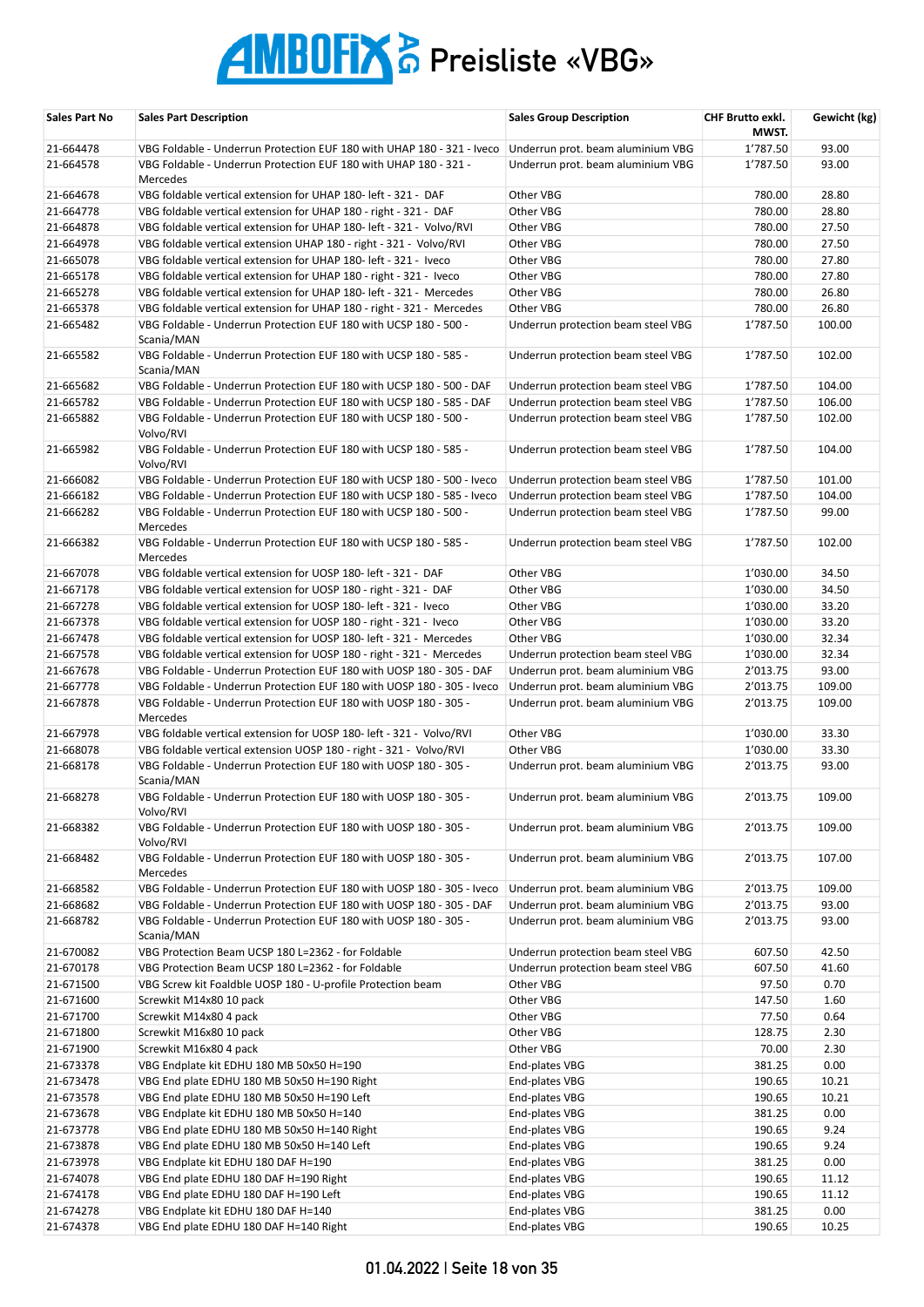| Sales Part No          | <b>Sales Part Description</b>                                                           | <b>Sales Group Description</b>   | CHF Brutto exkl.<br>MWST. | Gewicht (kg) |
|------------------------|-----------------------------------------------------------------------------------------|----------------------------------|---------------------------|--------------|
| 21-674478              | VBG End plate EDHU 180 DAF H=140 Left                                                   | End-plates VBG                   | 190.65                    | 10.25        |
| 21-674578              | VBG Endplate kit EDHU 180 MAN 50x50 H=190                                               | End-plates VBG                   | 381.25                    | 0.00         |
| 21-674678              | VBG End plate EDHU 180 MAN 50x50 H=190 Right                                            | End-plates VBG                   | 190.65                    | 11.08        |
| 21-674778              | VBG End plate EDHU 180 MAN 50x50 H=190 Left                                             | End-plates VBG                   | 190.65                    | 11.08        |
| 21-674878              | VBG Endplate kit EDHU 180 MAN 50x50 H=140                                               | End-plates VBG                   | 381.25                    | 0.00         |
| 21-674978              | VBG End plate EDHU 180 MAN 50x50 H=140 Right                                            | End-plates VBG                   | 190.65                    | 10.20        |
| 21-675078              | VBG End plate EDHU 180 MAN 50x50 H=140 Left                                             | End-plates VBG                   | 190.65                    | 10.20        |
| 21-675178              | VBG Endplate kit EDHU 180 Volvo/RVI H=190                                               | End-plates VBG                   | 381.25                    | 0.00         |
| 21-675278              | VBG End plate EDHU 180 Volvo/RVI H=190 Right                                            | End-plates VBG                   | 190.65                    | 10.67        |
| 21-675378              | VBG End plate EDHU 180 Volvo/RVI H=190 Left                                             | End-plates VBG                   | 190.65                    | 10.67        |
| 21-675478              | VBG Endplate kit EDHU 180 Volvo/RVI H=140                                               | End-plates VBG                   | 381.25                    | 0.00         |
| 21-675578              | VBG End plate EDHU 180 Volvo/RVI H=140 Right                                            | End-plates VBG                   | 190.65                    | 9.80         |
| 21-675678              | VBG End plate EDHU 180 Volvo/RVI H=140 Left                                             | End-plates VBG                   | 190.65                    | 9.80         |
| 21-675778              | VBG Endplate kit EDHU 180 Iveco H=190                                                   | End-plates VBG                   | 381.25                    | 0.00         |
| 21-675878              | VBG End plate EDHU 180 Iveco H=190 Right                                                | End-plates VBG                   | 190.65                    | 11.25        |
| 21-675978              | VBG End plate EDHU 180 Iveco H=190 Left                                                 | End-plates VBG                   | 190.65                    | 11.25        |
| 21-676078              | VBG Endplate kit EDHU 180 Iveco H=140                                                   | End-plates VBG                   | 381.25                    | 0.00         |
| 21-676178              | VBG End plate EDHU 180 Iveco H=140 Right                                                | End-plates VBG                   | 190.65                    | 10.38        |
| 21-676278              | VBG End plate EDHU 180 Iveco H=140 Left                                                 | End-plates VBG                   | 190.65                    | 10.38        |
| 21-676378              | VBG Endplate kit EDHU 180 Scania H=190                                                  | End-plates VBG                   | 381.25                    | 0.00         |
| 21-676478              | VBG End plate EDHU 180 Scania H=190 Right                                               | End-plates VBG                   | 190.65                    | 10.20        |
| 21-676578              | VBG End plate EDHU 180 Scania H=190 Left                                                | End-plates VBG                   | 190.65                    | 10.20        |
| 21-676678              | VBG Endplate kit EDHU 180 Scania H=140                                                  | End-plates VBG                   | 381.25                    | 0.00         |
| 21-676778              | VBG End plate EDHU 180 Scania H=140 Right                                               | End-plates VBG                   | 190.65                    | 9.32         |
| 21-676878              | VBG End plate EDHU 180 Scania H=140 Left                                                | End-plates VBG                   | 190.65                    | 9.32         |
| 21-677178              | VBG Endplate kit EDSU 180 MAN H=190                                                     | End-plates VBG                   | 330.00                    | 0.00         |
| 21-677278              | VBG End plate EDSU 180 MAN H=190 Right                                                  | End-plates VBG                   | 165.00                    | 9.08         |
| 21-677378              | VBG End plate EDSU 180 MAN H=190 Left                                                   | End-plates VBG                   | 165.00                    | 9.08         |
| 21-677478              | VBG Endplate kit EDSU 180 MAN H=140                                                     | End-plates VBG                   | 330.00                    | 0.00         |
| 21-677578              | VBG End plate EDSU 180 MAN H=140 Right                                                  | End-plates VBG                   | 165.00                    | 8.15         |
| 21-677678              | VBG End plate EDSU 180 MAN H=140 Left                                                   | End-plates VBG                   | 165.00                    | 8.15         |
| 21-677778              | VBG Endplate kit EDSU 180 MB 50x50 H=190                                                | End-plates VBG                   | 330.00                    | 0.00         |
| 21-677878              | VBG End plate EDSU 180 MB 50x50 H=190 Right                                             | End-plates VBG                   | 165.00                    | 8.60<br>8.60 |
| 21-677978              | VBG End plate EDSU 180 MB 50x50 H=190 Left                                              | End-plates VBG                   | 165.00<br>330.00          | 0.00         |
| 21-678078<br>21-678178 | VBG Endplate kit EDSU 180 MB 50x50 H=140<br>VBG End plate EDSU 180 MB 50x50 H=140 Right | End-plates VBG<br>End-plates VBG | 165.00                    | 7.67         |
| 21-678278              |                                                                                         | End-plates VBG                   | 165.00                    | 7.67         |
| 21-678778              | VBG End plate EDSU 180 MB 50x50 H=140 Left<br>VBG Endplate kit EDSU 180 DAF H=190       | End-plates VBG                   | 330.00                    | 0.00         |
| 21-678878              | VBG End plate EDSU 180 DAF H=190 Left                                                   | End-plates VBG                   | 165.00                    | 10.67        |
| 21-678978              | VBG End plate EDSU 180 DAF H=190 Right                                                  | End-plates VBG                   | 165.00                    | 10.67        |
| 21-679078              | VBG Endplate kit EDSU 180 DAF H=140                                                     | End-plates VBG                   | 330.00                    | 0.00         |
| 21-679178              | VBG End plate EDSU 180 DAF H=140 Left                                                   | End-plates VBG                   | 165.00                    | 9.69         |
| 21-679278              | VBG End plate EDSU 180 DAF H=140 Right                                                  | End-plates VBG                   | 165.00                    | 9.69         |
| 21-679378              | VBG Endplate kit EDSU 180 Scania H=190                                                  | End-plates VBG                   | 330.00                    | 0.00         |
| 21-679478              | VBG End plate EDSU 180 Scania H=190 Left                                                | End-plates VBG                   | 165.00                    | 8.70         |
| 21-679578              | VBG End plate EDSU 180 Scania H=190 Right                                               | End-plates VBG                   | 165.00                    | 8.70         |
| 21-679678              | VBG Endplate kit EDSU 180 Scania H=140                                                  | End-plates VBG                   | 330.00                    | 0.00         |
| 21-679778              | VBG End plate EDSU 180 Scania H=140 Left                                                | End-plates VBG                   | 165.00                    | 7.77         |
| 21-679878              | VBG End plate EDSU 180 Scania H=140 Right                                               | End-plates VBG                   | 165.00                    | 7.77         |
| 21-679978              | VBG Endplate kit EDSU 180 Volvo/RVI H=190                                               | End-plates VBG                   | 330.00                    | 0.00         |
| 21-680078              | VBG End plate EDSU 180 Volvo/RVI H=190 Left                                             | End-plates VBG                   | 165.00                    | 9.69         |
| 21-680178              | VBG End plate EDSU 180 Volvo/RVI H=190 Right                                            | End-plates VBG                   | 165.00                    | 9.69         |
| 21-680278              | VBG Endplate kit EDSU 180 Volvo/RVI H=140                                               | End-plates VBG                   | 330.00                    | 0.00         |
| 21-680378              | VBG End plate EDSU 180 Volvo/RVI H=140 Left                                             | End-plates VBG                   | 165.00                    | 8.77         |
| 21-680478              | VBG End plate EDSU 180 Volvo/RVI H=140 Right                                            | End-plates VBG                   | 165.00                    | 8.77         |
| 21-680578              | VBG Endplate kit EDSU 180 Iveco H=190                                                   | End-plates VBG                   | 330.00                    | 0.00         |
| 21-680678              | VBG End plate EDSU 180 Iveco H=190 Left                                                 | End-plates VBG                   | 165.00                    | 10.23        |
| 21-680778              | VBG End plate EDSU 180 Iveco H=190 Right                                                | End-plates VBG                   | 165.00                    | 10.03        |
| 21-680878              | VBG Endplate kit EDSU 180 Iveco H=140                                                   | End-plates VBG                   | 330.00                    | 0.00         |
| 21-680978              | VBG End plate EDSU 180 Iveco H=140 Left                                                 | End-plates VBG                   | 165.00                    | 9.05         |
| 21-681078              | VBG End plate EDSU 180 Iveco H=140 Right                                                | End-plates VBG                   | 165.00                    | 9.05         |
| 21-681500              | Mounting kit UCSP 180                                                                   | Other VBG                        | 198.75                    | 5.90         |
| 21-682678              | VBG End plate kit EUM 180 MAN H=475                                                     | Other VBG                        | 655.00                    | 27.20        |
| 21-682778              | VBG End plate EUM 180 MAN H=475 Right                                                   | Other VBG                        | 327.50                    | 13.60        |
| 21-682878              | VBG End plate EUM 180 MAN H=475 Left                                                    | Other VBG                        | 327.50                    | 13.60        |
| 21-682978              | VBG End plate kit EUM 180 MAN H=425                                                     | Other VBG                        | 655.00                    | 26.80        |
| 21-683078              | VBG End plate EUM 180 MAN H=425 Right                                                   | Other VBG                        | 327.50                    | 12.40        |
|                        |                                                                                         |                                  |                           |              |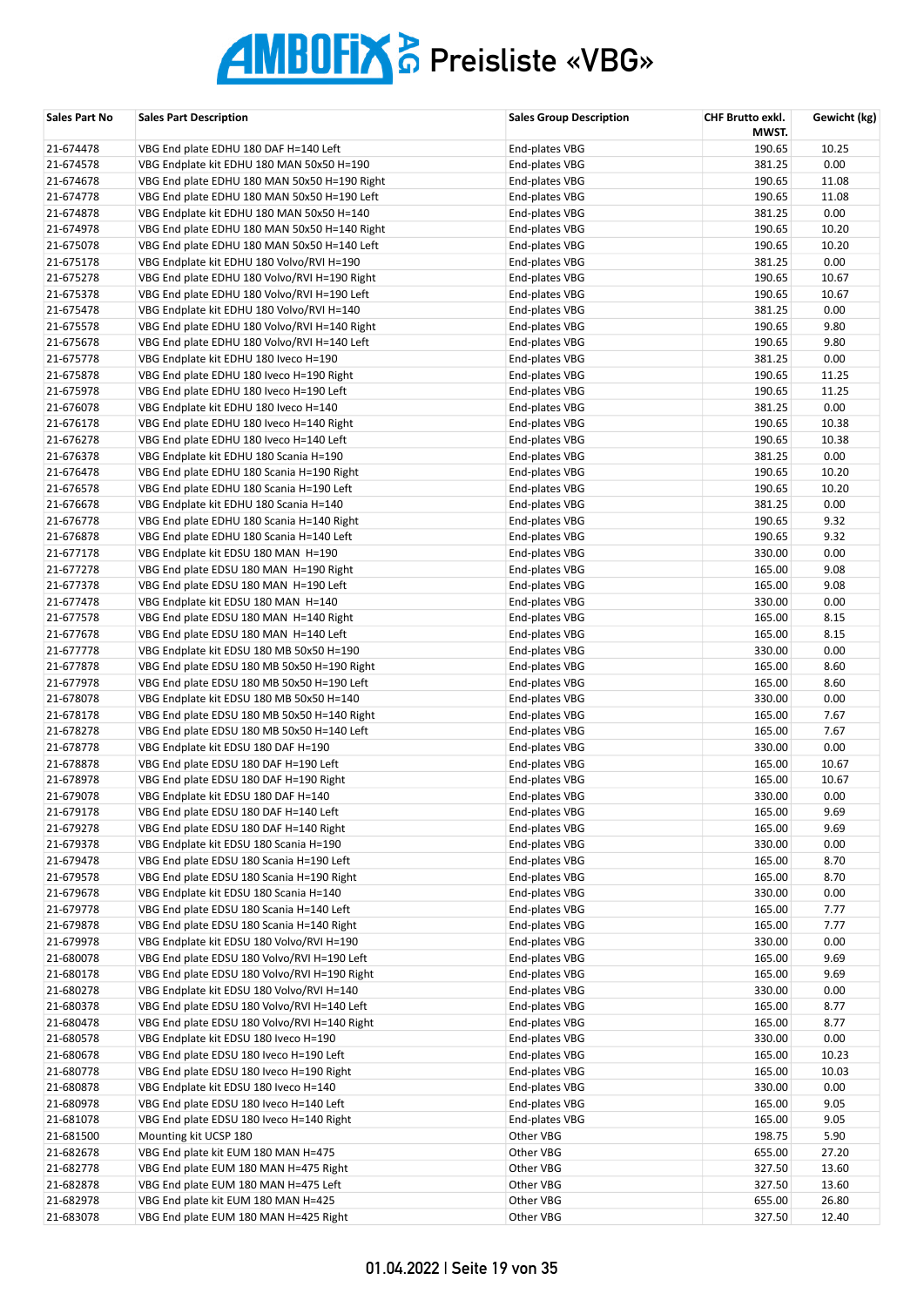| <b>Sales Part No</b>   | <b>Sales Part Description</b>                                                   | <b>Sales Group Description</b> | CHF Brutto exkl.<br>MWST. | Gewicht (kg)   |
|------------------------|---------------------------------------------------------------------------------|--------------------------------|---------------------------|----------------|
| 21-683178              | VBG End plate EUM 180 MAN H=425 Left                                            | Other VBG                      | 327.50                    | 12.40          |
| 21-683278              | VBG End plate kit EUM 180 MAN H=375                                             | Other VBG                      | 498.75                    | 22.20          |
| 21-683378              | VBG End plate EUM 180 MAN H=375 Right                                           | Other VBG                      | 249.40                    | 11.10          |
| 21-683478              | VBG End plate EUM 180 MAN H=375 Left                                            | Other VBG                      | 249.40                    | 11.10          |
| 21-683578              | VBG End plate kit EUM 180 MAN H=325                                             | Other VBG                      | 467.50                    | 19.80          |
| 21-683678              | VBG End plate EUM 180 MAN H=325 Right                                           | Other VBG                      | 233.75                    | 9.90           |
| 21-683778              | VBG End plate EUM 180 MAN H=325 Left                                            | Other VBG                      | 233.75                    | 9.90           |
| 21-683878              | VBG End plate kit EUM 180 MB H=475                                              | Other VBG                      | 655.00                    | 27.60          |
| 21-683978              | VBG End plate EUM 180 MB H=475 Right                                            | Other VBG                      | 327.50                    | 13.80          |
| 21-684078              | VBG End plate EUM 180 MB H=475 Left                                             | Other VBG                      | 327.50                    | 13.80          |
| 21-684178              | VBG End plate kit EUM 180 MB H=425                                              | Other VBG                      | 655.00                    | 25.20          |
| 21-684278              | VBG End plate EUM 180 MB H=425 Right                                            | Other VBG                      | 327.50                    | 12.60          |
| 21-684378              | VBG End plate EUM 180 MB H=425 Left                                             | Other VBG                      | 327.50                    | 12.60          |
| 21-684478              | VBG End plate kit EUM 180 MB H=375                                              | Other VBG                      | 498.75                    | 22.60          |
| 21-684578              | VBG End plate EUM 180 MB H=375 Right                                            | Other VBG                      | 249.40                    | 11.30          |
| 21-684678              | VBG End plate EUM 180 MB H=375 Left                                             | Other VBG                      | 249.40                    | 11.30          |
| 21-684778              | VBG End plate kit EUM 180 MB H=325                                              | Other VBG                      | 467.50                    | 20.20          |
| 21-684878              | VBG End plate EUM 180 MB H=325 Right<br>VBG End plate EUM 180 MB H=325 Left     | Other VBG                      | 233.75                    | 10.10          |
| 21-684978              |                                                                                 | Other VBG                      | 233.75                    | 10.10<br>31.40 |
| 21-685078              | VBG End plate kit EUM 180 DAF H=475                                             | Other VBG                      | 655.00                    |                |
| 21-685178<br>21-685278 | VBG End plate EUM 180 DAF H=475 Right<br>VBG End plate EUM 180 DAF H=475 Left   | Other VBG<br>Other VBG         | 327.50<br>327.50          | 15.70<br>15.70 |
| 21-685378              | VBG End plate kit EUM 180 DAF H=425                                             | Other VBG                      | 655.00                    | 28.80          |
| 21-685478              | VBG End plate EUM 180 DAF H=425 Right                                           | Other VBG                      | 327.50                    | 14.40          |
| 21-685578              | VBG End plate EUM 180 DAF H=425 Left                                            | Other VBG                      | 327.50                    | 14.40          |
| 21-685678              | VBG End plate kit EUM 180 DAF H=375                                             | Other VBG                      | 498.75                    | 26.00          |
| 21-685778              | VBG End plate EUM 180 DAF H=375 Right                                           | Other VBG                      | 249.40                    | 13.00          |
| 21-685878              | VBG End plate EUM 180 DAF H=375 Left                                            | Other VBG                      | 249.40                    | 13.00          |
| 21-685978              | VBG End plate kit EUM 180 DAF H=325                                             | Other VBG                      | 467.50                    | 23.40          |
| 21-686078              | VBG End plate EUM 180 DAF H=325 Right                                           | Other VBG                      | 233.75                    | 11.70          |
| 21-686178              | VBG End plate EUM 180 DAF H=325 Left                                            | Other VBG                      | 233.75                    | 11.70          |
| 21-686278              | VBG End plate kit EUM 180 Scania H=475                                          | Other VBG                      | 655.00                    | 27.80          |
| 21-686378              | VBG End plate EUM 180 Scania H=475 Right                                        | Other VBG                      | 327.50                    | 13.90          |
| 21-686478              | VBG End plate EUM 180 Scania H=475 Left                                         | Other VBG                      | 327.50                    | 13.90          |
| 21-686578              | VBG End plate kit EUM 180 Scania H=425                                          | Other VBG                      | 655.00                    | 25.20          |
| 21-686678              | VBG End plate EUM 180 Scania H=425 Right                                        | Other VBG                      | 327.50                    | 12.60          |
| 21-686778              | VBG End plate EUM 180 Scania H=425 Left                                         | Other VBG                      | 327.50                    | 12.60          |
| 21-686878              | VBG End plate kit EUM 180 Scania H=375                                          | Other VBG                      | 498.75                    | 22.80          |
| 21-686978              | VBG End plate EUM 180 Scania H=375 Right                                        | Other VBG                      | 249.40                    | 11.40          |
| 21-687078              | VBG End plate EUM 180 Scania H=375 Left                                         | Other VBG                      | 249.40                    | 11.40          |
| 21-687178              | VBG End plate kit EUM 180 Scania H=325                                          | Other VBG                      | 467.50                    | 20.20          |
| 21-687278              | VBG End plate EUM 180 Scania H=325 Right                                        | Other VBG                      | 233.75                    | 10.10          |
| 21-687378              | VBG End plate EUM 180 Scania H=325 Left                                         | Other VBG                      | 233.75                    | 10.10          |
| 21-687478              | VBG End plate kit EUM 180 Volvo/RVI H=475                                       | Other VBG                      | 655.00                    | 28.60          |
| 21-687578              | VBG End plate EUM 180 Volvo/RVI H=475 Right                                     | Other VBG                      | 327.50                    | 14.30          |
| 21-687678              | VBG End plate EUM 180 Volvo/RVI H=475 Left                                      | Other VBG                      | 327.50                    | 14.30          |
| 21-687778              | VBG End plate kit EUM 180 Volvo/RVI H=425                                       | Other VBG                      | 655.00                    | 26.20          |
| 21-687878              | VBG End plate EUM 180 Volvo/RVI H=425 Right                                     | Other VBG                      | 327.50                    | 13.10          |
| 21-687978              | VBG End plate EUM 180 Volvo/RVI H=425 Left                                      | Other VBG                      | 327.50                    | 13.10          |
| 21-688078              | VBG End plate kit EUM 180 Volvo/RVI H=375                                       | Other VBG                      | 498.75                    | 23.80          |
| 21-688178              | VBG End plate EUM 180 Volvo/RVI H=375 Right                                     | Other VBG                      | 249.40                    | 11.90          |
| 21-688278              | VBG End plate EUM 180 Volvo/RVI H=375 Left                                      | Other VBG                      | 249.40                    | 11.90          |
| 21-688378              | VBG End plate kit EUM 180 Volvo/RVI H=325                                       | Other VBG                      | 467.50                    | 21.20          |
| 21-688478              | VBG End plate EUM 180 Volvo/RVI H=325 Right                                     | Other VBG                      | 233.75                    | 10.60          |
| 21-688578              | VBG End plate EUM 180 Volvo/RVI H=325 Left                                      | Other VBG                      | 233.75                    | 10.60          |
| 21-688678              | VBG End plate kit EUM 180 Iveco H=475                                           | Other VBG                      | 655.00                    | 28.40          |
| 21-688778              | VBG End plate EUM 180 Iveco H=475 Right                                         | Other VBG                      | 327.50                    | 14.40          |
| 21-688878              | VBG End plate EUM 180 Iveco H=475 Left                                          | Other VBG                      | 327.50                    | 14.40          |
| 21-688978              | VBG End plate kit EUM 180 Iveco H=425                                           | Other VBG                      | 655.00                    | 26.20          |
| 21-689078              | VBG End plate EUM 180 Iveco H=425 Right                                         | Other VBG                      | 327.50<br>327.50          | 13.10<br>13.10 |
| 21-689178              | VBG End plate EUM 180 Iveco H=425 Left<br>VBG End plate kit EUM 180 Iveco H=375 | Other VBG<br>Other VBG         | 498.75                    |                |
| 21-689278              | VBG End plate EUM 180 Iveco H=375 Right                                         | Other VBG                      | 249.40                    | 23.60<br>11.80 |
| 21-689378<br>21-689478 | VBG End plate EUM 180 Iveco H=375 Left                                          | Other VBG                      | 249.40                    | 11.80          |
| 21-689578              | VBG End plate kit EUM 180 Iveco H=325                                           | Other VBG                      | 467.50                    | 21.00          |
| 21-689678              | VBG End plate EUM 180 Iveco H=325 Right                                         | Other VBG                      | 233.75                    | 10.50          |
| 21-689778              | VBG End plate EUM 180 Iveco H=325 Left                                          | Other VBG                      | 233.75                    | 10.50          |
|                        |                                                                                 |                                |                           |                |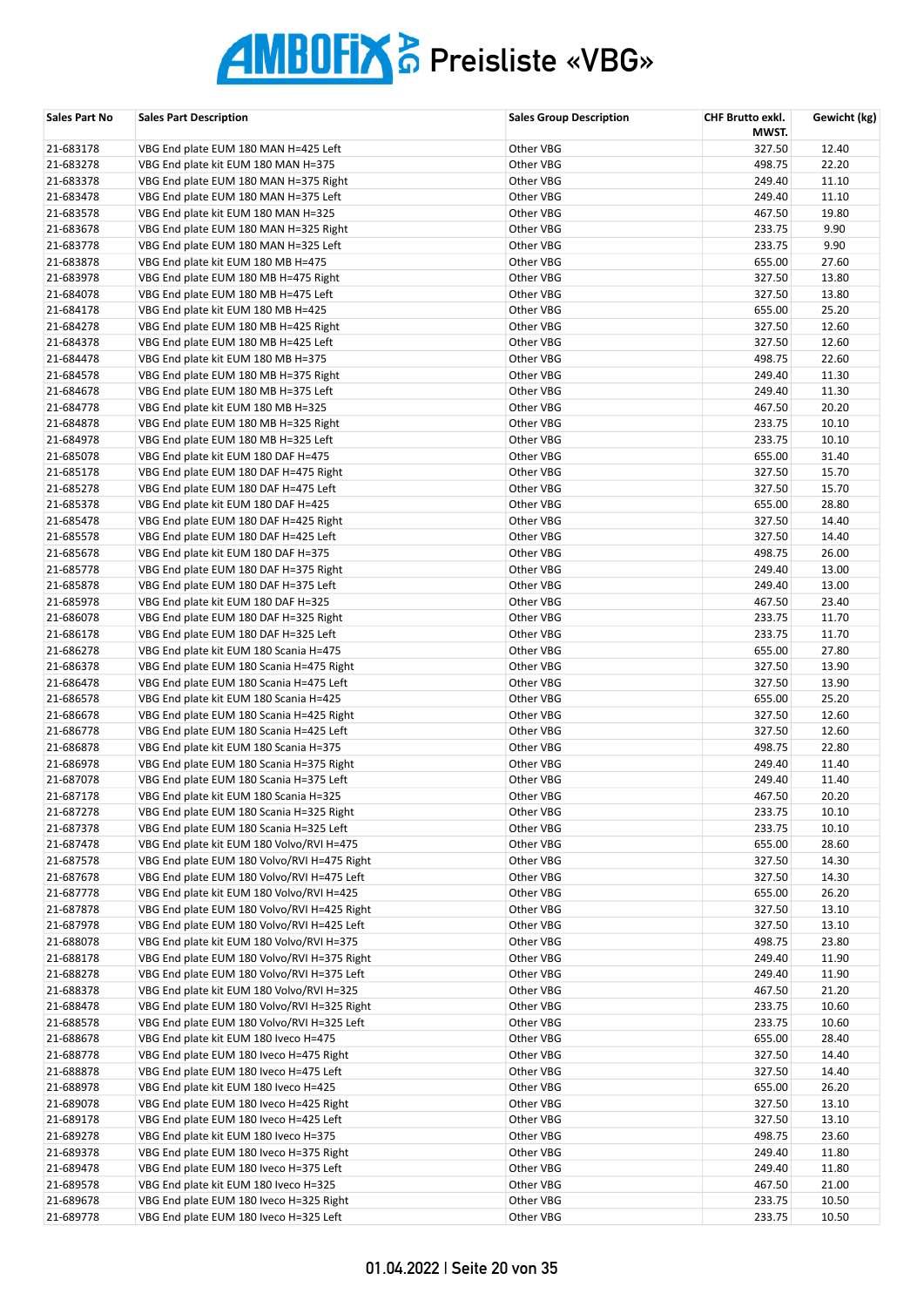| Sales Part No          | <b>Sales Part Description</b>                                                    | <b>Sales Group Description</b> | CHF Brutto exkl.<br>MWST. | Gewicht (kg)  |
|------------------------|----------------------------------------------------------------------------------|--------------------------------|---------------------------|---------------|
| 21-689878              | VBG End plate kit EUH 180 MAN H=295                                              | Other VBG                      | 390.00                    | 15.00         |
| 21-689978              | VBG End plate EUH 180 MAN H=295 Right                                            | Other VBG                      | 195.00                    | 7.50          |
| 21-690078              | VBG End plate EUH 180 MAN H=295 Left                                             | Other VBG                      | 195.00                    | 7.50          |
| 21-690178              | VBG End plate kit EUH 180 MAN H=245                                              | Other VBG                      | 372.50                    | 13.20         |
| 21-690278              | VBG End plate EUH 180 MAN H=245 Right                                            | Other VBG                      | 186.25                    | 6.60          |
| 21-690378              | VBG End plate EUH 180 MAN H=245 Left                                             | Other VBG                      | 186.25                    | 6.60          |
| 21-690478              | VBG End plate kit EUH 180 MAN H=195                                              | Other VBG                      | 358.75                    | 11.40         |
| 21-690578              | VBG End plate EUH 180 MAN H=195 Right                                            | Other VBG                      | 179.40                    | 5.70          |
| 21-690678              | VBG End plate EUH 180 MAN H=195 Left                                             | Other VBG                      | 179.40                    | 5.70          |
| 21-690778              | VBG End plate kit EUH 180 MB H=295                                               | Other VBG                      | 390.00                    | 12.40         |
| 21-690878              | VBG End plate EUH 180 MB H=295 Right                                             | Other VBG                      | 195.00                    | 7.70          |
| 21-690978              | VBG End plate EUH 180 MB H=295 Left                                              | Other VBG                      | 195.00                    | 7.70          |
| 21-691078              | VBG End plate kit EUH 180 MB H=245                                               | Other VBG                      | 372.50                    | 13.40         |
| 21-691178              | VBG End plate EUH 180 MB H=245 Right                                             | Other VBG                      | 186.25                    | 6.70          |
| 21-691278              | VBG End plate EUH 180 MB H=245 Left                                              | Other VBG                      | 186.25                    | 6.70          |
| 21-691378<br>21-691478 | VBG End plate kit EUH 180 MB H=195                                               | Other VBG<br>Other VBG         | 358.75<br>179.40          | 11.60<br>5.80 |
| 21-691578              | VBG End plate EUH 180 MB H=195 Right<br>VBG End plate EUH 180 MB H=195 Left      | Other VBG                      | 179.40                    | 5.80          |
| 21-691678              | VBG End plate kit EUH 180 DAF H=295                                              | Other VBG                      | 390.00                    | 17.60         |
| 21-691778              | VBG End plate EUH 180 DAF H=295 Right                                            | Other VBG                      | 195.00                    | 8.80          |
| 21-691878              | VBG End plate EUH 180 DAF H=295 Left                                             | Other VBG                      | 195.00                    | 8.80          |
| 21-691978              | VBG End plate kit EUH 180 DAF H=245                                              | Other VBG                      | 372.50                    | 15.60         |
| 21-692078              | VBG End plate EUH 180 DAF H=245 Right                                            | Other VBG                      | 186.25                    | 7.80          |
| 21-692178              | VBG End plate EUH 180 DAF H=245 Left                                             | Other VBG                      | 186.25                    | 7.80          |
| 21-692278              | VBG End plate kit EUH 180 DAF H=195                                              | Other VBG                      | 358.75                    | 13.60         |
| 21-692378              | VBG End plate EUH 180 DAF H=195 Right                                            | Other VBG                      | 179.40                    | 6.80          |
| 21-692478              | VBG End plate EUH 180 DAF H=195 Left                                             | Other VBG                      | 179.40                    | 6.80          |
| 21-692578              | VBG End plate kit EUH 180 Scania H=295                                           | Other VBG                      | 390.00                    | 16.40         |
| 21-692678              | VBG End plate EUH 180 Scania H=295 Right                                         | Other VBG                      | 195.00                    | 7.78          |
| 21-692778              | VBG End plate EUH 180 Scania H=295 Left                                          | Other VBG                      | 195.00                    | 7.78          |
| 21-692878              | VBG End plate kit EUH 180 Scania H=245                                           | Other VBG                      | 372.50                    | 13.60         |
| 21-692978              | VBG End plate EUH 180 Scania H=245 Right                                         | Other VBG                      | 186.25                    | 6.80          |
| 21-693078              | VBG End plate EUH 180 Scania H=245 Left                                          | Other VBG                      | 186.25                    | 6.80          |
| 21-693178              | VBG End plate kit EUH 180 Scania H=195                                           | Other VBG                      | 358.75                    | 11.60         |
| 21-693278              | VBG End plate EUH 180 Scania H=195 Right                                         | Other VBG                      | 179.40                    | 5.80          |
| 21-693378              | VBG End plate EUH 180 Scania H=195 Left                                          | Other VBG                      | 179.40                    | 5.80          |
| 21-693478              | VBG End plate kit EUH 180 Volvo/RVI H=295                                        | Other VBG                      | 390.00                    | 16.20         |
| 21-693578              | VBG End plate EUH 180 Volvo/RVI H=295 Right                                      | Other VBG                      | 195.00                    | 8.10          |
| 21-693678              | VBG End plate EUH 180 Volvo/RVI H=295 Left                                       | Other VBG                      | 195.00                    | 8.10          |
| 21-693778              | VBG End plate kit EUH 180 Volvo/RVI H=245                                        | Other VBG                      | 372.50                    | 14.20         |
| 21-693878              | VBG End plate EUH 180 Volvo/RVI H=245 Right                                      | Other VBG                      | 179.40                    | 7.20          |
| 21-693978              | VBG End plate EUH 180 Volvo/RVI H=245 Left                                       | Other VBG                      | 179.40                    | 7.20          |
| 21-694078              | VBG End plate kit EUH 180 Volvo/RVI H=195                                        | Other VBG                      | 358.75                    | 12.40         |
| 21-694178              | VBG End plate EUH 180 Volvo/RVI H=195 Right                                      | Other VBG                      | 179.40                    | 6.20          |
| 21-694278              | VBG End plate EUH 180 Volvo/RVI H=195 Left                                       | Other VBG                      | 179.40                    | 6.20          |
| 21-694378<br>21-694478 | VBG End plate kit EUH 180 Iveco H=295<br>VBG End plate EUH 180 Iveco H=295 Right | Other VBG<br>Other VBG         | 390.00<br>195.00          | 16.20<br>8.10 |
| 21-694578              | VBG End plate EUH 180 Iveco H=295 Left                                           | Other VBG                      | 195.00                    | 8.10          |
| 21-694678              | VBG End plate kit EUH 180 Iveco H=245                                            | Other VBG                      | 372.50                    | 14.20         |
| 21-694778              | VBG End plate EUH 180 Iveco H=245 Right                                          | Other VBG                      | 186.25                    | 7.10          |
| 21-694878              | VBG End plate EUH 180 Iveco H=245 Left                                           | Other VBG                      | 186.25                    | 7.10          |
| 21-694978              | VBG End plate kit EUH 180 Iveco H=195                                            | Other VBG                      | 358.75                    | 12.20         |
| 21-695078              | VBG End plate EUH 180 Iveco H=195 Right                                          | Other VBG                      | 179.40                    | 6.10          |
| 21-695178              | VBG End plate EUH 180 Iveco H=195 Left                                           | Other VBG                      | 179.40                    | 6.10          |
| 21-695578              | VBG Crossbar TUS, c/c 740-860                                                    | Other VBG                      | 172.50                    | 4.72          |
| 21-696378              | VBG End plate EDUS 180 C7 Scania Left                                            | End-plates VBG                 | 256.90                    | 11.40         |
| 21-696478              | VBG End plate EDUS 180 C7 Scania Right                                           | End-plates VBG                 | 256.90                    | 11.40         |
| 21-696578              | VBG End plate kit EDUS 180 C7 Scania                                             | End-plates VBG                 | 513.75                    | 22.50         |
| 21-696678              | VBG End plate EDUS 180 C7 Volvo/RVI Left                                         | End-plates VBG                 | 256.90                    | 12.00         |
| 21-696778              | VBG End plate EDUS 180 C7 Volvo/RVI Right                                        | End-plates VBG                 | 256.90                    | 12.00         |
| 21-696878              | VBG End plate kit EDUS 180 C7 Volvo/RVI                                          | End-plates VBG                 | 513.75                    | 24.00         |
| 21-697078              | Endplate EUP180 H=190                                                            | Other VBG                      | 77.50                     | 3.90          |
| 21-697478              | VBG End plate EDUS 180 C7 MAN Left                                               | End-plates VBG                 | 256.90                    | 11.30         |
| 21-697578              | VBG End plate EDUS 180 C7 MAN Right                                              | End-plates VBG                 | 256.90                    | 11.30         |
| 21-697678              | VBG End plate kit EDUS 180 C7 MAN                                                | End-plates VBG                 | 513.75                    | 22.50         |
| 21-697778              | VBG End plate EDUS 180 C7 MB Left                                                | End-plates VBG                 | 256.90                    | 11.50         |
| 21-697878              | VBG End plate EDUS 180 C7 MB Right                                               | End-plates VBG                 | 256.90                    | 11.50         |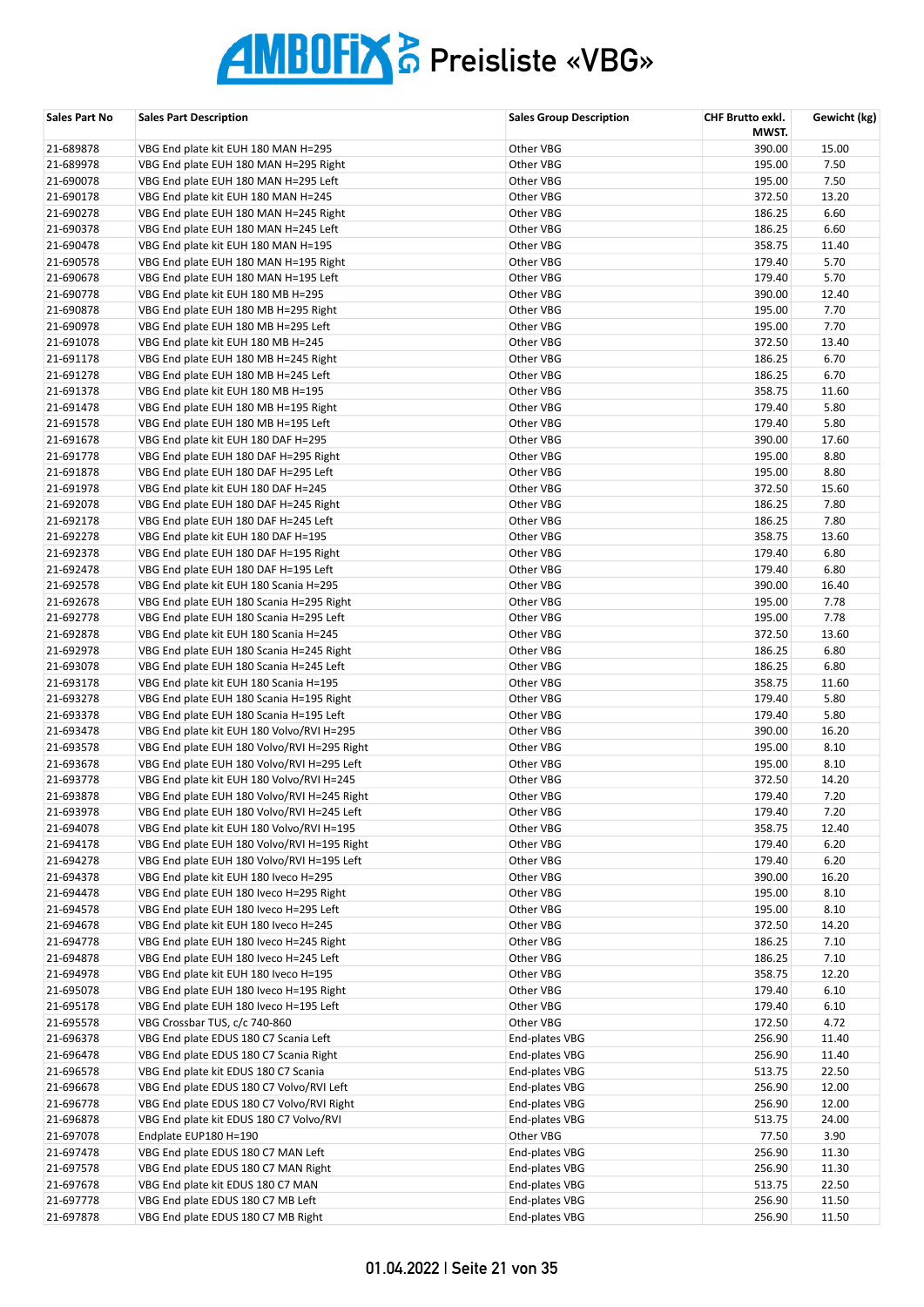| Sales Part No | <b>Sales Part Description</b>                                                      | <b>Sales Group Description</b>     | CHF Brutto exkl.<br>MWST. | Gewicht (kg) |
|---------------|------------------------------------------------------------------------------------|------------------------------------|---------------------------|--------------|
| 21-697978     | VBG End plate kit EDUS 180 C7 MB                                                   | End-plates VBG                     | 513.75                    | 22.70        |
| 21-698078     | VBG End plate EDUS 180 C7 Iveco Left                                               | End-plates VBG                     | 256.90                    | 12.20        |
| 21-698178     | VBG End plate EDUS 180 C7 Iveco Right                                              | End-plates VBG                     | 256.90                    | 12.20        |
| 21-698278     | VBG End plate kit EDUS 180 C7 Iveco                                                | End-plates VBG                     | 513.75                    | 24.40        |
| 21-698378     | VBG End plate EDUS 180 C7 DAF Left                                                 | End-plates VBG                     | 256.90                    | 12.80        |
| 21-698478     | VBG End plate EDUS 180 C7 DAF Right                                                | End-plates VBG                     | 256.90                    | 12.80        |
| 21-698578     | VBG End plate kit EDUS 180 C7 DAF                                                  | End-plates VBG                     | 513.75                    | 25.50        |
| 21-698878     | Endplate EUP180 H=140                                                              | Other VBG                          | 77.50                     | 3.90         |
| 21-698978     | VBG horizontal extension UPS 180 2 pcs.                                            | Other VBG                          | 296.25                    | 11.00        |
| 21-699078     | VBG horizontal extension UPS 180 4 pcs.                                            | Other VBG                          | 592.50                    |              |
| 21-699178     | VBG horizontal extension UPS 180 4 pcs + Crossbar TUS, c/c 740-860                 | Other VBG                          | 763.75                    | 15.70        |
| 21-699400     | Support spring kit - EUF180                                                        | Other VBG                          | 62.50                     | 0.53         |
| 21-699600     | Spring bracket kit - EUF180, UHAP 180/UCSP 180                                     | Other VBG                          | 75.00                     | 0.32         |
|               |                                                                                    |                                    |                           |              |
| 21-699700     | Spring bracket kit - EUF180, UOSP 180                                              | Other VBG                          | 82.50                     | 0.34         |
| 21-699800     | Spring bracket kit - EUF180, Special/custiomized                                   | Other VBG                          | 86.25                     | 0.30         |
| 21-700000     | Lock pin kit - EUF180                                                              | Other VBG                          | 78.75                     | 0.60         |
| 21-700100     | Handle kit - EUF180                                                                | Other VBG                          | 67.50                     | 0.40         |
| 21-700200     | Arm bearing kit - EUF 180                                                          | Other VBG                          | 42.50                     | 0.16         |
| 21-700400     | VBG TOOL - Spring EUF 180 Ver.1                                                    | Other VBG                          | 50.00                     | 0.11         |
| 21-701482     | VBG Protection Beam UCSP 180 L=2362 - for fixed mounting                           | Underrun protection beam steel VBG | 607.50                    | 51.00        |
| 21-701582     | VBG Protection Beam UCSP 180 L=1912 - for fixed mounting                           | Underrun protection beam steel VBG | 592.50                    | 38.00        |
| 21-701778     | VBG Protection Beam UCSP 180 L=2362 - for fixed mounting                           | Underrun protection beam steel VBG | 607.50                    | 41.60        |
| 21-701878     | VBG Protection Beam UCSP 180 L=1912 - for fixed mounting                           | Underrun protection beam steel VBG | 592.50                    | 42.50        |
| 21-703978     | VBG Sliding underrun protection URSP 180 Nordic 600 - Grey - manual<br>operated    | Underrun protection beam steel VBG | 3'780.00                  | 149.00       |
| 21-703982     | VBG Sliding underrun protection URSP 180 Nordic 600 - Silver - manual<br>operated  | Underrun protection beam steel VBG | 3'780.00                  | 148.40       |
| 21-704078     | VBG Sliding underrun protection URSP 180 Nordic 800 - Grey - manual<br>operated    | Underrun protection beam steel VBG | 3'827.50                  | 160.50       |
| 21-704082     | VBG Sliding underrun protection URSP 180 Nordic 800 - Silver - manual<br>operated  | Underrun protection beam steel VBG | 3'827.50                  | 160.50       |
| 21-704178     | VBG Sliding underrun protection URSP 180 Nordic 1000 - Grey - manual<br>operated   | Underrun protection beam steel VBG | 3'873.75                  | 169.50       |
| 21-704182     | VBG Sliding underrun protection URSP 180 Nordic 1000 - Silver - manual<br>operated | Underrun protection beam steel VBG | 3'873.75                  | 168.10       |
| 21-704278     | VBG Sliding underrun protection URSP 180 Nordic 1170 - Grey - manual<br>operated   | Underrun protection beam steel VBG | 3'916.25                  | 178.00       |
| 21-704282     | VBG Sliding underrun protection URSP 180 Nordic 1170 - Silver - manual<br>operated | Underrun protection beam steel VBG | 3'916.25                  | 176.70       |
| 21-705978     | VBG Mounting plates URSP 180                                                       | Other VBG                          | 326.25                    | 14.70        |
| 21-706278     | VBG End plate EUMC 180 - Undrilled - Left                                          | Other VBG                          | 327.50                    | 19.00        |
| 21-706378     | VBG End plate EUMC 180 - Undrilled - Right                                         | Other VBG                          | 327.50                    | 19.00        |
| 21-706478     | VBG End plate EUHC 180 - Undrilled - Left                                          | Other VBG                          | 195.00                    | 12.20        |
| 21-706578     | VBG End plate EUHC 180 - Undrilled - Right                                         | Other VBG                          | 195.00                    | 12.20        |
| 21-706778     | VBG End plate kit EUMC 180 - Undrilled                                             | Other VBG                          | 655.00                    | 21.50        |
| 21-706878     | VBG End plate kit EUHC 180 - Undrilled                                             | Other VBG                          | 390.00                    | 24.36        |
| 21-707200     | Washer kit 10x15x30 (10)                                                           | Other VBG                          | 23.75                     | 0.42         |
| 21-707300     | Washer kit 10x15x30 (4)                                                            | Other VBG                          | 13.75                     | 0.42         |
| 21-707478     | VBG End plate EUT 180 Left                                                         | Other VBG                          | 196.90                    | 9.60         |
| 21-707578     | VBG End plate EUT 180 Right                                                        | Other VBG                          | 196.90                    | 9.60         |
| 21-707678     | VBG End plate kit EUT 180                                                          | Other VBG                          | 787.50                    | 38.40        |
| 21-707878     | VBG Sliding underrun protection URSP 180 1000 - Grey - manual<br>operated          | Underrun protection beam steel VBG | 3'796.25                  | 163.40       |
| 21-707882     | VBG Sliding underrun protection URSP 180 1000 - Silver - manual<br>operated        | Underrun protection beam steel VBG | 3'796.25                  |              |
| 21-707978     | VBG Sliding underrun protection URSP 180 1170 - Grey - manual<br>operated          | Underrun protection beam steel VBG | 3'840.00                  | 173.50       |
| 21-707982     | VBG Sliding underrun protection URSP 180 1170 - Silver - manual<br>operated        | Underrun protection beam steel VBG | 3'840.00                  |              |
| 21-708078     | VBG Sliding underrun protection URSP 180 600 - Grey - manual operated              | Underrun protection beam steel VBG | 3'705.00                  | 144.80       |
| 21-708082     | VBG Sliding underrun protection URSP 180 600 - Silver - manual operated            | Underrun protection beam steel VBG | 3'705.00                  | 145.00       |
| 21-708178     | VBG Sliding underrun protection URSP 180 800 - Grey - manual operated              | Underrun protection beam steel VBG | 3'750.00                  | 154.20       |
| 21-708182     | VBG Sliding underrun protection URSP 180 800 - Silver - manual operated            | Underrun protection beam steel VBG | 3'750.00                  |              |
| 21-709600     | VBG Screw kit URSP 180 M16x60 - 8 pack                                             | Other VBG                          | 55.00                     | 1.53         |
| 21-711900     | End cover UHAP 180                                                                 | Other VBG                          | 28.75                     | 0.22         |
| 21-712000     | Hydraulic kit URSP 180                                                             | Other VBG                          | 2'203.75                  | 13.53        |
| 21-712178     | VBG Endplate kit EDM-3 180 MAN                                                     | End-plates VBG                     | 498.75                    | 25.20        |
| 21-712278     | Endplate EDM-3 180 MAN right                                                       | End-plates VBG                     | 249.40                    | 12.60        |
| 21-712378     | Endplate EDM-3 180 MAN left                                                        | End-plates VBG                     | 249.40                    | 12.60        |
|               |                                                                                    |                                    |                           |              |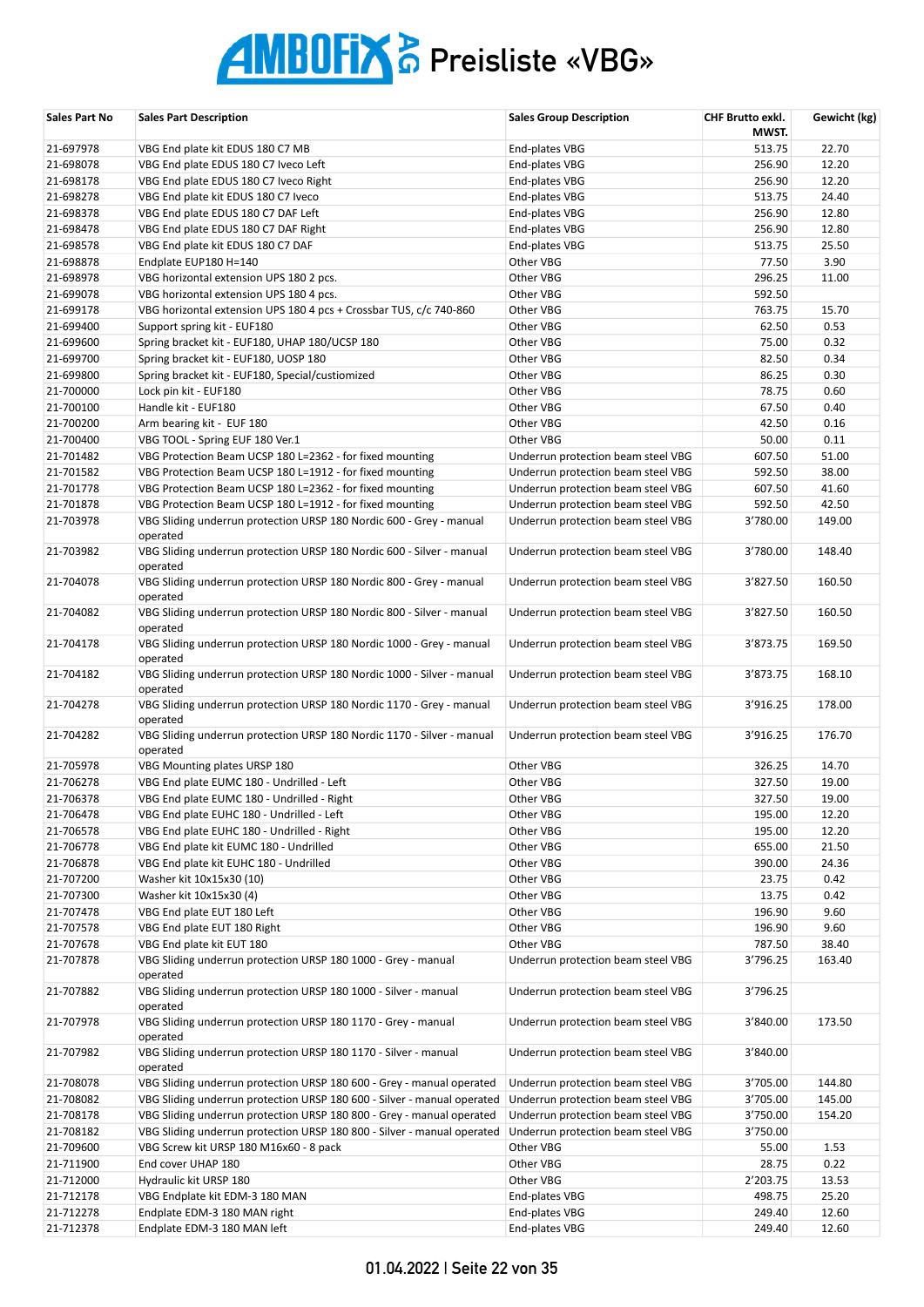| Sales Part No | <b>Sales Part Description</b>                                                             | <b>Sales Group Description</b>     | CHF Brutto exkl.<br>MWST. | Gewicht (kg) |
|---------------|-------------------------------------------------------------------------------------------|------------------------------------|---------------------------|--------------|
| 21-712478     | VBG Endplate kit EDM-3 180 Mercedes                                                       | End-plates VBG                     | 498.75                    | 25.20        |
| 21-712578     | Endplate EDM-3 180 Mercedes right                                                         | End-plates VBG                     | 249.40                    | 12.60        |
| 21-712678     | Endplate EDM-3 180 Mercedes left                                                          | End-plates VBG                     | 249.40                    | 9.80         |
| 21-712778     | VBG Endplate kit EDM-3 180 DAF                                                            | End-plates VBG                     | 498.75                    | 25.20        |
| 21-712878     | Endplate EDM-3 180 DAF right                                                              | End-plates VBG                     | 249.40                    | 11.80        |
| 21-712978     | Endplate EDM-3 180 DAF left                                                               | End-plates VBG                     | 249.40                    | 11.80        |
| 21-713078     | VBG Endplate kit EDM-3 180 Scania                                                         | End-plates VBG                     | 498.75                    | 25.20        |
| 21-713178     | Endplate EDM-3 180 Scania right                                                           | End-plates VBG                     | 249.40                    | 10.50        |
| 21-713278     | Endplate EDM-3 180 Scania left                                                            | End-plates VBG                     | 249.40                    | 10.50        |
| 21-713378     | VBG Endplate kit EDM-3 180 Volvo/RVI                                                      | End-plates VBG                     | 498.75                    | 25.20        |
| 21-713478     | Endplate EDM-3 180 Volvo/RVI right                                                        | End-plates VBG                     | 249.40                    | 11.10        |
| 21-713578     | Endplate EDM-3 180 Volvo/RVI left                                                         | End-plates VBG                     | 249.40                    | 11.10        |
| 21-713678     | VBG Endplate kit EDM-3 180 Iveco                                                          | End-plates VBG                     | 498.75                    | 25.20        |
| 21-713778     | Endplate EDM-3 180 Iveco right                                                            | End-plates VBG                     | 249.40                    | 11.70        |
| 21-713878     | Endplate EDM-3 180 Iveco left                                                             | End-plates VBG                     | 249.40                    | 11.70        |
| 21-715382     | VBG Protection Beam UCSP 180 L=2362 - c/c 1057-1194 - for Trailer                         | Underrun protection beam steel VBG | 607.50                    | 42.30        |
| 21-715478     | VBG Protection Beam UCSP 180 L=2362 - c/c 1057-1194 - for Trailer                         | Underrun protection beam steel VBG | 607.50                    | 42.50        |
| 21-715682     | VBG Protection Beam UCSP 180 L=2362 - c/c 1195-1332 - for Trailer                         | Underrun protection beam steel VBG | 607.50                    | 42.50        |
| 21-715778     | VBG Protection Beam UCSP 180 L=2362 - c/c 1195-1332 - for Trailer                         | Underrun protection beam steel VBG | 607.50                    | 42.50        |
| 21-715982     | VBG Protection Beam UCSP 180 L=2362 - c/c 920-1056 - for Trailer                          | Underrun protection beam steel VBG | 607.50                    | 42.50        |
| 21-716078     | VBG Protection Beam UCSP 180 L=2362 - c/c 920-1056 - for Trailer                          | Underrun protection beam steel VBG | 607.50                    | 41.50        |
| 21-717878     | VBG Endplate kit EUP 180 H=140                                                            | Other VBG                          | 156.25                    | 7.80         |
| 21-718078     | VBG Endplate kit EUP 180 H=190                                                            | Other VBG                          | 156.25                    | 7.80         |
| 21-718178     | VBG Endplate kit EUP180-MFC H=140                                                         | Other VBG                          | 607.50                    | 27.00        |
| 21-718278     | VBG Endplate kit EUP180-MFC H=190                                                         | Other VBG                          | 607.50                    | 28.70        |
| 21-718478     | VBG Endplate kit EUR 180                                                                  | Other VBG                          | 296.25                    | 10.16        |
| 21-719100     | Bearing kit short URSP 180                                                                | Other VBG                          | 82.50                     | 0.89         |
| 21-719300     | Bearing kit long URSP 180                                                                 | Other VBG                          | 82.50                     | 0.97         |
| 21-719400     | Tie rod inner URSP 180                                                                    | Other VBG                          | 130.00                    | 1.73         |
| 21-719500     | Tie rod outer URSP 180                                                                    | Other VBG                          | 126.25                    | 1.73         |
| 21-719600     | URSP 180 protection beam - Silver                                                         | Other VBG                          | 2'192.50                  | 51.50        |
| 21-719700     | URSP 180 protection beam - Grey                                                           | Other VBG                          | 2'192.50                  | 51.20        |
| 21-719800     | URSP 180 Locking pin kit - right                                                          | Other VBG                          | 92.50                     | 1.03         |
| 21-719900     | URSP 180 Locking pin kit - left                                                           | Other VBG                          | 92.50                     | 1.03         |
| 21-720000     | URSP 180 Lock ring                                                                        | Other VBG                          | 26.25                     | 0.07         |
| 21-720100     | VBG Mounting kit EUR 180                                                                  | Other VBG                          | 98.75                     | 1.25         |
| 21-720700     | VBG Steel beam UOSP 180 L=2360 - Stainless steel                                          | Underrun protection beam steel VBG | 4'146.25                  | 51.00        |
| 21-720878     | VBG Drawbeam system CMS 63V EU 180 Scania, H=255                                          | CMS DBI/63V/Trailer                | 3'116.25                  | 164.50       |
| 21-722078     | VBG Drawbeam system CMS 63V EU 180 Scania, H=175                                          | CMS DBI/63V/Trailer                | 3'116.25                  | 152.00       |
| 21-722578     | VBG Drawbeam system CMS 63V EU 180 Volvo, H=255                                           | CMS DBI/63V/Trailer                | 3'116.25                  | 174.00       |
| 21-722878     | VBG Drawbeam system CMS 63V EU 180 Volvo, H=175                                           | CMS DBI/63V/Trailer                | 3'116.25                  | 159.20       |
| 21-723500     | VBG TOOL - Spring EUF 180 Ver.2                                                           | Other VBG                          | 50.00                     | 0.13         |
| 21-724378     | Mounting kit UCSP 180-TOW                                                                 | Other VBG                          | 436.25                    | 8.50         |
| 21-724400     | Screwkit M14x40 4 pack                                                                    | Other VBG                          | 31.25                     | 0.45         |
| 21-724500     | Screwkit M14x40 10 pack                                                                   | Other VBG                          | 75.00                     | 1.10         |
| 21-726078     | VBG Protection Beam UCSP 180-TOW L=2362 - UK 85x45                                        | Underrun protection beam steel VBG | 1'127.50                  | 48.00        |
| 21-726178     | VBG Protection Beam UCSP 180-TOW L=2362 - ISO 83x56                                       | Underrun protection beam steel VBG | 1'127.50                  | 48.00        |
| 21-727000     | U-bolts for cramp bracket for UCSP                                                        | Other VBG                          | 98.75                     | 0.47         |
| 21-727500     | Spacer 5 mm drawbeam TB 30D                                                               | Other VBG                          | 16.25                     | 0.40         |
| 21-727600     | Spacer 10 mm drawbeam TB 30D                                                              | Other VBG                          | 17.50                     | 0.86         |
| 21-729378     | VBG Endplate kit EDHU 180 Volvo/RVI H=140 (M16)                                           | End-plates VBG                     | 341.25                    | 19.60        |
| 21-729478     | VBG End plate EDHU 180 Volvo/RVI H=140 Right (M16)                                        | End-plates VBG                     | 170.65                    | 9.80         |
| 21-729578     | VBG End plate EDHU 180 Volvo/RVI H=140 Left (M16)                                         | End-plates VBG                     | 170.65                    | 9.80         |
| 21-729878     | VBG Crossbar TUS, c/c 860-1420                                                            | Other VBG                          | 247.50                    | 8.54         |
| 21-730178     | VBG horizontal extension UPS 180 2 pcs + Crossbar Long TUS, c/c 860-<br>1420              | Other VBG                          | 545.00                    | 30.50        |
| 21-730200     | VBG Protection Beam UHAP 100 with red outline marker and decal<br>L=2400, with nut washer | Underrun prot. beam aluminium VBG  | 607.50                    | 25.00        |
| 21-730700     | End cover UHAP 100                                                                        | Other VBG                          | 28.75                     | 0.17         |
| 21-731678     | VBG Protection Beam UCSP 180 L=2362 - c/c 1125 - for Foldable                             | Underrun protection beam steel VBG | 607.50                    |              |
| 21-732300     | Parallel bar kit - EUF180, UOSP 180                                                       | Other VBG                          | 296.25                    | 5.10         |
| 21-732478     | Electrical connector Bracket                                                              | Other VBG                          | 100.00                    | 0.25         |
| 21-732500     | Screw kit for ball bracket UCSP 180-TOW                                                   | Other VBG                          | 72.50                     | 0.23         |
| 21-732678     | VBG Protection Beam UCSP 180-TOW L=2362 - ISO 83x56 - with Ball<br>bracket                | Underrun protection beam steel VBG | 2'052.50                  | 61.00        |
| 21-732778     | VBG Protection Beam UCSP 180-TOW L=2362 - ISO 83x56 kit                                   | Underrun protection beam steel VBG | 1'662.50                  | 61.00        |
| 21-732878     | VBG Protection Beam UCSP 180-TOW L=2362 - UK 85x45 kit                                    | Underrun protection beam steel VBG | 1'662.50                  | 61.00        |
| 21-735582     | VBG Protection Beam UCSP 180 L=2362 - c/c 1333-1400 - for Trailer                         | Underrun protection beam steel VBG | 607.50                    | 43.33        |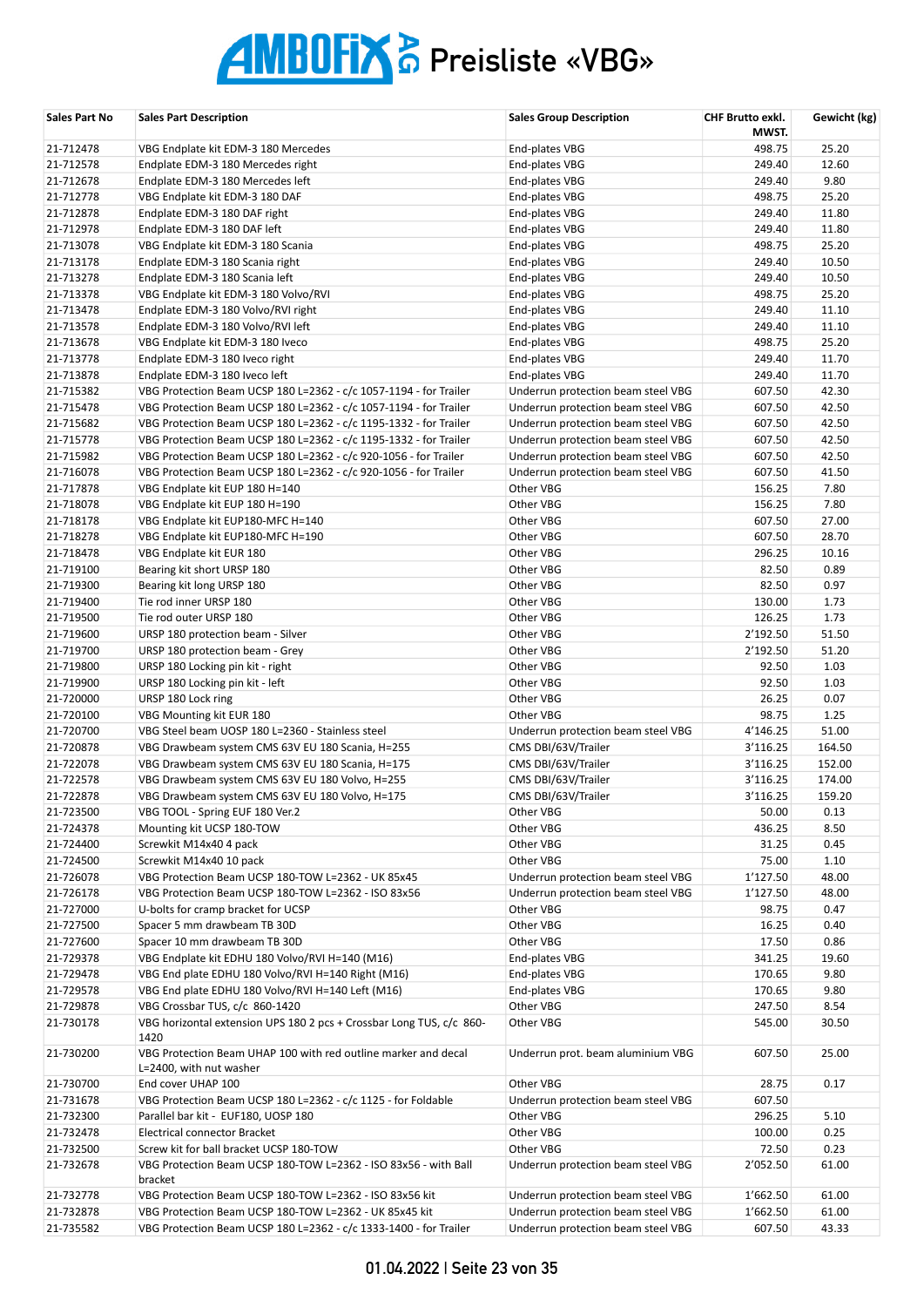| Sales Part No | <b>Sales Part Description</b>                                                           | <b>Sales Group Description</b>     | CHF Brutto exkl.<br>MWST. | Gewicht (kg) |
|---------------|-----------------------------------------------------------------------------------------|------------------------------------|---------------------------|--------------|
| 21-735678     | VBG Protection Beam UCSP 180 L=2362 - c/c 1333-1400 - for Trailer                       | Underrun protection beam steel VBG | 607.50                    |              |
| 21-737778     | Hydraulic bracket kit URSP 180                                                          | Other VBG                          | 355.00                    | 2.90         |
| 21-738378     | VBG horizontal extension UPS 180 4 pcs + Crossbar Long TUS, c/c 860-<br>1420            | Other VBG                          | 840.00                    | 30.50        |
| 21-738400     | Screwkit M14x50 10 pack                                                                 | Other VBG                          | 75.00                     | 1.24         |
| 21-738500     | Screwkit M14x50 4 pack                                                                  | Other VBG                          | 31.25                     | 0.50         |
| 21-738678     | VBG Horizontal Extension UPB 180                                                        | Other VBG                          | 251.25                    | 13.40        |
| 21-744078     | VBG Endplate kit EDSU 180 Scania H=295                                                  | End-plates VBG                     | 455.00                    |              |
| 21-744278     | VBG Endplate kit EDSU 180 MAN H=295                                                     | End-plates VBG                     | 455.00                    |              |
| 21-744578     | VBG Endplate kit EDSU 180 MB 50x50 H=295                                                | End-plates VBG                     | 455.00                    |              |
| 21-744878     | VBG Endplate kit EDSU 180 DAF H=295                                                     | End-plates VBG                     | 455.00                    |              |
| 21-745178     | VBG Endplate kit EDSU 180 Volvo/RVI H=295                                               | End-plates VBG                     | 455.00                    |              |
| 21-745478     | VBG Endplate kit EDSU 180 Iveco H=295                                                   | End-plates VBG                     | 455.00                    |              |
| 21-745878     |                                                                                         |                                    |                           |              |
|               | VBG Endplate kit EDSU 180 Scania H=240                                                  | End-plates VBG                     | 455.00                    |              |
| 21-746078     | VBG Endplate kit EDSU 180 MAN H=240                                                     | End-plates VBG                     | 455.00                    |              |
| 21-746378     | VBG Endplate kit EDSU 180 MB 50x50 H=240                                                | End-plates VBG                     | 455.00                    |              |
| 21-746678     | VBG Endplate kit EDSU 180 DAF H=240                                                     | End-plates VBG                     | 455.00                    |              |
| 21-746978     | VBG Endplate kit EDSU 180 Volvo/RVI H=240                                               | End-plates VBG                     | 455.00                    |              |
| 21-747278     | VBG Endplate kit EDSU 180 Iveco H=240                                                   | End-plates VBG                     | 455.00                    |              |
| 21-749378     | VBG Sliding underrun protection URSP 180 600 - Grey - hydraulic<br>operated             | Underrun protection beam steel VBG | 5'552.50                  | 161.80       |
| 21-749382     | VBG Sliding underrun protection URSP 180 600 - Silver - hydraulic<br>operated           | Underrun protection beam steel VBG | 5'552.50                  | 161.80       |
| 21-749478     | VBG Sliding underrun protection URSP 180 800 - Grey - hydraulic<br>operated             | Underrun protection beam steel VBG | 5'596.25                  | 171.20       |
| 21-749482     | VBG Sliding underrun protection URSP 180 800 - Silver - hydraulic<br>operated           | Underrun protection beam steel VBG | 5'596.25                  | 171.20       |
| 21-749578     | VBG Sliding underrun protection URSP 180 1000 - Grey - hydraulic<br>operated            | Underrun protection beam steel VBG | 5'642.50                  | 182.00       |
| 21-749582     | VBG Sliding underrun protection URSP 180 1000 - Silver - hydraulic<br>operated          | Underrun protection beam steel VBG | 5'642.50                  | 182.00       |
| 21-749678     | VBG Sliding underrun protection URSP 180 1170 - Grey - hydraulic<br>operated            | Underrun protection beam steel VBG | 5'687.50                  | 190.50       |
| 21-749682     | VBG Sliding underrun protection URSP 180 1170 - Silver - hydraulic<br>operated          | Underrun protection beam steel VBG | 5'687.50                  | 190.50       |
| 21-749778     | VBG Sliding underrun protection URSP 180 Nordic 600 - Grey - Hydraulic<br>operated      | Underrun protection beam steel VBG | 5'626.25                  | 166.00       |
| 21-749782     | VBG Sliding underrun protection URSP 180 Nordic 600 - Silver - hydraulic<br>operated    | Underrun protection beam steel VBG | 5'626.25                  | 166.00       |
| 21-749878     | VBG Sliding underrun protection URSP 180 Nordic 800 - Grey - hydraulic<br>operated      | Underrun protection beam steel VBG | 5'673.75                  | 176.50       |
| 21-749882     | VBG Sliding underrun protection URSP 180 Nordic 800 - Silver - hydraulic<br>operated    | Underrun protection beam steel VBG | 5'673.75                  | 176.50       |
| 21-749978     | VBG Sliding underrun protection URSP 180 Nordic 1000 - Grey - hydraulic<br>operated     | Underrun protection beam steel VBG | 5'720.00                  | 186.50       |
| 21-749982     | VBG Sliding underrun protection URSP 180 Nordic 1000 - Silver -<br>hydraulic operated   | Underrun protection beam steel VBG | 5'720.00                  | 186.50       |
| 21-750078     | VBG Sliding underrun protection URSP 180 Nordic 1170 - Grey - hydraulic<br>operated     | Underrun protection beam steel VBG | 5'763.75                  | 195.00       |
| 21-750082     | VBG Sliding underrun protection URSP 180 Nordic 1170 - Silver -<br>hydraulic operated   | Underrun protection beam steel VBG | 5'763.75                  | 195.00       |
| 21-751600     | Screwkit UHAP 180                                                                       | Other VBG                          | 41.25                     | 0.47         |
| 21-751700     | Screwkit UCSP 180                                                                       | Other VBG                          | 67.50                     | 1.28         |
| 21-752378     | VBG Endplate kit EDF 250 - 180 Volvo                                                    | End-plates VBG                     | 505.00                    | 21.60        |
| 21-752678     | VBG Endplate kit EDF 250 - 180 Scania                                                   | End-plates VBG                     | 505.00                    | 21.60        |
| 21-755100     | VBG Protection Beam UHAP-3 with red outline marker and decal L=2400,<br>with nut washer | Underrun prot. beam aluminium VBG  | 540.00                    | 24.70        |
| 21-755200     | VBG Mounting kit UHAP 100                                                               | Other VBG                          | 180.00                    | 5.14         |
| 21-755300     | Screwkit UHAP 100                                                                       | Other VBG                          | 41.25                     | 0.44         |
| 21-755400     | Screw kit - EUF180-UOSP                                                                 | Other VBG                          | 92.50                     | 0.54         |
| 21-755500     | Screw kit - Support Spring, EUF180                                                      | Other VBG                          | 71.25                     | 0.20         |
| 21-755700     | End cover UCSP 180                                                                      | Other VBG                          | 50.00                     | 0.12         |
| 21-757400     | Screwkit UHAP-3                                                                         | Other VBG                          | 41.25                     | 24.70        |
| 21-757678     | VBG horizontal extension UPS 180 L=750, 4 pcs + Crossbar TUS, c/c 740-<br>860           | Other VBG                          | 1'067.50                  | 52.55        |
| 21-757978     | VBG horizontal extension UPS 180 L=750, 4 pcs + Crossbar Long TUS, c/c<br>860-1420      | Other VBG                          | 1'135.00                  | 52.55        |
| 21-758800     | VBG Protection Beam UHAP-3 with red outline marker and decal L=1900,<br>with nut washer | Underrun prot. beam aluminium VBG  | 540.00                    |              |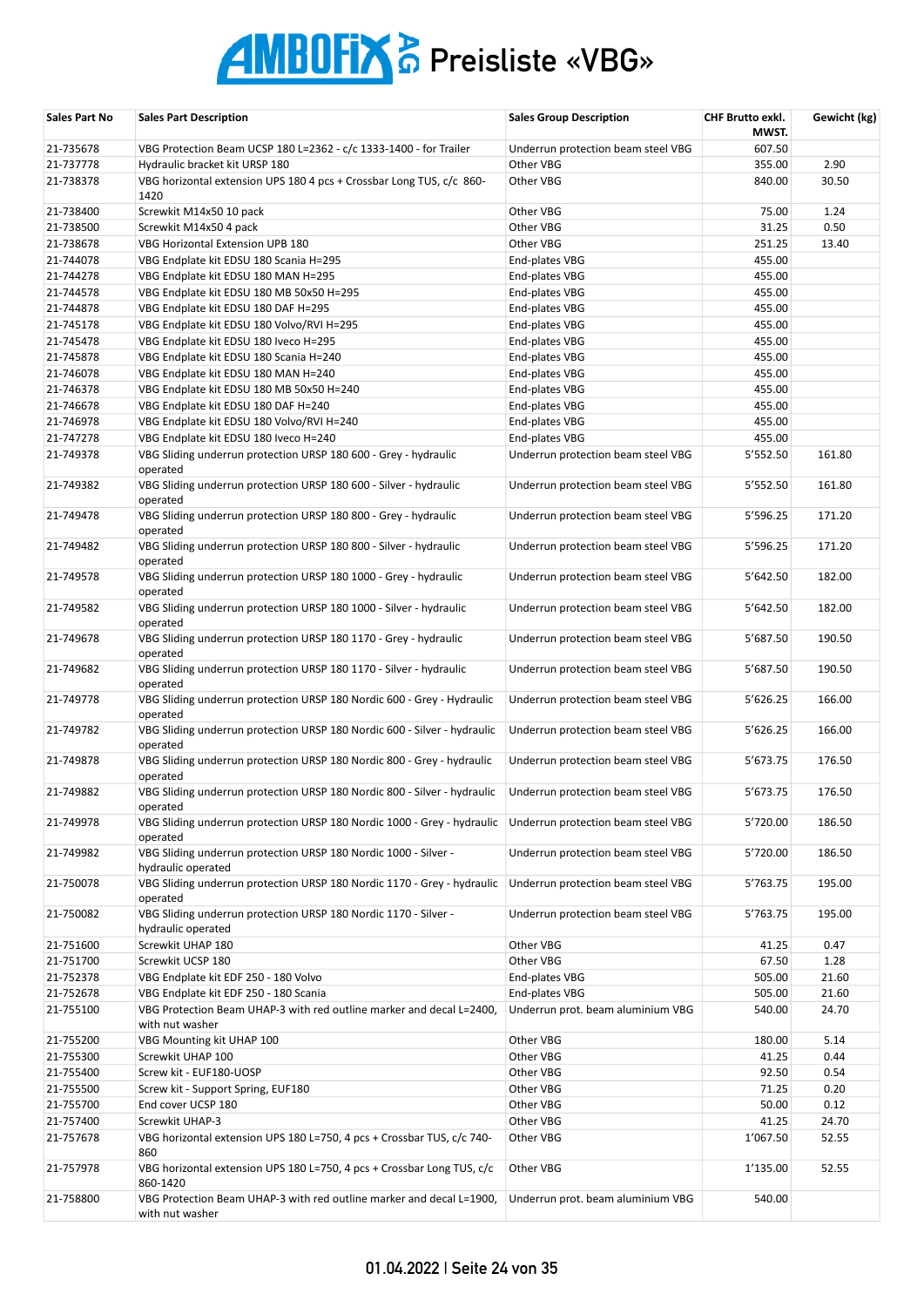| Sales Part No          | <b>Sales Part Description</b>                                                                                                              | <b>Sales Group Description</b>                 | <b>CHF Brutto exkl.</b><br>MWST. | Gewicht (kg)     |
|------------------------|--------------------------------------------------------------------------------------------------------------------------------------------|------------------------------------------------|----------------------------------|------------------|
| 21-759278              | VBG Foldable - Underrun Protection EUF 180 with UHAP 180 - 381 -<br>Volvo/RVI                                                              | Underrun prot. beam aluminium VBG              | 1'787.50                         | 94.30            |
| 21-759378              | VBG foldable vertical extension for UHAP 180- left - 381 - Volvo/RVI                                                                       | Other VBG                                      | 780.00                           | 25.00            |
| 21-759478              | VBG foldable vertical extension UHAP 180 - right - 381 - Volvo/RVI                                                                         | Other VBG                                      | 780.00                           | 25.00            |
| 21-759678              | VBG Foldable - Underrun Protection EUF 180 with UHAP 180 - 381 -<br>Scania/MAN                                                             | Underrun prot. beam aluminium VBG              | 1'787.50                         | 94.30            |
| 21-759778              | VBG foldable vertical extension for UHAP 180 - left - 381 - Scania/MAN                                                                     | Other VBG                                      | 780.00                           | 28.30            |
| 21-759878              | VBG foldable vertical extension for UHAP 180 - right - 381 - Scania/MAN                                                                    | Other VBG                                      | 780.00                           | 28.30            |
| 21-759978              | VBG Foldable - Underrun Protection EUF 180 with UHAP 180 - 381 -<br>Mercedes                                                               | Underrun prot. beam aluminium VBG              | 1'787.50                         | 94.30            |
| 21-760078              | VBG foldable vertical extension for UHAP 180- left - 381 - Mercedes                                                                        | Other VBG                                      | 780.00                           |                  |
| 21-760178              | VBG foldable vertical extension for UHAP 180 - right - 381 - Mercedes                                                                      | Other VBG                                      | 780.00                           |                  |
| 21-760278              | VBG Foldable - Underrun Protection EUF 180 with UHAP 180 - 381 - DAF                                                                       | Underrun prot. beam aluminium VBG              | 1'787.50                         | 94.30            |
| 21-760378              | VBG foldable vertical extension for UHAP 180- left - 381 - DAF                                                                             | Other VBG                                      | 780.00                           |                  |
| 21-760478              | VBG foldable vertical extension for UHAP 180 - right - 381 - DAF                                                                           | Other VBG                                      | 780.00                           |                  |
| 21-760978<br>21-761078 | VBG Foldable - Underrun Protection EUF 180 with UHAP 180 - 381 - Iveco<br>VBG foldable vertical extension for UHAP 180- left - 381 - Iveco | Underrun prot. beam aluminium VBG<br>Other VBG | 1'787.50<br>780.00               | 94.30            |
| 21-761178              | VBG foldable vertical extension for UHAP 180 - right - 381 - Iveco                                                                         | Other VBG                                      | 780.00                           |                  |
| 21-768100              | VBG Protection beam UHAP-3 with decal, L=2400, with screw kit                                                                              | Underrun prot. beam aluminium VBG              | 578.75                           |                  |
| 21-768200              | VBG Protection beam UHAP-3 with decal, L=1900, incl. screw kit                                                                             | Underrun prot. beam aluminium VBG              | 578.75                           |                  |
| 25-005600              | Socket                                                                                                                                     | Drawbar spare parts/accessories VBG            | 67.50                            | 2.00             |
| 25-013000              | Hinge bracket                                                                                                                              | Drawbar rear brackets VBG                      | 97.50                            | 5.10             |
| 25-013500              | Hinge bracket                                                                                                                              | Drawbar rear brackets VBG                      | 121.25                           | 4.50             |
| 25-020100              | Front Part VBG 57.5 L:1475 mm                                                                                                              | Drawbar spare parts/accessories VBG            | 847.50                           | 41.00            |
| 25-025700              | Front Part 50mm L:1495 mm                                                                                                                  | Drawbar spare parts/accessories VBG            | 795.00                           | 40.00            |
| 25-032100              | Front Part 57,5 mm / 76 mm                                                                                                                 | Drawbar 40mm VBG                               | 1'070.00                         | 52.00            |
| 25-042878              | Front slider D 179, ISO 50 mm                                                                                                              | Drawbar spare parts/accessories VBG            | 845.00                           | 50.00            |
| 25-042978              | Front slider D 179, VBG 57 mm                                                                                                              | Drawbar spare parts/accessories VBG            | 845.00                           | 54.00            |
| 25-043078              | Front slider D 130/146, DIN 40 mm                                                                                                          | Drawbar spare parts/accessories VBG            | 845.00                           | 46.00            |
| 25-043178              | Front slider D 146, ISO 50 mm                                                                                                              | Drawbar spare parts/accessories VBG            | 725.00                           | 45.00            |
| 25-043278              | Front slider D 146, VBG 57 mm                                                                                                              | Drawbar spare parts/accessories VBG            | 858.75                           | 51.00            |
| 25-043378              | Mounting plates D 130/146. short                                                                                                           | Drawbar spare parts/accessories VBG            | 111.25                           | 4.50             |
| 25-043478              | Mounting plates D 130/146. long                                                                                                            | Drawbar spare parts/accessories VBG            | 113.75                           | 6.00             |
| 25-043578              | VBG Multi D130, Ø40, Vibra, c/c 980 L=2610, c/c 1200 L=2570                                                                                | Drawbar 40mm VBG                               | 2'423.75                         | 120.00           |
| 25-043678              | VBG Multi D130, Ø40, Briab, c/c 980 L=2610, c/c 1200 L=2570                                                                                | Drawbar 40mm VBG                               | 2'762.50                         | 120.00           |
| 25-043778<br>25-043878 | VBG Multi D130, Ø40, Vibra, c/c 1100 L=2590, c/c/1300 L=2550                                                                               | Drawbar 40mm VBG<br>Drawbar 40mm VBG           | 2'423.75<br>2'762.50             | 120.00<br>120.00 |
| 25-043978              | VBG Multi D130, Ø40, Briab, c/c 1100 L=2590, c/c/1300 L=2550<br>VBG Multi D130, Ø40, Vibra, c/c 980 L=3050, c/c 1200 L=3020                | Drawbar 40mm VBG                               | 2'522.50                         | 137.00           |
| 25-044078              | VBG Multi D130, Ø40, Briab, c/c 980 L=3050, c/c 1200 L=3020                                                                                | Drawbar 40mm VBG                               | 2'867.50                         | 137.00           |
| 25-044178              | VBG Multi D130, Ø40, Vibra, c/c 1100 L=3035, c/c/1300 L=3005                                                                               | Drawbar 40mm VBG                               | 2'522.50                         | 137.00           |
| 25-044278              | VBG Multi D130, Ø40, Briab, c/c 1100 L=3035, c/c/1300 L=3005                                                                               | Drawbar 40mm VBG                               | 2'867.50                         | 137.00           |
| 25-044378              | VBG Multi D179, Ø57, Vibra, c/c 980 L=2590, c/c 1200 L=2550                                                                                | Drawbar 57mm VBG                               | 2'371.25                         | 125.00           |
| 25-044478              | VBG Multi D179, Ø57, Briab, c/c 980 L=2590, c/c 1200 L=2550                                                                                | Drawbar 57mm VBG                               | 2'683.75                         | 125.00           |
| 25-044578              | VBG Multi D179, Ø57, Vibra, c/c 1100 L=2570, c/c 1300 L=2530                                                                               | Drawbar 57mm VBG                               | 2'371.25                         | 125.00           |
| 25-044678              | VBG Multi D179, Ø57, Briab, c/c 1100 L=2570, c/c 1300 L=2530                                                                               | Drawbar 57mm VBG                               | 2'683.75                         | 125.00           |
| 25-044778              | VBG Multi D179, Ø57, Vibra, c/c 980 L=3030, c/c 1200 L=3000                                                                                | Drawbar 57mm VBG                               | 2'447.50                         | 143.00           |
| 25-044878              | VBG Multi D179, Ø57, Briab, c/c 980 L=3030, c/c 1200 L=3000                                                                                | Drawbar 57mm VBG                               | 2'762.50                         | 143.00           |
| 25-044978              | VBG Multi D179, Ø57, Vibra, c/c 1100 L=3015, c/c/1300 L=2985                                                                               | Drawbar 57mm VBG                               | 2'447.50                         | 143.00           |
| 25-045078              | VBG Multi D179, Ø57, Briab, c/c 1100 L=3015, c/c/1300 L=2985                                                                               | Drawbar 57mm VBG                               | 2'762.50                         | 143.00           |
| 25-045178              | VBG Multi D179, Ø50, Vibra, c/c 980 L=2610, c/c 1200 L=2570                                                                                | Drawbar 50mm VBG                               | 2'371.25                         | 125.00           |
| 25-045278              | VBG Multi D179, Ø50, Briab, c/c 980 L=2610, c/c 1200 L=2570                                                                                | Drawbar 50mm VBG                               | 2'683.75                         | 125.00           |
| 25-045378              | VBG Multi D179, Ø50, Vibra, c/c 1100 L=2590, c/c/1300 L=2550                                                                               | Drawbar 50mm VBG                               | 2'371.25                         | 125.00           |
| 25-045478              | VBG Multi D179, Ø50, Briab, c/c 1100 L=2590, c/c/1300 L=2550                                                                               | Drawbar 50mm VBG                               | 2'683.75                         | 125.00           |
| 25-045578<br>25-045678 | VBG Multi D179, Ø50, Vibra, c/c 980 L=3050, c/c 1200 L=3020<br>VBG Multi D179, Ø50, Briab, c/c 980 L=3050, c/c 1200 L=3020                 | Drawbar 50mm VBG<br>Drawbar 50mm VBG           | 2'447.50<br>2'762.50             | 143.00<br>143.00 |
| 25-045778              | VBG Multi D179, Ø50, Vibra, c/c 1100 L=3035, c/c/1300 L=3005                                                                               | Drawbar 50mm VBG                               | 2'447.50                         | 143.00           |
| 25-045878              | VBG Multi D179, Ø50, Briab, c/c 1100 L=3035, c/c/1300 L=3005                                                                               | Drawbar 50mm VBG                               | 2'762.50                         | 143.00           |
| 25-045978              | Leg 1.4 m c/c 980 och 1200                                                                                                                 | Drawbar spare parts/accessories VBG            | 235.00                           | 16.00            |
| 25-046078              | Leg 2.0 m c/c 980 och 1200                                                                                                                 | Drawbar spare parts/accessories VBG            | 375.00                           | 22.00            |
| 25-046178              | Leg 1.2 m c/c 980 and 1200                                                                                                                 | Drawbar spare parts/accessories VBG            | 271.25                           | 19.00            |
| 25-046278              | Leg 1.2 m c/c 1100 och 1300                                                                                                                | Drawbar spare parts/accessories VBG            | 287.50                           | 19.00            |
| 25-046478              | Front Slider D179 ISO 50mm/Nato                                                                                                            | Drawbar spare parts/accessories VBG            | 1'803.75                         | 59.00            |
| 25-053700              | Balance kit INCL BOLT KIT                                                                                                                  | Drawbar spare parts/accessories VBG            | 218.75                           | 6.00             |
| 25-053778              | <b>Balance Kit</b>                                                                                                                         | Drawbar spare parts/accessories VBG            | 213.75                           | 6.00             |
| 25-054100              | Foot step INCL BOLT KIT                                                                                                                    | Drawbar spare parts/accessories VBG            | 193.75                           | 1.50             |
| 25-054600              | Catwalk INCL BOLT KIT                                                                                                                      | Drawbar spare parts/accessories VBG            | 618.75                           | 9.00             |
| 25-054700              | Catwalk INCL BOLT KIT                                                                                                                      | Drawbar spare parts/accessories VBG            | 526.25                           | 7.00             |
| 25-054800              | Catwalk                                                                                                                                    | Drawbar spare parts/accessories VBG            | 425.00                           | 6.00             |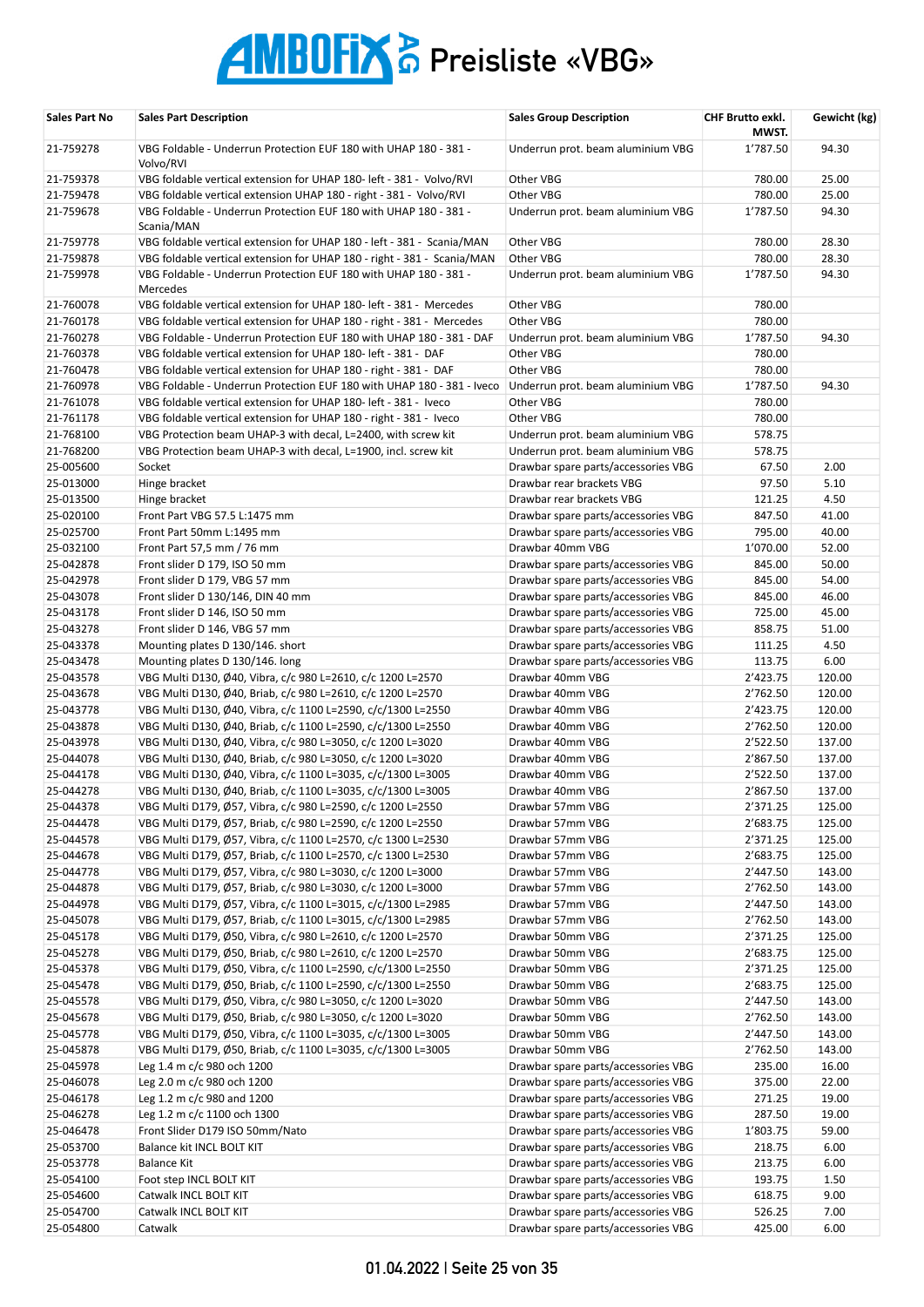| Sales Part No          | <b>Sales Part Description</b>                                | <b>Sales Group Description</b>                                             | <b>CHF Brutto exkl.</b><br>MWST. | Gewicht (kg)   |
|------------------------|--------------------------------------------------------------|----------------------------------------------------------------------------|----------------------------------|----------------|
| 25-054978              | Spring bracket                                               | Drawbar spare parts/accessories VBG                                        | 75.00                            | 1.00           |
| 25-055000              | Centering Tool for EYE DIN 40                                | Drawbar spare parts/accessories VBG                                        | 36.25                            | 0.10           |
| 25-055100              | Centering Tool for EYE ISO 50                                | Drawbar spare parts/accessories VBG                                        | 36.25                            | 0.10           |
| 25-055200              | Centering Tool for EYE VBG 57,5                              | Drawbar spare parts/accessories VBG                                        | 36.25                            | 0.10           |
| 25-056278              | VBG Multi D130, Ø40, Vibra, c/c 980 L=2320, c/c 1200 L=2270  | Drawbar 40mm VBG                                                           | 1'796.25                         | 104.00         |
| 25-056578              | VBG Multi D130, Ø40, Vibra, c/c 980 L=2320, c/c 1200 L=2270  | Drawbar 40mm VBG                                                           | 2'098.75                         | 117.00         |
| 25-057678              | Crossmember Multi                                            | Drawbar spare parts/accessories VBG                                        | 193.75                           | 5.60           |
| 25-058278              | Drawbar leg D179, 1.65, 980-1300                             | Drawbar spare parts/accessories VBG                                        | 340.00                           | 24.00          |
| 25-058378              | Drawbar leg D179, 2.2, 980-1300                              | Drawbar spare parts/accessories VBG                                        | 392.50                           | 15.00          |
| 25-059478              | VBG Multi D179, Ø57, Vibra, c/c 980 L=2160, c/c 1200 L=2100  | Drawbar 57mm VBG                                                           | 2'252.50                         | 115.00         |
| 25-059578              | VBG Multi D179, Ø50, Vibra, c/c 980 L=2180, c/c 1200 L=2120  | Drawbar 50mm VBG                                                           | 2'252.50                         | 115.00         |
| 25-059678              | VBG Multi D179, Ø57, Vibra, c/c 1100 L=2130, c/c 1300 L=2065 | Drawbar 57mm VBG                                                           | 2'252.50                         | 115.00         |
| 25-059778              | VBG Multi D179, Ø50, Vibra, c/c 1100 L=2150, c/c 1300 L=2085 | Drawbar 50mm VBG                                                           | 2'252.50                         | 115.00         |
| 25-060278              | VBG Multi D130, Ø40, Vibra, c/c 980 L=2180, c/c 1200 L=2120  | Drawbar 40mm VBG                                                           | 2'010.00                         | 110.00         |
| 25-060378              | VBG Multi D130, Ø40, Vibra, c/c 1100 L=2150, c/c 1300 L=2085 | Drawbar 40mm VBG                                                           | 2'335.00                         | 110.00         |
| 25-061378              | VBG Multi D179, Ø57, Briab, c/c 980 L=2160, c/c 1200 L=2100  | Drawbar 57mm VBG                                                           | 2'567.50                         | 115.00         |
| 25-061478              | VBG Multi D179, Ø50, Briab, c/c 980 L=2180, c/c 1200 L=2120  | Drawbar 50mm VBG                                                           | 2'567.50                         | 115.00         |
| 25-061578              | VBG Multi D179, Ø57, Briab, c/c 1100 L=2130, c/c 1300 L=2065 | Drawbar 57mm VBG                                                           | 2'567.50                         | 115.00         |
| 25-061678              | VBG Multi D179, Ø50, Briab, c/c 1100 L=2150, c/c 1300 L=2085 | Drawbar 50mm VBG                                                           | 2'567.50                         | 115.00         |
| 25-062178              | VBG Multi D130, Ø40, Briab, c/c 980 L=2180, c/c 1200 L=2120  | Drawbar 40mm VBG                                                           | 2'287.50                         | 110.00         |
| 25-062278              | VBG Multi D130, Ø40, Briab, c/c 1100 L=2150, c/c 1300 L=2085 | Drawbar 40mm VBG                                                           | 2'673.75                         | 110.00         |
| 25-062778              | Mounting Plate D179 Short                                    | Drawbar spare parts/accessories VBG                                        | 111.25                           | 2.20           |
| 25-062878              | Mounting Plates D179 Long                                    | Drawbar spare parts/accessories VBG                                        | 116.25                           | 10.00          |
| 25-063178              | VBG Multi D146, Ø57, Briab, c/c 980 L=2300, c/c 1200 L=2250  | Drawbar 57mm VBG                                                           | 2'221.25                         | 104.00         |
| 25-063378              | VBG Multi D146, Ø57, Briab, c/c 980 L=2700, c/c 1200 L=2665  | Drawbar 57mm VBG                                                           | 2'315.00                         | 117.00         |
| 25-063478              | VBG Multi D146, Ø50, Briab, c/c 980 L=2720, c/c 1200 L=2685  | Drawbar 50mm VBG                                                           | 2'315.00                         | 117.00         |
| 25-063578              | VBG Multi D130, Ø40, Briab, c/c 980 L=2320, c/c 1200 L=2270  | Drawbar 40mm VBG                                                           | 2'287.50                         | 104.00         |
| 25-063678              | VBG Multi D130, Ø40, Briab, c/c 980 L=2610, c/c 1200 L=2570  | Drawbar 40mm VBG                                                           | 2'387.50                         | 117.00         |
| 25-064800              | Drawbar attachment kit Briab                                 | Drawbar rear brackets VBG                                                  | 233.75                           | 4.10           |
| 25-065400              | Front slider D 179, VBG 57 / Nato 76 L=1675                  | Drawbar spare parts/accessories VBG                                        | 1'803.75                         | 62.00          |
| 25-066478              | Leg D 179                                                    | Drawbar spare parts/accessories VBG                                        | 323.75                           | 22.50          |
| 25-066578              | Leg D 179                                                    | Drawbar spare parts/accessories VBG                                        | 323.75                           | 22.50          |
| 25-067078              | Mounting plate kit D 179                                     | Drawbar spare parts/accessories VBG                                        | 111.25                           | 4.50           |
| 25-067978<br>25-068078 | Mounting plate kit D 179                                     | Drawbar spare parts/accessories VBG                                        | 116.25<br>377.50                 | 5.60<br>30.00  |
|                        | Leg D 179                                                    | Drawbar spare parts/accessories VBG                                        |                                  |                |
| 25-068178              | Leg D 179<br>Leg rear 4.3                                    | Drawbar spare parts/accessories VBG                                        | 377.50                           | 30.00          |
| 25-071278<br>25-071378 | Leg rear 2.8                                                 | Drawbar spare parts/accessories VBG<br>Drawbar spare parts/accessories VBG | 415.00<br>322.50                 | 24.60<br>13.40 |
| 25-072378              | Leg rear 2.2                                                 | Drawbar spare parts/accessories VBG                                        | 302.50                           | 10.50          |
| 25-072478              | Leg rear 3.6                                                 | Drawbar spare parts/accessories VBG                                        | 323.75                           | 16.50          |
| 25-072800              | Spacing tube kit                                             | Drawbar spare parts/accessories VBG                                        | 46.25                            | 0.70           |
| 25-073078              | VBG Drawbar eye Ø40, Multi XF/Optimal                        | Drawbar eye 40 mm VBG                                                      | 255.00                           | 15.50          |
| 25-073083              | VBG Drawbar eye Ø40, Multi XF/Optimal                        | Drawbar eye 40 mm VBG                                                      | 247.50                           | 15.50          |
| 25-073178              | VBG Drawbar eye Ø50, Multi XF/Optimal                        | Drawbar eye 50 mm VBG                                                      | 472.50                           | 15.80          |
| 25-073183              | VBG Drawbar eye Ø50, Multi XF/Optimal                        | Drawbar eye 50 mm VBG                                                      | 436.25                           | 15.80          |
| 25-073278              | VBG Drawbar eye Ø57, Multi XF/Optimal                        | Drawbar eye 57 mm VBG                                                      | 472.50                           | 16.20          |
| 25-073283              | VBG Drawbar eye Ø57, Multi XF/Optimal                        | Drawbar eye 57 mm VBG                                                      | 436.25                           | 16.20          |
| 25-073378              | VBG Drawbar eye Ø57, 5°, Multi XF/Optimal                    | Drawbar eye 57 mm VBG                                                      | 755.00                           | 16.20          |
| 25-073383              | VBG Drawbar eye Ø57, 5°, Multi XF/Optimal                    | Drawbar eye 57 mm VBG                                                      | 727.50                           | 16.20          |
| 25-073478              | Hinge bracket                                                | Drawbar rear brackets VBG                                                  | 312.50                           | 9.20           |
| 25-073578              | Hinge bracket Briab                                          | Drawbar rear brackets VBG                                                  | 311.25                           | 8.30           |
| 25-073678              | Leg front 4.3                                                | Drawbar spare parts/accessories VBG                                        | 411.25                           | 23.90          |
| 25-073778              | Leg front 2.8                                                | Drawbar spare parts/accessories VBG                                        | 322.50                           | 13.60          |
| 25-073878              | Leg front 2.2                                                | Drawbar spare parts/accessories VBG                                        | 302.50                           | 10.60          |
| 25-073978              | Crossmember L                                                | Drawbar spare parts/accessories VBG                                        | 90.00                            | 2.70           |
| 25-074078              | Crossmember M                                                | Drawbar spare parts/accessories VBG                                        | 88.75                            | 2.00           |
| 25-074178              | Crossmember S                                                | Drawbar spare parts/accessories VBG                                        | 88.75                            | 1.40           |
| 25-074278              | Crossmember XS                                               | Drawbar spare parts/accessories VBG                                        | 78.75                            | 1.10           |
| 25-074300              | Catwalk Multi XF                                             | Drawbar spare parts/accessories VBG                                        | 570.00                           | 12.00          |
| 25-075078              | VBG Multi XF, Ø57, Vibra, c/c 700, L=4338                    | Drawbar 57mm VBG                                                           | 2'748.75                         | 142.00         |
| 25-075178              | VBG Multi XF, Ø57, Briab, c/c 700, L=4338                    | Drawbar 57mm VBG                                                           | 3'051.25                         | 140.00         |
| 25-075278              | VBG Multi XF, Ø57, 5°, Vibra, c/c 700, L=4338                | Drawbar 57mm VBG                                                           | 3'090.00                         | 142.00         |
| 25-075378              | VBG Multi XF, Ø57, 5°, Briab, c/c 700, L=4338                | Drawbar 57mm VBG                                                           | 3'388.75                         | 140.00         |
| 25-075478              | VBG Multi XF, Ø50, Vibra, c/c 700, L=4358                    | Drawbar 50mm VBG                                                           | 2'748.75                         | 142.00         |
| 25-075578              | VBG Multi XF, Ø50, Briab, c/c 700, L=4358                    | Drawbar 50mm VBG                                                           | 3'051.25                         | 140.00         |
| 25-075678              | VBG Multi XF, Ø40, Vibra, c/c 700, L=4358                    | Drawbar 40mm VBG                                                           | 2'748.75                         | 141.00         |
| 25-075778              | VBG Multi XF, Ø40, Briab, c/c 700, L=4358                    | Drawbar 40mm VBG                                                           | 3'051.25                         | 139.00         |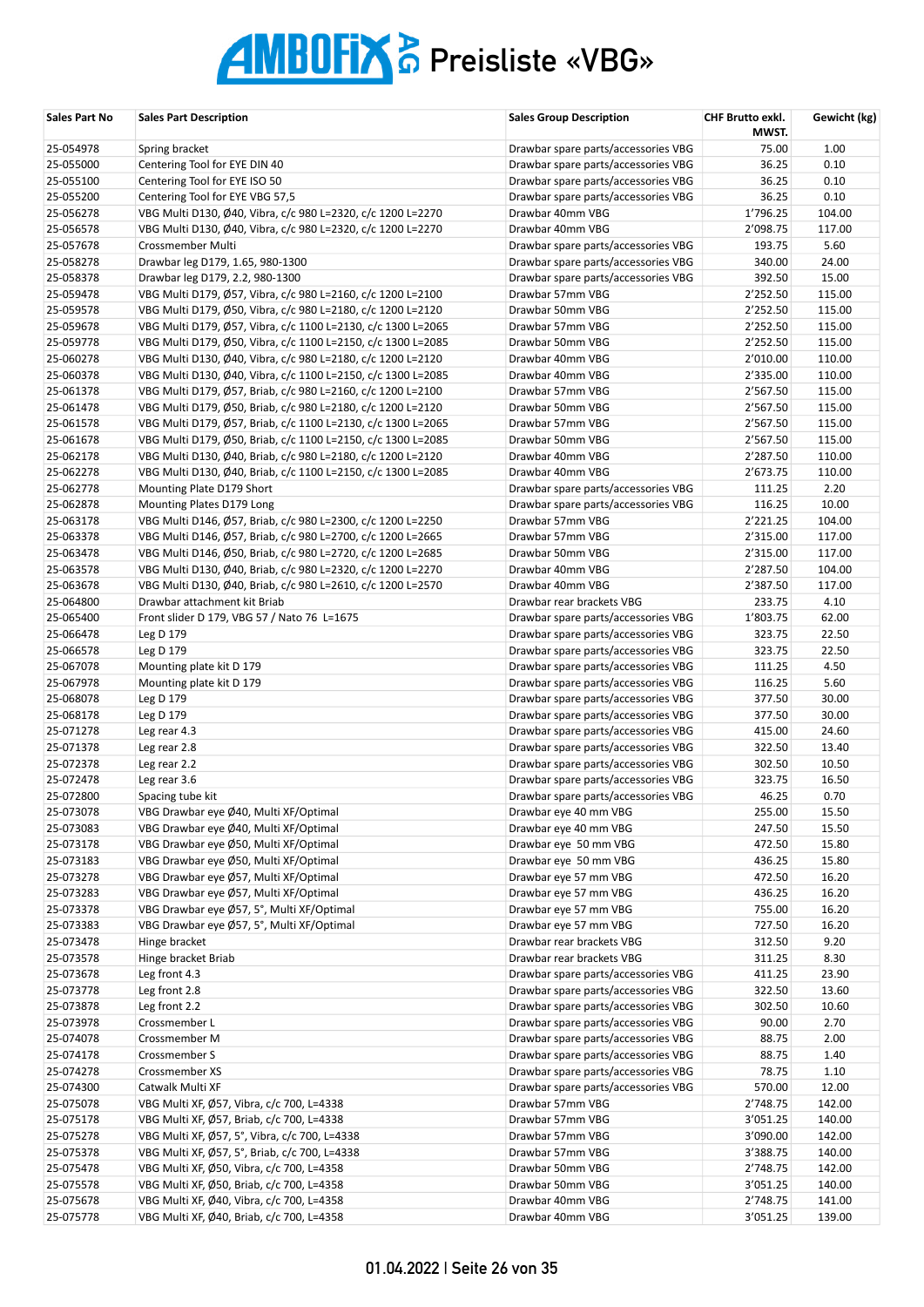| Sales Part No | <b>Sales Part Description</b>                       | <b>Sales Group Description</b>      | CHF Brutto exkl.<br>MWST. | Gewicht (kg) |
|---------------|-----------------------------------------------------|-------------------------------------|---------------------------|--------------|
| 25-075878     | VBG Multi XF, Ø57, Vibra, c/c 900-980, L=4330       | Drawbar 57mm VBG                    | 2'748.75                  | 143.00       |
| 25-075978     | VBG Multi XF, Ø57, Briab, c/c 900-980, L=4330       | Drawbar 57mm VBG                    | 3'051.25                  | 141.00       |
| 25-076078     | VBG Multi XF, Ø57, 5°, Vibra, c/c 900-980, L=4330   | Drawbar 57mm VBG                    | 3'090.00                  | 143.00       |
| 25-076178     | VBG Multi XF, Ø57, 5°, Briab, c/c 900-980, L=4330   | Drawbar 57mm VBG                    | 3'388.75                  | 141.00       |
| 25-076278     | VBG Multi XF, Ø50, Vibra, c/c 900-980, L=4350       | Drawbar 50mm VBG                    | 2'748.75                  | 142.00       |
| 25-076378     | VBG Multi XF, Ø50, Briab, c/c 900-980, L=4350       | Drawbar 50mm VBG                    | 3'051.25                  | 140.00       |
| 25-076478     | VBG Multi XF, Ø40, Vibra, c/c 900-980, L=4350       | Drawbar 40mm VBG                    | 2'748.75                  | 142.00       |
| 25-076578     | VBG Multi XF, Ø40, Briab, c/c 900-980, L=4350       | Drawbar 40mm VBG                    | 3'051.25                  | 140.00       |
| 25-076678     | VBG Multi XF, Ø57, Vibra, c/c 1100-1300, L=4318     | Drawbar 57mm VBG                    | 2'748.75                  | 144.00       |
| 25-076778     | VBG Multi XF, Ø57, Briab, c/c 1100-1300, L=4318     | Drawbar 57mm VBG                    | 3'051.25                  | 142.00       |
| 25-076878     | VBG Multi XF, Ø57, 5°, Vibra, c/c 1100-1300, L=4318 | Drawbar 57mm VBG                    | 3'090.00                  | 144.00       |
| 25-076978     | VBG Multi XF, Ø57, 5°, Briab, c/c 1100-1300, L=4318 | Drawbar 57mm VBG                    | 3'051.25                  | 142.00       |
| 25-077078     | VBG Multi XF, Ø50, Vibra, c/c 1100-1300, L=4318     | Drawbar 50mm VBG                    | 2'748.75                  | 143.00       |
| 25-077178     | VBG Multi XF, Ø50, Briab, c/c 1100-1300, L=4318     | Drawbar 50mm VBG                    | 3'051.25                  | 141.00       |
| 25-077278     | VBG Multi XF, Ø40, Vibra, c/c 1100-1300, L=4318     | Drawbar 40mm VBG                    | 2'748.75                  | 143.00       |
| 25-077378     | VBG Multi XF, Ø40, Briab, c/c 1100-1300, L=4318     | Drawbar 40mm VBG                    | 3'051.25                  | 141.00       |
| 25-077478     | VBG Multi XF, Ø57, Vibra, c/c 900-980, L=3575       | Drawbar 57mm VBG                    | 2'462.50                  | 126.00       |
| 25-077578     | VBG Multi XF, Ø57, Briab, c/c 900-980, L=3575       | Drawbar 57mm VBG                    | 2'762.50                  | 125.00       |
| 25-077678     | VBG Multi XF, Ø57, 5°, Vibra, c/c 900-980, L=3575   | Drawbar 57mm VBG                    | 2'796.25                  | 126.00       |
| 25-077778     | VBG Multi XF, Ø57, 5°, Vibra, c/c 900-980, L=3575   | Drawbar 57mm VBG                    | 3'096.25                  | 125.00       |
| 25-077878     | VBG Multi XF, Ø50, Vibra, c/c 900-980, L=3595       | Drawbar 50mm VBG                    | 2'462.50                  | 126.00       |
| 25-077978     | VBG Multi XF, Ø50, Briab, c/c 900-980, L=3595       | Drawbar 50mm VBG                    | 2'762.50                  | 124.00       |
| 25-078078     | VBG Multi XF, Ø40, Vibra, c/c 900-980, L=3595       | Drawbar 40mm VBG                    | 2'462.50                  | 126.00       |
| 25-078178     | VBG Multi XF, Ø40, Briab, c/c 900-980, L=3595       | Drawbar 40mm VBG                    | 2'762.50                  | 124.00       |
| 25-078278     | VBG Multi XF, Ø57, Vibra, c/c 1100-1300, L=3561     | Drawbar 57mm VBG                    | 2'462.50                  | 127.00       |
| 25-078378     | VBG Multi XF, Ø57, Briab, c/c 1100-1300, L=3561     | Drawbar 57mm VBG                    | 2'762.50                  | 126.00       |
| 25-078478     | VBG Multi XF, Ø57, 5°, Vibra, c/c 1100-1300, L=3561 | Drawbar 57mm VBG                    | 2'796.25                  | 127.00       |
| 25-078578     | VBG Multi XF, Ø57, 5°, Briab, c/c 1100-1300, L=3561 | Drawbar 57mm VBG                    | 3'096.25                  | 126.00       |
| 25-078678     | VBG Multi XF, Ø50, Vibra, c/c 1100-1300, L=3581     | Drawbar 50mm VBG                    | 2'462.50                  | 127.00       |
| 25-078778     | VBG Multi XF, Ø50, Briab, c/c 1100-1300, L=3581     | Drawbar 50mm VBG                    | 2'762.50                  | 125.00       |
| 25-078878     | VBG Multi XF, Ø40, Vibra, c/c 1100-1300, L=3581     | Drawbar 40mm VBG                    | 2'462.50                  | 127.00       |
| 25-078978     | VBG Multi XF, Ø40, Briab, c/c 1100-1300, L=3581     | Drawbar 40mm VBG                    | 2'762.50                  | 125.00       |
| 25-079078     | VBG Multi XF, Ø57, Vibra, c/c 900-1100, L=2818      | Drawbar 57mm VBG                    | 2'211.25                  | 98.00        |
| 25-079178     | VBG Multi XF, Ø57, Briab, c/c 900-1100, L=2818      | Drawbar 57mm VBG                    | 2'513.75                  | 96.00        |
| 25-079278     | VBG Multi XF, Ø57, 5°, Vibra, c/c 900-1100, L=2818  | Drawbar 57mm VBG                    | 2'573.75                  | 98.00        |
| 25-079378     | VBG Multi XF, Ø57, 5°, Briab, c/c 900-1100, L=2818  | Drawbar 57mm VBG                    | 2'870.00                  | 96.00        |
| 25-079478     | VBG Multi XF, Ø50, Vibra, c/c 900-1100, L=2838      | Drawbar 50mm VBG                    | 2'211.25                  | 98.00        |
| 25-079578     | VBG Multi XF, Ø50, Briab, c/c 900-1100, L=2838      | Drawbar 50mm VBG                    | 2'513.75                  | 96.00        |
| 25-079678     | VBG Multi XF, Ø40, Vibra, c/c 900-1100, L=2838      | Drawbar 40mm VBG                    | 2'211.25                  | 97.00        |
| 25-079778     | VBG Multi XF, Ø40, Briab, c/c 900-1100, L=2838      | Drawbar 40mm VBG                    | 2'513.75                  | 96.00        |
| 25-079878     | VBG Multi XF, Ø57, Vibra, c/c 1200-1300, L=2789     | Drawbar 57mm VBG                    | 2'211.25                  | 99.00        |
| 25-079978     | VBG Multi XF, Ø57, Briab, c/c 1200-1300, L=2789     | Drawbar 57mm VBG                    | 2'513.75                  | 97.00        |
| 25-080078     | VBG Multi XF, Ø57, 5°, Vibra, c/c 1200-1300, L=2789 | Drawbar 57mm VBG                    | 2'573.75                  | 99.00        |
| 25-080178     | VBG Multi XF, Ø57, 5°, Briab, c/c 1200-1300, L=2789 | Drawbar 57mm VBG                    | 2'870.00                  | 97.00        |
| 25-080278     | VBG Multi XF, Ø50, Vibra, c/c 1200-1300, L=2809     | Drawbar 50mm VBG                    | 2'211.25                  | 98.00        |
| 25-080378     | VBG Multi XF, Ø50, Vibra, c/c 1200-1300, L=2809     | Drawbar 50mm VBG                    | 2'513.75                  | 97.00        |
| 25-080478     | VBG Multi XF, Ø40, Vibra, c/c 1200-1300, L=2809     | Drawbar 40mm VBG                    | 2'211.25                  | 98.00        |
| 25-080578     | VBG Multi XF, Ø40, Briab, c/c 1200-1300, L=2809     | Drawbar 40mm VBG                    | 2'513.75                  | 96.00        |
| 25-080678     | VBG Multi XF, Ø57, Vibra, c/c 900-1100, L=2158      | Drawbar 57mm VBG                    | 2'080.00                  | 86.00        |
| 25-080778     | VBG Multi XF, Ø57, Briab, c/c 900-1100, L=2158      | Drawbar 57mm VBG                    | 2'382.50                  | 84.00        |
| 25-080878     | VBG Multi XF, Ø57, 5°, Vibra, c/c 900-1100, L=2158  | Drawbar 57mm VBG                    | 2'412.50                  | 86.00        |
| 25-080978     | VBG Multi XF, Ø57, 5°, Briab, c/c 900-1100, L=2158  | Drawbar 57mm VBG                    | 2'712.50                  | 84.00        |
| 25-081078     | VBG Multi XF, Ø50, Vibra, c/c 900-1100, L=2178      | Drawbar 50mm VBG                    | 2'080.00                  | 84.00        |
| 25-081178     | VBG Multi XF, Ø50, Briab, c/c 900-1100, L=2178      | Drawbar 50mm VBG                    | 2'382.50                  | 84.00        |
| 25-081278     | VBG Multi XF, Ø40, Vibra, c/c 900-1100, L=2178      | Drawbar 40mm VBG                    | 2'080.00                  | 85.00        |
| 25-081378     | VBG Multi XF, Ø40, Briab, c/c 900-1100, L=2178      | Drawbar 40mm VBG                    | 2'382.50                  | 84.00        |
| 25-081478     | VBG Multi XF, Ø57, Vibra, c/c 1200-1300, L=2143     | Drawbar 57mm VBG                    | 2'080.00                  | 87.00        |
| 25-081578     | VBG Multi XF, Ø57, Briab, c/c 1200-1300, L=2143     | Drawbar 57mm VBG                    | 2'382.50                  | 85.00        |
| 25-081678     | VBG Multi XF, Ø57, 5°, Vibra, c/c 1200-1300, L=2143 | Drawbar 57mm VBG                    | 2'412.50                  | 87.00        |
| 25-081778     | VBG Multi XF, Ø57, 5°, Briab, c/c 1200-1300, L=2143 | Drawbar 57mm VBG                    | 2'712.50                  | 85.00        |
| 25-081878     | VBG Multi XF, Ø50, Vibra, c/c 1200-1300, L=2163     | Drawbar 50mm VBG                    | 2'080.00                  | 86.00        |
| 25-081978     | VBG Multi XF, Ø50, Vibra, c/c 1200-1300, L=2163     | Drawbar 50mm VBG                    | 2'382.50                  | 85.00        |
| 25-082078     | VBG Multi XF, Ø40, Vibra, c/c 1200-1300, L=2163     | Drawbar 40mm VBG                    | 2'080.00                  | 87.00        |
| 25-082178     | VBG Multi XF, Ø40, Briab, c/c 1200-1300, L=2163     | Drawbar 40mm VBG                    | 2'382.50                  | 86.00        |
| 25-083778     | Support                                             | Drawbar spare parts/accessories VBG | 265.00                    | 3.54         |
| 25-087178     | Optimal short front part                            | Drawbar spare parts/accessories VBG | 1'018.75                  | 41.00        |
| 25-087278     | Optimal long front part                             | Drawbar spare parts/accessories VBG | 1'338.75                  | 60.00        |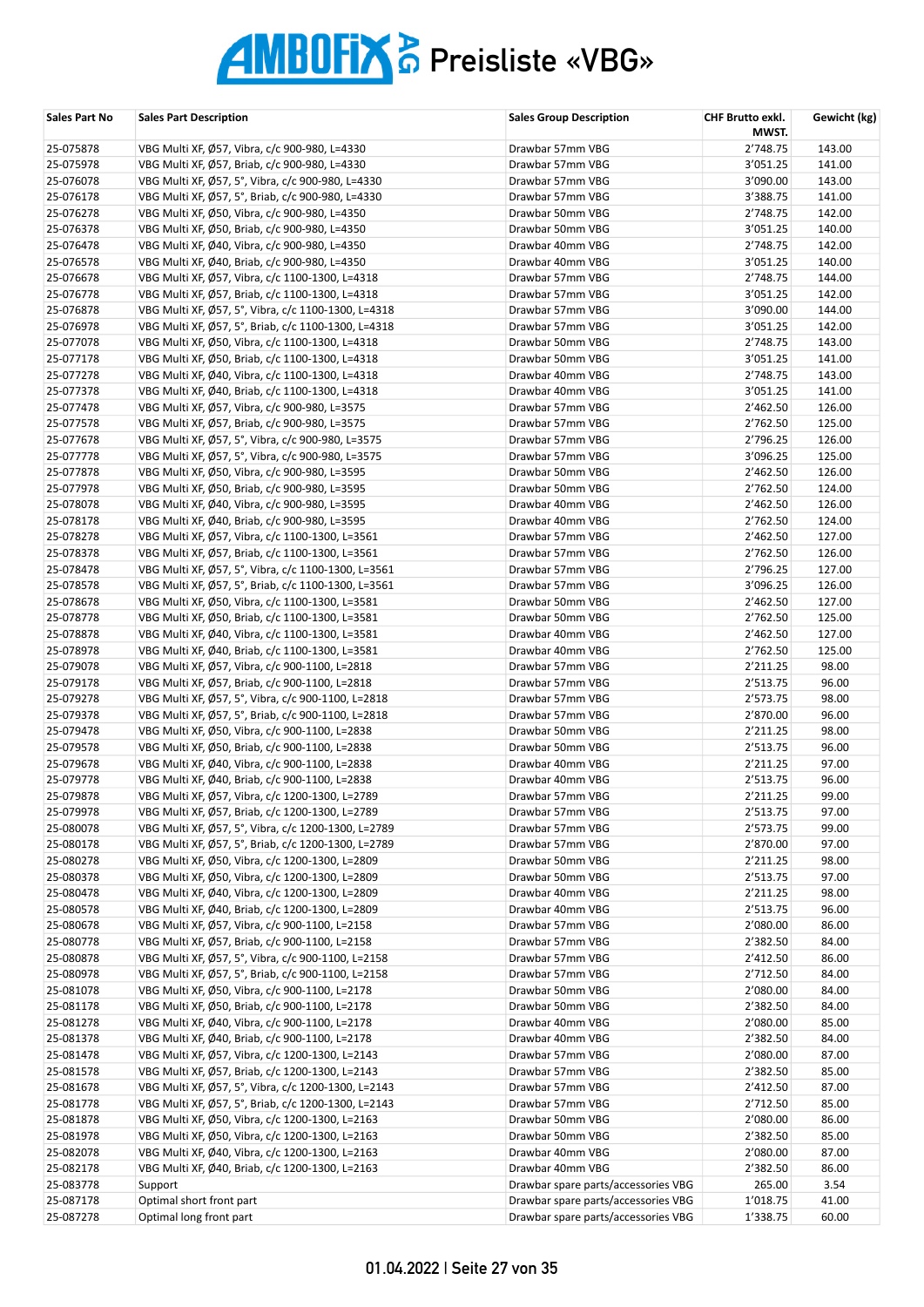| Sales Part No          | <b>Sales Part Description</b>                                                                    | <b>Sales Group Description</b>       | CHF Brutto exkl.<br>MWST. | Gewicht (kg)     |
|------------------------|--------------------------------------------------------------------------------------------------|--------------------------------------|---------------------------|------------------|
| 25-087378              | Optimal short middle part                                                                        | Drawbar spare parts/accessories VBG  | 1'003.75                  | 48.00            |
| 25-087478              | Optimal long middle part                                                                         | Drawbar spare parts/accessories VBG  | 1'335.00                  | 71.00            |
| 25-087578              | Optimal rear part c/c 700                                                                        | Drawbar spare parts/accessories VBG  | 478.75                    | 12.00            |
| 25-087678              | Optimal rear part c/c 900 and 980                                                                | Drawbar spare parts/accessories VBG  | 513.75                    | 14.00            |
| 25-087778              | Optimal rear part c/c 1100 and 1200                                                              | Drawbar spare parts/accessories VBG  | 550.00                    | 40.00            |
| 25-087878              | Lifting bracket                                                                                  | Drawbar spare parts/accessories VBG  | 123.75                    | 172.00           |
| 25-087978              | Welding bracket                                                                                  | Drawbar spare parts/accessories VBG  | 41.25                     | 1.72             |
| 25-088078              | Cable protector                                                                                  | Drawbar spare parts/accessories VBG  | 66.25                     | 1.50             |
| 25-088178              | Cover plate                                                                                      | Drawbar spare parts/accessories VBG  | 38.75                     | 0.75             |
| 25-088278              | Lifting bracket                                                                                  | Drawbar spare parts/accessories VBG  | 81.25                     | 4.40             |
| 25-088378              | Spacer kit hinge bracket                                                                         | Drawbar spare parts/accessories VBG  | 215.00                    | 3.20             |
| 25-088678              | Cable bracket                                                                                    | Drawbar spare parts/accessories VBG  | 36.25                     | 0.44             |
| 25-088700              | Damper                                                                                           | Drawbar spare parts/accessories VBG  | 46.25                     | 0.60             |
| 25-089378              | Lifting arm                                                                                      | Drawbar spare parts/accessories VBG  | 137.50                    | 6.07             |
| 25-089478              | Lifting bracket                                                                                  | Drawbar spare parts/accessories VBG  | 166.25                    | 7.00             |
| 25-089583              | Lifting arm                                                                                      | Drawbar spare parts/accessories VBG  | 147.50                    | 7.40             |
| 25-090178              | VBG Multi XF, MFC, Vibra, c/c 700, L=4338                                                        | Drawbar MFC                          | 5'531.25                  |                  |
| 25-090278              | VBG Multi XF, MFC, Briab, c/c 700, L=4338                                                        | Drawbar MFC                          | 5'808.75                  |                  |
| 25-090378              | VBG Multi XF, MFC, Vibra, c/c 900-980, L=4330                                                    | Drawbar MFC                          | 5'531.25                  |                  |
| 25-090478              | VBG Multi XF, MFC, Briab, c/c 900-980, L=4330                                                    | Drawbar MFC                          | 5'808.75                  |                  |
| 25-090578              | VBG Multi XF, MFC, Vibra, c/c 1100-1300, L=4318                                                  | Drawbar MFC                          | 5'531.25                  |                  |
| 25-090678              | VBG Multi XF, MFC, Briab, c/c 1100-1300, L=4318                                                  | Drawbar MFC                          | 5'808.75                  |                  |
| 25-090778              | VBG Multi XF, MFC, Vibra, c/c 900-980, L=3575                                                    | Drawbar MFC                          | 5'260.00                  |                  |
| 25-090878              | VBG Multi XF, MFC, Briab, c/c 900-980, L=3575                                                    | Drawbar MFC                          | 5'538.75                  |                  |
| 25-090978              | VBG Multi XF, MFC, Vibra, c/c 1100-1300, L=3561                                                  | Drawbar MFC                          | 5'260.00                  |                  |
| 25-091078              | VBG Multi XF, MFC, Briab, c/c 1100-1300, L=33561                                                 | Drawbar MFC                          | 5'538.75                  |                  |
| 25-091178              | VBG Multi XF, MFC, Vibra, c/c 900-1100, L=2818                                                   | Drawbar MFC                          | 5'031.25                  |                  |
| 25-091278              | VBG Multi XF, MFC, Briab, c/c 900-1100, L=2818                                                   | Drawbar MFC                          | 5'308.75                  | 160.00           |
| 25-091378              | VBG Multi XF, MFC, Vibra, c/c 1200-1300, L=2789                                                  | Drawbar MFC                          | 5'031.25                  | 160.00           |
| 25-091478              | VBG Multi XF, MFC, Briab, c/c 1200-1300, L=2799                                                  | Drawbar MFC                          | 5'308.75                  |                  |
| 25-091578              | VBG Multi XF, MFC, Vibra, c/c 900-1100, L=2158                                                   | Drawbar MFC                          | 5'037.50                  | 160.00           |
| 25-091678              | VBG Multi XF, MFC, Briab, c/c 900-1100, L=2158                                                   | Drawbar MFC                          | 5'191.25                  |                  |
| 25-091778              | VBG Multi XF, MFC, Vibra, c/c 1200-1300, L=2143                                                  | Drawbar MFC                          | 5'037.50                  | 86.00            |
| 25-091878              | VBG Multi XF, MFC, Briab, c/c 1200-1300, L=2143                                                  | Drawbar MFC                          | 5'191.25                  |                  |
| 25-092678              | VBG Optimal, Ø57, Briab, c/c 1200, L=2150-2900                                                   | Drawbar 57mm VBG                     | 3'723.75                  | 170.00           |
| 25-092778              | VBG Optimal, Ø57, Vibra, c/c 1200, L=2150-2900                                                   | Drawbar 57mm VBG                     | 3'396.25                  | 172.00           |
| 25-092878              | VBG Optimal, Ø57, Briab, c/c 1100, L=2150-2900                                                   | Drawbar 57mm VBG                     | 3'723.75                  | 170.00           |
| 25-092978              | VBG Optimal, Ø57, Vibra, c/c 1100, L=2150-2900                                                   | Drawbar 57mm VBG                     | 3'396.25                  | 172.00           |
| 25-093078              | VBG Optimal, Ø57, Briab, c/c 980, L=2150-2900                                                    | Drawbar 57mm VBG                     | 3'723.75                  | 164.00           |
| 25-093178              | VBG Optimal, Ø57, Vibra, c/c 980, L=2150-2900                                                    | Drawbar 57mm VBG                     | 3'396.25                  | 166.00           |
| 25-093278              | VBG Optimal, Ø57, Briab, c/c 900, L=2150-2900                                                    | Drawbar 57mm VBG                     | 3'723.75                  | 164.00           |
| 25-093378              | VBG Optimal, Ø57, Vibra, c/c 900, L=2150-2900                                                    | Drawbar 57mm VBG                     | 3'396.25                  | 166.00           |
| 25-093478              | VBG Optimal, Ø57, Briab, c/c 700, L=2150-2900                                                    | Drawbar 57mm VBG                     | 3'723.75                  | 158.00           |
| 25-093578              | VBG Optimal, Ø57, Vibra, c/c 700, L=2150-2900                                                    | Drawbar 57mm VBG                     | 3'396.25                  | 159.00           |
| 25-093678              | VBG Optimal, Ø57, Briab, c/c 1200, L=3750-4500<br>VBG Optimal, Ø57, Vibra, c/c 1200, L=3750-4500 | Drawbar 57mm VBG<br>Drawbar 57mm VBG | 4'011.25                  | 211.00           |
| 25-093778<br>25-093878 | VBG Optimal, Ø57, Briab, c/c 1100, L=3750-4500                                                   |                                      | 3'680.00<br>4'011.25      | 213.00<br>211.00 |
|                        | VBG Optimal, Ø57, Vibra, c/c 1100, L=3750-4500                                                   | Drawbar 57mm VBG<br>Drawbar 57mm VBG | 3'680.00                  | 213.00           |
| 25-093978              | VBG Optimal, Ø57, Briab, c/c 980, L=3750-4500                                                    |                                      | 4'011.25                  | 205.00           |
| 25-094078<br>25-094178 | VBG Optimal, Ø57, Vibra, c/c 980, L=3750-4500                                                    | Drawbar 57mm VBG<br>Drawbar 57mm VBG | 3'680.00                  | 207.00           |
| 25-094278              | VBG Optimal, Ø57, Briab, c/c 900, L=3750-4500                                                    | Drawbar 57mm VBG                     | 4'011.25                  | 205.00           |
| 25-094378              | VBG Optimal, Ø57, Vibra, c/c 900, L=3750-4500                                                    | Drawbar 57mm VBG                     | 3'680.00                  | 207.00           |
| 25-094478              | VBG Optimal, Ø57, Briab, c/c 700, L=3750-4500                                                    | Drawbar 57mm VBG                     | 4'011.25                  | 199.00           |
| 25-094578              | VBG Optimal, Ø57, Vibra, c/c 700, L=3750-4500                                                    | Drawbar 57mm VBG                     | 3'680.00                  | 200.00           |
| 25-094678              | VBG Optimal, Ø57, Briab, c/c 1200, L=2950-3700                                                   | Drawbar 57mm VBG                     | 3'867.50                  | 189.00           |
| 25-094778              | VBG Optimal, Ø57, Vibra, c/c 1200, L=2950-3700                                                   | Drawbar 57mm VBG                     | 3'538.75                  | 190.00           |
| 25-094878              | VBG Optimal, Ø57, Briab, c/c 1100, L=2950-3700                                                   | Drawbar 57mm VBG                     | 3'867.50                  | 189.00           |
| 25-094978              | VBG Optimal, Ø57, Vibra, c/c 1100, L=2950-3700                                                   | Drawbar 57mm VBG                     | 3'538.75                  | 190.00           |
| 25-095078              | VBG Optimal, Ø57, Briab, c/c 980, L=2950-3700                                                    | Drawbar 57mm VBG                     | 3'867.50                  | 182.00           |
| 25-095178              | VBG Optimal, Ø57, Vibra, c/c 980, L=2950-3700                                                    | Drawbar 57mm VBG                     | 3'538.75                  | 184.00           |
| 25-095278              | VBG Optimal, Ø57, Briab, c/c 900, L=2950-3700                                                    | Drawbar 57mm VBG                     | 3'867.50                  | 182.00           |
| 25-095378              | VBG Optimal, Ø57, Vibra, c/c 900, L=2950-3700                                                    | Drawbar 57mm VBG                     | 3'538.75                  | 184.00           |
| 25-095478              | VBG Optimal, Ø57, Briab, c/c 700, L=2950-3700                                                    | Drawbar 57mm VBG                     | 3'867.50                  | 176.00           |
| 25-095578              | VBG Optimal, Ø57, Vibra, c/c 700, L=2950-3700                                                    | Drawbar 57mm VBG                     | 3'538.75                  | 178.00           |
| 25-095678              | VBG Optimal, Ø57, 5°, Briab, c/c 1200, L=2150-2900                                               | Drawbar 57mm VBG                     | 4'077.50                  | 170.00           |
| 25-095778              | VBG Optimal, Ø57, 5°, Vibra, c/c 1200, L=2150-2900                                               | Drawbar 57mm VBG                     | 3'750.00                  | 172.00           |
| 25-095878              | VBG Optimal, Ø57, 5°, Briab, c/c 1100, L=2150-2900                                               | Drawbar 57mm VBG                     | 4'077.50                  | 170.00           |
|                        |                                                                                                  |                                      |                           |                  |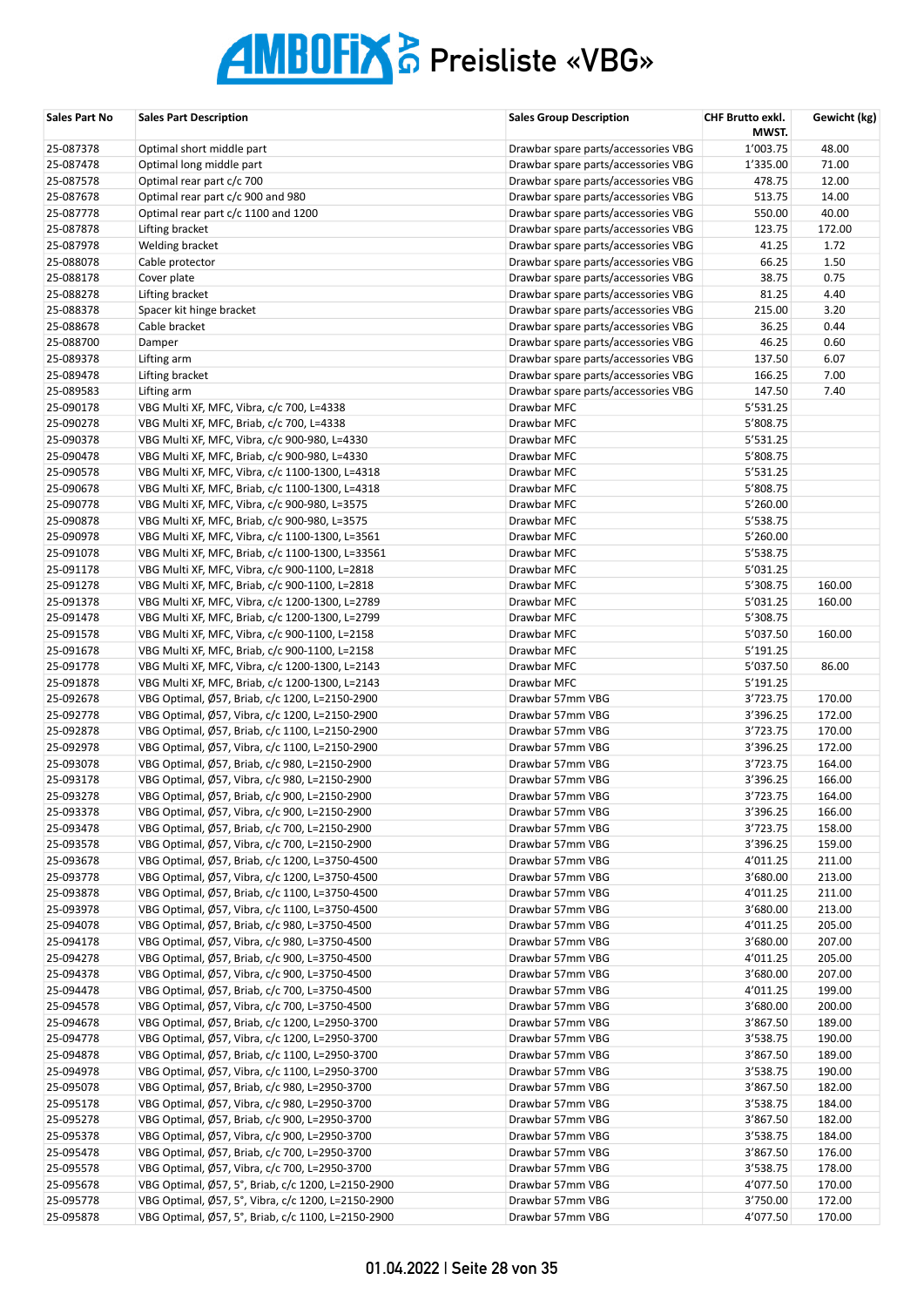| Sales Part No          | <b>Sales Part Description</b>                                                                  | <b>Sales Group Description</b>       | CHF Brutto exkl.<br>MWST. | Gewicht (kg)     |
|------------------------|------------------------------------------------------------------------------------------------|--------------------------------------|---------------------------|------------------|
| 25-095978              | VBG Optimal, Ø57, 5°, Vibra, c/c 1100, L=2150-2900                                             | Drawbar 57mm VBG                     | 3'750.00                  | 172.00           |
| 25-096078              | VBG Optimal, Ø57, 5°, Briab, c/c 980, L=2150-2900                                              | Drawbar 57mm VBG                     | 4'077.50                  | 164.00           |
| 25-096178              | VBG Optimal, Ø57, 5°, Vibra, c/c 980, L=2150-2900                                              | Drawbar 57mm VBG                     | 3'750.00                  | 166.00           |
| 25-096278              | VBG Optimal, Ø57, 5°, Briab, c/c 900, L=2150-2900                                              | Drawbar 57mm VBG                     | 4'077.50                  | 164.00           |
| 25-096378              | VBG Optimal, Ø57, 5°, Vibra, c/c 900, L=2150-2900                                              | Drawbar 57mm VBG                     | 3'750.00                  | 166.00           |
| 25-096478              | VBG Optimal, Ø57, 5°, Briab, c/c 700, L=2150-2900                                              | Drawbar 57mm VBG                     | 4'077.50                  | 158.00           |
| 25-096578              | VBG Optimal, Ø57, 5°, Vibra, c/c 700, L=2150-2900                                              | Drawbar 57mm VBG                     | 3'750.00                  | 159.00           |
| 25-096678              | VBG Optimal, Ø57, 5°, Briab, c/c 1200, L=3750-4500                                             | Drawbar 57mm VBG                     | 4'360.00                  | 211.00           |
| 25-096778              | VBG Optimal, Ø57, 5°, Vibra, c/c 1200, L=3750-4500                                             | Drawbar 57mm VBG                     | 4'033.75                  | 213.00           |
| 25-096878              | VBG Optimal, Ø57, 5°, Briab, c/c 1100, L=3750-4500                                             | Drawbar 57mm VBG                     | 4'360.00                  | 211.00           |
| 25-096978              | VBG Optimal, Ø57, 5°, Vibra, c/c 1100, L=3750-4500                                             | Drawbar 57mm VBG                     | 4'033.75                  | 213.00           |
| 25-097078              | VBG Optimal, Ø57, 5°, Briab, c/c 980, L=3750-4500                                              | Drawbar 57mm VBG                     | 4'360.00                  | 205.00           |
| 25-097178              | VBG Optimal, Ø57, 5°, Vibra, c/c 980, L=3750-4500                                              | Drawbar 57mm VBG                     | 4'033.75                  | 207.00           |
| 25-097278              | VBG Optimal, Ø57, 5°, Briab, c/c 900, L=3750-4500                                              | Drawbar 57mm VBG                     | 4'360.00                  | 205.00           |
| 25-097378              | VBG Optimal, Ø57, 5°, Vibra, c/c 900, L=3750-4500                                              | Drawbar 57mm VBG                     | 4'033.75                  | 207.00           |
| 25-097478              | VBG Optimal, Ø57, 5°, Briab, c/c 700, L=3750-4500                                              | Drawbar 57mm VBG                     | 4'360.00                  | 199.00           |
| 25-097578              | VBG Optimal, Ø57, 5°, Vibra, c/c 700, L=3750-4500                                              | Drawbar 57mm VBG                     | 4'033.75                  | 200.00           |
| 25-097678              | VBG Optimal, Ø57, 5°, Briab, c/c 1200, L=2950-3700                                             | Drawbar 57mm VBG                     | 4'218.75                  | 189.00           |
| 25-097778              | VBG Optimal, Ø57, 5°, Vibra, c/c 1200, L=2950-3700                                             | Drawbar 57mm VBG                     | 3'891.25                  | 190.00           |
| 25-097878              | VBG Optimal, Ø57, 5°, Briab, c/c 1100, L=2950-3700                                             | Drawbar 57mm VBG                     | 4'218.75                  | 189.00           |
| 25-097978              | VBG Optimal, Ø57, 5°, Vibra, c/c 1100, L=2950-3700                                             | Drawbar 57mm VBG                     | 3'891.25                  | 190.00           |
| 25-098078              | VBG Optimal, Ø57, 5°, Briab, c/c 980, L=2950-3700                                              | Drawbar 57mm VBG                     | 4'218.75                  | 182.00           |
| 25-098178              | VBG Optimal, Ø57, 5°, Vibra, c/c 980, L=2950-3700                                              | Drawbar 57mm VBG                     | 3'891.25                  | 184.00           |
| 25-098278              | VBG Optimal, Ø57, 5°, Briab, c/c 900, L=2950-3700                                              | Drawbar 57mm VBG                     | 4'218.75                  | 182.00           |
| 25-098378              | VBG Optimal, Ø57, 5°, Vibra, c/c 900, L=2950-3700                                              | Drawbar 57mm VBG                     | 3'891.25                  | 184.00           |
| 25-098478              | VBG Optimal, Ø57, 5°, Briab, c/c 700, L=2950-3700                                              | Drawbar 57mm VBG                     | 4'218.75                  | 176.00           |
| 25-098578              | VBG Optimal, Ø57, 5°, Vibra, c/c 700, L=2950-3700                                              | Drawbar 57mm VBG                     | 3'891.25                  | 178.00           |
| 25-098678              | VBG Optimal, Ø50, Briab, c/c 1200, L=2170-2920                                                 | Drawbar 50mm VBG                     | 3'723.75                  | 170.00           |
| 25-098778              | VBG Optimal, Ø50, Vibra, c/c 1200, L=2170-2920                                                 | Drawbar 50mm VBG                     | 3'396.25                  | 172.00           |
| 25-098878              | VBG Optimal, Ø50, Briab, c/c 1100, L=2170-2920                                                 | Drawbar 50mm VBG                     | 3'723.75                  | 170.00           |
| 25-098978              | VBG Optimal, Ø50, Vibra, c/c 1100, L=2170-2920                                                 | Drawbar 50mm VBG                     | 3'396.25                  | 172.00           |
| 25-099078<br>25-099178 | VBG Optimal, Ø50, Briab, c/c 980, L=2170-2920                                                  | Drawbar 50mm VBG<br>Drawbar 50mm VBG | 3'723.75<br>3'396.25      | 164.00<br>165.00 |
| 25-099278              | VBG Optimal, Ø50, Vibra, c/c 980, L=2170-2920<br>VBG Optimal, Ø50, Briab, c/c 900, L=2170-2920 | Drawbar 50mm VBG                     | 3'723.75                  | 164.00           |
| 25-099378              | VBG Optimal, Ø50, Vibra, c/c 900, L=2170-2920                                                  | Drawbar 57mm VBG                     | 3'396.25                  | 165.00           |
| 25-099478              | VBG Optimal, Ø50, Briab, c/c 700, L=2170-2920                                                  | Drawbar 50mm VBG                     | 3'723.75                  | 157.00           |
| 25-099578              | VBG Optimal, Ø50, Vibra, c/c 700, L=2170-2920                                                  | Drawbar 50mm VBG                     | 3'396.25                  | 159.00           |
| 25-099678              | VBG Optimal, Ø50, Briab, c/c 1200, L=3770-4520                                                 | Drawbar 50mm VBG                     | 4'011.25                  | 211.00           |
| 25-099778              | VBG Optimal, Ø50, Vibra, c/c 1200, L=3770-4520                                                 | Drawbar 50mm VBG                     | 3'680.00                  | 213.00           |
| 25-099878              | VBG Optimal, Ø50, Briab, c/c 1100, L=3770-4520                                                 | Drawbar 50mm VBG                     | 4'011.25                  | 211.00           |
| 25-099978              | VBG Optimal, Ø50, Vibra, c/c 1100, L=3770-4520                                                 | Drawbar 50mm VBG                     | 3'680.00                  | 213.00           |
| 25-100078              | VBG Optimal, Ø50, Briab, c/c 980, L=3770-4520                                                  | Drawbar 50mm VBG                     | 4'011.25                  | 205.00           |
| 25-100178              | VBG Optimal, Ø50, Vibra, c/c 980, L=3770-4520                                                  | Drawbar 50mm VBG                     | 3'680.00                  | 207.00           |
| 25-100278              | VBG Optimal, Ø50, Briab, c/c 900, L=3770-4520                                                  | Drawbar 50mm VBG                     | 4'011.25                  | 205.00           |
| 25-100378              | VBG Optimal, Ø50, Vibra, c/c 900, L=3770-4520                                                  | Drawbar 50mm VBG                     | 3'680.00                  | 207.00           |
| 25-100478              | VBG Optimal, Ø50, Briab, c/c 700, L=3770-4520                                                  | Drawbar 50mm VBG                     | 4'011.25                  | 198.00           |
| 25-100578              | VBG Optimal, Ø50, Vibra, c/c 700, L=3770-4520                                                  | Drawbar 50mm VBG                     | 3'680.00                  | 200.00           |
| 25-100678              | VBG Optimal, Ø50, Briab, c/c 1200, L=2970-3720                                                 | Drawbar 50mm VBG                     | 3'867.50                  | 188.00           |
| 25-100778              | VBG Optimal, Ø50, Vibra, c/c 1200, L=2970-3720                                                 | Drawbar 50mm VBG                     | 3'538.75                  | 190.00           |
| 25-100878              | VBG Optimal, Ø50, Briab, c/c 1100, L=2970-3720                                                 | Drawbar 50mm VBG                     | 3'867.50                  | 188.00           |
| 25-100978              | VBG Optimal, Ø50, Vibra, c/c 1100, L=2970-3720                                                 | Drawbar 50mm VBG                     | 3'538.75                  | 190.00           |
| 25-101078              | VBG Optimal, Ø50, Briab, c/c 980, L=2970-3720                                                  | Drawbar 50mm VBG                     | 3'867.50                  | 182.00           |
| 25-101178              | VBG Optimal, Ø50, Vibra, c/c 980, L=2970-3720                                                  | Drawbar 50mm VBG                     | 3'538.75                  | 184.00           |
| 25-101278              | VBG Optimal, Ø50, Briab, c/c 900, L=2970-3720                                                  | Drawbar 50mm VBG                     | 3'867.50                  | 182.00           |
| 25-101378              | VBG Optimal, Ø50, Vibra, c/c 900, L=2970-3720                                                  | Drawbar 50mm VBG                     | 3'538.75                  | 184.00           |
| 25-101478              | VBG Optimal, Ø50, Briab, c/c 700, L=2970-3720                                                  | Drawbar 50mm VBG                     | 3'867.50                  | 175.00           |
| 25-101578              | VBG Optimal, Ø50, Vibra, c/c 700, L=2970-3720                                                  | Drawbar 50mm VBG                     | 3'538.75                  | 177.00           |
| 25-101678              | VBG Optimal, Ø40, Briab, c/c 1200, L=2170-2920                                                 | Drawbar 40mm VBG                     | 3'723.75                  | 170.00           |
| 25-101778              | VBG Optimal, Ø40, Vibra, c/c 1200, L=2170-2920                                                 | Drawbar 40mm VBG                     | 3'396.25                  | 171.00           |
| 25-101878              | VBG Optimal, Ø40, Briab, c/c 1100, L=2170-2920                                                 | Drawbar 40mm VBG                     | 3'723.75                  | 170.00           |
| 25-101978              | VBG Optimal, Ø40, Vibra, c/c 1100, L=2170-2920                                                 | Drawbar 40mm VBG                     | 3'396.25                  | 171.00           |
| 25-102078              | VBG Optimal, Ø40, Briab, c/c 980, L=2170-2920                                                  | Drawbar 40mm VBG                     | 3'723.75                  | 163.00           |
| 25-102178              | VBG Optimal, Ø40, Vibra, c/c 980, L=2170-2920                                                  | Drawbar 40mm VBG                     | 3'396.25                  | 165.00           |
| 25-102278              | VBG Optimal, Ø40, Briab, c/c 900, L=2170-2920                                                  | Drawbar 40mm VBG                     | 3'723.75                  | 163.00           |
| 25-102378              | VBG Optimal, Ø40, Vibra, c/c 900, L=2170-2920                                                  | Drawbar 40mm VBG                     | 3'396.25                  | 165.00           |
| 25-102478              | VBG Optimal, Ø40, Briab, c/c 700, L=2170-2920                                                  | Drawbar 40mm VBG                     | 3'723.75                  | 157.00           |
| 25-102578              | VBG Optimal, Ø40, Vibra, c/c 700, L=2170-2920                                                  | Drawbar 40mm VBG                     | 3'396.25                  | 159.00           |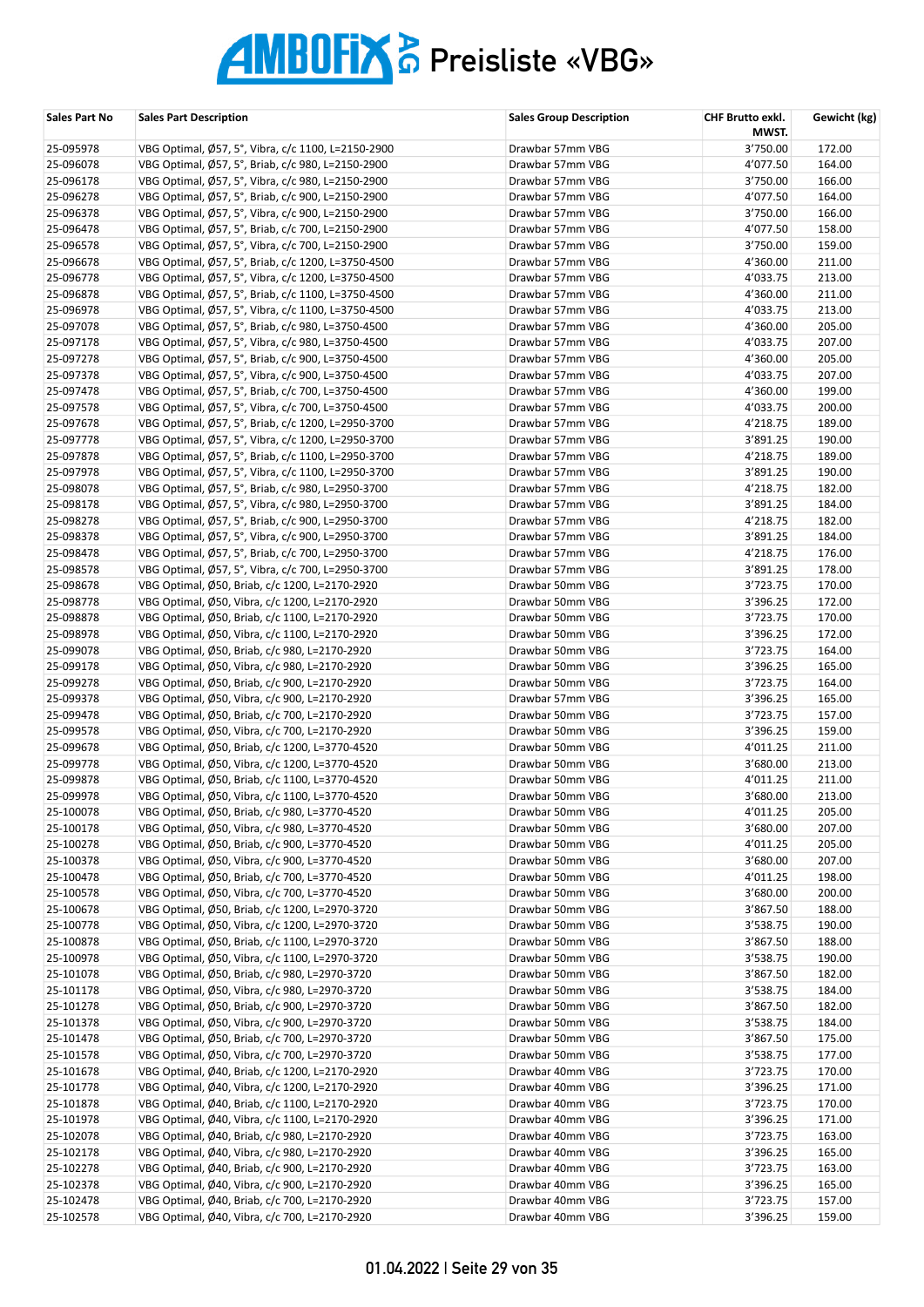| Sales Part No          | <b>Sales Part Description</b>                             | <b>Sales Group Description</b> | <b>CHF Brutto exkl.</b><br>MWST. | Gewicht (kg)   |
|------------------------|-----------------------------------------------------------|--------------------------------|----------------------------------|----------------|
| 25-102678              | VBG Optimal, Ø40, Briab, c/c 1200, L=3770-4520            | Drawbar 40mm VBG               | 4'011.25                         | 211.00         |
| 25-102778              | VBG Optimal, Ø40, Vibra, c/c 1200, L=3770-4520            | Drawbar 40mm VBG               | 3'680.00                         | 212.00         |
| 25-102878              | VBG Optimal, Ø40, Briab, c/c 1100, L=3770-4520            | Drawbar 40mm VBG               | 4'011.25                         | 211.00         |
| 25-102978              | VBG Optimal, Ø40, Vibra, c/c 1100, L=3770-4520            | Drawbar 40mm VBG               | 3'680.00                         | 212.00         |
| 25-103078              | VBG Optimal, Ø40, Briab, c/c 980, L=3770-4520             | Drawbar 40mm VBG               | 4'011.25                         | 204.00         |
| 25-103178              | VBG Optimal, Ø40, Vibra, c/c 980, L=3770-4520             | Drawbar 40mm VBG               | 3'680.00                         | 206.00         |
| 25-103278              | VBG Optimal, Ø40, Briab, c/c 900, L=3770-4520             | Drawbar 40mm VBG               | 4'011.25                         | 204.00         |
| 25-103378              | VBG Optimal, Ø40, Vibra, c/c 900, L=3770-4520             | Drawbar 40mm VBG               | 3'680.00                         | 206.00         |
| 25-103478              | VBG Optimal, Ø40, Briab, c/c 700, L=3770-4520             | Drawbar 40mm VBG               | 4'011.25                         | 198.00         |
| 25-103578              | VBG Optimal, Ø40, Vibra, c/c 700, L=3770-4520             | Drawbar 40mm VBG               | 3'680.00                         | 200.00         |
| 25-103678              | VBG Optimal, Ø40, Briab, c/c 1200, L=2970-3720            | Drawbar 40mm VBG               | 3'867.50                         | 188.00         |
| 25-103778              | VBG Optimal, Ø40, Vibra, c/c 1200, L=2970-3720            | Drawbar 40mm VBG               | 3'538.75                         | 190.00         |
| 25-103878              | VBG Optimal, Ø40, Briab, c/c 1100, L=2970-3720            | Drawbar 40mm VBG               | 3'867.50                         | 188.00         |
| 25-103978              | VBG Optimal, Ø40, Vibra, c/c 1100, L=2970-3720            | Drawbar 40mm VBG               | 3'538.75                         | 190.00         |
| 25-104078              | VBG Optimal, Ø40, Briab, c/c 980, L=2970-3720             | Drawbar 40mm VBG               | 3'867.50                         | 182.00         |
| 25-104178              | VBG Optimal, Ø40, Vibra, c/c 980, L=2970-3720             | Drawbar 40mm VBG               | 3'538.75                         | 183.00         |
| 25-104278              | VBG Optimal, Ø40, Briab, c/c 900, L=2970-3720             | Drawbar 40mm VBG               | 3'867.50                         | 182.00         |
| 25-104378              | VBG Optimal, Ø40, Vibra, c/c 900, L=2970-3720             | Drawbar 40mm VBG               | 3'538.75                         | 183.00         |
| 25-104478              | VBG Optimal, Ø40, Briab, c/c 700, L=2970-3720             | Drawbar 40mm VBG               | 3'867.50                         | 175.00         |
| 25-104578              | VBG Optimal, Ø40, Vibra, c/c 700, L=2970-3720             | Drawbar 40mm VBG               | 3'538.75                         | 177.00         |
| 25-104678              | VBG Optimal, MFC, Briab, c/c 1200, L=2150-2900            | Drawbar MFC                    | 6'255.00                         | 220.00         |
| 25-104778              | VBG Optimal, MFC, Vibra, c/c 1200, L=2150-2900            | Drawbar MFC                    | 5'968.75                         | 222.00         |
| 25-104878              | VBG Optimal, MFC, Briab, c/c 1100, L=2150-2900            | Drawbar MFC                    | 6'255.00                         | 220.00         |
| 25-104978              | VBG Optimal, MFC, Vibra, c/c 1100, L=2150-2900            | Drawbar MFC                    | 5'968.75                         | 222.00         |
| 25-105078              | VBG Optimal, MFC, Briab, c/c 980, L=2150-2900             | Drawbar MFC                    | 6'255.00                         | 214.00         |
| 25-105178              | VBG Optimal, MFC, Vibra, c/c 980, L=2150-2900             | Drawbar MFC                    | 5'968.75                         | 216.00         |
| 25-105278              | VBG Optimal, MFC, Briab, c/c 900, L=2150-2900             | Drawbar MFC                    | 6'255.00                         | 215.00         |
| 25-105378              | VBG Optimal, MFC, Vibra, c/c 900, L=2150-2900             | Drawbar MFC                    | 5'968.75                         | 236.00         |
| 25-105478              | VBG Optimal, MFC, Briab, c/c 700, L=2150-2900             | Drawbar MFC                    | 6'255.00                         | 208.00         |
| 25-105578              | VBG Optimal, MFC, Vibra, c/c 700, L=2150-2900             | Drawbar MFC                    | 5'968.75                         | 209.00         |
| 25-105678              | VBG Optimal, MFC, Briab, c/c 1200, L=3750-4500            | Drawbar MFC                    | 6'498.75                         | 261.00         |
| 25-105778              | VBG Optimal, MFC, Vibra, c/c 1200, L=3750-4500            | Drawbar MFC                    | 6'213.75                         | 263.00         |
| 25-105878              | VBG Optimal, MFC, Briab, c/c 1100, L=3750-4500            | Drawbar MFC                    | 6'498.75                         | 261.00         |
| 25-105978              | VBG Optimal, MFC, Vibra, c/c 1100, L=3750-4500            | Drawbar MFC                    | 6'213.75                         | 263.00         |
| 25-106078              | VBG Optimal, MFC, Briab, c/c 980, L=3750-4500             | Drawbar MFC                    | 6'498.75                         | 255.00         |
| 25-106178              | VBG Optimal, MFC, Vibra, c/c 980, L=3750-4500             | Drawbar MFC                    | 6'213.75                         | 257.00         |
| 25-106278              | VBG Optimal, MFC, Briab, c/c 900, L=3750-4500             | Drawbar MFC                    | 6'498.75                         | 255.00         |
| 25-106378              | VBG Optimal, MFC, Vibra, c/c 900, L=3750-4500             | Drawbar MFC                    | 6'213.75                         | 257.00         |
| 25-106478              | VBG Optimal, MFC, Briab, c/c 700, L=3750-4500             | Drawbar MFC                    | 6'498.75                         | 249.00         |
| 25-106578              | VBG Optimal, MFC, Vibra, c/c 700, L=3750-4500             | Drawbar MFC                    | 6'213.75                         | 250.00         |
| 25-106678              | VBG Optimal, MFC, Briab, c/c 1200, L=2950-3700            | Drawbar MFC                    | 6'380.00                         | 249.00         |
| 25-106778              | VBG Optimal, MFC, Vibra, c/c 1200, L=2950-3700            | Drawbar MFC                    | 6'095.00                         | 240.00         |
| 25-106878              | VBG Optimal, MFC, Briab, c/c 1100, L=2950-3700            | Drawbar MFC                    | 6'380.00                         | 239.00         |
| 25-106978              | VBG Optimal, MFC, Vibra, c/c 1100, L=2950-3700            | Drawbar MFC                    | 6'095.00                         | 240.00         |
| 25-107078              | VBG Optimal, MFC, Briab, c/c 980, L=2950-3700             | Drawbar MFC                    | 6'380.00                         | 232.00         |
| 25-107178              | VBG Optimal, MFC, Vibra, c/c 980, L=2950-3700             | Drawbar MFC                    | 6'095.00                         | 234.00         |
| 25-107278              | VBG Optimal, MFC, Briab, c/c 900, L=2950-3700             | Drawbar MFC                    | 6'380.00                         | 232.00         |
| 25-107378              | VBG Optimal, MFC, Vibra, c/c 900, L=2950-3700             | Drawbar MFC                    | 6'095.00                         | 234.00         |
| 25-107478              | VBG Optimal, MFC, Briab, c/c 700, L=2950-3700             | Drawbar MFC                    | 6'380.00                         | 226.00         |
| 25-107578              | VBG Optimal, MFC, Vibra, c/c 700, L=2950-3700             | Drawbar MFC                    | 6'095.00                         | 228.00         |
| 25-108478              | Slide bracket rear<br>Slide bracket front                 | Drawbar rear brackets VBG      | 250.00                           | 4.54           |
| 25-108578              | VBG Optimal, MFC hydraulics, Briab, c/c 1200, L=2150-2900 | Drawbar rear brackets VBG      | 171.25<br>7'667.50               | 3.43<br>220.00 |
| 25-110078<br>25-110178 | VBG Optimal, MFC hydraulics, Vibra, c/c 1200, L=2150-2900 | Drawbar MFC<br>Drawbar MFC     | 7'382.50                         | 222.00         |
| 25-110278              | VBG Optimal, MFC hydraulics, Briab, c/c 1100, L=2150-2900 | Drawbar MFC                    | 7'667.50                         | 220.00         |
| 25-110378              | VBG Optimal, MFC hydraulics, Vibra, c/c 1100, L=2150-2900 | Drawbar MFC                    | 7'382.50                         | 222.00         |
| 25-110478              | VBG Optimal, MFC hydraulics, Briab, c/c 980, L=2150-2900  | Drawbar MFC                    | 7'667.50                         | 214.00         |
| 25-110578              | VBG Optimal, MFC hydraulics, Vibra, c/c 980, L=2150-2900  | Drawbar MFC                    | 7'382.50                         | 216.00         |
| 25-110678              | VBG Optimal, MFC hydraulics, Briab, c/c 900, L=2150-2900  | Drawbar MFC                    | 7'667.50                         | 234.00         |
| 25-110778              | VBG Optimal, MFC hydraulics, Vibra, c/c 900, L=2150-2900  | Drawbar MFC                    | 7'382.50                         | 236.00         |
| 25-110878              | VBG Optimal, MFC hydraulics, Briab, c/c 700, L=2150-2900  | Drawbar MFC                    | 7'667.50                         | 207.00         |
| 25-110978              | VBG Optimal, MFC hydraulics, Vibra, c/c 700, L=2150-2900  | Drawbar MFC                    | 7'382.50                         | 209.00         |
| 25-111078              | VBG Optimal, MFC hydraulics, Briab, c/c 1200, L=3750-4500 | Drawbar MFC                    | 7'910.00                         | 261.00         |
| 25-111178              | VBG Optimal, MFC hydraulics, Vibra, c/c 1200, L=3750-4500 | Drawbar MFC                    | 7'626.25                         | 263.00         |
| 25-111278              | VBG Optimal, MFC hydraulics, Briab, c/c 1100, L=3750-4500 | Drawbar MFC                    | 7'910.00                         | 261.00         |
| 25-111378              | VBG Optimal, MFC hydraulics, Vibra, c/c 1100, L=3750-4500 | Drawbar MFC                    | 7'626.25                         | 263.00         |
| 25-111478              | VBG Optimal, MFC hydraulics, Briab, c/c 980, L=3750-4500  | Drawbar MFC                    | 7'910.00                         | 257.00         |
|                        |                                                           |                                |                                  |                |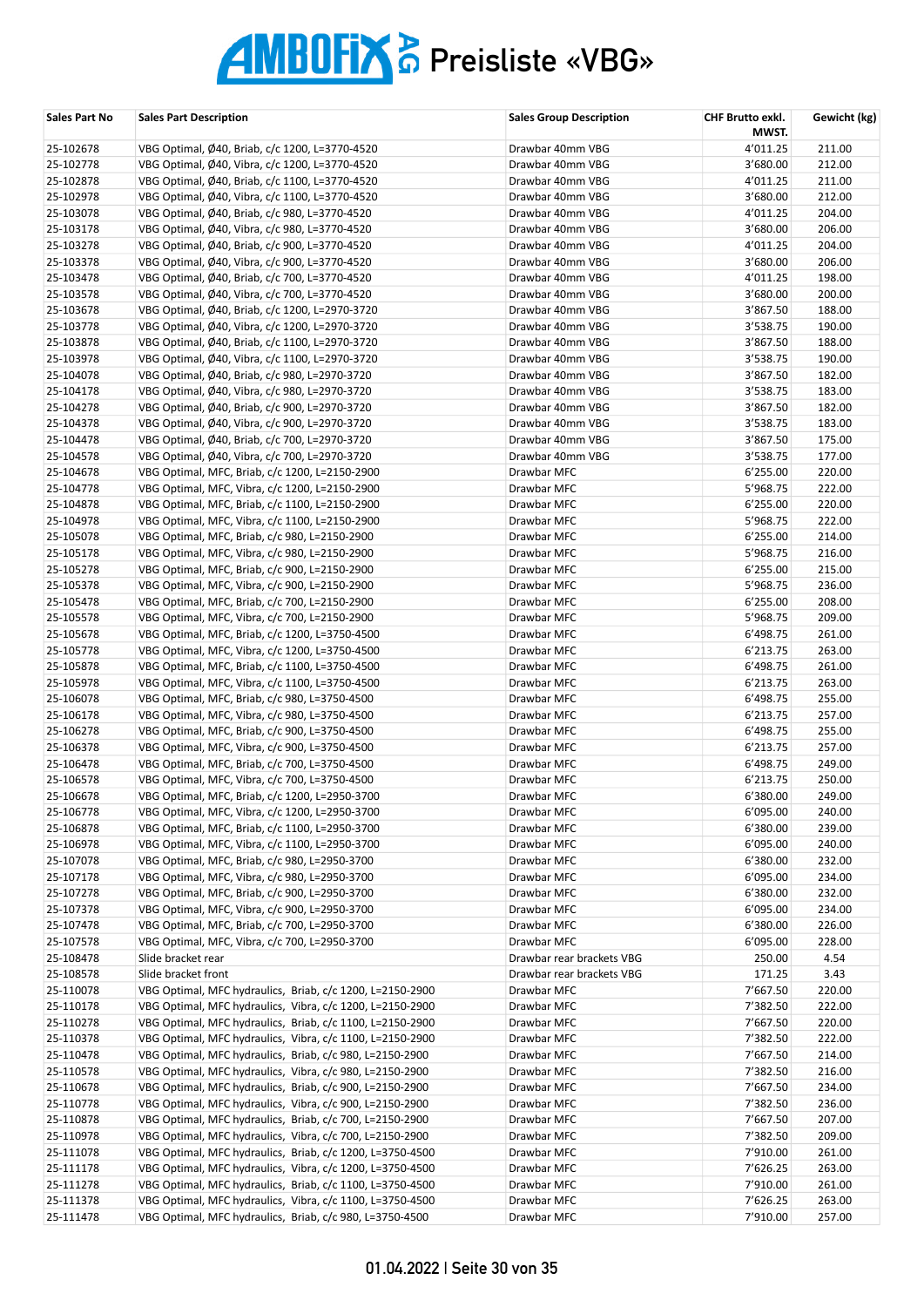| Sales Part No          | <b>Sales Part Description</b>                                                                                        | <b>Sales Group Description</b>       | CHF Brutto exkl.<br>MWST. | Gewicht (kg)     |
|------------------------|----------------------------------------------------------------------------------------------------------------------|--------------------------------------|---------------------------|------------------|
| 25-111578              | VBG Optimal, MFC hydraulics, Vibra, c/c 980, L=3750-4500                                                             | Drawbar MFC                          | 7'626.25                  | 257.00           |
| 25-111678              | VBG Optimal, MFC hydraulics, Briab, c/c 900, L=3750-4500                                                             | Drawbar MFC                          | 7'910.00                  | 257.00           |
| 25-111778              | VBG Optimal, MFC hydraulics, Vibra, c/c 900, L=3750-4500                                                             | Drawbar MFC                          | 7'626.25                  | 259.00           |
| 25-111878              | VBG Optimal, MFC hydraulics, Briab, c/c 700, L=3750-4500                                                             | Drawbar MFC                          | 7'910.00                  | 249.00           |
| 25-111978              | VBG Optimal, MFC hydraulics, Vibra, c/c 700, L=3750-4500                                                             | Drawbar MFC                          | 7'626.25                  | 250.00           |
| 25-112078              | VBG Optimal, MFC hydraulics, Briab, c/c 1200, L=2950-3700                                                            | Drawbar MFC                          | 7'792.50                  | 238.00           |
| 25-112178              | VBG Optimal, MFC hydraulics, Vibra, c/c 1200, L=2950-3700                                                            | Drawbar MFC                          | 7'501.25                  | 240.00           |
| 25-112278              | VBG Optimal, MFC hydraulics, Briab, c/c 1100, L=2950-3700                                                            | Drawbar MFC                          | 7'792.50                  | 239.00           |
| 25-112378              | VBG Optimal, MFC hydraulics, Vibra, c/c 1100, L=2950-3700                                                            | Drawbar MFC                          | 7'501.25                  | 240.00           |
| 25-112478              | VBG Optimal, MFC hydraulics, Briab, c/c 980, L=2950-3700                                                             | Drawbar MFC                          | 7'792.50                  | 232.00           |
| 25-112578              | VBG Optimal, MFC hydraulics, Vibra, c/c 980, L=2950-3700                                                             | Drawbar MFC                          | 7'501.25                  | 234.00           |
| 25-112678              | VBG Optimal, MFC hydraulics, Briab, c/c 900, L=2950-3700                                                             | Drawbar MFC                          | 7'792.50                  | 232.00           |
| 25-112778              | VBG Optimal, MFC hydraulics, Vibra, c/c 900, L=2950-3700                                                             | Drawbar MFC                          | 7'501.25                  | 234.00           |
| 25-112878<br>25-112978 | VBG Optimal, MFC hydraulics, Briab, c/c 700, L=2950-3700<br>VBG Optimal, MFC hydraulics, Vibra, c/c 700, L=2950-3700 | Drawbar MFC<br>Drawbar MFC           | 7'792.50<br>7'501.25      | 232.00<br>234.00 |
| 25-113078              | VBG Multi XF, MFC hydraulics, Vibra, c/c 700, L=4338                                                                 | Drawbar MFC                          | 6'936.25                  |                  |
| 25-113178              | VBG Multi XF, MFC hydraulics, Briab, c/c 700, L=4338                                                                 | Drawbar MFC                          | 7'222.50                  |                  |
| 25-113278              | VBG Multi XF, MFC hydraulics, Vibra, c/c 900-980, L=4330                                                             | Drawbar MFC                          | 6'936.25                  |                  |
| 25-113378              | VBG Multi XF, MFC hydraulics, Briab, c/c 900-980, L=4330                                                             | Drawbar MFC                          | 7'222.50                  |                  |
| 25-113478              | VBG Multi XF, MFC hydraulics, Vibra, c/c 1100-1300, L=4318                                                           | Drawbar MFC                          | 6'936.25                  |                  |
| 25-113578              | VBG Multi XF, MFC hydraulics, Briab, c/c 1100-1300, L=4318                                                           | Drawbar MFC                          | 7'222.50                  |                  |
| 25-113678              | VBG Multi XF, MFC hydraulics, Vibra, c/c 900-980, L=3575                                                             | Drawbar MFC                          | 6'671.25                  |                  |
| 25-113778              | VBG Multi XF, MFC hydraulics, Briab, c/c 900-980, L=3575                                                             | Drawbar MFC                          | 6'951.25                  |                  |
| 25-113878              | VBG Multi XF, MFC hydraulics, Vibra, c/c 1100-1300, L=3561                                                           | Drawbar MFC                          | 6'671.25                  |                  |
| 25-113978              | VBG Multi XF, MFC hydraulics, Briab, c/c 1100-1300, L=3561                                                           | Drawbar MFC                          | 6'951.25                  |                  |
| 25-114078              | VBG Multi XF, MFC hydraulics, Vibra, c/c 900-1100, L=2818                                                            | Drawbar MFC                          | 6'442.50                  |                  |
| 25-114178              | VBG Multi XF, MFC hydraulics, Briab, c/c 900-1100, L=2818                                                            | Drawbar MFC                          | 6'721.25                  |                  |
| 25-114278              | VBG Multi XF, MFC hydraulics, Vibra, c/c 1200-1300, L=2789                                                           | Drawbar MFC                          | 6'442.50                  | 160.00           |
| 25-114378              | VBG Multi XF, MFC hydraulics, Briab, c/c 1200-1300, L=2789                                                           | Drawbar MFC                          | 6'721.25                  |                  |
| 25-114478              | VBG Multi XF, MFC hydraulics, Vibra, c/c 900-1100, L=2158                                                            | Drawbar MFC                          | 6'478.75                  | 100.00           |
| 25-114578              | VBG Multi XF, MFC hydraulics, Briab, c/c 900-1100, L=2158                                                            | Drawbar MFC                          | 6'638.75                  |                  |
| 25-114678              | VBG Multi XF, MFC hydraulics, Vibra, c/c 1200-1300, L=2143                                                           | Drawbar MFC                          | 6'478.75                  | 150.00           |
| 25-114778              | VBG Multi XF, MFC hydraulics, Briab, c/c 1200-1300, L=2143                                                           | Drawbar MFC                          | 6'638.75                  |                  |
| 25-115478              | VBG Multi D179, Ø57/76, Vibra, c/c 980 L=2590, c/c 1200 L=2300                                                       | Drawbar 57mm VBG                     | 3'353.75                  | 114.00           |
| 25-117478              | VBG Optimal, Ø57, Briab, c/c 1050, L=2150-2900<br>VBG Optimal, Ø57, Vibra, c/c 1050, L=2150-2900                     | Drawbar 57mm VBG                     | 3'771.25                  |                  |
| 25-117578<br>25-117678 | VBG Optimal, Ø57, Briab, c/c 1050, L=3750-4500                                                                       | Drawbar 57mm VBG<br>Drawbar 57mm VBG | 3'441.25<br>4'057.50      |                  |
| 25-117778              | VBG Optimal, Ø57, Vibra, c/c 1050, L=3750-4500                                                                       | Drawbar 57mm VBG                     | 3'723.75                  |                  |
| 25-117878              | VBG Optimal, Ø57, Briab, c/c 1050, L=2950-3700                                                                       | Drawbar 57mm VBG                     | 3'913.75                  |                  |
| 25-117978              | VBG Optimal, Ø57, Vibra, c/c 1050, L=2950-3700                                                                       | Drawbar 57mm VBG                     | 3'581.25                  |                  |
| 25-118078              | VBG Optimal, Ø57, 5°, Briab, c/c 1050, L=2150-2900                                                                   | Drawbar 57mm VBG                     | 4'122.50                  |                  |
| 25-118178              | VBG Optimal, Ø57, 5°, Vibra, c/c 1050, L=2150-2900                                                                   | Drawbar 57mm VBG                     | 3'790.00                  | 172.00           |
| 25-118278              | VBG Optimal, Ø57, 5°, Briab, c/c 1050, L=3750-4500                                                                   | Drawbar 57mm VBG                     | 4'415.00                  |                  |
| 25-118378              | VBG Optimal, Ø57, 5°, Vibra, c/c 1050, L=3750-4500                                                                   | Drawbar 57mm VBG                     | 4'075.00                  |                  |
| 25-118478              | VBG Optimal, Ø57, 5°, Briab, c/c 1050, L=2950-3700                                                                   | Drawbar 57mm VBG                     | 4'273.75                  |                  |
| 25-118578              | VBG Optimal, Ø57, 5°, Vibra, c/c 1050, L=2950-3700                                                                   | Drawbar 57mm VBG                     | 3'932.50                  |                  |
| 25-118678              | VBG Optimal, Ø50, Briab, c/c 1050, L=2170-2920                                                                       | Drawbar 50mm VBG                     | 3'771.25                  |                  |
| 25-118778              | VBG Optimal, Ø50, Vibra, c/c 1050, L=2170-2920                                                                       | Drawbar 50mm VBG                     | 3'441.25                  |                  |
| 25-118878              | VBG Optimal, Ø50, Briab, c/c 1050, L=3770-4520                                                                       | Drawbar 50mm VBG                     | 4'057.50                  |                  |
| 25-118978              | VBG Optimal, Ø50, Vibra, c/c 1050, L=3770-4520                                                                       | Drawbar 50mm VBG                     | 3'723.75                  |                  |
| 25-119078              | VBG Optimal, Ø50, Briab, c/c 1050, L=2970-3720                                                                       | Drawbar 50mm VBG                     | 3'913.75                  |                  |
| 25-119178              | VBG Optimal, Ø50, Vibra, c/c 1050, L=2970-3720                                                                       | Drawbar 50mm VBG                     | 3'581.25                  |                  |
| 25-119278              | VBG Optimal, Ø40, Briab, c/c 1050, L=2170-2920                                                                       | Drawbar 40mm VBG                     | 3'771.25                  |                  |
| 25-119378              | VBG Optimal, Ø40, Vibra, c/c 1050, L=2170-2920                                                                       | Drawbar 40mm VBG                     | 3'441.25                  |                  |
| 25-119478              | VBG Optimal, Ø40, Briab, c/c 1050, L=3770-4520                                                                       | Drawbar 40mm VBG                     | 4'057.50                  |                  |
| 25-119578<br>25-119678 | VBG Optimal, Ø40, Vibra, c/c 1050, L=3770-4520<br>VBG Optimal, Ø40, Briab, c/c 1050, L=2970-3720                     | Drawbar 40mm VBG<br>Drawbar 40mm VBG | 3'723.75<br>3'913.75      |                  |
| 25-119778              | VBG Optimal, Ø40, Vibra, c/c 1050, L=2970-3720                                                                       | Drawbar 40mm VBG                     | 3'581.25                  |                  |
| 25-119878              | VBG Optimal, MFC, Briab, c/c 1050, L=2150-2900                                                                       | Drawbar MFC                          | 6'255.00                  |                  |
| 25-119978              | VBG Optimal, MFC, Vibra, c/c 1050, L=2150-2900                                                                       | Drawbar MFC                          | 5'968.75                  |                  |
| 25-120078              | VBG Optimal, MFC, Briab, c/c 1050, L=3750-4500                                                                       | Drawbar MFC                          | 6'498.75                  |                  |
| 25-120178              | VBG Optimal, MFC, Vibra, c/c 1050, L=3750-4500                                                                       | Drawbar MFC                          | 6'213.75                  |                  |
| 25-120278              | VBG Optimal, MFC, Briab, c/c 1050, L=2950-3700                                                                       | Drawbar MFC                          | 6'380.00                  |                  |
| 25-120378              | VBG Optimal, MFC, Vibra, c/c 1050, L=2950-3700                                                                       | Drawbar MFC                          | 6'095.00                  |                  |
| 25-120478              | VBG Optimal, MFC hydraulics, Briab, c/c 1050, L=2150-2900                                                            | Drawbar MFC                          | 7'667.50                  |                  |
| 25-120578              | VBG Optimal, MFC hydraulics, Vibra, c/c 1050, L=2150-2900                                                            | Drawbar MFC                          | 7'382.50                  |                  |
| 25-120678              | VBG Optimal, MFC hydraulics, Briab, c/c 1050, L=3750-4500                                                            | Drawbar MFC                          | 7'792.50                  |                  |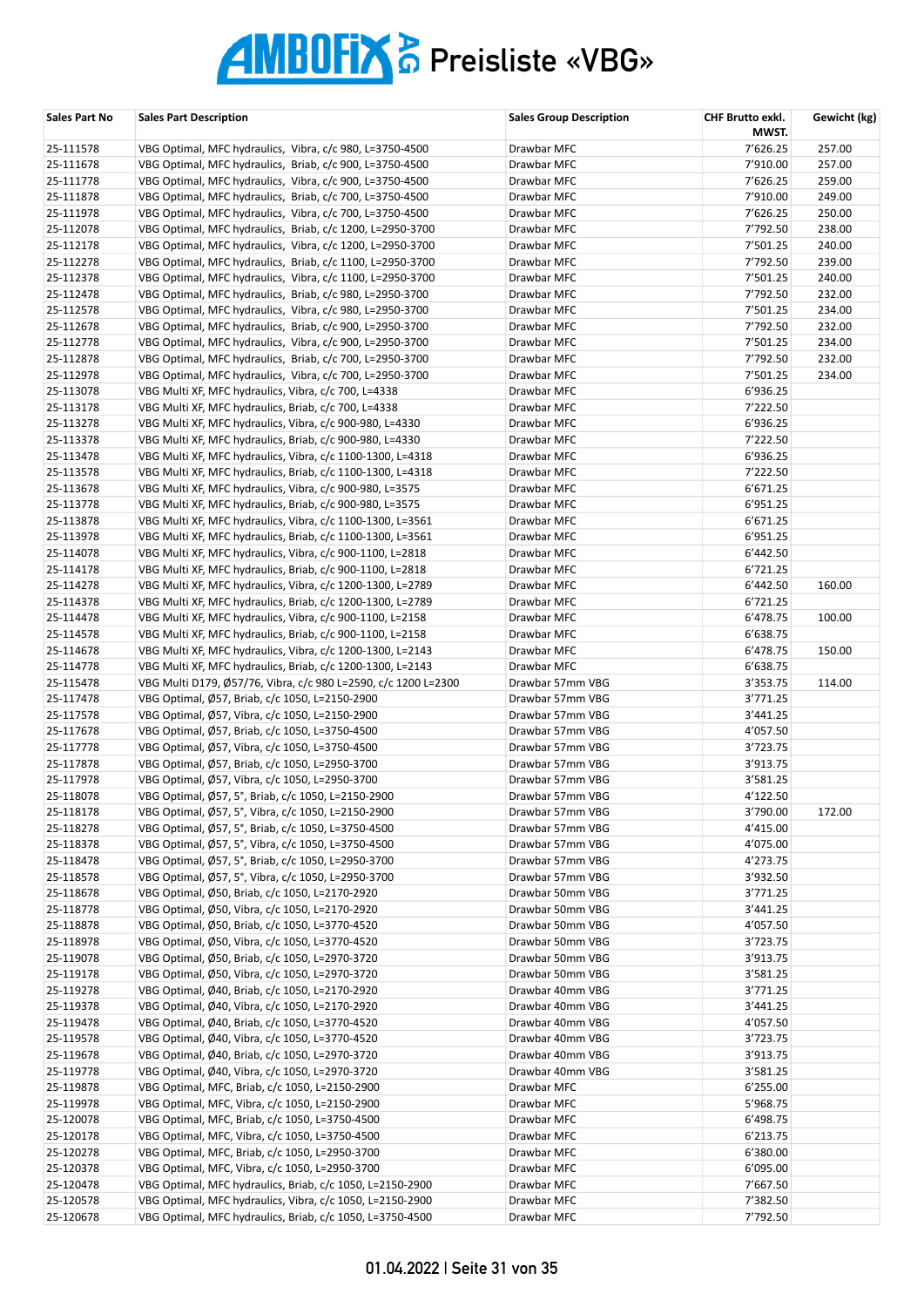| Sales Part No          | <b>Sales Part Description</b>                                    | <b>Sales Group Description</b>                                             | CHF Brutto exkl. | Gewicht (kg) |
|------------------------|------------------------------------------------------------------|----------------------------------------------------------------------------|------------------|--------------|
|                        |                                                                  |                                                                            | MWST.            |              |
| 25-120778              | VBG Optimal, MFC hydraulics, Vibra, c/c 1050, L=3750-4500        | Drawbar MFC                                                                | 7'626.25         |              |
| 25-120878              | VBG Optimal, MFC hydraulics, Briab, c/c 1050, L=2950-3700        | Drawbar MFC                                                                | 7'910.00         |              |
| 25-120978              | VBG Optimal, MFC hydraulics, Vibra, c/c 1050, L=2950-3700        | Drawbar MFC                                                                | 7'501.25         |              |
| 25-150078              | Front slider D 179, VBG 57 / Nato 76 L=1425                      | Drawbar spare parts/accessories VBG                                        | 1'803.75         | 42.10        |
| 26-040200              | Weld bush                                                        | Automatic drawbar spare part VBG                                           | 90.00            | 0.40         |
| 26-050200<br>26-050300 | Nylon bush 32/103                                                | Drawbar rear brackets VBG<br>Drawbar rear brackets VBG                     | 82.50            | 0.40         |
|                        | Nylon bush 30/103                                                |                                                                            | 70.00            | 0.30         |
| 26-050400<br>26-050600 | Bolt Kit Universal Drawbar<br>Nylon bush 34/103                  | Drawbar spare parts/accessories VBG<br>Drawbar spare parts/accessories VBG | 63.75<br>70.00   | 1.00<br>0.40 |
| 26-050700              | Silent block 32/103                                              | Drawbar rear brackets VBG                                                  | 46.25            | 0.90         |
| 26-050800              | Silent block 34/103                                              | Drawbar rear brackets VBG                                                  | 45.00            | 1.00         |
| 26-054000              | Nylon bush 35/103                                                | Drawbar rear brackets VBG                                                  | 82.50            | 0.40         |
| 26-057300              | <b>Drawbar Mounting</b>                                          | Drawbar rear brackets VBG                                                  | 153.75           | 3.58         |
| 26-058600              | Fitting bolt                                                     | Drawbar spare parts/accessories VBG                                        | 223.75           | 5.70         |
| 26-071100              | Screw adjuster                                                   | Drawbar spare parts/accessories VBG                                        | 86.25            | 1.30         |
| 26-071700              | Spring bracket                                                   | Drawbar spare parts/accessories VBG                                        | 85.00            | 1.50         |
| 26-075700              | Rebuild kit                                                      | Drawbar spare parts/accessories VBG                                        | 342.50           | 5.40         |
| 26-076000              | Drawbar balance spring                                           | Drawbar spare parts/accessories VBG                                        | 56.25            | 3.00         |
| 26-080000              | <b>VBG Automatic drawbar</b>                                     | Drawbar Others VBG                                                         | 4'497.50         | 160.00       |
| 26-087300              | Slider automatic drawbar 26-0800                                 | Automatic drawbar front slider VBG                                         | 1'796.25         | 40.00        |
| 26-087400              | A-Frame automatic drawbar 26-0800                                | Automatic drawbar rear part VBG                                            | 2'565.00         | 46.00        |
| 26-087600              | Bolt automatic drawbar 26-0800                                   | Drawbar spare parts/accessories VBG                                        | 73.75            | 0.90         |
| 26-087700              | Repair kit                                                       | Drawbar spare parts/accessories VBG                                        | 335.00           | 5.00         |
| 26-087800              | Repair kit                                                       | Drawbar spare parts/accessories VBG                                        | 148.75           | 0.15         |
| 26-089900              | Plate                                                            | Automatic drawbar spare part VBG                                           | 30.00            | 0.20         |
| 26-092400              | <b>Weld Bushing</b>                                              | Drawbar spare parts/accessories VBG                                        | 146.25           | 0.60         |
| 26-096400              | Wear plate kit                                                   | Automatic drawbar spare part VBG                                           | 88.75            | 0.40         |
| 26-096500              | Adjusting screw kit                                              | Automatic drawbar spare part VBG                                           | 113.75           | 0.90         |
| 26-096600              | Kit for additional position                                      | Automatic drawbar spare part VBG                                           | 232.50           | 1.00         |
| 26-100000              | VBG Automatic drawbar D-value 152 kN                             | Drawbar Others VBG                                                         | 5'175.00         | 150.00       |
| 26-100200              | A-Frame automatic drawbar 26-1000                                | Automatic drawbar rear part VBG                                            | 3'181.25         | 46.00        |
| 26-100600              | Slider automatic drawbar 26-1000                                 | Automatic drawbar spare part VBG                                           | 1'817.50         | 40.00        |
| 28-027600              | Hook for plug                                                    | <b>Others VBG</b>                                                          | 16.25            | 0.05         |
| 28-027800              | Electric wire 16 core x 1.5                                      | Others VBG                                                                 | 15.00            | 0.35         |
| 28-029000              | VBG Power plug 14, box                                           | Power plug 14 terminals VBG                                                | 97.50            | 0.38         |
| 28-029001              | VBG Power plug 14, box, 10-pack                                  | Power plug 14 terminals VBG                                                | 900.00           | 3.80         |
| 28-029100              | VBG Insert 14 teminal, box                                       | Spare parts VBG                                                            | 50.00            | 0.08         |
| 28-029200              | VBG Power plug 17, box                                           | Power plug 17 temrinals VBG                                                | 112.50           | 0.30         |
| 28-029201              | VBG Power plug 17, 10-pack                                       | Power plug 17 temrinals VBG                                                | 1'040.00         | 4.00         |
| 28-029300              | VBG Insert 17 teminal, box                                       | Spare parts VBG                                                            | 52.50            | 0.10         |
| 28-029900              | Electrical heating coil                                          | <b>Others VBG</b>                                                          | 25.00            | 0.05         |
| 28-033500              | VBG Spiral cabel 14-14 SAL                                       | Spiral cable VBG                                                           | 553.75           | 2.90         |
| 28-033600              | VBG Spiral cable 15-14 SAL                                       | Spiral cable VBG                                                           | 553.75           | 2.90         |
| 28-033800              | VBG Insert 14 terminal, plug                                     | Spare parts VBG                                                            | 48.75            | 0.10         |
| 28-033900              | VBG Insert 17 terminal, plug                                     | Spare parts VBG                                                            | 52.50            | 0.10         |
| 28-034000              | VBG Power plug 14 SAL, box                                       | Power plug 14 terminals VBG                                                | 137.50           | 0.31         |
| 28-034001              | VBG Power plug 14 SAL, box, 10-pack                              | Power plug 14 terminals VBG                                                | 1'263.75         | 4.00         |
| 28-034200              | VBG Insert 14 terminal SAL, box                                  | Spare parts VBG                                                            | 68.75            | 0.10         |
| 28-034300              | VBG Insert 14 terminal SAL, plug                                 | Spare parts VBG                                                            | 56.25            | 0.10         |
| 28-034500              | VBG Power plug 17 SAL, box                                       | Power plug 17 temrinals VBG                                                | 148.75           | 0.31         |
| 28-034501              | VBG Power plug 17 SAL, box, 10-pack                              | Power plug 17 temrinals VBG                                                | 1'375.00         | 3.80         |
| 28-034700              | VBG Insert 17 terminal SAL, box                                  | Spare parts VBG                                                            | 72.50            | 2.47         |
| 28-034800              | VBG Insert 17 terminal SAL, plug                                 | Spare parts VBG                                                            | 60.00            | 0.10         |
| 28-035900              | Mounting kit SAL                                                 | Others VBG                                                                 | 22.50            | 0.06         |
| 28-036000              | VBG Power plug 14, plug                                          | Power plug 14 terminals VBG                                                | 87.50            | 0.27         |
| 28-036001              | VBG Power plug 14, plug, 10-pack                                 | Power plug 14 terminals VBG                                                | 810.00           | 3.00         |
| 28-036100              | VBG Power plug 14 SAL, plug                                      | Power plug 14 terminals VBG                                                | 120.00           | 0.30         |
| 28-036101              | VBG Power plug 14 SAL, plug 10-pack                              | Power plug 14 terminals VBG                                                | 1'096.25         | 3.10         |
| 28-036200              | VBG Power plug 17, plug                                          | Power plug 17 temrinals VBG                                                | 97.50            | 0.27         |
| 28-036201<br>28-036300 | VBG Power plug 17, plug, 10-pack<br>VBG Power plug 17 SAL, plug  | Power plug 17 temrinals VBG<br>Power plug 17 temrinals VBG                 | 890.00<br>133.75 | 3.00<br>0.28 |
| 28-036301              | VBG Power plug 17 SAL, plug 10-Pack                              | Power plug 17 temrinals VBG                                                | 1'226.25         | 3.10         |
| 28-037500              |                                                                  | Spiral cable VBG                                                           | 247.50           | 2.90         |
| 28-037600              | VBG Spiral cable ABS-ABS 5-pol<br>VBG Spiral cable EBS-EBS 7-pol | Spiral cable VBG                                                           | 195.00           | 2.90         |
| 28-037700              | VBG Spiral cable 15-15                                           | Spiral cable VBG                                                           | 336.25           | 2.90         |
| 28-037800              | VBG Spiral cable 7-7 24N                                         | Spiral cable VBG                                                           | 186.25           | 2.90         |
| 28-037900              | VBG Spiral cable 7-7 24S                                         | Spiral cable VBG                                                           | 186.25           | 2.90         |
|                        |                                                                  |                                                                            |                  |              |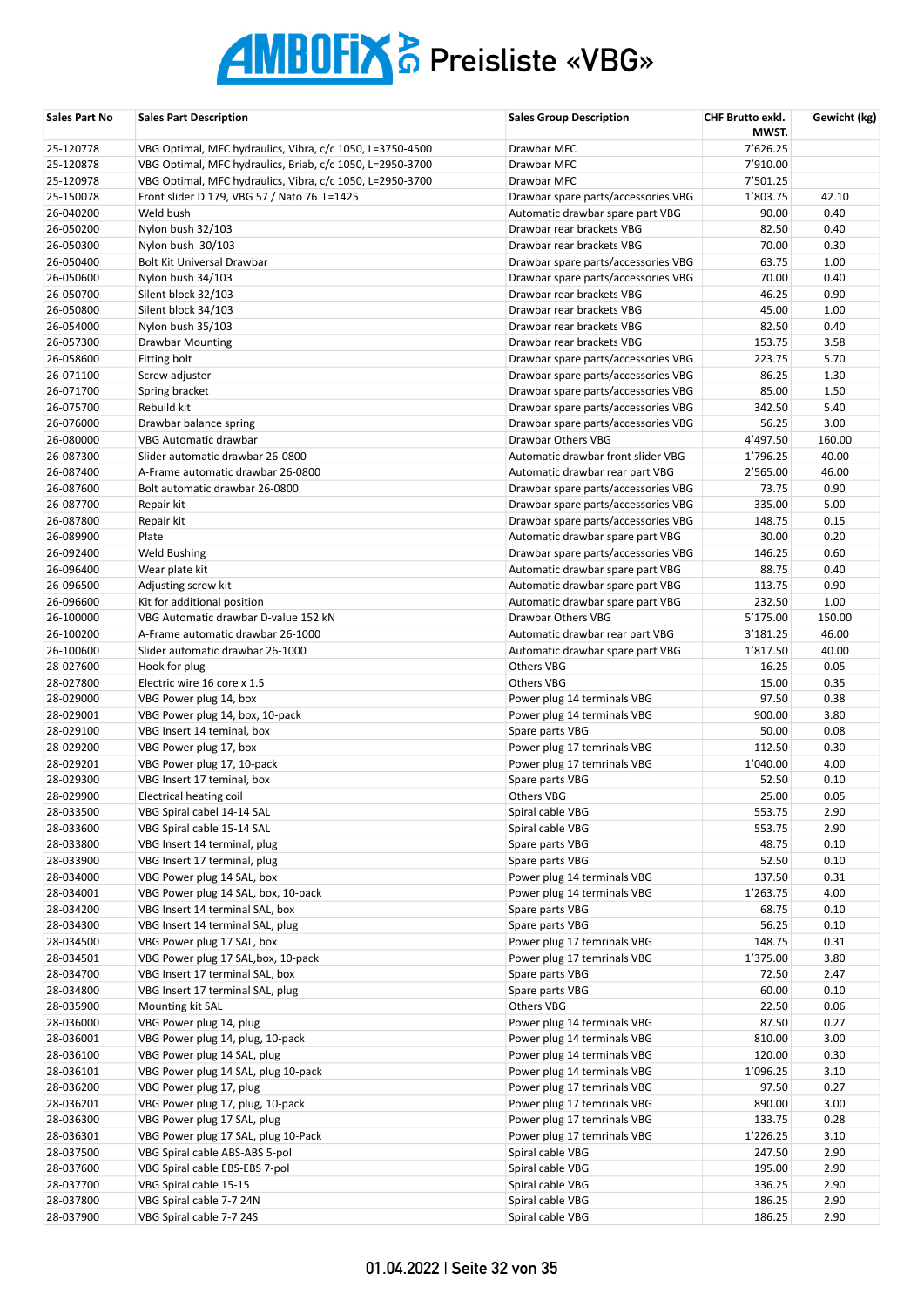| Sales Part No          | <b>Sales Part Description</b>                                                                                            | <b>Sales Group Description</b>         | CHF Brutto exkl.<br>MWST. | Gewicht (kg)  |
|------------------------|--------------------------------------------------------------------------------------------------------------------------|----------------------------------------|---------------------------|---------------|
| 28-039000              | <b>VBG MFC Installation kit</b>                                                                                          | Other spare parts MFC                  | 2'247.50                  | 5.00          |
| 28-040000              | VBG Spiral cable 15-7-7 24N/24S                                                                                          | Spiral cable VBG                       | 398.75                    | 2.73          |
| 28-043700              | VBG Spiral cable 7/7-14 SAL                                                                                              | Spiral cable VBG                       | 308.75                    | 2.40          |
| 28-045778              | Bracket for trailer connections                                                                                          | Other VBG                              | 291.25                    | 4.42          |
| 28-045878              | <b>Bracket for trailer connections</b>                                                                                   | Other VBG                              | 291.25                    | 4.42          |
| 28-045978              | <b>Bracket for trailer connections</b>                                                                                   | Other VBG                              | 225.00                    | 3.80          |
| 28-046000              | VBG Power plug 22, box                                                                                                   | Power plug 14 terminals VBG            | 123.75                    | 0.31          |
| 28-046100              | VBG Power plug 22, plug                                                                                                  | Power plug 14 terminals VBG            | 105.00                    | 0.28          |
| 28-046400              | VBG Spiral cabel 17-17 SAL                                                                                               | Spiral cable VBG                       | 378.75                    | 3.20          |
| 28-051000              | Diab VBG Kontakret 12 Trailer Section                                                                                    | Power plug 12 terminals VBG            | 48.75                     | 0.30          |
| 28-052000              | Diab VBG Kontakret 12 Truck Section                                                                                      | Power plug 12 terminals VBG            | 70.00                     | 0.30          |
| 28-062500              | Mounting kit                                                                                                             | <b>Others VBG</b>                      | 10.00                     | 0.10          |
| 28-062600              | Mounting kit                                                                                                             | <b>Others VBG</b>                      | 11.25                     | 0.02          |
| 28-063600              | Mounting kit                                                                                                             | Spare parts VBG                        | 23.75                     | 0.01          |
| 28-063700              | Mounting kit                                                                                                             | Spare parts VBG                        | 25.00                     | 0.01          |
| 28-081700              | <b>Bracket</b><br><b>Bracket</b>                                                                                         | <b>Others VBG</b><br><b>Others VBG</b> | 30.00                     | 0.10          |
| 28-090400<br>28-090700 | VBG Rear End Solution, Lamp plate Left                                                                                   | Rear Cover End                         | 8.75<br>213.75            | 0.50<br>11.50 |
| 28-090900              | VBG Rear End Solution, Lamp plate right                                                                                  | Rear Cover End                         | 213.75                    | 11.50         |
| 28-091100              | VBG Rear End Solution, Bumper bracket                                                                                    | Rear Cover End                         | 211.25                    | 14.30         |
| 28-091200              | VBG Rear End Solution, Inner cover close position                                                                        | Rear Cover End                         | 77.50                     | 1.65          |
| 28-091300              | VBG Rear End Solution, Inner cover middle position                                                                       | Rear Cover End                         | 80.00                     | 1.68          |
| 28-091400              | VBG Rear End Solution, Cover extension                                                                                   | Rear Cover End                         | 103.75                    | 3.70          |
| 28-091500              | VBG Rear End Solution, Cover lower                                                                                       | Rear Cover End                         | 90.00                     | 3.20          |
| 28-091600              | VBG Rear End Solution, Cover upper                                                                                       | Rear Cover End                         | 90.00                     | 2.90          |
| 28-094300              | VBG Rear End Solution, Bracket inner 50                                                                                  | Rear Cover End                         | 28.75                     | 1.30          |
| 28-094400              | VBG Rear End Solution, Bracket outer narrow                                                                              | Rear Cover End                         | 38.75                     | 1.50          |
| 28-094500              | VBG Rear End Solution, Bracket outer narrow                                                                              | Rear Cover End                         | 38.75                     | 1.50          |
| 28-094600              | VBG Rear End Solution, Bracket outer wide                                                                                | Rear Cover End                         | 38.75                     | 1.20          |
| 28-094700              | VBG Rear End Solution, Bracket outer wide                                                                                | Rear Cover End                         | 38.75                     | 1.20          |
| 28-094800              | VBG Rear End Solution, Bracket inner 60                                                                                  | Rear Cover End                         | 35.00                     | 1.50          |
| 28-095500              | VBG Rear End Solution, Cover upper forward                                                                               | Rear Cover End                         | 115.00                    | 3.40          |
| 28-095600              | VBG Rear End Solution, Inner cover middle position 25                                                                    | Rear Cover End                         | 48.75                     | 1.75          |
| 28-095700              | VBG Rear End Solution, Inner cover close position 25                                                                     | Rear Cover End                         | 48.75                     | 1.68          |
| 28-097600              | Y-Cable for VBG MFC hydraulic                                                                                            | Other spare parts MFC                  | 266.25                    | 0.16          |
| 28-097800              | VBG Rear End Solution, Support lamp plate LH                                                                             | Rear Cover End                         | 60.00                     | 3.00          |
| 28-097900              | VBG Rear End Solution, Support lamp plate RH                                                                             | Rear Cover End                         | 60.00                     | 3.00          |
| 28-098000              | VBG Rear End Solution, End piece                                                                                         | Rear Cover End                         | 37.50                     | 0.40          |
| 28-102000              | VBG Rear End Solution, Cover forward lower                                                                               | Rear Cover End                         | 192.50                    | 3.70          |
| 28-102100              | VBG Rear End Solution, Cover inner                                                                                       | Rear Cover End                         | 81.25                     | 1.30          |
| 28-102700              | Maintenance kit Power Plug & Box 14                                                                                      | Power plug 14 terminals VBG            | 106.25                    |               |
| 28-102800              | Maintenance kit Power Plug & Box 17                                                                                      | Power plug 17 temrinals VBG            | 113.75                    |               |
| 28-106400              | VBG CAN bus and power cable 16m                                                                                          | Others VBG                             | 148.75                    | 1.38          |
| 28-106500              | Indicating panel and cable to BCM                                                                                        | Others VBG                             | 66.25                     | 0.80          |
| 28-110800              | VBG BCM kit                                                                                                              | Others VBG                             | 283.75                    | 0.56          |
| 28-112200              | VBG Insert 22 teminal, box                                                                                               | Spare parts VBG                        | 62.50                     | 0.08          |
| 28-112300              | VBG Insert 22 terminal, plug                                                                                             | Spare parts VBG                        | 62.50                     | 0.11          |
| 28-113300              | VBG CAN bus and power cable 12m                                                                                          | Others VBG                             | 115.00                    | 1.04          |
| 28-116400              | BCM, electronic unit - spare part                                                                                        | Others VBG                             | 261.25                    | 0.33          |
| 28-116500              | VBG BCM kit with indicating panel                                                                                        | Others VBG                             | 348.75                    | 0.61          |
| 28-116800              | Complete VBG indicating kit G2 with VBG CAN bus and power cable 12m                                                      | Others VBG                             | 290.00                    | 2.40          |
| 28-116900<br>28-117000 | Complete VBG indicating kit G2 with VBG CAN bus and power cable 16m                                                      | Others VBG<br><b>Others VBG</b>        | 321.25<br>226.25          | 2.40<br>2.40  |
| 28-117100              | VBG indicating kit G2 with VBG CAN bus and power cable 12m<br>VBG indicating kit G2 with VBG CAN bus and power cable 16m | Others VBG                             | 258.75                    | 2.40          |
| 29-000800              | Snap-on coupling                                                                                                         | Others VBG                             | 15.00                     | 0.02          |
| 29-008100              | Nipple                                                                                                                   | Others VBG                             | 20.00                     | 0.03          |
| 29-042100              | VBG valve box G2 with bracket                                                                                            | Valve box kit VBG                      | 715.00                    | 3.10          |
| 29-045000              | VBG valve box G2                                                                                                         | Valve box kit VBG                      | 687.50                    | 1.60          |
| 29-045100              | VBG valve box G2 without valve                                                                                           | Others VBG                             | 210.00                    | 0.54          |
| 29-045200              | Maneuver handle (red) G2                                                                                                 | Others VBG                             | 50.00                     | 0.08          |
| 29-045300              | Maneuver handle (yellow) G2                                                                                              | Others VBG                             | 50.00                     | 0.08          |
| 29-045400              | Valve box G2 air connector kit                                                                                           | Others VBG                             | 47.50                     | 0.09          |
| 29-045500              | Valve box G2 bracket                                                                                                     | Others VBG                             | 78.75                     | 1.20          |
| 29-046000              | Valve box plug M10                                                                                                       | Others VBG                             | 18.75                     | 0.03          |
| 29-047100              | VBG Valve box kit for in cabin use                                                                                       | Valve box kit VBG                      | 822.50                    | 3.10          |
| 29-047400              | VBG Valve box for in cabin use                                                                                           | Valve box kit VBG                      | 795.00                    | 1.63          |
| 35-022300              | Screw M8 X 25                                                                                                            | Other VBG                              | 0.50                      | 0.01          |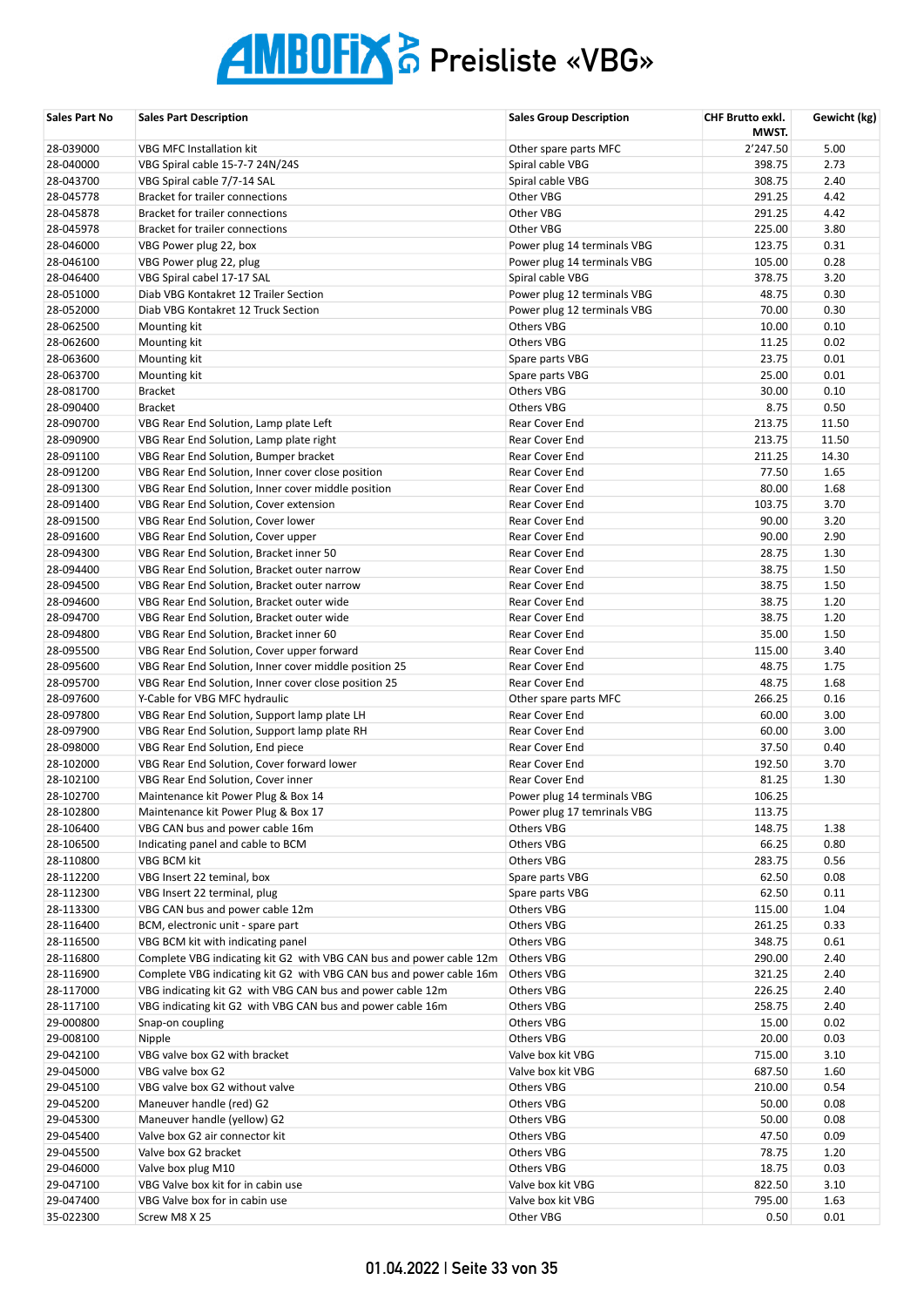| <b>Sales Part No</b>   | <b>Sales Part Description</b>                                         | <b>Sales Group Description</b>                   | CHF Brutto exkl.<br>MWST. | Gewicht (kg) |
|------------------------|-----------------------------------------------------------------------|--------------------------------------------------|---------------------------|--------------|
| 35-030000              | Screw M12 X 30                                                        | <b>Others VBG</b>                                | 1.25                      | 0.10         |
| 35-045600              | Screw kit M14x130                                                     | Drawbar spare parts/accessories VBG              | 52.50                     | 1.00         |
| 35-047200              | Bolt kit D179                                                         | Drawbar spare parts/accessories VBG              | 71.25                     | 1.80         |
| 35-047300              | Screw kit                                                             | Drawbar spare parts/accessories VBG              | 20.00                     | 0.50         |
| 35-047400              | Threaded Rod                                                          | Other spare parts VBG                            | 111.25                    | 0.60         |
| 35-048200              | Screw kit crossmember                                                 | Drawbar spare parts/accessories VBG              | 43.75                     | 0.50         |
| 35-048300              | Screw kit, catwalk                                                    | Drawbar spare parts/accessories VBG              | 43.75                     | 1.00         |
| 35-050400              | Screw kit M16x140                                                     | Drawbar spare parts/accessories VBG              | 88.75                     | 3.20         |
| 35-050700              | Screw kit<br><b>Screw kit</b>                                         | Drawbar spare parts/accessories VBG              | 147.50                    | 5.60         |
| 35-050800<br>35-075600 | Screw M16x70                                                          | Drawbar spare parts/accessories VBG<br>Other VBG | 76.25<br>5.00             | 1.50<br>0.15 |
| 35-076500              | Screw kit                                                             | Drawbar spare parts/accessories VBG              | 103.75                    | 3.13         |
| 35-097800              | Flange screw M14x60                                                   | Other VBG                                        | 6.25                      |              |
| 35-097900              | Flange screw M14x50                                                   | Other VBG                                        | 6.25                      |              |
| 35-098000              | Screw M16x50                                                          | Other VBG                                        | 2.50                      | 0.12         |
| 35-098100              | Screw M16x60                                                          | Other VBG                                        | 2.50                      | 0.13         |
| 35-099300              | Screw M10x30                                                          | Other VBG                                        | 1.25                      |              |
| 35-099800              | Screwkit VBG MFC Towing adaptor VBG MFC                               | Spare parts MFC                                  | 28.75                     | 0.44         |
| 35-105600              | Flange screw M14x70                                                   | Other VBG                                        | 7.50                      | 0.10         |
| 35-105700              | Screw M10x25                                                          | Other VBG                                        | 1.25                      | 0.01         |
| 36-006000              | Nut M 20 X 1,5                                                        | Other spare parts VBG                            | 53.75                     | 0.10         |
| 36-006100              | Nut M20 X 1,5                                                         | Other spare parts VBG                            | 5.00                      | 0.01         |
| 36-006200              | Nut M12                                                               | Other VBG                                        | 0.50                      | 0.01         |
| 36-006400              | Nut M8                                                                | Other VBG                                        | 0.15                      |              |
| 36-021700              | Nut M16                                                               | Other VBG                                        | 1.25                      | 0.04         |
| 36-025100              | Nut M14                                                               | Other VBG                                        | 1.25                      |              |
| 36-026000              | Flange Nut M10                                                        | Other VBG                                        | 0.25                      | 0.01         |
| 38-192900              | Type label UCSP                                                       | Other VBG                                        | 6.25                      | 0.00         |
| 38-193100              | ECE R58 Type label UOSP                                               | Other VBG                                        | 7.50                      | 0.00         |
| 38-231100              | Mounting instruction VBG MFC Towing adaptor VBG MFC                   | Spare parts MFC                                  | 1.25                      |              |
| 38-243400              | Type plate DB-C7                                                      | Other VBG                                        | 11.25                     |              |
| 39-000100              | Tube                                                                  | Other spare parts VBG                            | 58.75                     | 1.30         |
| 39-000300              | Tool socket                                                           | Other spare parts VBG                            | 58.75                     | 0.70         |
| 39-001600              | Mounting coupling on drawbeam                                         | Mountings                                        | 61.25                     | 0.01         |
| 39-001700              | Welded hinge bracket                                                  | Mountings                                        | 247.50                    | 0.01         |
| 39-003100              | Tool socket                                                           | Other spare parts VBG                            | 58.75                     | 0.20         |
| 39-003600              | Tool socket                                                           | Other spare parts VBG                            | 58.75                     | 1.00         |
| 39-003700              | Tool socket VBG 760 RB. VBG 8040 RB                                   | Other spare parts VBG                            | 58.75                     | 1.00         |
| 39-003800              | Mounting                                                              | Mountings                                        | 52.50                     | 0.01         |
| 39-003900              | Mounting                                                              | Mountings                                        | 126.25                    | 0.01         |
| 39-004100              | Tool socket                                                           | Other spare parts VBG                            | 57.50                     | 1.00         |
| 39-004200              | Welding                                                               | Drawbar spare parts/accessories VBG              | 521.25                    | 0.01         |
| 39-004300              | Tool socket                                                           | Other spare parts VBG                            | 57.50                     | 0.20         |
| 39-004400              | Tool socket                                                           | Other spare parts VBG                            | 58.75                     | 0.70         |
| 39-004500              | Tool socket                                                           | Other spare parts VBG                            | 58.75                     | 0.20         |
| 39-005200<br>39-005400 | Steering tool<br>Mounting drawbeam, forward position of the end-plate | Other spare parts VBG<br><b>Mountings</b>        | 96.25<br>126.25           | 1.80         |
| 39-005500              | Adjustability over 1 m per dm                                         | Drawbar spare parts/accessories VBG              | 61.25                     | 0.01         |
| 39-005600              | Lenght over 2 m per dm                                                | Drawbar spare parts/accessories VBG              | 75.00                     | 0.01         |
| 39-005700              | Extra hole Automatic drawbar                                          | Drawbar spare parts/accessories VBG              | 101.25                    | 0.01         |
| 39-005800              | Welding                                                               | Drawbar spare parts/accessories VBG              | 510.00                    | 0.01         |
| 39-007100              | Mounting underrun protection endplates                                | Mountings                                        | 126.25                    |              |
| 39-030000              | Service tool kit                                                      | Other spare parts VBG                            | 1'181.25                  | 9.90         |
| 39-030100              | Hydraulic cylinder, Srvice Tool                                       | Other spare parts VBG                            | 1'058.75                  | 3.44         |
| 39-030200              | Threaded Rod                                                          | Other spare parts VBG                            | 46.25                     | 0.64         |
| 39-030300              | Nut M18, Service verktyg                                              | Other spare parts VBG                            | 40.00                     | 0.10         |
| 39-030400              | Tool socket Service   Tool                                            | Other spare parts VBG                            | 60.00                     | 0.51         |
| 39-030500              | Tool Socket, Service Tool                                             | Other spare parts VBG                            | 77.50                     | 0.49         |
| 39-030600              | Spacer tube, Service Tool                                             | Other spare parts VBG                            | 98.75                     | 0.59         |
| 39-030800              | Tool Socket.Service Tool                                              | Other spare parts VBG                            | 96.25                     | 0.42         |
| 39-030900              | Tool Socket, Service Tool                                             | Other spare parts VBG                            | 52.50                     | 0.20         |
| 39-031000              | Guide plate                                                           | Other spare parts VBG                            | 56.25                     | 0.10         |
| 39-031100              | Tool Socket, Service Tool                                             | Other spare parts VBG                            | 60.00                     | 0.30         |
| 39-031300              | Jaw Protector, Service Tool                                           | Other spare parts VBG                            | 97.50                     | 0.82         |
| 39-031400              | Counterbalance plate                                                  | Other spare parts VBG                            | 52.50                     | 0.80         |
| 39-031600              | Service tool box without tools                                        | Other spare parts VBG                            | 157.50                    |              |
| 39-031700              | Foot pump                                                             | Other spare parts VBG                            | 1'171.25                  | 8.70         |